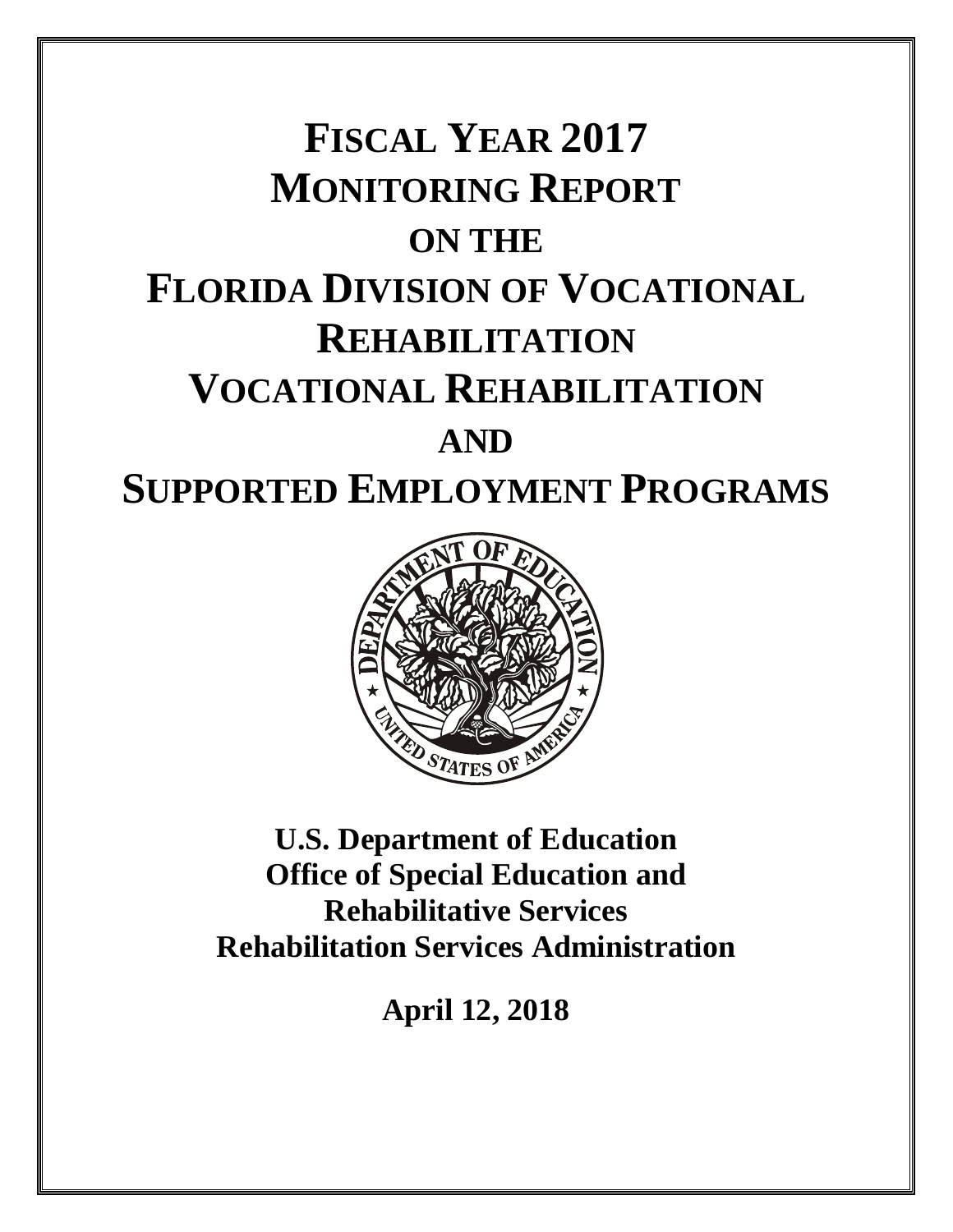# **Table of Contents**

|                                                                                                                                                   | Page |
|---------------------------------------------------------------------------------------------------------------------------------------------------|------|
|                                                                                                                                                   |      |
| Section 2: Focus Area – Performance of the Vocational Rehabilitation Program                                                                      |      |
| Section 3: Focus Area – Transition Services, Including Pre-Employment                                                                             |      |
| Section 4: Focus Area - State Supported Employment Services Program30                                                                             |      |
| Section 5: Focus Area – Allocation and Expenditure of State Vocational<br>Rehabilitation Services and State Supported Employment Services Program |      |
| Section 6: Focus Area – Joint Workforce Innovation and Opportunity Act Final                                                                      |      |
|                                                                                                                                                   |      |
|                                                                                                                                                   |      |
|                                                                                                                                                   |      |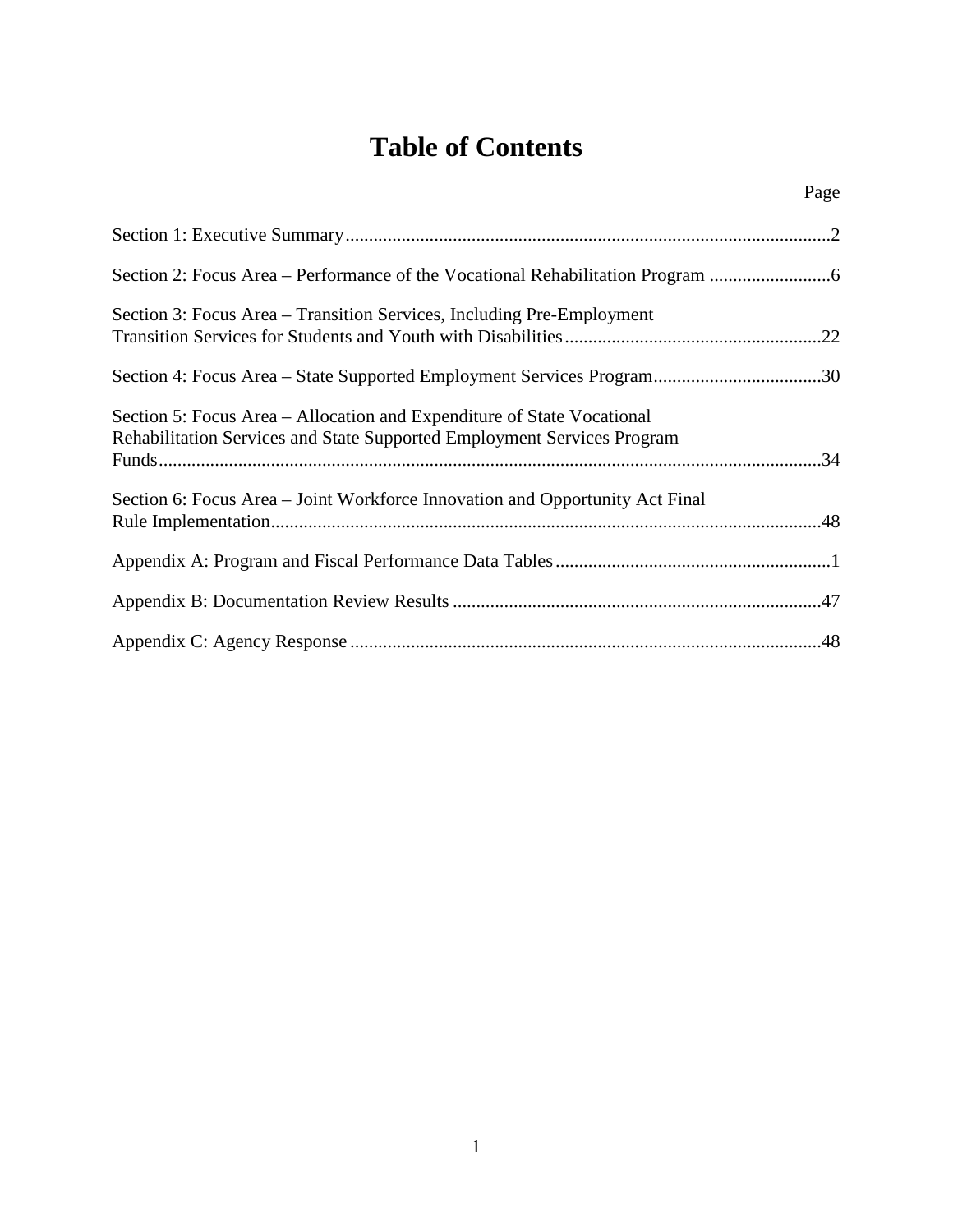# <span id="page-2-0"></span>**A. Background**

Section 107 of the Rehabilitation Act of 1973 (Rehabilitation Act), as amended by title IV of the Workforce Innovation and Opportunity Act (WIOA), requires the Commissioner of the Rehabilitation Services Administration (RSA) to conduct annual reviews and periodic on-site monitoring of programs authorized under title I of the Rehabilitation Act to determine whether a vocational rehabilitation (VR) agency is complying substantially with the provisions of its State Plan under section 101 of the Rehabilitation Act and with the evaluation standards and performance indicators established under section 106 subject to the performance accountability provisions described in section 116(b) of WIOA. In addition, the Commissioner must assess the degree to which VR agencies are complying with the assurances made in the State Plan Supplement for Supported Employment Services under title VI of the Rehabilitation Act.

Through its monitoring of the State Vocational Rehabilitation Services Program (VR program) and State Supported Employment Services program (Supported Employment program) administered by the Florida Division of Vocational Rehabilitation (FDVR) in Federal fiscal year (FFY) 2017, RSA:

Assessed the performance of the VR and the Supported Employment programs with respect to the achievement of quality employment outcomes for individuals with disabilities and those with the most significant disabilities, including students and youth with disabilities; Identified strategies and corrective actions to improve program and fiscal performance related to the following focus areas:

- Performance of the VR program;
- Transition services, including pre-employment transition services, for students and youth with disabilities;
- Supported employment program;
- Allocation and expenditure of VR program and supported employment program funds; and
- Joint WIOA Final Rule implementation.

In addition, RSA reviewed a sample of individual case service records to assess internal controls for the accuracy and validity of RSA-911 data and provided technical assistance to the VR agency to enable it to enhance its performance.

The nature and scope of this review and the process by which RSA carried out its monitoring activities, including the conduct of an on-site visit from April 24, 2017 through April 28, 2017, is described in detail in the [FFY 2017 Vocational Rehabilitation Program Monitoring and](https://rsa.ed.gov/display.cfm?pageid=436)  [Technical Assistance Guide.](https://rsa.ed.gov/display.cfm?pageid=436)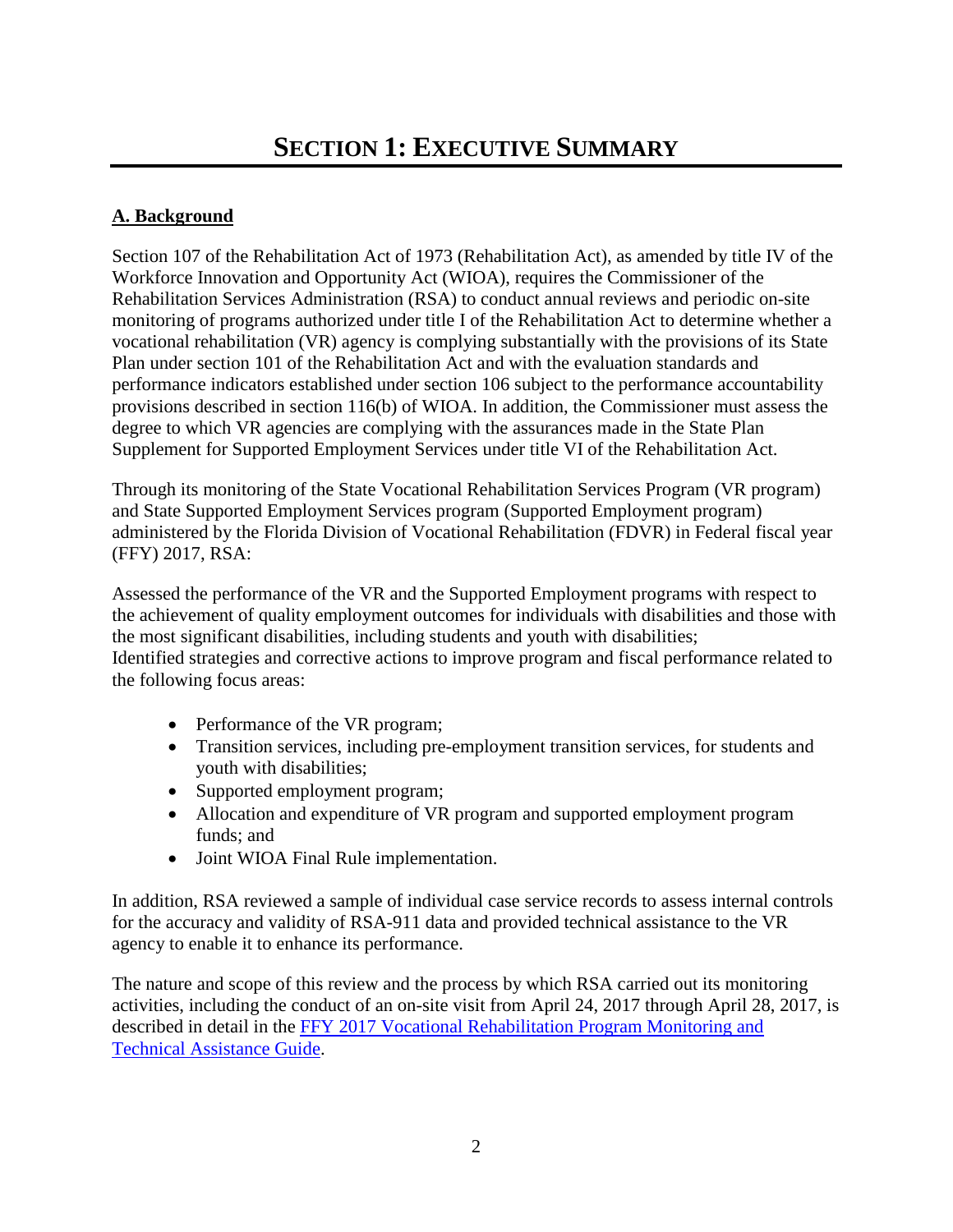#### **B. Summary of Observations and Findings**

RSA's review of FDVR resulted in the observations and findings summarized below. The entire observations and findings, along with the recommendations and corrective actions that the agency can undertake to improve its performance, are contained within the sections of this report covering the focus areas to which they pertain. RSA compares FDVR's performance to the national performance for all agencies of similar type (i.e., FDVR's performance is compared to general agencies in States that have a general and blind agency). This is for comparison only; there are no requirements for VR agencies to meet or exceed national performance levels.

#### **Observations**

RSA observed that:

- FDVR submitted inaccurate data through the annual RSA-911 report for FFYs 2015 and 2016.
- From FFY 2014 to FFY 2016, the percentage of individuals accepted for services who received no services has remained high when compared to the national performance for agencies of similar type;
- Due to inconsistencies in the supervisor and administrative staff reviews across each area and among the district offices within FDVR's regional areas, along with the limitations of the agency's case management system, FDVR's internal controls did not identify accurate, timely service delivery that is supported by the required documentation;
- From FFY 2014 through FFY 2016, FDVR reported a decline in employment outcomes and maintained a lower average wage rate when compared to the national performance for similar agencies in FFY 2016;
- The percentage of youth with disabilities who exited with employment remained below the national performance for similar agencies from FFY 2014 to FFY 2015; and
- FDVR reported that it has typically not opened cases for individuals with severe and persistent mental illness, as no funding mechanism was identified for long-term funding for extended supported employment services.

# **Findings**

RSA found that:

- Eligibility determinations were not made within the required 60-day Federal time frame from the date of application;
- Individualized plans for employment (IPEs) were not developed within the 90-day Federal time frame from the date of eligibility determination;
- FDVR did not have written State-wide policies in place to ensure accurate data collection;
- FDVR did not meet personnel cost allocation requirements in accordance with 2 CFR §200.430;
- FDVR did not comply with the prior approval requirements in accordance with 2 CFR §200.407 and §200.439;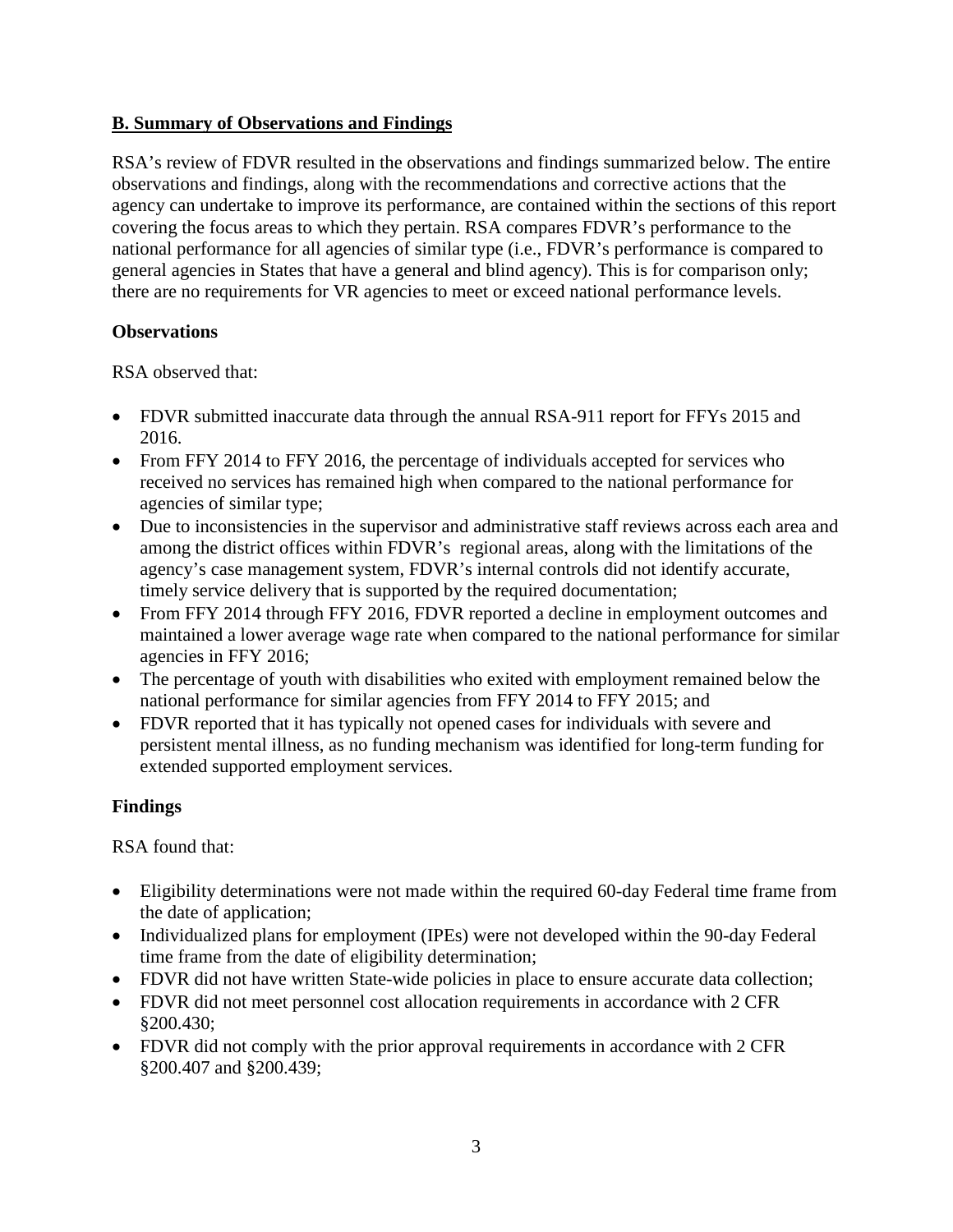- FDVR did not meet obligation and expenditure requirements in 2 CFR §200.71 and 34 CFR §76.707. FDVR did not assign obligations and expenditures to the correct Federal award in accordance with 34 CFR §§361.12, 2 CFR §§200.77, 200.302, 200.303(a), 200.309, and 34 CFR §76.702;
- FDVR did not comply with third-party cooperative arrangement (TPCA) requirements in 34 CFR §361.28, including match requirements for the VR program in 34 CFR §361.60.
- FDVR's process for funding the VR program's proportionate amount of the one-stop system's infrastructure costs did not satisfy the requirements in 34 CFR §361.13 and §361.715; and

# **C. Summary of Technical Assistance**

During the review process, RSA provided the below technical assistance to FDVR.

- RSA recommended that the practice of using the same form for both the referral and application process should be discontinued and that FDVR should create two distinct forms.
- RSA clarified that the date reported for the approval of the IPE should reflect the date the VR counselor and individual sign the plan as opposed to the date the supervisor pre-approves the drafted IPE.
- RSA explained the service record should contain supporting documentation that the individual retained employment in the same position, earning the same level of wage and hours as reported when employment was first obtained, and that the individual was stable in his or her employment prior to closure of the record, in accordance with section 102(a) of the Rehabilitation Act and 34 CFR §361.56.
- RSA clarified that the IPE should not reflect all services under an IPE starting upon the approval of the plan, but rather reflect the time when the services are expected to be provided.
- RSA and FDVR discussed the statutory and regulatory requirements of the SEA agreement, as described in 34 CFR §361.22(b), and the need for FDVR to incorporate the requirements into the final SEA agreement.
- RSA clarified that under section  $101(a)(11)(D)$  of the Rehabilitation Act and 34 CFR §361.22, VR agencies are required to develop policies and procedures for coordinating with educational officials to facilitate the provision of VR services, including pre-employment transition services.
- RSA provided clarification regarding the requirements for providing pre-employment transition services throughout the on-site visit, including during meetings with VR counselors and technicians responsible for these services. RSA recommended that FDVR provide additional training to support agency staff.
- RSA advised FDVR to develop a forecasting methodology to reserve the necessary funds for all required pre-employment transition service activities for students with disabilities across the State.
- RSA provided recommendations to FDVR on the draft policies and procedures governing students and youth with disabilities developed by the agency during the monitoring process.
- RSA reviewed and provided feedback to FDVR regarding its supported employment policies.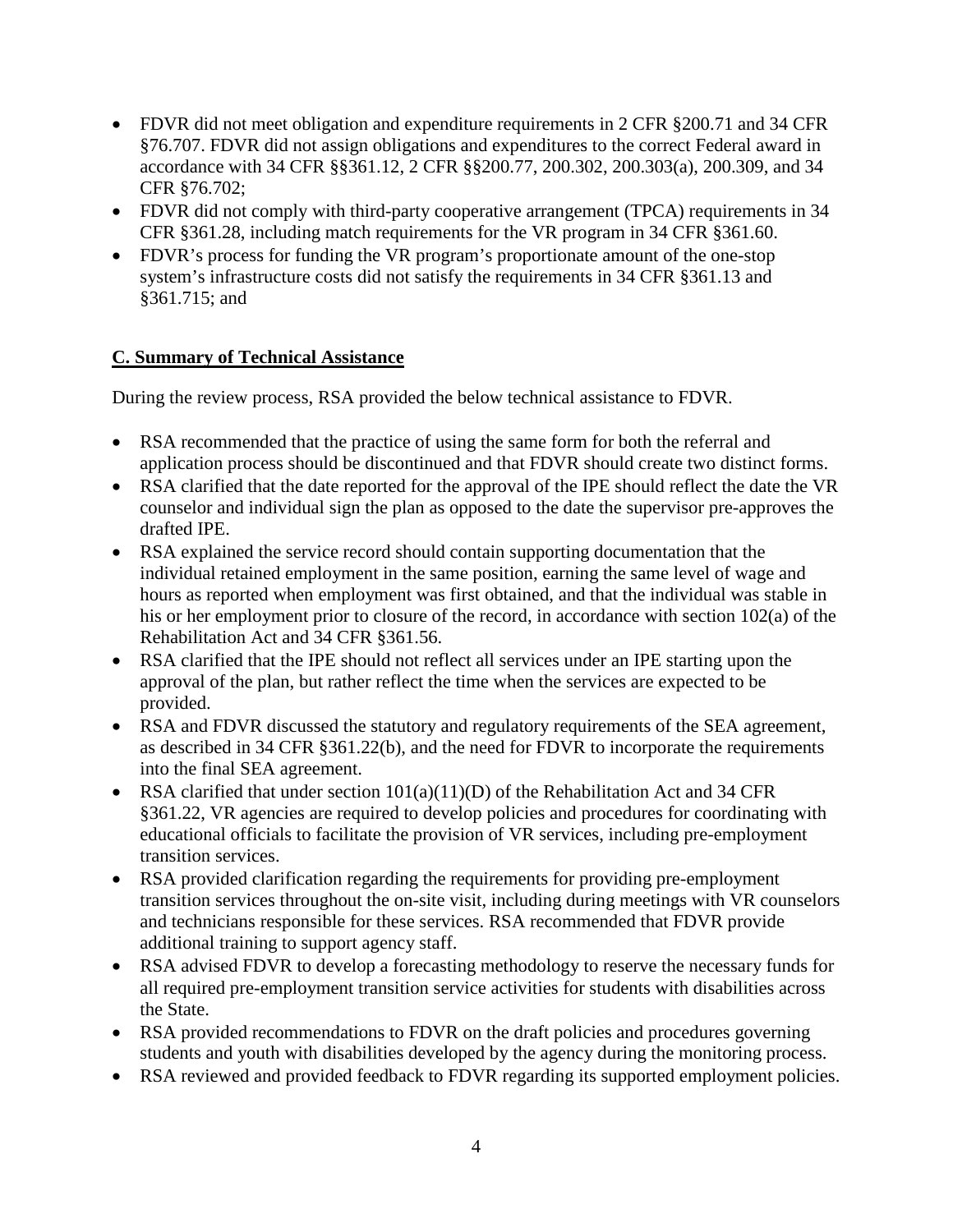- RSA provided technical assistance to FDVR that any costs for VR services provided prior to a consumer entering into a supported employment placement must be paid for with title I VR funding and may not be paid for with title VI Supported Employment program funding, which may only be used after the individual has obtained the supported employment placement and is receiving services during the 24-month ongoing support period.
- RSA informed FDVR that program income includes any payments received by the VR agency from financial participation of consumers for the provision of its services, in accordance with 34 CFR §361.63(b) and the SF-425 instructions for the VR program (RSA-PD-15-05).
- RSA informed FDVR that refunds received by the agency should be posted to the year from which the refund was derived, including those from closed grant awards. RSA provided the repayment instructions to FDVR.
- RSA provided technical assistance related to the increasing non-Federal share amounts reported as match, and the potential maintenance of effort implications.
- RSA advised FDVR of the requirements involving representation on the State Workforce Development Board by the lead State officials with primary responsibility for programs authorized under the Rehabilitation Act, as amended by title IV of WIOA.

As a result of the monitoring process, FDVR and RSA identified the need for additional technical assistance in the areas below.

- RSA will review and continue to provide feedback on FDVR's draft policies for preemployment transition services until they are finalized.
- RSA will review and continue to provide feedback on FDVR's draft policies for supported employment until they are finalized.
- FDVR requested guidance on how to establish an infrastructure funding agreement (IFA) in situations where VR is not co-located with a one-stop center.
- FDVR requested technical assistance on how to establish a data sharing agreement without a SWIS agreement currently in place to ensure unemployment insurance data can be obtained for those outside the State of Florida.
- FDVR requested guidance on how to establish an infrastructure funding agreement (IFA) in situations where VR is not co-located with a one-stop center.

# **D. Review Team Participants**

Members of the RSA review team included Christyne Cavataio, Jim Doyle, Samuel Pierre , and Beth Settle (Vocational Rehabilitation Program Unit); Craig McManus (Fiscal Unit); Jason Hunter (Technical Assistance Unit); and Rimal Desai (Data Collection and Analysis Unit). Although not all team members participated in the on-site visit, each contributed to the gathering and analysis of information, along with the development of this report.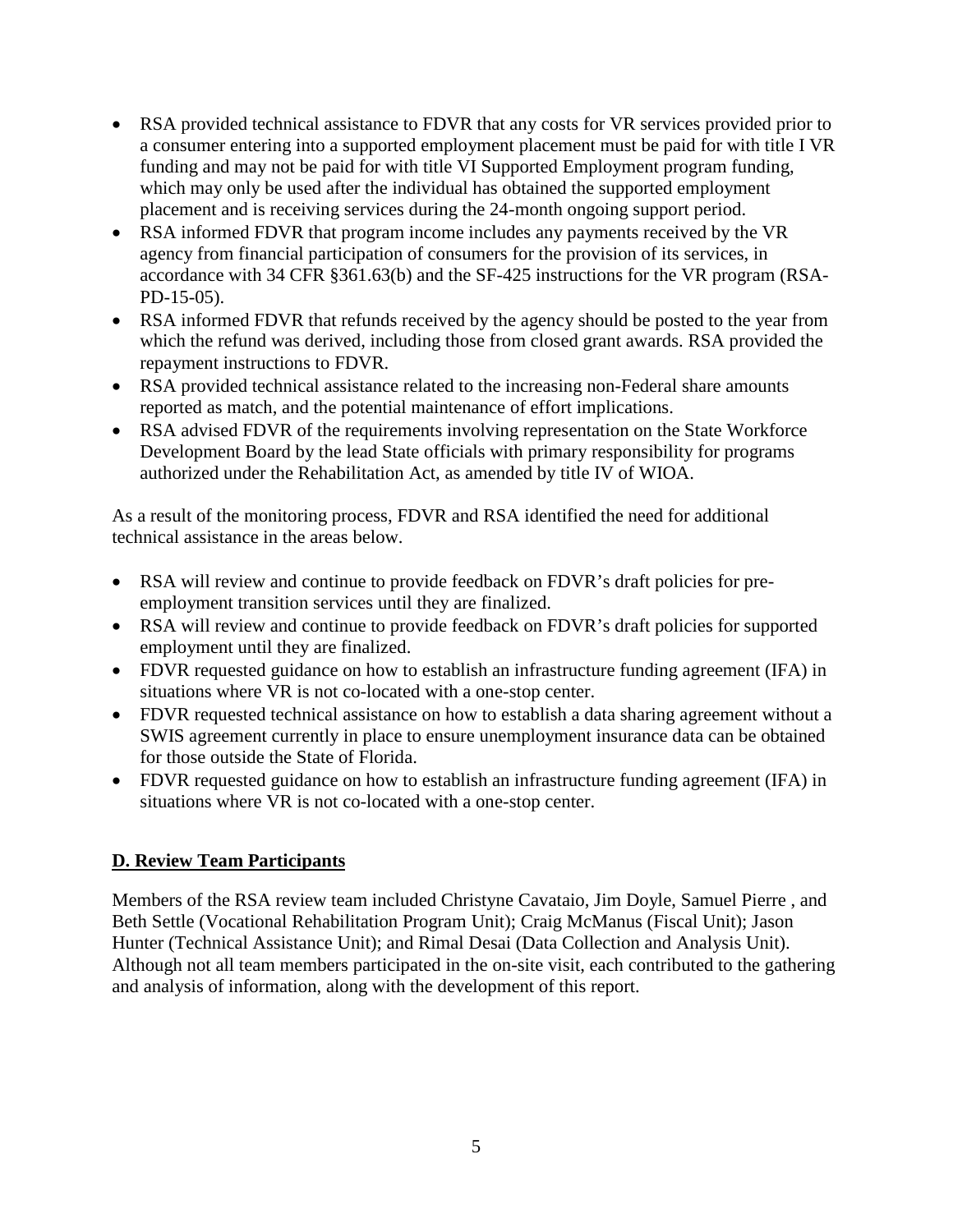# **E. Acknowledgements**

RSA wishes to express appreciation to the representatives of FDVR for the cooperation and assistance extended throughout the monitoring process.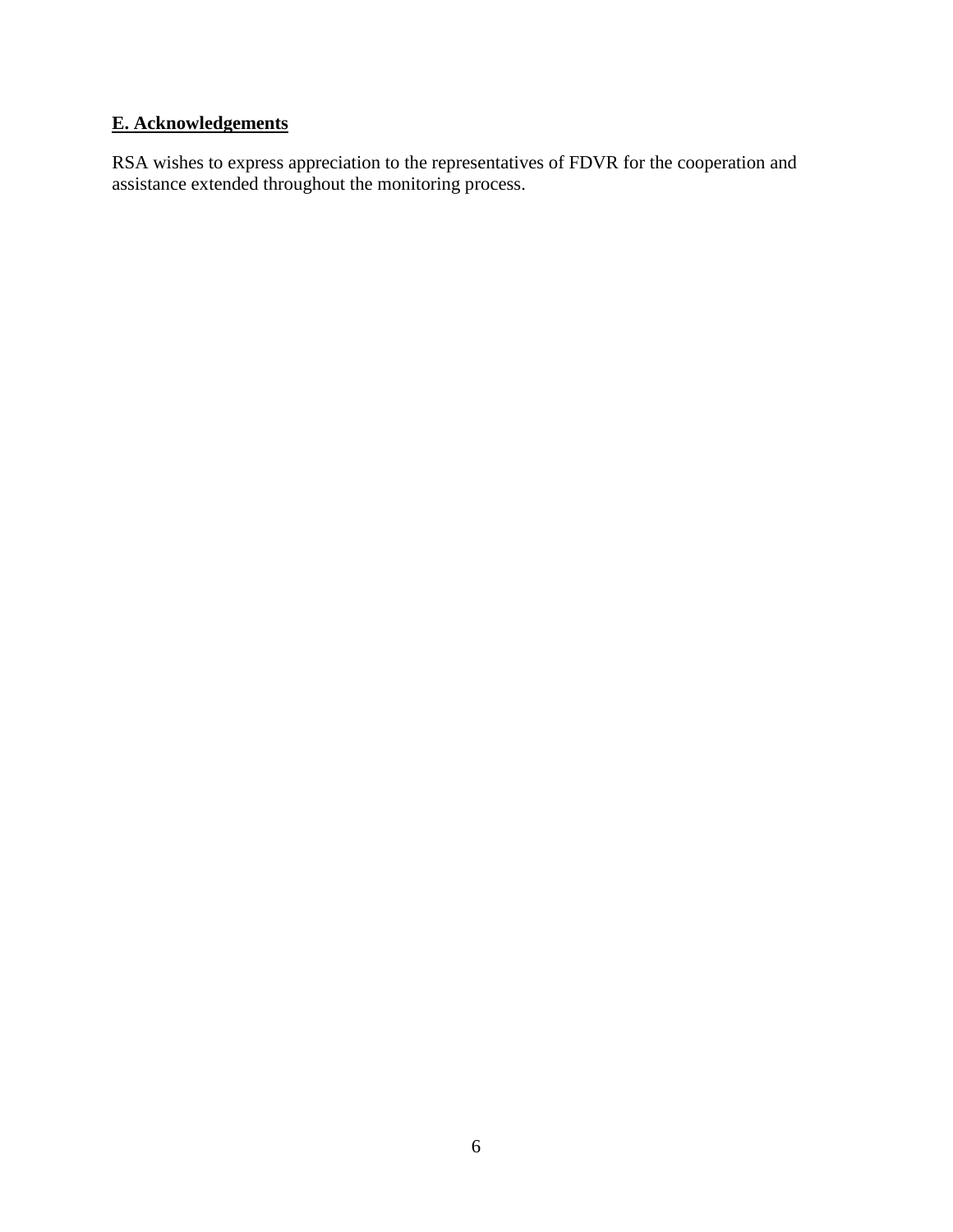# <span id="page-7-0"></span>**SECTION 2: FOCUS AREA – PERFORMANCE OF THE VOCATIONAL REHABILITATION PROGRAM**

# **A. Nature and Scope**

Through implementation of this focus area, RSA assessed the achievement of quality employment outcomes by individuals with disabilities served in the VR program by conducting an in-depth and integrated analysis of core VR program data and review of individual case service records. The analysis represents a broad overview of the VR program administered by FDVR and included employment outcomes in competitive integrated employment and supported employment. It should not be construed as a definitive or exhaustive review of all available VR program data. The data generally measure performance based on individuals who exited the VR program during the most recently completed three-year period for which data are available. Consequently, the tables do not provide complete information that could otherwise be derived from examining open service records. The analysis includes the number of individuals participating in the various stages of the VR process; the number and quality of employment outcomes; the services provided to eligible individuals; the types of disabilities experienced by individuals receiving services; and the amount of time individuals are engaged in the various stages of the VR process, including eligibility determination, development of the individualized plan for employment (IPE), and the provision of services. RSA also reviewed policies and procedures related to internal controls necessary for the verification of data and compared the performance of FDVR with that of all general VR agencies.

In addition to data tables, the review team used a variety of other resources to better understand the performance trends indicated by the outcomes measured. Other resources included, but were not limited to:

- Agency policies and procedures related to the provision of transition and pre-employment transition services, competitive integrated employment, and supported employment services; and
- Description in the VR services portion of the program year 2016 Unified State Plan describing goals and priorities pertaining to the performance of the VR program.

The review team shared the data with the VR agency prior to the on-site visit and solicited information throughout the review process explaining the performance trends demonstrated by the data. Specifically, the review team met with:

- The VR agency director;
- VR agency managers and supervisors;
- VR counselors:
- VR agency personnel; and
- Representatives of the SRC, the CAP, and other VR program stakeholders.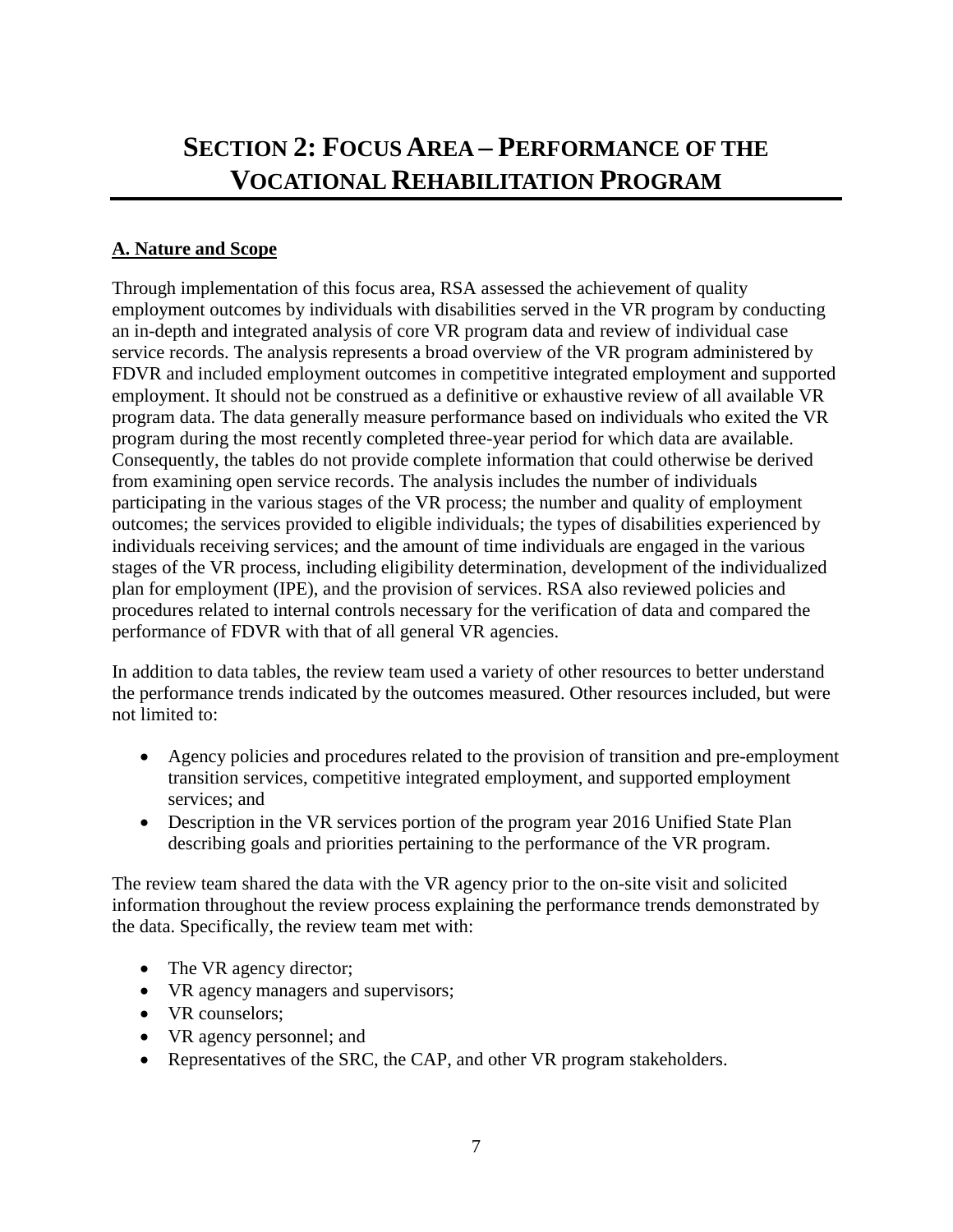In addition to a review of the RSA-911 and RSA-113 data provided by the VR agency, RSA conducted a review of individual case service records. RSA provided guidelines to the VR agency prior to the on-site visit. The review team discussed the selection of service records with FDVR**,** and the method it uses to maintain records. RSA used the information obtained through the review of service records to assess FDVR**'**s internal controls for the accuracy and validity of RSA-911 data.

The review team provided technical assistance on the WIOA joint performance accountability measures established in section 116(b) of WIOA. RSA did not issue compliance findings on these measures. However, the review team and VR agency used these measures to discuss the potential effect of the joint performance accountability measures on the State and agency level performance.

RSA provided additional technical assistance to the VR agency during the course of monitoring to enable it to improve programmatic performance.

# **B. Overview of Performance Data and Internal Controls**

RSA reviewed FDVR's performance during FFYs 2014, 2015 and 2016, with particular attention given to the number and quality of outcomes achieved by individuals with disabilities in the State. Additionally, the review addressed the number of individuals who were determined eligible for VR services, who were placed on a waiting list due to implementation of an OOS, and who received services through the VR program. The data used in this review were provided by FDVR to RSA on the Quarterly Cumulative Caseload Report (RSA-113) and the Case Service Report (RSA-911).

# **The VR Process**

The total number of applicants for VR services decreased slightly from 31,378 individuals in FFY 2014 to 29,292 individuals in FFY 2016, although the number of individuals determined eligible during this same period increased significantly from 11,638 individuals to 32,103 individuals. While FDVR continues to remain under an OOS, the number of individuals on a waiting list decreased dramatically, from 14,214 individuals in FFY 2014 to 557 individuals in FFY 2016. At the time of the on-site review, FDVR reported the agency's waiting list was approximately 250 individuals with about one month wait time for priority category III. It should be noted that despite the significant increase in the number of individuals determined eligible for VR services and the significant decrease in the number of individuals on a waiting list, the number of individuals with an IPE receiving services decreased from 49,947 individuals in FFY 2014 to 43,284 individuals in FFY 2016.

The total number of individuals whose cases were closed decreased from 34,848 individuals in FFY 2014 to 29,423 individuals in FFY 2016. During this time, the percentage of individuals whose cases were closed after receiving VR services decreased from 69.2 percent, or 24,128 individuals, in FFY 2014, to 45.4 percent, or 13,345 individuals, in FFY 2016. Conversely, the percentage of individuals whose cases were closed after being determined eligible but before an IPE was signed or services were received increased from 8.4 percent, or 2,924 individuals, in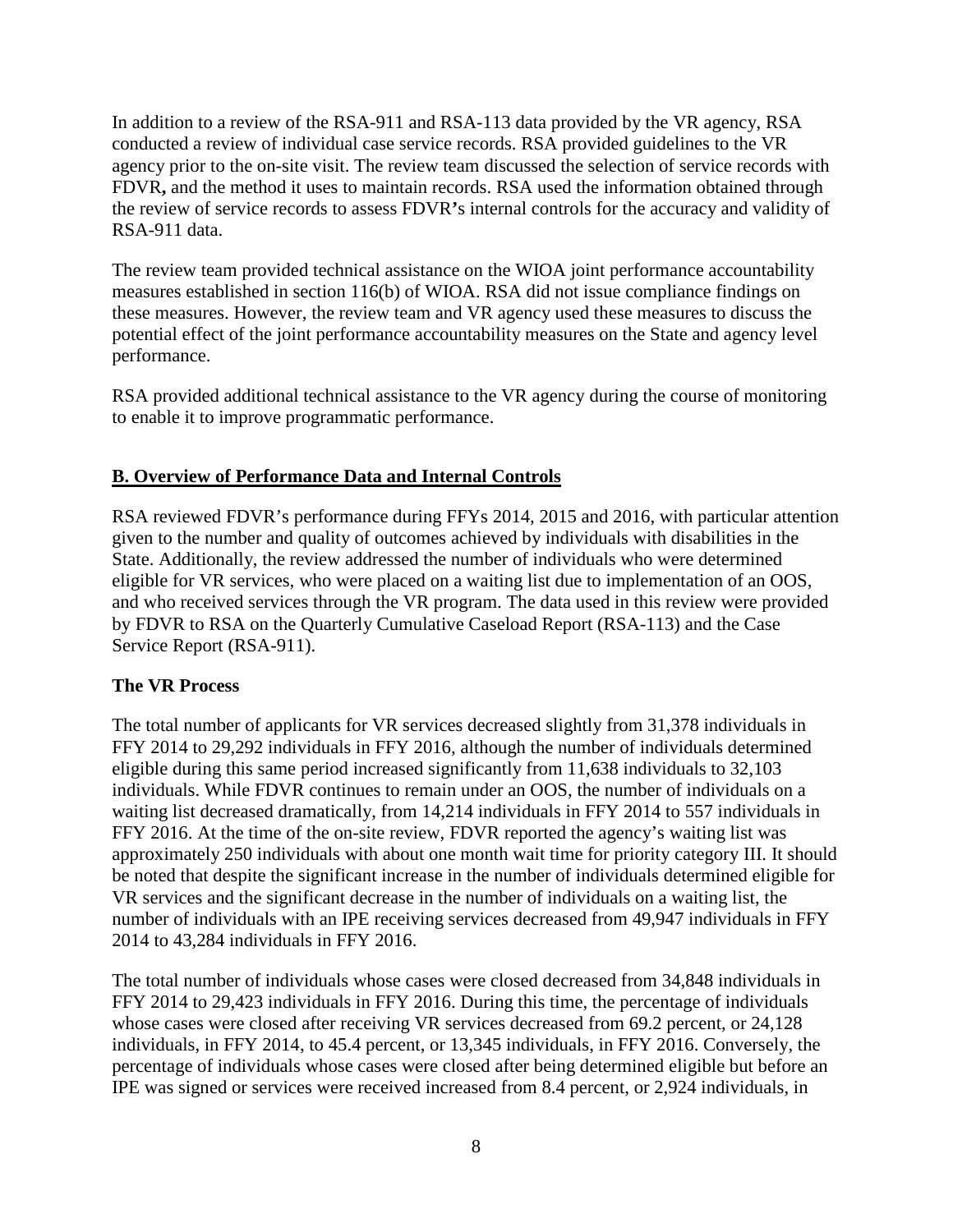FFY 2014 to 34.1 percent, or 10,036 individuals, in FFY 2016, which is higher than the national performance for general agencies of 27 percent for FFY 2016.

# **Employment Outcomes**

The employment rate increased from 29.9 percent in FFY 2014 to 40.8 percent in FFY 2016. Despite the increase, the employment rate in FFY 2016 remained significantly below the national performance of 57.2 percent for general agencies. During this period, the number of individuals who exited without employment after receiving services decreased from 16,917 individuals, or 48.5 percent, to 7,898 individuals, or 26.8 percent. Additionally, the number of individuals who exited with employment after receiving services also decreased from 7,211 individuals, or 20.7 percent, in FFY 2014, to 5,447 individuals, or 18.5 percent, in FFY 2016, which is significantly below 33.6 percent for the national performance for general agencies. Of those individuals closed with an employment outcome, the percentage of individuals who achieved a supported employment outcome increased from 1,539 individuals, or 21.3 percent of all employment outcomes, in FFY 2014, to 1,644 individuals, or 30.2 percent, which is significantly higher than the national performance for similar agencies of 13 percent for FFY 2016.

From FFY 2014 to FFY 2016, FDVR reported a slight increase in the average hourly earnings for those who achieved competitive employment, from \$10.84 to \$11.05, which is below the national performance for general agencies of \$12.37 for FFY 2016. In addition, the average hours worked per week for those individuals competitively employed decreased from 30.12 hours in FFY 2014 to 28.85 hours in FFY 2016, which is below the national performance for general agencies of 30.4 hours per week for FFY 2016.

# **VR Services Provided**

From FFY 2014 to FFY 2016, the number of individuals who received VR services decreased from 24,128 individuals to 13,345 individuals. In addition, the percentage of individuals who received any single service decreased for all but one service category, job placement assistance. It should be noted that FDVR provided the RSA review team a copy of revised data that reported a higher percentage of individuals who received services in FFYs 2015 and 2016, indicating that there had previously been a reporting error. Since this information was not included with FDVR's annual RSA-911 report, RSA could not verify or include this information in the tables included under Appendix A.

The number and percentage of individuals who receive college or university training decreased from 962 individuals, or 4 percent, in FFY 2014 to 134 individuals, or 1.0 percent, in FFY 2016, which is above the national performance of 0.4 percent for FFY 2016. The number and percentage of individuals who received four-year college or university training decreased from 187, or 0.8 percent, in FFY 2014, to 17 individuals, or 0.1 percent, in FFY 2016, which is significantly below the national performance for general agencies of 6.2 percent for FFY 2016. Similarly, from FFY 2014 to FFY 2016, the number and percentage of individuals who attended junior or community college decreased from 1,497 individuals, or 6.2 percent, to 68 individuals, or 0.5 percent, which is significantly lower than the national performance of 4.4 percent. During the monitoring process, FDVR explained the reason for a higher number and percentage of individuals attending college or university training, or graduate school, compared to four-year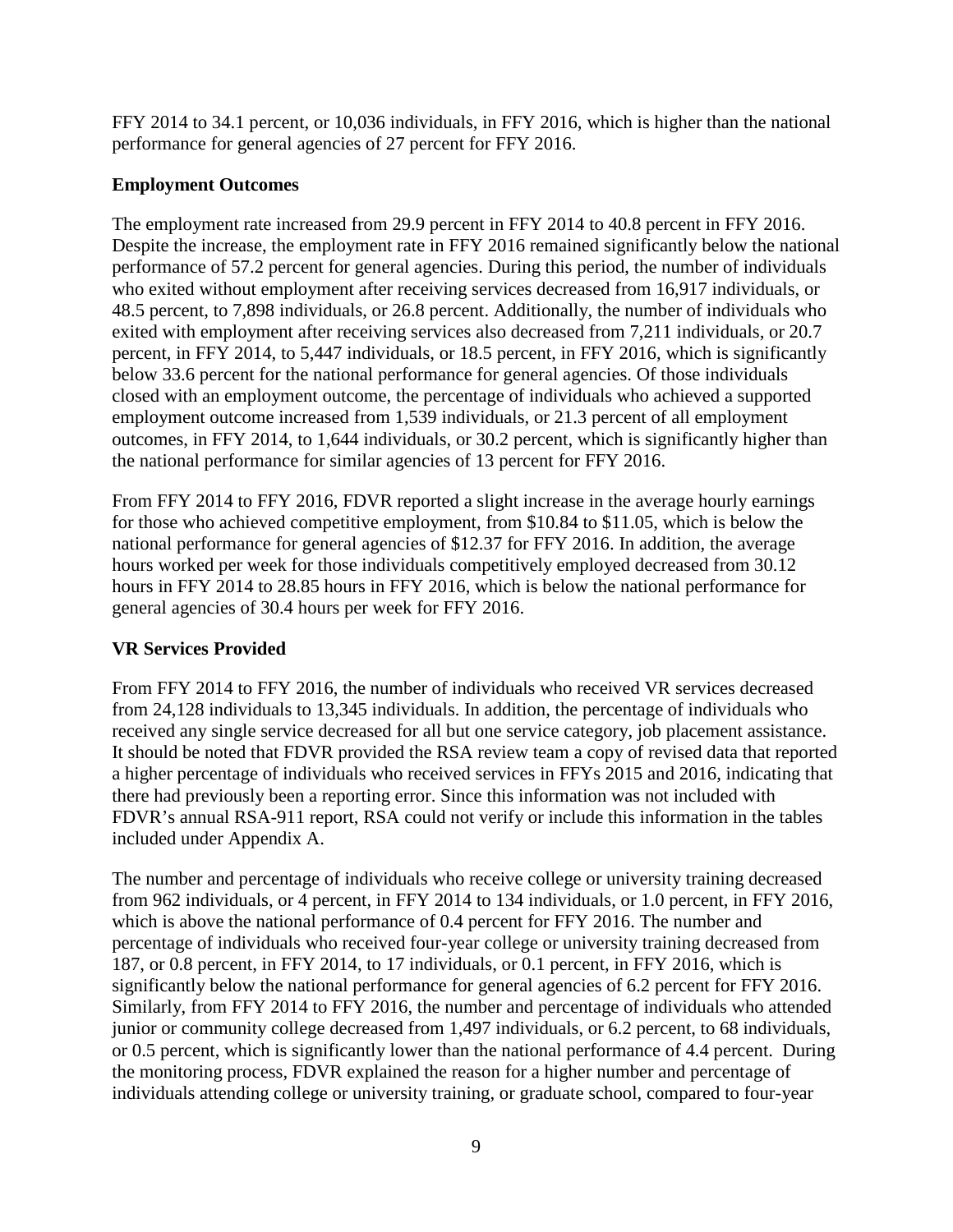college or university training, or undergraduate school, was most likely due to coding errors by the counselors.

From FFY 2014 through FFY 2016, FDVR reported no individuals received services in several training service categories. Specifically, during the three-year period reviewed, FDVR's data demonstrate that services were not provided for apprenticeship training, job readiness training, and disability-related skills training. In addition, FDVR did not report any individuals receiving career services, VR counselling and guidance, and information and referral services. Additional services identified as not being provided included reader services and personal assistant services (FFYs 2015 and 2016).

#### **Select Measures for All Individuals Served by Impairment Type**

The percentage of individuals served from FFY 2014 through FFY 2016 diagnosed with psychosocial or psychological disorders has remained fairly consistent, increasing slightly from 42 percent in FFY 2014 to 42.8 percent in FFY 2016, which is higher than the national performance of 35.9 percent in FFY 2016. Individuals served with intellectual and learning disabilities also remained fairly consistent, increasing slightly from 24.6 percent for FFY 2014 to 25.6 percent for FFY 2016, compared to 29.8 percent for the national performance for similar agencies. Individuals served with physical disabilities decreased slightly from FFY 2014 to FFY 2016, from 25.5 percent to 22.9 percent. FDVR also demonstrated a slight increase in individuals served with auditory and communicative disabilities, from 6.7 percent for FFY 2014 to 7.7 percent for FFY 2016, compared to 12.5 percent for the national performance for similar agencies. Finally, the percentage of individuals served with a visual impairment has decreased slightly, from 1.2 percent in FFY 2014 to 0.9 percent in FFY 2016, which is slightly higher than the national performance of 0.4 percent for FFY 2016.

The employment rate for individuals with auditory and communicative impairments has increased, from 46.9 percent for FFY 2014 to 58.7 percent for FFY 2016, compared to the national employment rate for this population in similar agencies of 81.5 percent. The employment rate for individuals with intellectual and learning disabilities also increased from FFY 2014 to FFY 2016, from 27.1 percent to 43.2 percent, which is significantly lower than the national employment rate of 57.1 percent for general agencies. The employment rate also increased for individuals who were served with visual impairments, from 38.7 percent in FFY 2014 to 42.1 percent in FFY 2016, which remains lower than the national employment rate for general agencies of 56.2 percent for FFY 2016. Additionally, the employment rate for those served with psychosocial and psychological disorders increased from 27.6 percent in FFY 2014 to 38.3 percent in FFY 2016, which is significantly lower than the national employment rate for general agencies of 50.5 percent for FFY 2016. Finally, the employment rate increased for all individuals served with physical impairments from 31.5 percent in FFY 2014, to 36.8 percent in FFY 2016, which is significantly below the national employment rate of 54.3 percent for similar agencies for FFY 2016.

#### **Length of Time in Stages of the VR Process**

The percentage of individuals served who were determined eligible within 60 days from the date of application decreased from 69.4 percent in FFY 2014 to 67 percent in FFY 2016 for all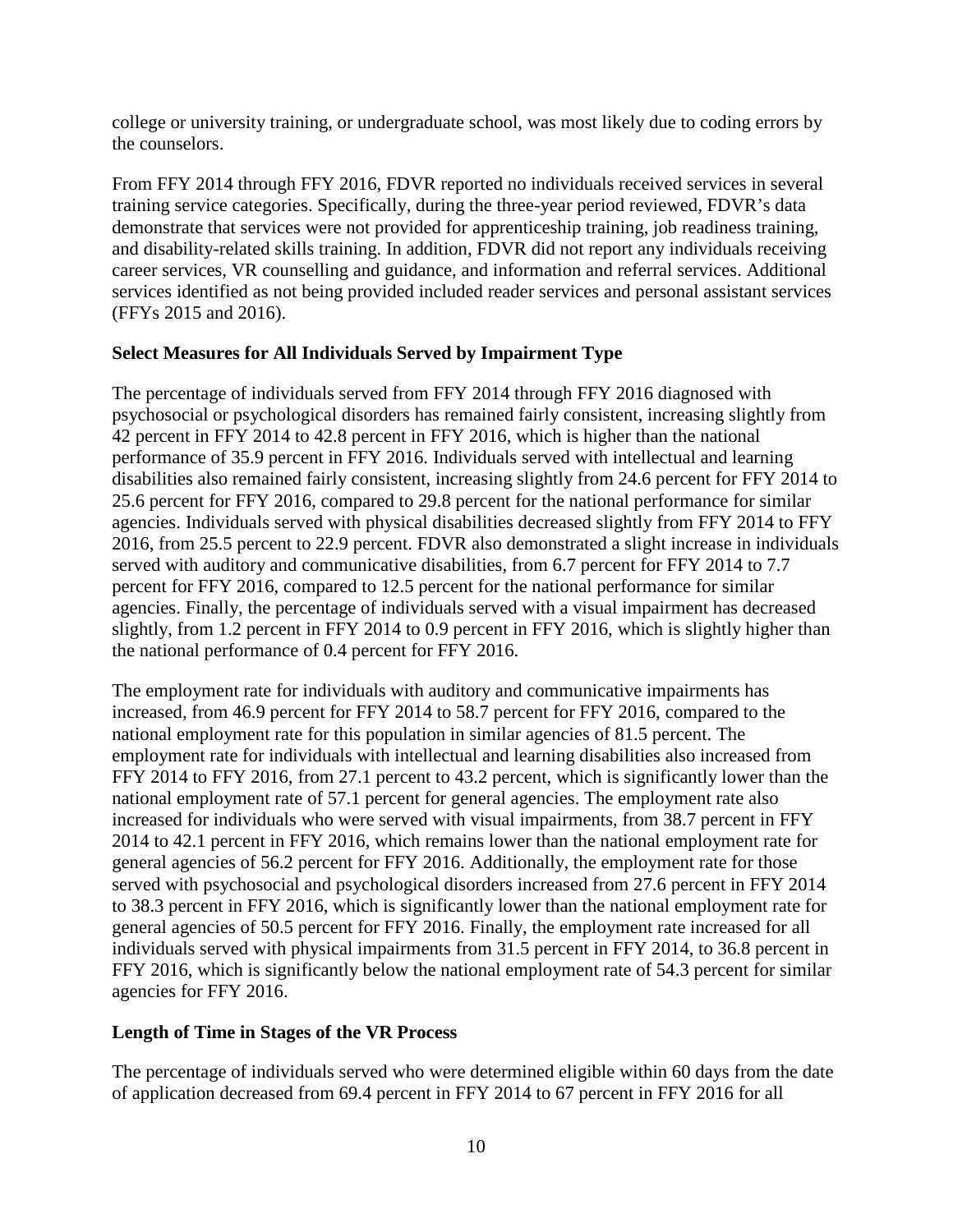individuals whose service records were closed. The percent remains well below the national performance for similar agencies of 84.4 percent for FFY 2016. FDVR reported its case management system does not have the ability to report if an extension to the eligibility determination was agreed upon within the 60-day time frame.

The percentage of individuals for whom an IPE was developed within 90 days increased from 70.6 percent in FFY 2014 to 75.1 percent in FFY 2016 for all individuals whose service records were closed, slightly higher than the national performance for similar agencies of 72.8 percent in FFY 2016. The calculation for the 90-day time frame does not include any time an individual may have been on a waiting list as a result of the agency closing one or more priority categories.

#### **Standard Occupational Codes for Individuals Who Achieved Employment Outcomes**

A review of the Standard Occupational Classification (SOC) codes for all individuals served with an employment outcome demonstrated that the most common types of occupations for individuals achieving employment in FFY 2016 were in office and administrative support occupations (20.2 percent), food preparation and serving related occupations (15.2 percent) and building and grounds cleaning and maintenance (11.6 percent). Although these three occupational fields represent 47 percent of all FDVR's employment outcomes in FFY 2016, the median hourly earnings for these occupations rank among the lowest earning occupations. Individuals employed in food preparation and serving related occupations earned median hourly wages of \$8.55, compared to the national median for similar agencies of \$9.00. Those who were employed in building and grounds cleaning and maintenance occupations in FFY 2016 earned median hourly wages of \$8.98, below the national median of \$9.15 for similar agencies. Finally, individuals employed in the office and administrative support occupations earned median hourly wages of \$9.10, compared to the national median hourly wages of \$10.00 for similar agencies.

#### **Service Record Reviews**

During the on-site portion of the review, RSA conducted a service record review of 30 service records comprised of service records for individuals whose cases were closed prior to September 30, 2016, after receiving services. The service record review was conducted to verify and ensure that the documentation in the case service record was accurate, complete, and supported the data entered into the RSA-911 with respect to date of application, date of eligibility determination, date of IPE, start date of employment in primary occupation at exit or closure, hourly wage at exit or closure, employment status at exit or closure, type of exit or closure, and date of exit or closure.

FDVR was notified approximately four weeks before the on-site portion of the review began so that the cases could be made available to the review team. The service record reviews were conducted by two RSA representatives and two FDVR administrative staff. Each case service record was maintained in the agency's electronic case management system and accompanied by a hard copy file. The service record review involved jointly reviewing two case service records and randomly assigning the four reviewers seven case service records each. In addition, two cases were randomly chosen to compare the results from each reviewer for an interrater reliability check.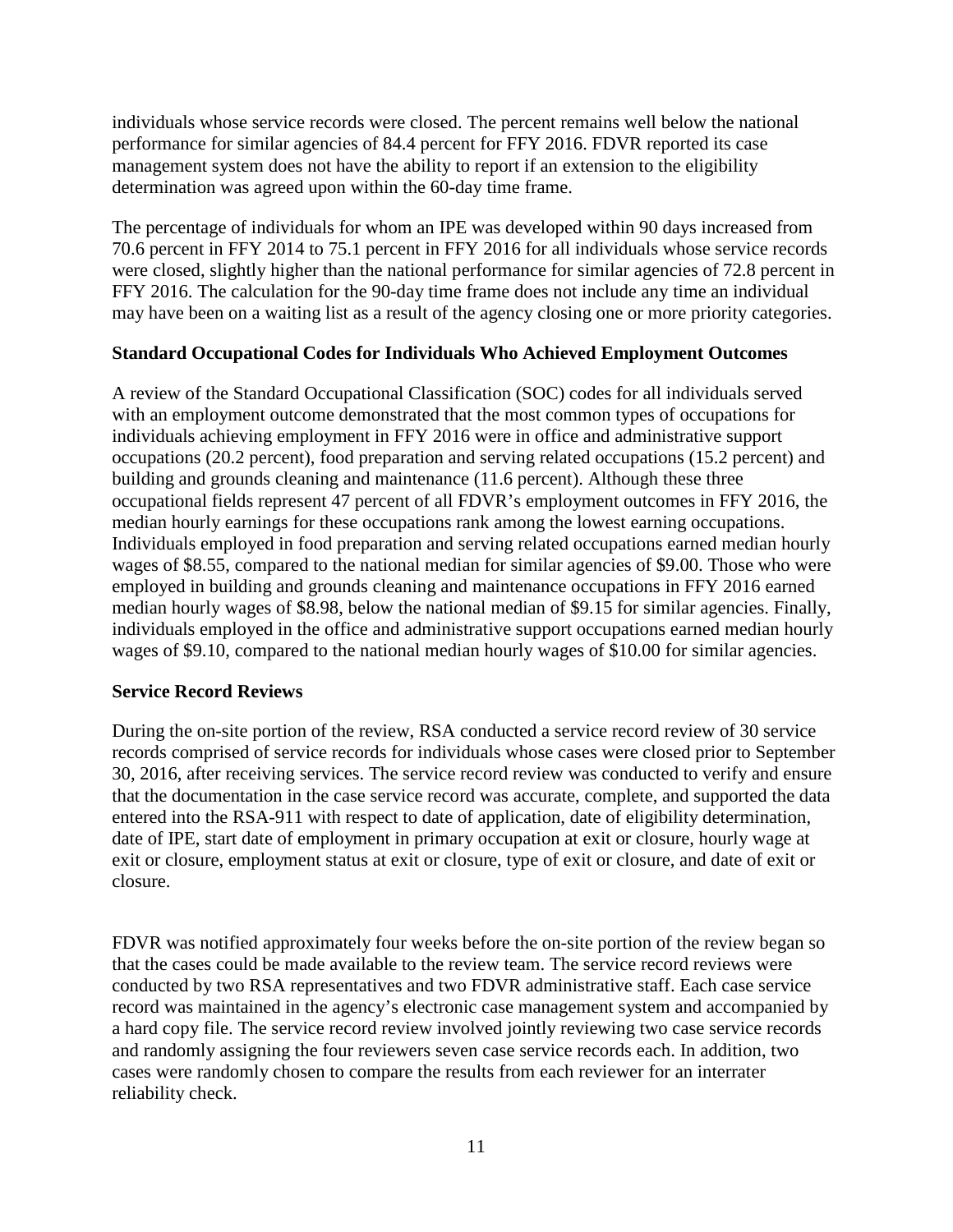Of the 30 cases requested, 14 case service records were closed as employed and 16 of the records were closed as not employed after receiving services. FDVR was unable to produce one of the case files because it was misplaced before the RSA review team arrived; therefore, 29 case service records were reviewed. Of the 29 case service records reviewed, 14 service records, or 47 percent, contained a verified 60-day eligibility date with supporting documentation. In addition, three, or 10 percent of the case service records, contained the necessary supporting documentation for the date of the IPE. Also, six case service records, or 43 percent, included the start date of employment for the individual's primary occupation. Finally, 13 case service records, or 43 percent, included the proper documentation to support the date of closure, as reported in the RSA-911 report.

Following the case service record review, FDVR explained that the inconsistency between the dates in its case management system and the supporting documentation can be attributed to the prior approval required by supervisors before the VR counselor can make an eligibility determination, review the IPE with the individual, or close an individual's case, among other status changes. As a result, the system will report the date the supervisor provided his or her approval. This process was especially problematic with the date of the IPE, which often had a date weeks, or in some cases, more than a month, before the individual actually reviewed and signed the IPE.

In addition, FDVR provided an overview of its internal control procedures. While each area has implemented a process to review case service records using the same form, the scope and focus of the case reviews varied from area to area causing inconsistent results. Additionally, the different reviews focused on meeting the 60-day eligibility determination or 90-day IPE development time frames and supporting eligibility determination decisions or the services included in an IPE, rather than verifying that the case service record contained the required supporting documentation.

#### **C. Analysis of Performance and Observations**

RSA's review and analysis of the performance of FDVR in this focus area resulted in the following observations.

#### **2.1 Data Accuracy**

**Observation:** FDVR submitted inaccurate data through the annual RSA-911 report for FFYs 2015 and 2016.

Prior to the on-site portion of the review, RSA provided and discussed the performance tables that were developed using the data reported by FDVR through the RSA-911 report. During these discussions, RSA discussed concerns with the data reported for FFYs 2015 and 2016, specifically related to the significant decrease in the reported VR services provided. For example, RSA discussed with FDVR the following data that demonstrated a significant drop in VR services in FFY 2016: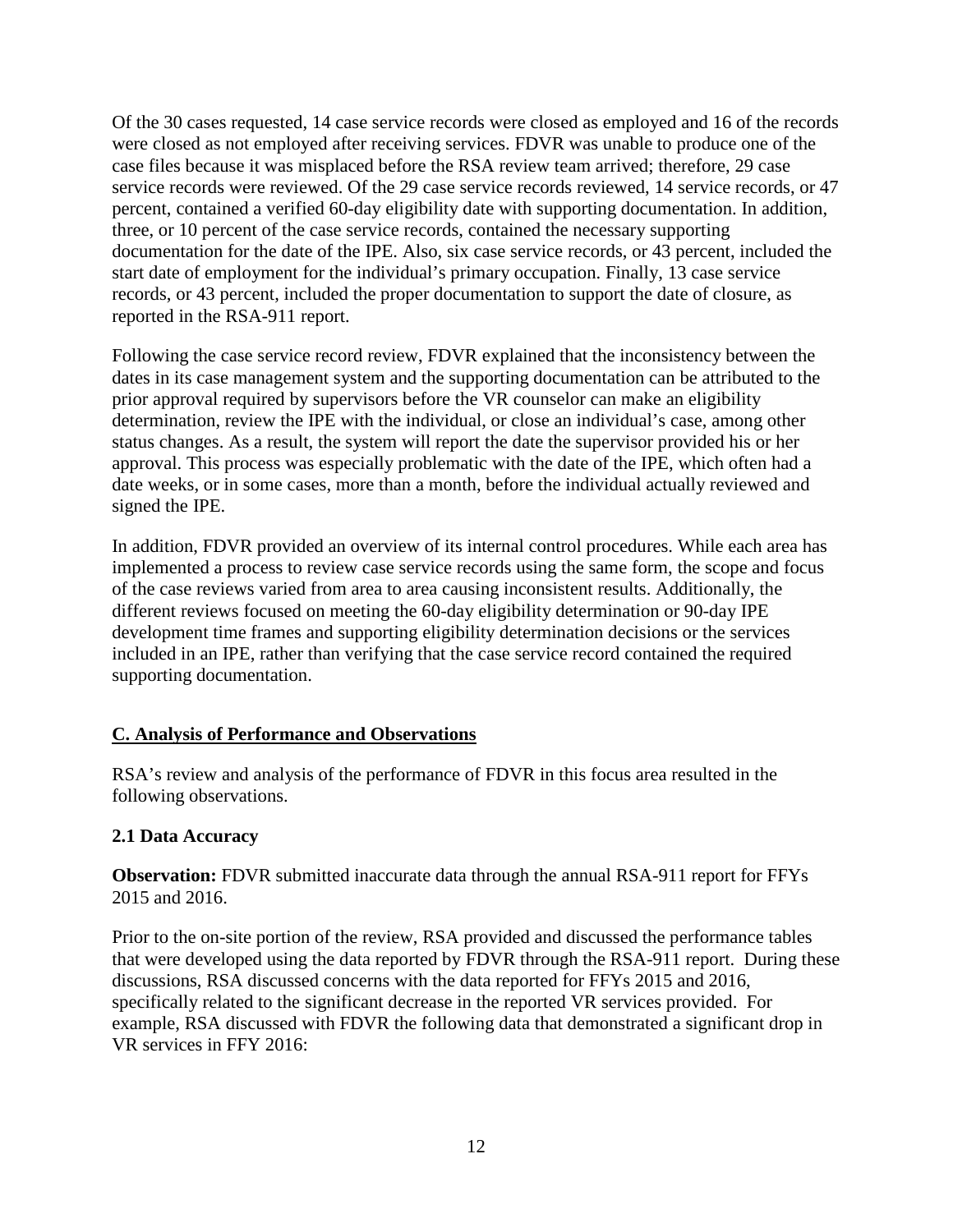- Of the 13,345 individuals who received services and whose case service records were closed, 144 individuals, or 1.0 percent, received college or university training, and 17 individuals, or 0.1 percent, received four-year college or university training;
- FDVR reported 68 individuals, or 0.5 percent, received junior or community college, and 180 individuals, or 1.3 percent, received occupational or vocational training; and
- No individuals reportedly received apprenticeship training, job readiness training, disability-related skills training, vocational rehabilitation counseling and guidance, or onthe-job supports for supported employment.

During the on-site portion of the monitoring process, RSA was provided revised data tables from FDVR that reported a higher percentage of services provided for individuals who received VR services and had their case service records closed during FFYs 2015 and 2016. FDVR reported that the errors in the reports were a result of a programming issue with the data collected through the agency's case management system and reported through the RSA-911 report. The reporting issue was identified as a result of RSA's monitoring process. FDVR reported this error was corrected and data reported for future reports would be accurate.

#### **2.2 Exiting the VR System**

**Observation:** From FFY 2014 to FFY 2016, the percentage of individuals accepted for services who received no services has remained high when compared to the national performance for agencies of similar type. The percentage of individuals who exited the VR system without employment, after eligibility, but before an IPE was developed, increased from FFY 2014 to FFY 2016. As a result, the percentage of individuals with disabilities eligible for VR services who receive services has declined, allowing fewer individuals to become competitively employed in integrated employment.

FDVR implemented an OOS in FFY 2008 and closed all priority categories. In FFY 2010, FDVR opened priority categories I and II and began serving individuals from its waiting list for priority category III. and closed priority category III in FFY 2010. Soon after the start of FFY 2014, FDVR closed priority category II, and by February of 2014, closed priority category I, due to a lack of financial resources. By the end of FFY 2014, FDVR reported 14,214 individuals on its waiting list. In June 2014, FDVR received additional State funding and began serving eligible individuals under priority category I. In February 2015, FDVR was able to open priority category II and began serving eligible individuals on the waiting list. By the end of FFY 2016, FDVR reported the majority of individuals on the waiting list under priority category III had been contacted and had an IPE developed, reducing the number of individuals on the waiting list to 557 individuals, with the average wait time of three months. At the time of the on-site portion of the review, FDVR reported approximately 250 individuals remain on the waiting list for priority category III with about a 30-day waiting period.

From FFY 2014 to FFY 2016, the percentage of individuals who were accepted for VR services who received no VR services increased from 31.2 percent to 34.7 percent, compared to the national performance of 24.7 percent for general agencies. During this same period, the number of individuals who exited without an employment outcome after eligibility, but before an IPE was signed or services were received increased from 2,924 individuals, or 8.4 percent, in FFY 2014, to 10,036 individuals, or 34.1 percent, in FFY 2016.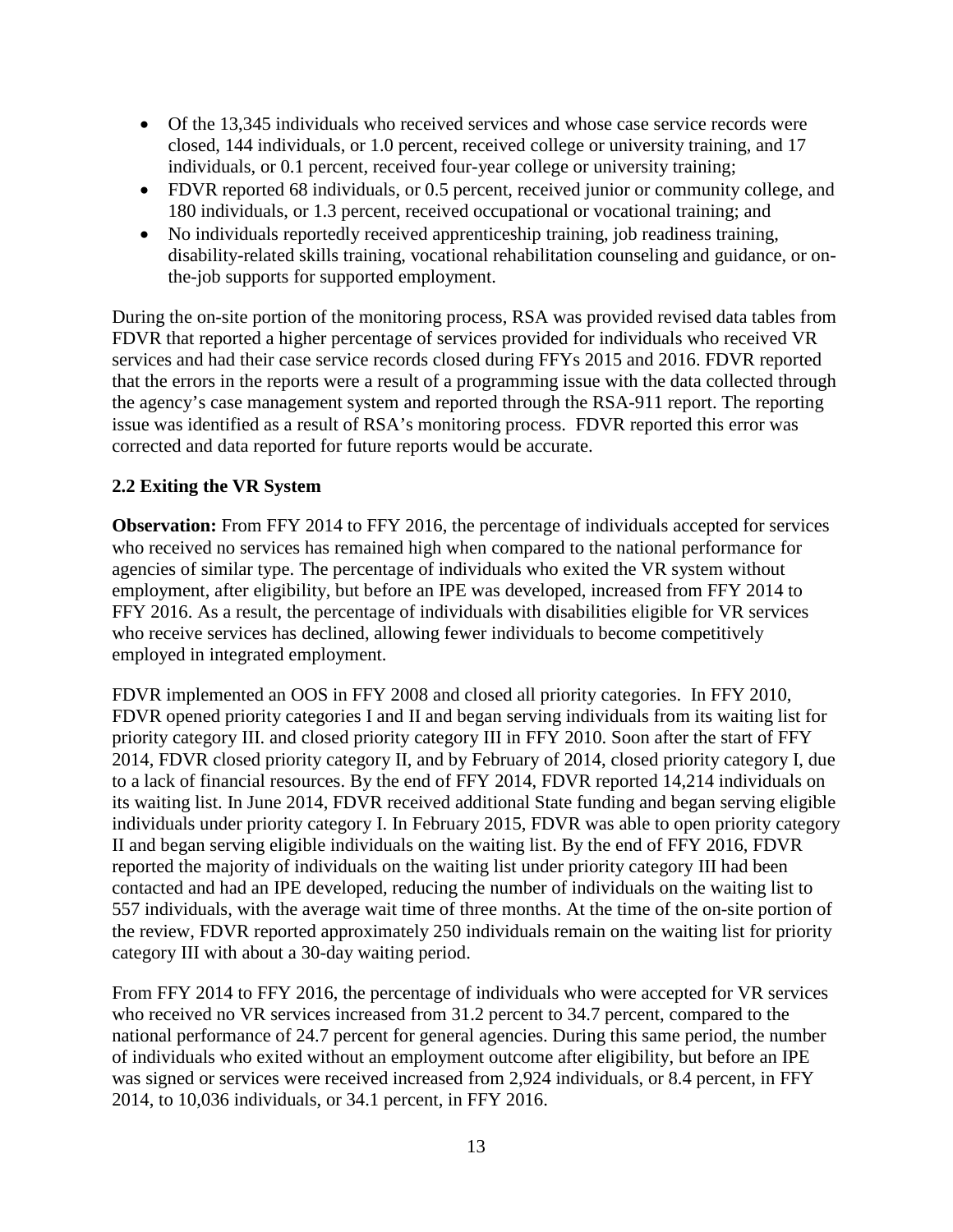FDVR believes the high number and percentage of eligible individuals who were accepted for VR services but received no services before their cases were closed was primarily due to the delay in services while on the waiting list. Many of these individuals were no longer interested in services or could not be located, and their cases were closed.

# **2.3 Internal Controls**

**Observation:** FDVR provided an overview and documentation related to the processes in place as part of the agency's internal controls for the timeliness of eligibility and IPE development, as well as a review of each case record prior to moving to a new status during the progression of VR services. Due to inconsistencies in the supervisor and administrative staff reviews across each area and among the district offices within FDVR's regional areas, along with the limitations of the agency's case management system, FDVR's internal controls failed to identify accurate, timely service delivery that is supported by the required documentation.

FDVR has a number of internal controls in place to improve the timeliness of eligibility determinations and the development of IPEs, and to ensure the required agency procedures are met by all VR counselors. Regional area managers conduct reviews of case service records to identify any noncompliance and to examine areas of quality assurance to ensure VR counselors are following FDVR's policies and procedures. The regional area managers reviewed case service records at various points in the VR process, including case records at application, eligibility, after the development of an IPE, and prior to the case closure. Each regional area manager reviewed the case service record using the same form, but the review process was applied inconsistently across areas.

Due to the limitations of FDVR's case management system and its inability to provide real-time reports to managers and administrative personnel, staff members are limited to receiving monthly reports. The case management system also has limited ability for checking for errors or providing timely alerts to both the VR counselors and management personnel to notify the appropriate staff. In addition, the processes implemented by the district supervisors and regional area managers are applied inconsistently across the State, resulting in varying levels of compliance.

FDVR has developed a pilot that uses a consistent and strict internal controls process to achieve a higher level of compliance. This pilot was initiated in one of the areas prior to the on-site portion of the review. The pilot uses an approach that is consistently applied throughout each district office in the area. Action plans are developed for any VR counselor that does not meet a high level of compliance until performance has been improved to a satisfactory level. At the time of the on-site review, FDVR was in the process of training all area managers and district supervisors on these internal controls procedures to ensure consistency across the State.

# **2.4 Employment Outcomes**

**Observation**: From FFY 2014 through FFY 2016, FDVR reported a decline in employment outcomes and maintained a lower average wage rate when compared to the national performance for similar agencies in FFY 2016. The number of individuals who were determined eligible and received services under an IPE significantly declined from 49,947 to 43,284, from FFY 2014 to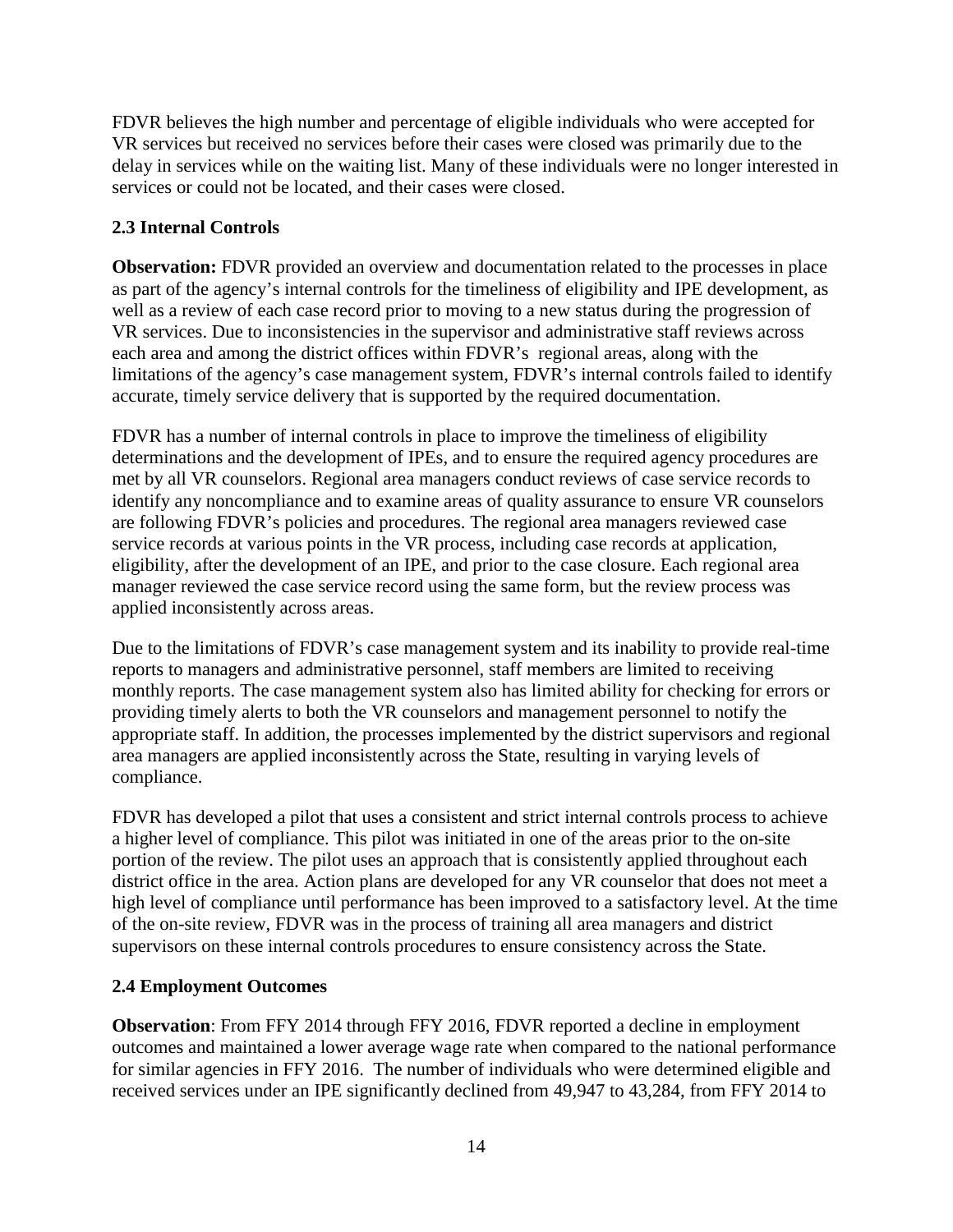FFY 2016, respectively. During this same period, the number of individuals who received services and whose cases were closed decreased from 24,128 individuals to 13,345 individuals. Of these individuals, the number of individuals with disabilities who achieved an employment outcome decreased from 7,211 individuals to 5,034 individuals. Of those individuals who achieved an employment outcome, the average hourly wage of \$11.05 remains below \$12.37, the national performance for VR agencies of similar type for FFY 2016.

From FFY 2014 to FFY 2016, FDVR demonstrated a reduction in the percentage of individuals who exited the program after receiving services, from 69.2 percent to 45.4 percent, compared to the national performance of 58.8 percent for similar agencies. In addition, the percentage of individuals accepted for services who received no services increased, from 31.2 percent in FFY 2014 to 34.7 percent in FFY 2016, significantly higher than the national performance of 24.7 percent for similar agencies. As a result, a lower number and percentage of individuals determined eligible for services were receiving services and had the opportunity to achieve competitive employment in an integrated setting. Of individuals who were determined eligible and received VR services and whose cases were closed in FFY 2016, 59.2 percent were closed without achieving an employment outcome, or an employment rate of 40.8 percent, compared to the national employment rate of 57.2 percent for agencies of similar type. This represented a significant improvement from FFY 2014, when the employment rate was 29.9 percent, with 16,917 cases closed after receiving services without employment.

Of those who achieved an employment outcome after receiving services from FFY 2014 through FFY 2016, the average hourly wage rate increased slightly, from \$10.84 per hour in FFY 2014 to \$11.05 per hour in FFY 2016, compared to the national hourly wage of \$12.37 for similar agencies. In addition, the average hours worked per week declined slightly, from 30.12 hours per week to 28.85 hours, which was below the national performance for FFY 2016 of 30.4 hours worked per week.

Due to the coding errors reported by FDVR regarding reported services provided to individuals for FFYs 2015 and 2016, it is difficult to determine to what extent the provision of VR services may have contributed to the number and quality of the employment outcomes achieved during this period. It was noted in FFY 2016 that 41 percent of individuals who received services after the development of an IPE received services for 12 months or less.

#### **D. Recommendations**

RSA's review of the performance of the VR program in this focus area resulted in the following recommendations. Appendix C of this report indicates whether or not the agency has requested technical assistance to enable it to implement any of the below recommendations.

#### **RSA recommends that FDVR:**

#### **2.1 Data Accuracy**

2.1.1 Develop internal control processes to ensure the accuracy and validity of data reported through the RSA-911 prior to submitting the data to RSA;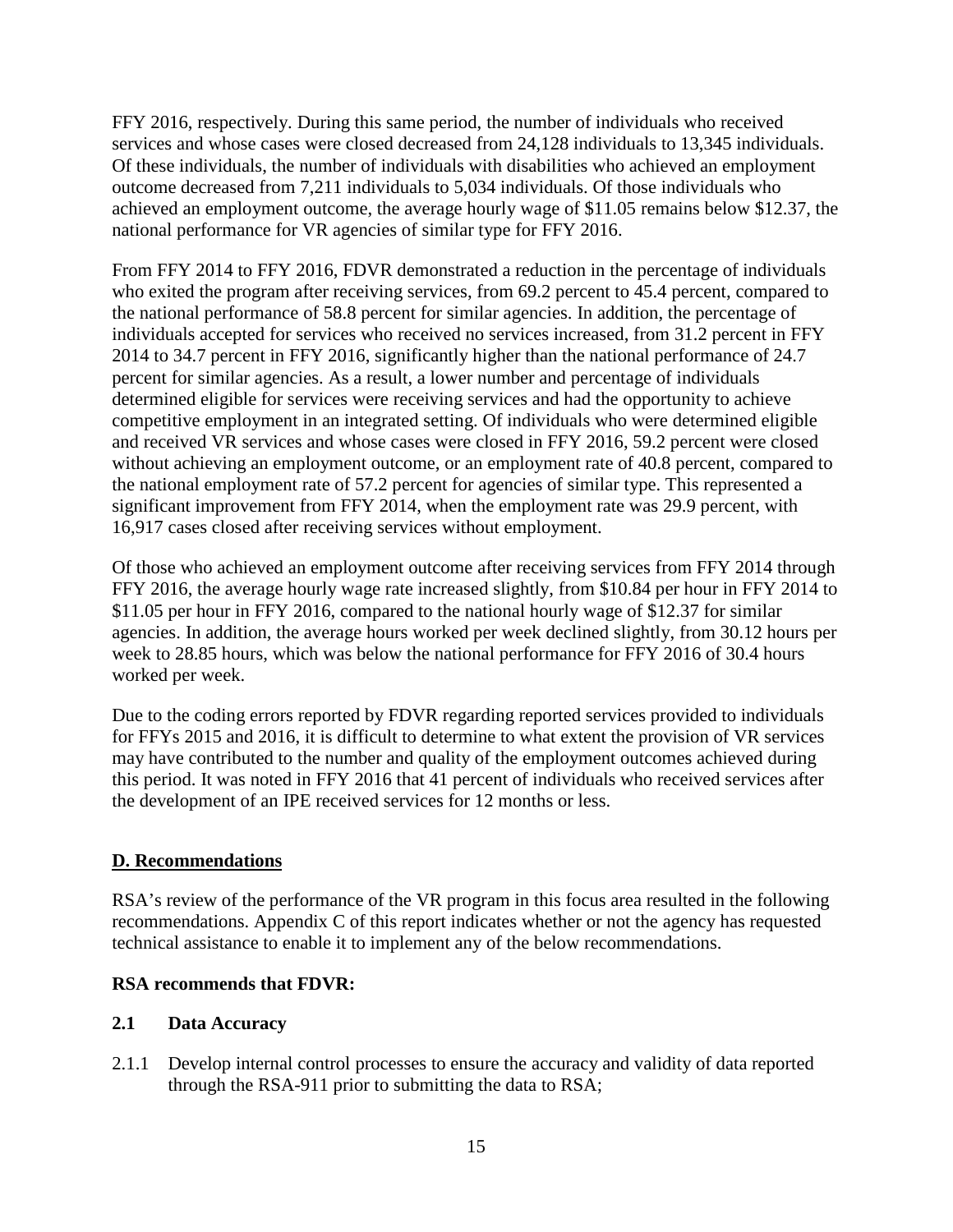- 2.1.2 Review the outcomes of the available case management reports involving VR services provided to all individuals to identify common coding errors; and
- 2.1.3 Once FDVR has identified possible coding issues, train all staff tasked with entering information into the case management system on the appropriate definitions in accordance with PD 16-04.

# **2.2 Exiting the VR System**

- 2.2.1 Develop strategies to maintain contact with and provide information and referral services for eligible individuals on the waiting list;
- 2.2.2 Develop information and resources for individuals on the waiting list that would provide available services through the State's one-stop system and other resources that may be available to individuals with disabilities throughout the State; and
- 2.2.3 Provide a system for assessing the approximate time eligible individuals may be on a waiting list, and provide updates and available resources to keep the individuals engaged in the VR system.

# **2.3 Internal Controls**

- 2.3.1 Expand written internal control policies and procedures for the accuracy and validity of data reported through the RSA-911, specifically for maintaining verifying documentation in an individual's case file regarding eligibility determination, development of the IPE, services provided, and service record closure;
- 2.3.2 Evaluate the piloted internal control procedures for each regional area after implementation to assess compliance; and
- 2.3.3 After evaluating the effectiveness of the new process in each regional area, provide additional training to staff based on areas identified as needed.

# **2.4 Employment Outcomes**

- 2.4.1 Develop measurable goals and strategies to improve the agency's employment rate; and
- 2.4.2 Evaluate the decline in services and determine if necessary services are being provided to assist individuals with achieving quality employment, including job search and placement services.

# **F. Findings and Corrective Actions to Improve Performance**

RSA's review of the performance of the VR program in this focus area resulted in the identification of the following findings and corrective actions to improve performance. Appendix C of this report indicates whether or not the agency has requested technical assistance to enable it to implement any of the below corrective actions.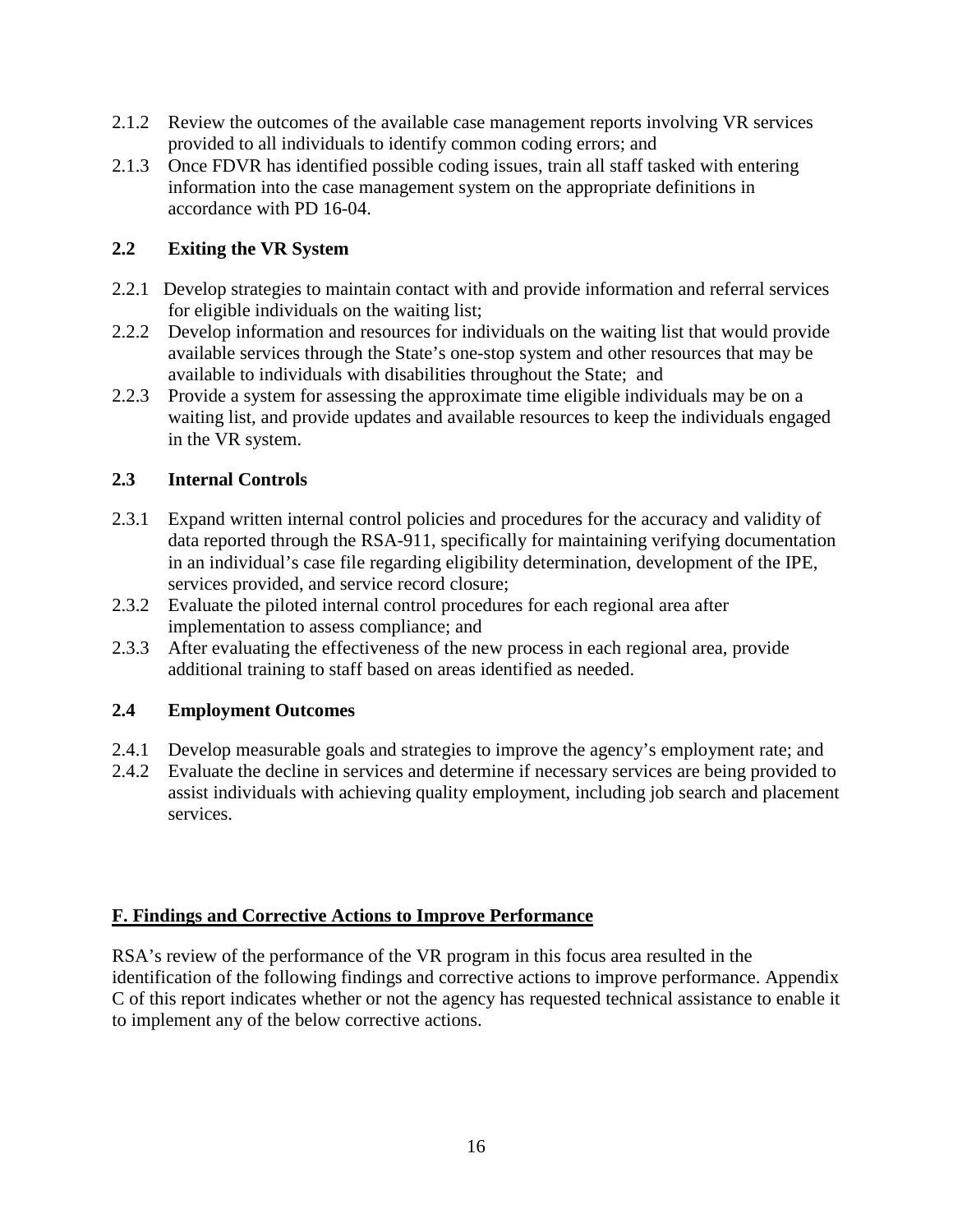# **2.1 Untimely Eligibility Determination**

**Issue:** Was FDVR determining eligibility within the required 60-day Federal time frame from the date of application.

**Requirement**: Pursuant to 34 CFR §361.41(b)(1), eligibility determinations are to be made for individuals who have submitted an application for VR services, including applications made through common intake procedures in one-stop centers under section 121 of WIOA, within 60 days, unless there are exceptional and unforeseen circumstances beyond the control of the designated State unit (DSU) and the individual and DSU agree to a specific extension of time or an exploration of the individual's abilities, capabilities, and capacity to perform in work situations is carried out in accordance with 34 CFR §361.42(e).

**Analysis**: As part of the monitoring process, RSA analyzed the length of time FDVR took to make eligibility determinations for VR applicants during FFYs 2014 through 2016. According to the data submitted by FDVR through the RSA-911 report, the following information was reported:

- Of the 27,764 individuals determined eligible, 19,261 individuals, or 69.4 percent of those whose service records were closed in FFY 2014, had an eligibility determination made within the required 60-day period;
- Of the total individuals served in FFY 2014, 62.38 percent, or 5,750 individuals of the 9,217 individuals under the age of 25 years old at exit whose service records were closed, had an eligibility determination made within the required 60-day period;
- In FFY 2015, 66.7 percent, or 15,660 individuals of the 23,473 individuals who were determined eligible and whose service records were closed, had an eligibility determination within the required 60-day time frame;
- Of the total individuals served in FFY 2015, 62.25 percent, or 5,069 individuals of the 8,143 individuals under the age of 25 years old at exit whose service records were closed had an eligibility determination made within the required 60-day period;
- In FFY 2016, of the 24,473 individuals who were determined eligible and whose service records were closed, 16,397 individuals were determined eligible within the 60-day eligibility time frame, or 67.0 percent, compared to 84.4 percent for the national performance for similar agencies; and
- Of the total individuals served in FFY 2016, 61.98 percent, or 5,338 individuals of the 8,612 individuals under the age of 25 years old at exit whose service records were closed, had an eligibility determination made within the required 60-day period, compared to the 82.89 percent for the national performance for similar agencies.

FDVR indicated that untimely eligibility determinations were identified as an area of concern prior to the monitoring process and discussed the increased focus and approach to improve the agency's performance in this area. In addition, FDVR reported that there are limitations in its case management system to monitor this information in real time and to track any eligibility extensions made in accordance with 34 CFR §361.41(b)(1).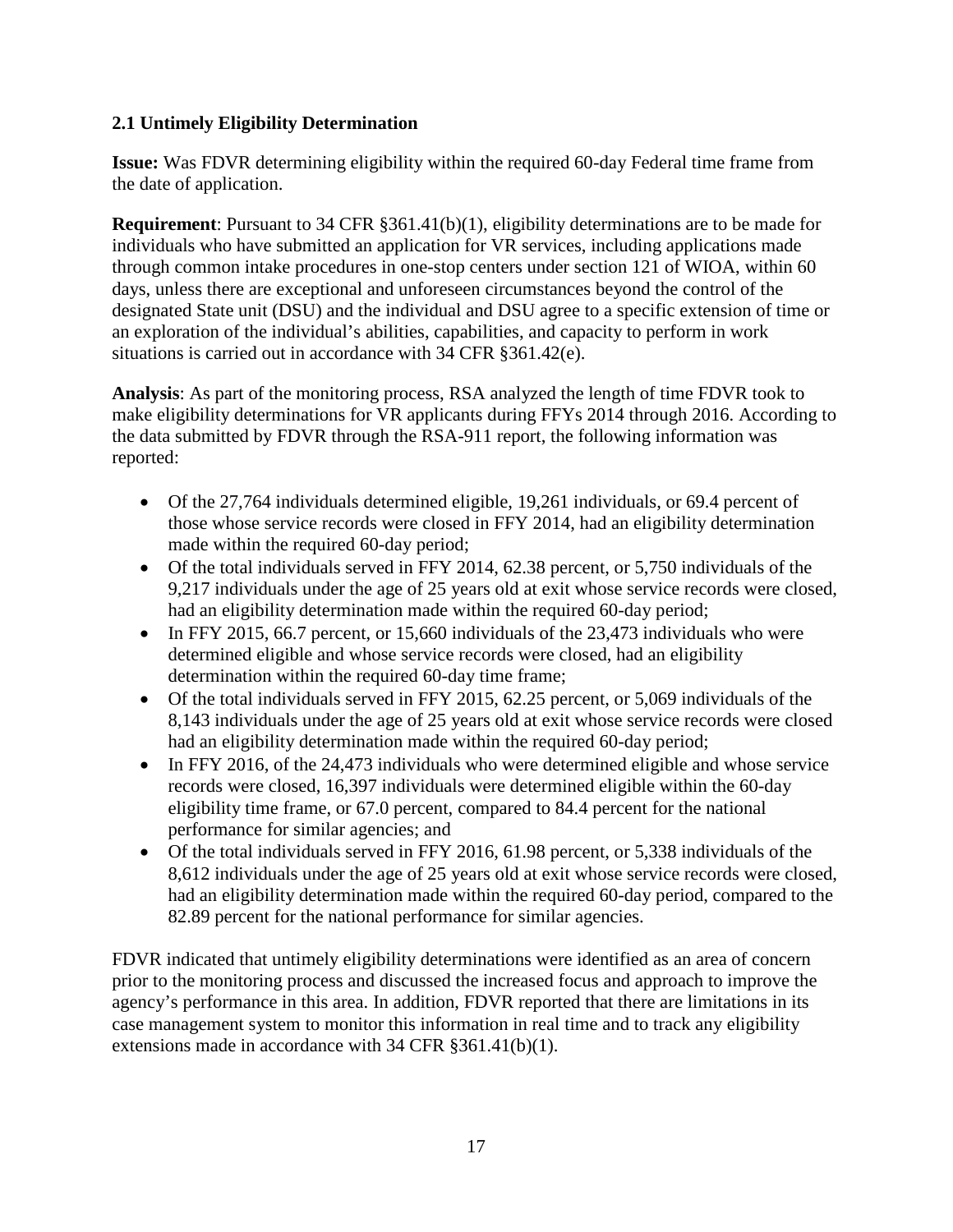**Conclusion:** FDVR did not make eligibility determinations within the required 60-day period for service records closed during the period of FFYs 2014 through 2016. As a result of the analysis, RSA determined that the agency was not in compliance with the eligibility determination requirements in 34 CFR §361.41(b)(1).

# **Corrective Action Steps:**

RSA requires that FDVR:

- 2.1.1 Assess and evaluate VR counselor performance and identify effective practices that ensure timely eligibility determinations are made within 60 days from the date of application, including the use of case management tools for, and supervisory review of, timely eligibility determinations, tracking and monitoring; and
- 2.1.2 Develop procedures for VR counselors and supervisors to track and monitor timely and untimely eligibility determinations.

# **2.2 Untimely Development of the IPE**

**Issue**: Was FDVR developing IPEs within the 90-day Federal time frame from the date of eligibility determination.

**Requirement:** In accordance with 34 CFR §361.45(a)(1), an IPE must be developed and implemented in a timely manner for each individual determined to be eligible for VR services, or if the DSU is operating under an OOS, for each eligible individual to whom the State unit is able to provide VR services. In addition, 34 CFR §361.45(e) requires that an IPE must be developed as soon as possible, but not later than 90 days after the date of determination of eligibility, unless the State unit and the eligible individual agree to the extension of that deadline to a specific date by which the IPE must be completed.

**Analysis**: RSA analyzed the length of time it took for FDVR to develop IPEs for individuals determined eligible for VR services. During the three-year period covered under the review, FDVR operated under an OOS that required the assignment of some individuals to a waiting list before an IPE was developed and the individual was served. RSA took into account the delay some individuals experienced as a result of being placed on a waiting list before being served. The number of individuals and percentages reported for each fiscal year is based on the time the individual was determined eligible until the IPE was approved, or if placed on a waiting list, from the date the individual was moved off a waiting list until the date the IPE was approved. The data reported by FDVR on the RSA-911 showed that:

- In FFY 2014, 17,039 of the 24,128 individuals served whose service records were closed, or 70.9 percent, had an IPE developed within the required 90-day period;
- Of these individuals, 72.92 percent, or 5,656 of the 7,756 individuals under the age of 25 at exit whose service records were closed, had an IPE developed within the required 90 day period in FFY 2014;
- Of the total individuals served who achieved supported employment and whose service records were closed in FFY 2014, 82.78 percent had an IPE developed within the required 90-day period;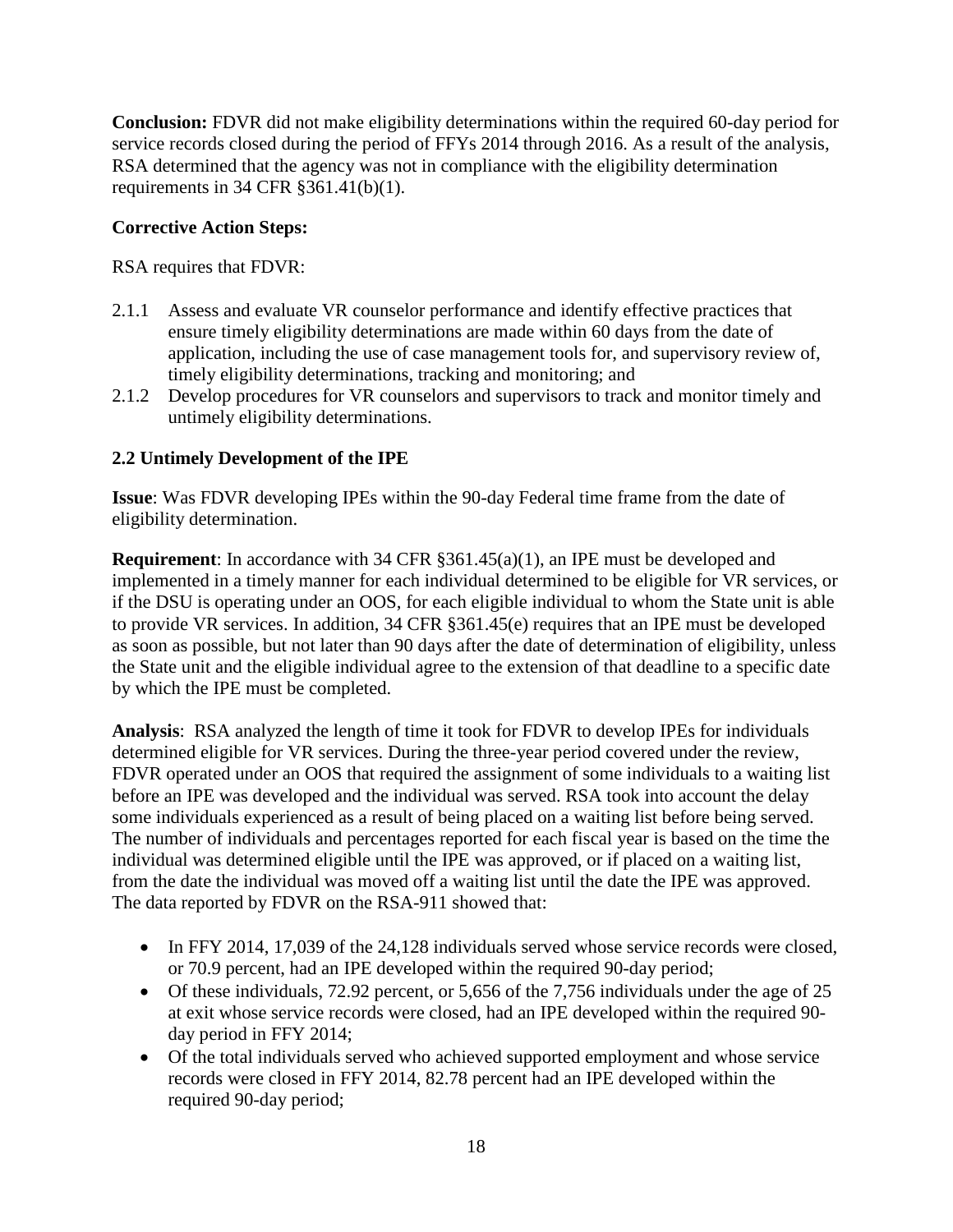- In FFY 2015, of the 13,478 individuals served whose service records were closed, 9,349 individuals or 69.4 percent had an IPE developed within the 90-day required time period;
- Of these individuals, 72.92 percent, or 3,271 of the 4,486 individuals under the age of 25 at exit whose service records were closed, had an IPE developed within the required 90 day period for FFY 2015;
- Of the total individuals served who achieved supported employment and whose service records were closed in FFY 2015, 81.95 percent, or 1,058 of the 1,291 individuals, had an IPE developed within the required 90-day period;
- In FFY 2016, of the 13,478 individuals served whose service records were closed, 10,025 individuals, or 75.1 percent, had an IPE developed within the 90-day required time period;
- Of these individuals, 77.98 percent, or 3,538 of the 4,537 individuals under the age of 25 at exit whose service records were closed, had an IPE developed within the required 90 day period for FFY 2016; and
- Of the total individuals served who achieved supported employment and whose service records were closed in FFY 2016, 85.52 percent, or 1,406 of the 1,644 individuals, had an IPE developed within the required 90-day period.

RSA requested additional information and supporting documentation that would support when the VR counselor and the individual agreed upon an extension, in accordance with 34 CFR §361.46(e). Due to the limitations of the current case management system and the extensive number of individual case service records during this period of time, FDVR was not able to produce this information.

**Conclusion:** FDVR did not develop IPEs within the required 90-day period for individuals served whose service records were closed during the period of FFYs 2014 through 2016. As a result of the analysis, RSA determined that FDVR was not in compliance with the development of IPEs in a timely manner pursuant to 34 CFR §361.45(a)(1) and within the required 90-day period in 34 CFR §361.45(e).

# **Corrective Action Steps:**

RSA requires that FDVR:

- 2.2.1 Assess and evaluate current procedures for tracking and monitoring counselor performance and efficient practices used by high performing VR counselors and supervisors to ensure timely IPE development, including the use of case management tools for, and supervisory review of, timely IPE development; and
- 2.2.2 Develop goals and strategies to improve VR counselor performance specific to timely IPE development.

#### **2.3 Internal Controls and Monitoring**

**Issue:** Does FDVR have written Statewide policies in place to ensure accurate data collection.

**Requirements:** VR agencies must employ methods of administration for the proper and efficient administration of the VR portion of the State plan and carry out all functions required by the VR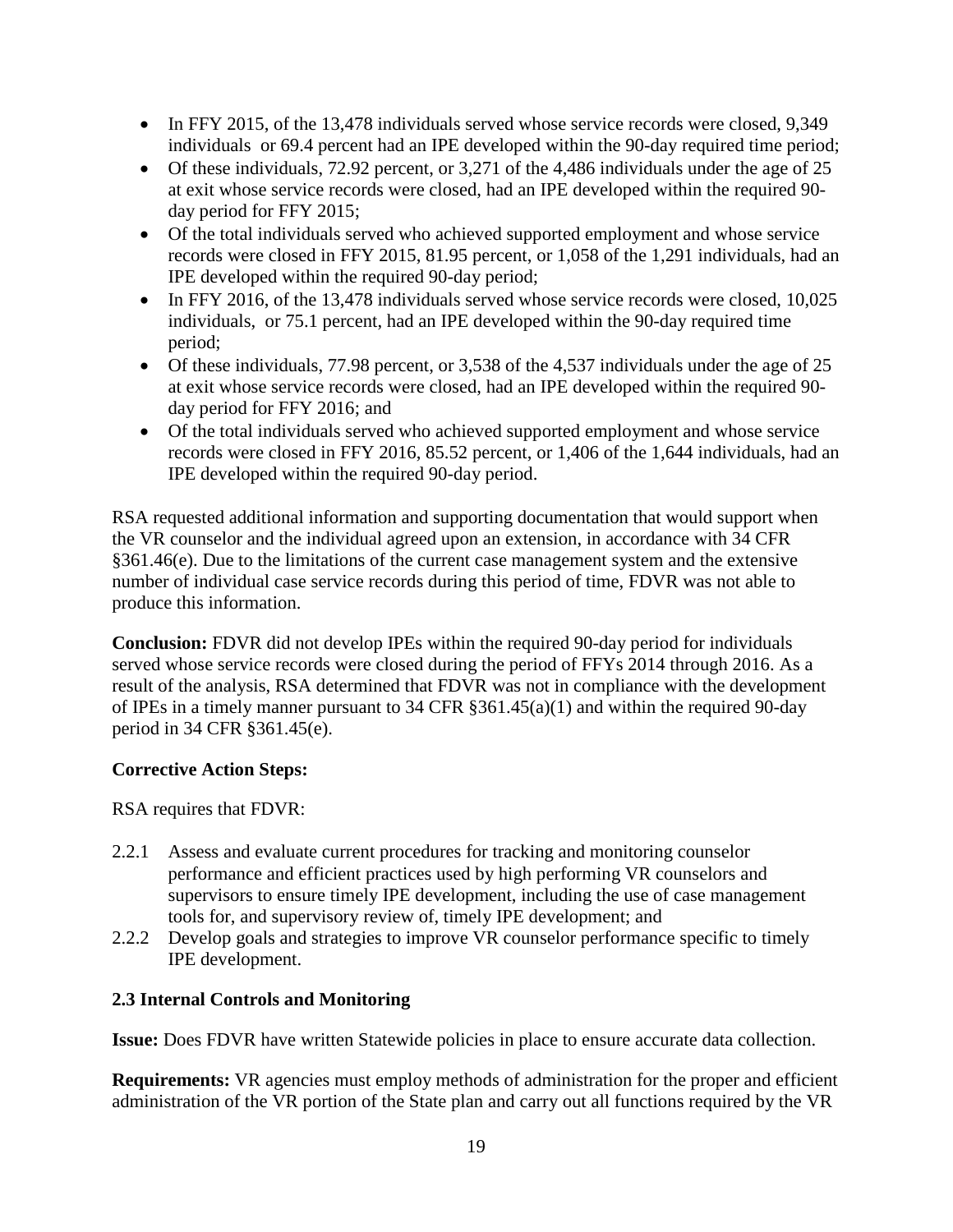program, including procedures to ensure accurate data collection and financial responsibilities, in accordance with 34 CFR §361.12. In addition, 2 CFR §200.303 requires that VR agencies develop an internal controls process to provide a reasonable assurance regarding the achievement of objectives in the effectiveness and efficiency of operations, reliability of reporting for internal and external use, established and implemented as a measure of checks and balances to ensure proper expenditures of funds, including the evaluation and monitoring of compliance with statutes, regulations and the terms and conditions of Federal awards.

RSA's PD-16-04, issued on September 27, 2016, and revised on June 14, 2017, clarifies that, in accordance with 34 CFR §361.47, VR agencies must maintain verifying documentation in an individual's case service record, particularly regarding the eligibility determination, development of the IPE, VR services provided, and service record closure. The internal controls developed and implemented by the agency must extend beyond tracking of the data reported through the RSA-911, but also must include the necessary supporting documentation in accordance with 34 CFR §361.47.

**Analysis**: During the on-site portion of the review process, RSA requested 30 case service records for review. The case service records selected included 14 cases where the individual successfully achieved an employment outcome prior to closure and 16 cases that were closed after the individual received VR services but did not achieve an employment outcome. FDVR was unable to produce one of the 30 case service records requested due to issues with the transferring of the case file from the district office to headquarters.

Of the eight data elements reviewed for the 30 case service records, FDVR achieved at least an 80 percent or higher compliance rating on two of the eight elements with no elements meeting a 90 percent compliance level. Four of the eight elements reviewed failed to reach a 50 percent compliance level. Specifically, 10 percent, or three out of 30 case service records reviewed, included the supporting documentation to verify the date of the IPE as reported on the RSA-911 report. In addition, six of the 14 case service records, or 43 percent, contained the appropriate supporting documentation for the start date of employment. Similarly, 43 percent, or 13 of the 30 case service records, included supporting documentation verifying the date of closure. Finally, 47 percent, or 14 of the 30 case service records reviewed, did not have supporting documentation verifying the date of the eligibility determination.

FDVR described the internal control procedures used for each area and used on a statewide level. According to FDVR, supervisors within each district office must review five case service records for any VR counselor who does not have independent status, or approximately 90 percent of all rehabilitation counselors. This review must be completed for each caseload every six months. In addition, FDVR also performs case service record reviews at a Statewide level using a panel of specialized staff. The panel is tasked with reviewing between 10 and 15 case service records from each district office. The intent is to ensure each district supervisor is reviewing case service records consistently across the State. Despite the current procedures in place, FDVR was unable to demonstrate sufficient internal controls to support the data reported through the RSA-911 report as a result of the case service record review.

**Conclusion:** In accordance with 34 CFR §361.12, FDVR must implement policies and procedures that ensure the proper and efficient administration of the VR program, including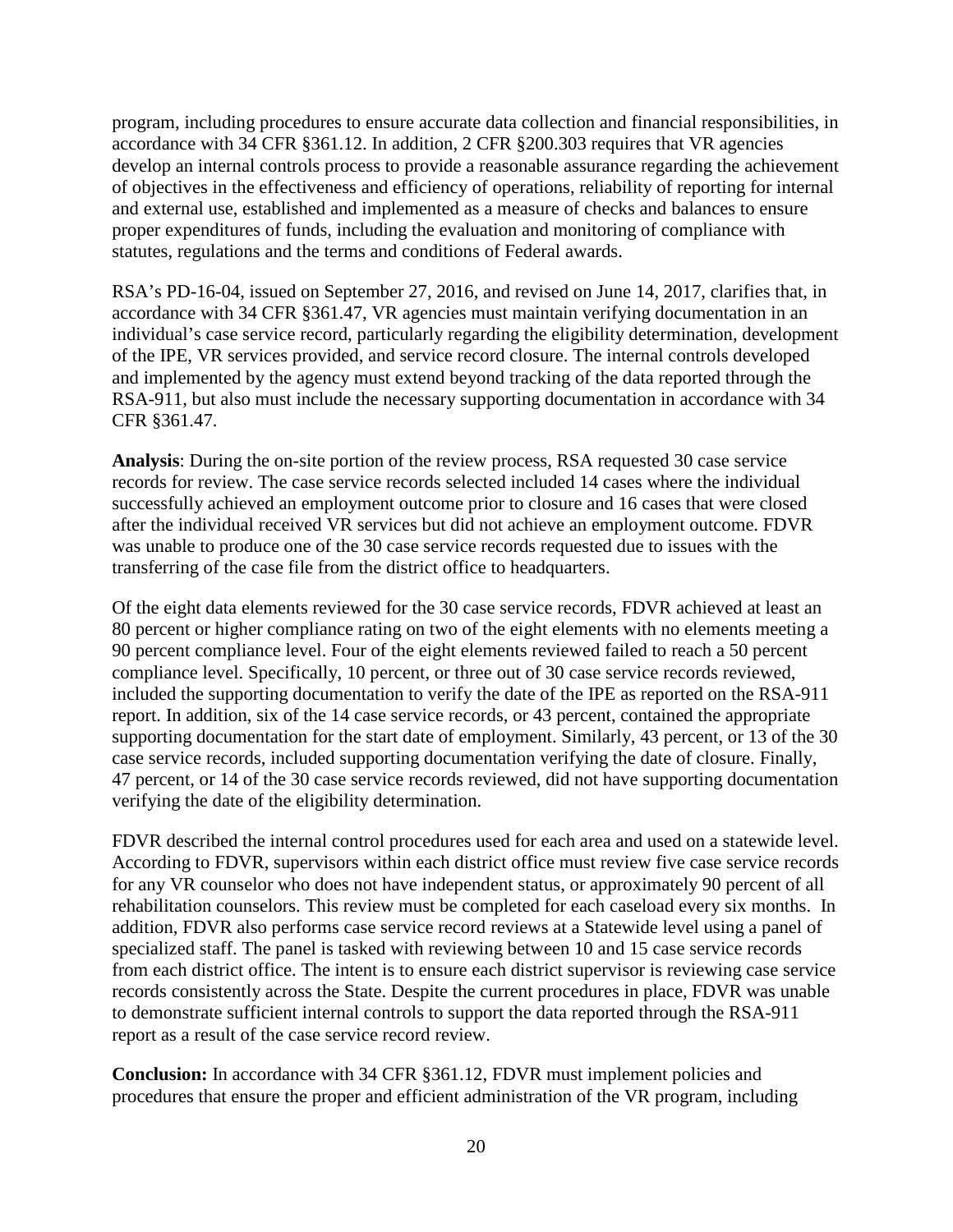those necessary to carry out all functions for which the VR agency is responsible. FDVR must develop and implement policies and procedures for collecting accurate data and for verifying the accuracy and reliability of the data through the required supporting documentation. In addition, FDVR must monitor and evaluate performance through the agency's internal controls, in accordance with 2 CFR §200.303. Based on the conduct of the service record review and FDVR's existing procedures, RSA determined that FDVR was not in compliance with the requirements in 34 CFR §361.12 or 2 CFR §200.303.

#### **Corrective Action Steps:**

RSA requires that FDVR:

- 2.3.1 Develop policies and procedures to obtain and maintain supporting documentation in an individual's case service record pursuant to the requirements of 34 CFR §361.47 and PD-16-04;
- 2.3.2 Implement internal controls to ensure all supporting documentation is maintained within each case service record, in accordance with 2 CFR §200.303; and
- 2.3.3 Develop and implement internal control procedures to ensure that case service records contain the required supporting documentation for data elements submitted through the RSA-911 report.

#### **G. Technical Assistance**

During the course of monitoring activities, RSA provided technical assistance to FDVR as described below.

- During the on-site portion of the review, RSA reviewed 29 case service records in coordination with FDVR staff. As a result of this review, significant case management issues were identified and discussed with FDVR's administrative team, including:
	- o Supervisors must review and approve an IPE prior to the VR counselor meeting and reviewing the plan with the individual. If the supervisor approves the IPE, the supervisor enters the date he or she approved the plan in the case management system, allowing the VR counselor to set up a time to review the IPE with the individual. Although the case management system also captures the date the VR counselor and individual both signed the IPE, the date reported to RSA through the RSA-911 report is the date the supervisor initially provided his or her approval. This creates a discrepancy between the date of the IPE reported to RSA and the date the plan was signed and approved by the VR counselor and individual. RSA clarified that the date reported for the IPE being approved should reflect the date the VR counselor and individual sign the plan as opposed to the date the supervisor pre-approves the drafted IPE.
	- o When the VR counselor contacted the individual and verified that the individual was still employed following a minimum of 90 days, the case service record often did not indicate whether the individual was still employed in the same position, earning the same level of wage and hours as reported when employment was first obtained, or if the individual was stable in his or her employment prior to the case record being closed, in accordance with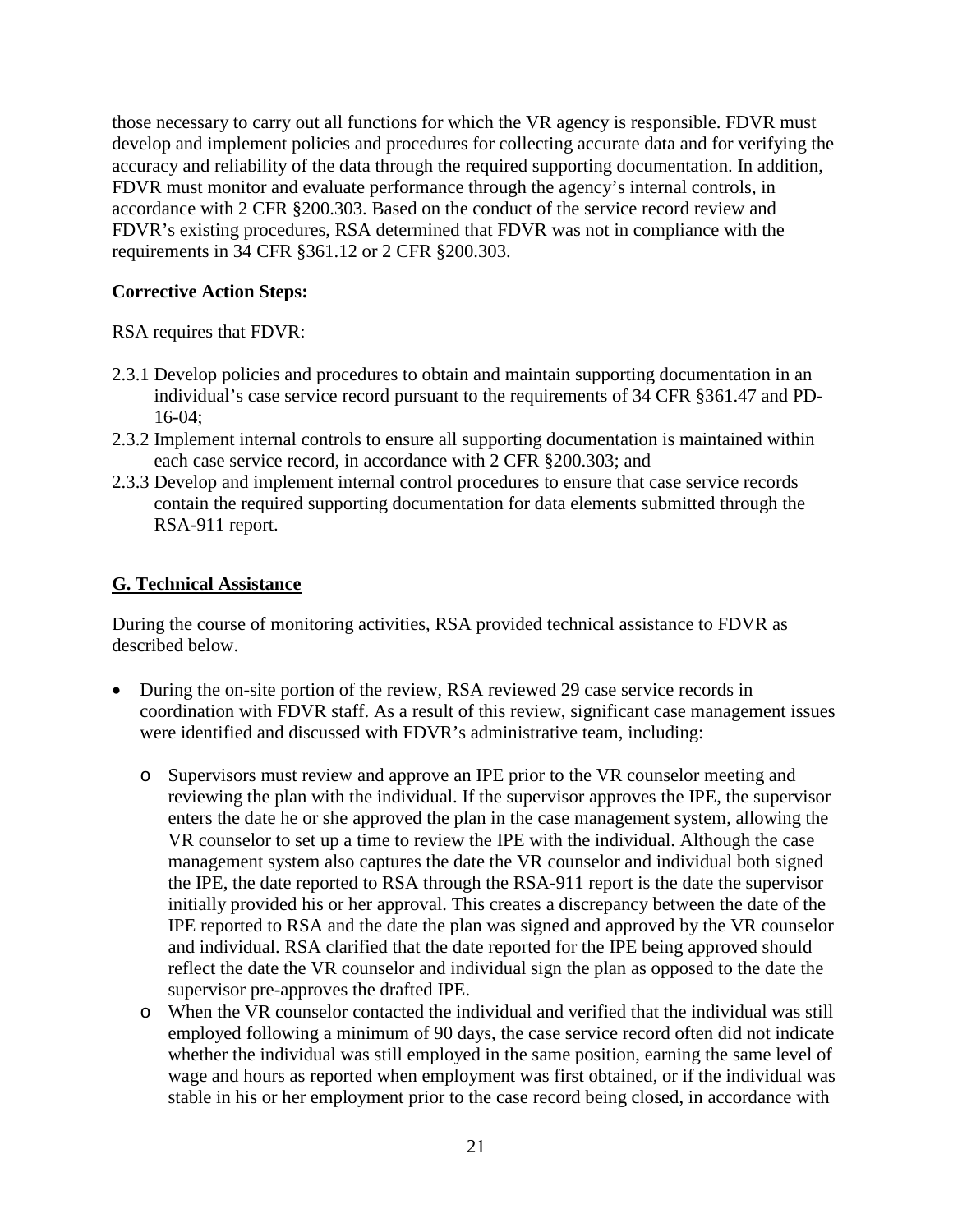section 102(a) of the Rehabilitation Act and 34 CFR §361.56. In addition, VR counselors did not document any request to obtain supporting documentation, such as a pay stub, verifying the individual's employment data. RSA clarified that the case service record should contain supporting documentation of these requirements.

- FDVR uses the same form as its referral and application form when an individual applies for VR services, allowing the individual to sign and date the form only once. In addition, the agency indicated it uses its judgement to determine whether the form was submitted as a referral or an application. RSA recommended that the practice of using the same form for both the referral and application process should be discontinued and that FDVR should create two distinct forms.
- A majority of the IPEs reviewed identified that each of the services included in an individual's plan started on the date the plan was approved in the system. For example, a plan would identify an individual beginning training, supported employment services and transferring to extended services for 60 days all on the date the plan was approved. RSA clarified that the date reported for the IPE being approved should reflect the date the VR counselor and individual sign the plan as opposed to the date the supervisor pre-approves the drafted IPE.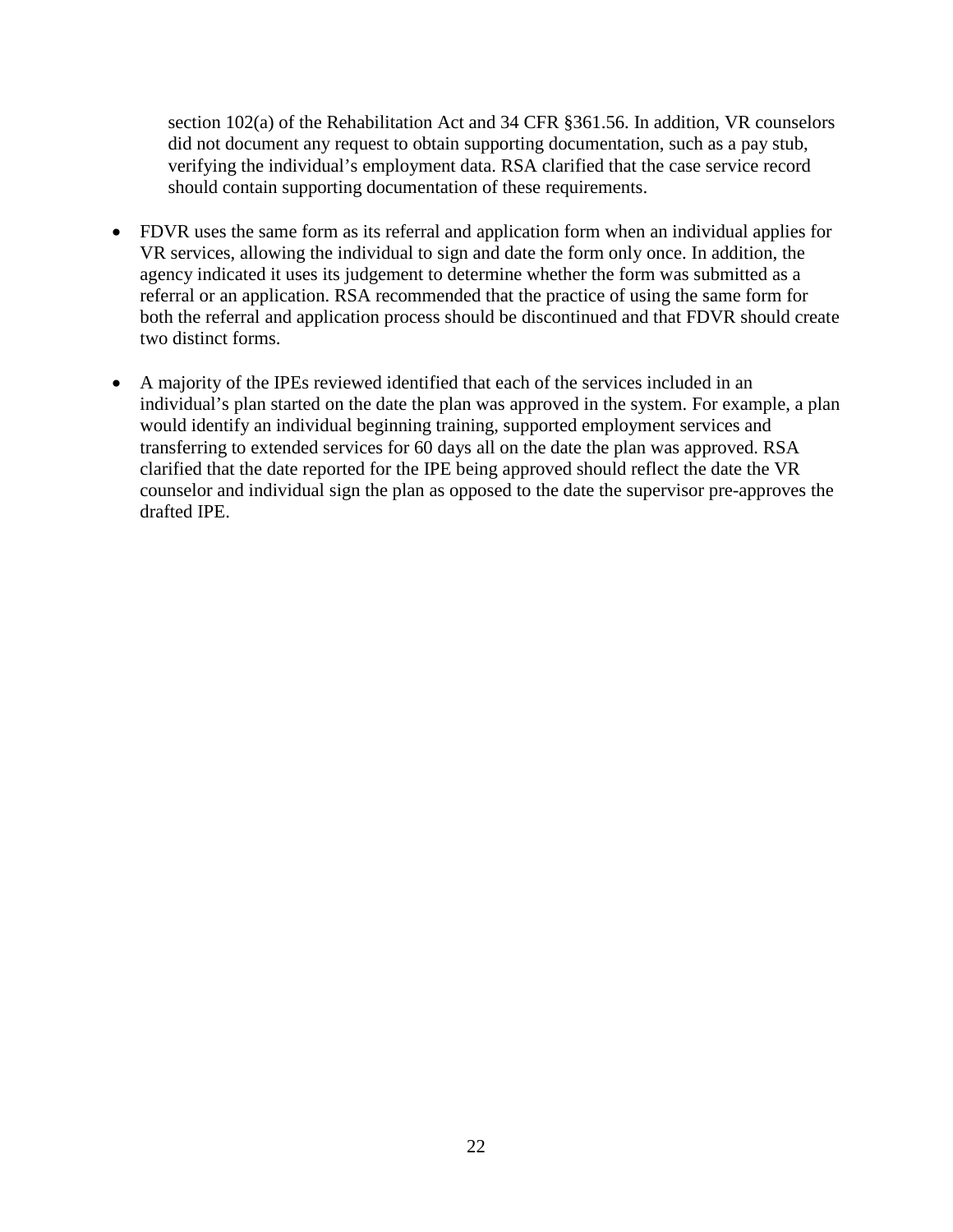# <span id="page-23-0"></span>**SECTION 3: FOCUS AREA – TRANSITION SERVICES, INCLUDING PRE-EMPLOYMENT TRANSITION SERVICES FOR STUDENTS AND YOUTH WITH DISABILITIES**

# <span id="page-23-1"></span>**A. Nature and Scope**

Through the implementation of this focus area, RSA assessed the VR agency performance and technical assistance needs related to the provision of pre-employment transition services for students with disabilities, and transition services for students and youth with disabilities and the employment outcomes achieved by these individuals. For purposes of the VR program, "transition services" are defined as a coordinated set of activities for a student or youth with a disability, designed within an outcome-oriented process that promotes movement from school to post-school activities, including post-secondary education, vocational training, competitive integrated employment, supported employment, continuing and adult education, adult services, independent living, or community participation.

The Rehabilitation Act places heightened emphasis on the provision of services, including preemployment transition services, to students and youth with disabilities to ensure they have meaningful opportunities to receive training and other services necessary to achieve employment outcomes in competitive integrated employment. Pre-employment transition services are designed to help students with disabilities to begin to identify career interests that will be explored further through additional VR services, such as transition services.

"Pre-employment transition services," defined in section 7(30) of the Rehabilitation Act and 34 CFR §361.5(c)(42), include both required activities and authorized activities specified in section 113 of the Rehabilitation Act and in 34 CFR §361.48(a). Pre-employment transition services also include pre-employment transition coordination activities. Section 113(a) of the Rehabilitation Act requires that VR agencies provide, or arrange for the provision of, pre-employment transition services to students with disabilities who are eligible or potentially eligible for VR services. The term "potentially eligible" is specific to the provision of pre-employment transition services but is not defined in the Rehabilitation Act. A "student with a disability," as defined in section 7(37) of the Rehabilitation Act and 34 CFR §361.5(c)(51), includes the minimum age for the receipt of pre-employment transition services, the minimum age for the provision of transition services under the Individuals with Disabilities Education Act (IDEA), and the maximum age for the receipt of services under IDEA; thus, the implementing definition of "student with a disability" may vary from State to State.

"Youth with a disability" is defined in section 7(42) of the Rehabilitation Act and in 34 CFR §361.5(c)(58) as an individual with a disability who is age 14 through 24. The distinction between the definitions of "student with a disability" and "youth with a disability" is critical for purposes of the various authorities for providing transition-related services, including preemployment transition services.

During the monitoring process, RSA and the VR agency jointly reviewed applicable data and documentation related to transition and pre-employment transition services, which included: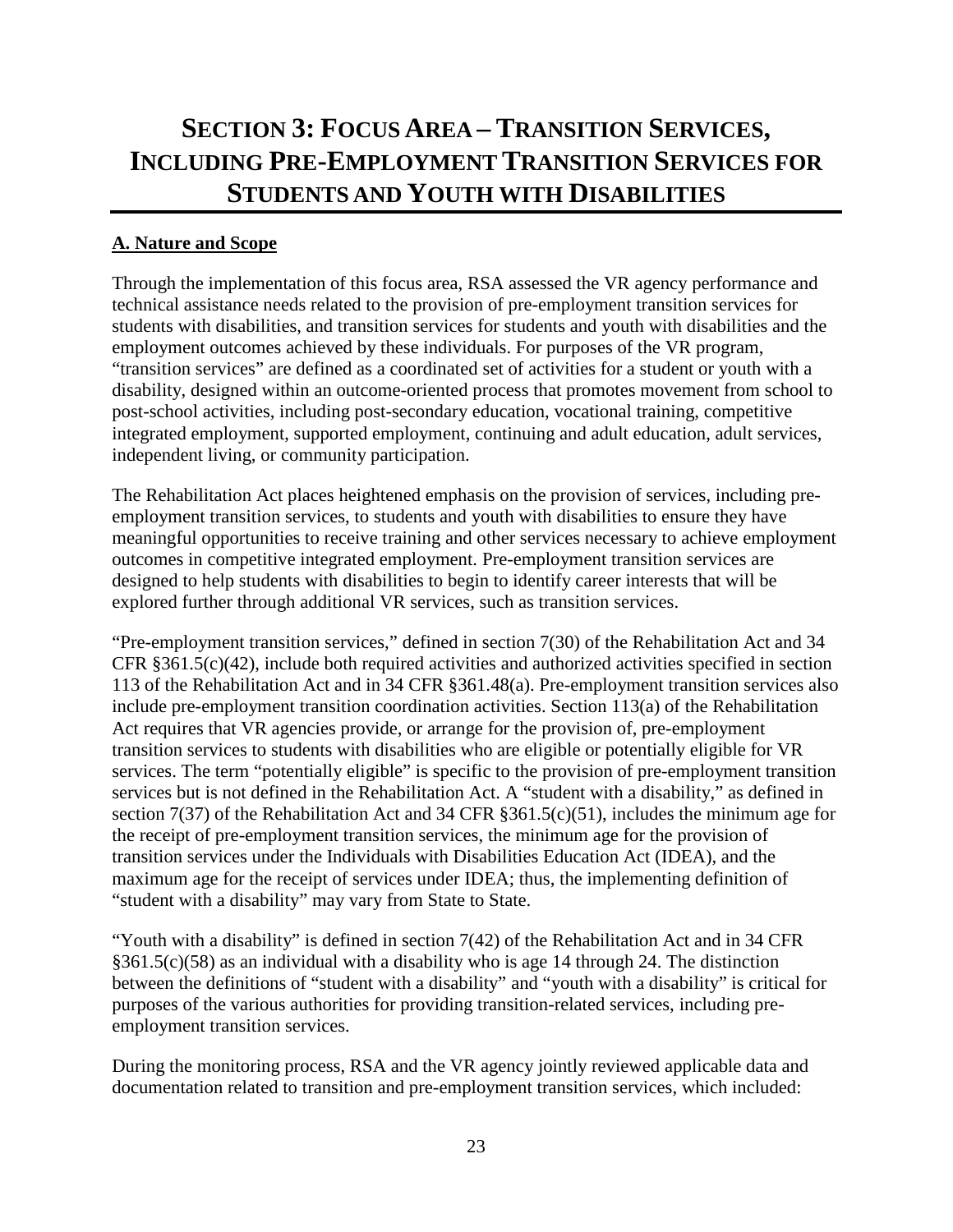- State educational agency (SEA) agreement place holder memorandum;
- Sample third-party cooperative arrangement contracts for the provision of preemployment transition services;
- An on-the-job training agreement;
- Assurance  $4(c)$  and descriptions (j), (m), and (o), and any other relevant information from the most recently submitted VR services portion of the Unified State Plan;
- Federal Financial Report (SF-425) reporting procedures, especially as those procedures relate to the proper accounting and reporting of expenditures with funds reserved under section 110(d)(1) of the Rehabilitation Act for the provision of preemployment transition services for students with disabilities;
- Supporting documentation for expenditures incurred with funds reserved for the provision of pre-employment transition services and reported in line 12b of the SF-425; and
- Updated procedures for tracking expenditures for the provision of pre-employment transition services for: 1) purchased services and services provided by VR agency personnel; and 2) related procedures to exclude administrative costs from expenditures paid with funds reserved under section  $110(d)(1)$  for the provision of pre-employment transition services (section 110(d)(2) of the Rehabilitation Act prohibits such costs from being paid for with funds reserved under section  $110(d)(1)$ ).

In gathering information related to the provision of transition services, including preemployment transition services, RSA consulted:

- The VR agency director and other senior managers;
- VR agency fiscal officers and staff;
- VR agency counselors;
- VR agency transition coordinators and staff;
- Educational agencies; and
- Service providers.

# **B. Overview**

#### **Transition Service Delivery Structure**

Transition services and pre-employment transition services are provided by VR counselors, VR Analysts, and technicians. Students and youth with disabilities can be referred to FDVR by school personnel, families, or community rehabilitation providers (CRPs). In addition, students and youth with disabilities can also self-refer by completing a referral form.

# **Outreach**

Outreach for pre-employment transition services begins at age 14 and the provision of services begins at age 15. Forty percent of FDVR caseloads include youth with disabilities. Services are provided throughout the 67 county school districts. FDVR assigns VR counselors, analysts, and technicians to each of the 67 county school districts in Florida. FDVR conducts outreach seminars within the school districts throughout the State to engage individual schools. In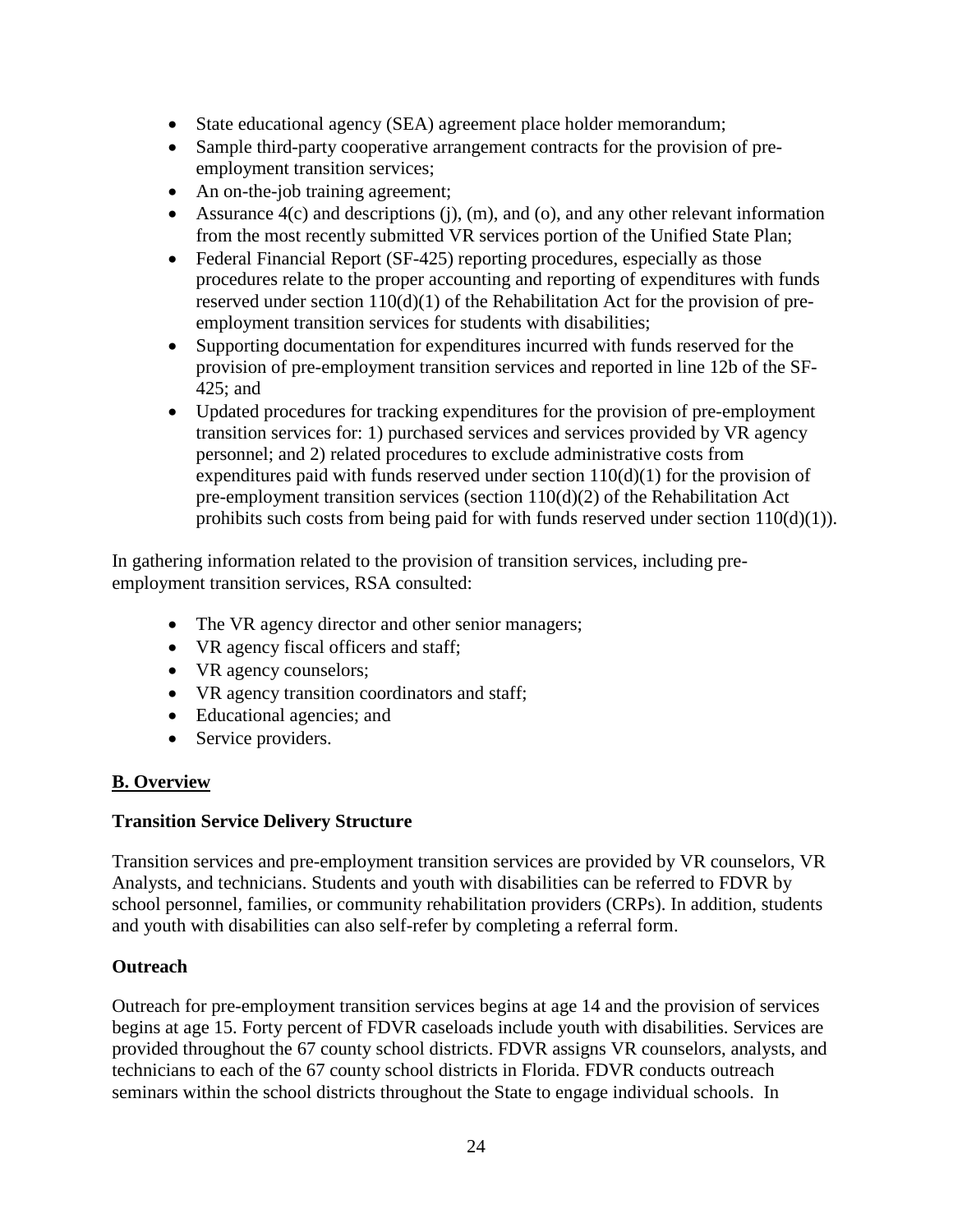addition, FDVR distributes flyers and other information within each school district promoting the provision of pre-employment transition services and VR services to students and youth with disabilities.

# **SEA Agreement**

During the on-site portion of the review, FDVR reported its SEA agreement was in the process of being developed in collaboration with Florida Division of Blind Services (FDBS) and with the assistance of the Workforce Innovation Technical Assistance Center (WINTAC). The Florida Department of Education (FDOE) entered into a joint memorandum between FDVR, FDBS, and the Bureau of Exceptional Education and Student services (BEES). At the time of the on-site portion of the review, FDVR reported that it was in the process of negotiating the minimum age for providing pre-employment transition services with FDBS, but had not come to agreement on the age.

#### **Planning for the Delivery of Pre-Employment Transition Services and Transition Services for Students and Youth with Disabilities**

At the time of the on-site portion of the review, FDVR reported that it had not completed a new comprehensive Statewide needs assessment (CSNA) to fully evaluate the need for preemployment transition services in the State. FDVR reported that it will include elements regarding pre-employment transition services in its next CSNA and identified several areas that will be evaluated, including:

- Identifying effective strategies to expand the provision of pre-employment transition services;
- Meeting the 15 percent reserve requirement;
- Making pre-employment transition services available to all students with a disability, including those on an order of selection waiting list;
- Determining the actions needed to demonstrate the amount of reserve funds remaining in order to use those funds for authorized pre-employment transition activities;
- Identifying activities that may be paid with pre-employment transition services reserve funds; and
- Ensuring agency policies and procedures are consistent with statutory changes outlined in the Rehabilitation Act, including section 113 of the Rehabilitation Act.

#### **Provision of Pre-Employment Transition Services**

FDVR provides pre-employment transition services throughout the 67 counties in the State through CRPs. VR counselors and technicians work directly with students with disabilities for the coordination of pre-employment transition services purchased through CRPs. In addition, VR counselors provide limited pre-employment transition services, including career counseling, counseling on opportunities for enrollment in comprehensive transition or postsecondary educational programs at institutions of higher education, and instruction in self-advocacy, but only after the student has applied for VR services.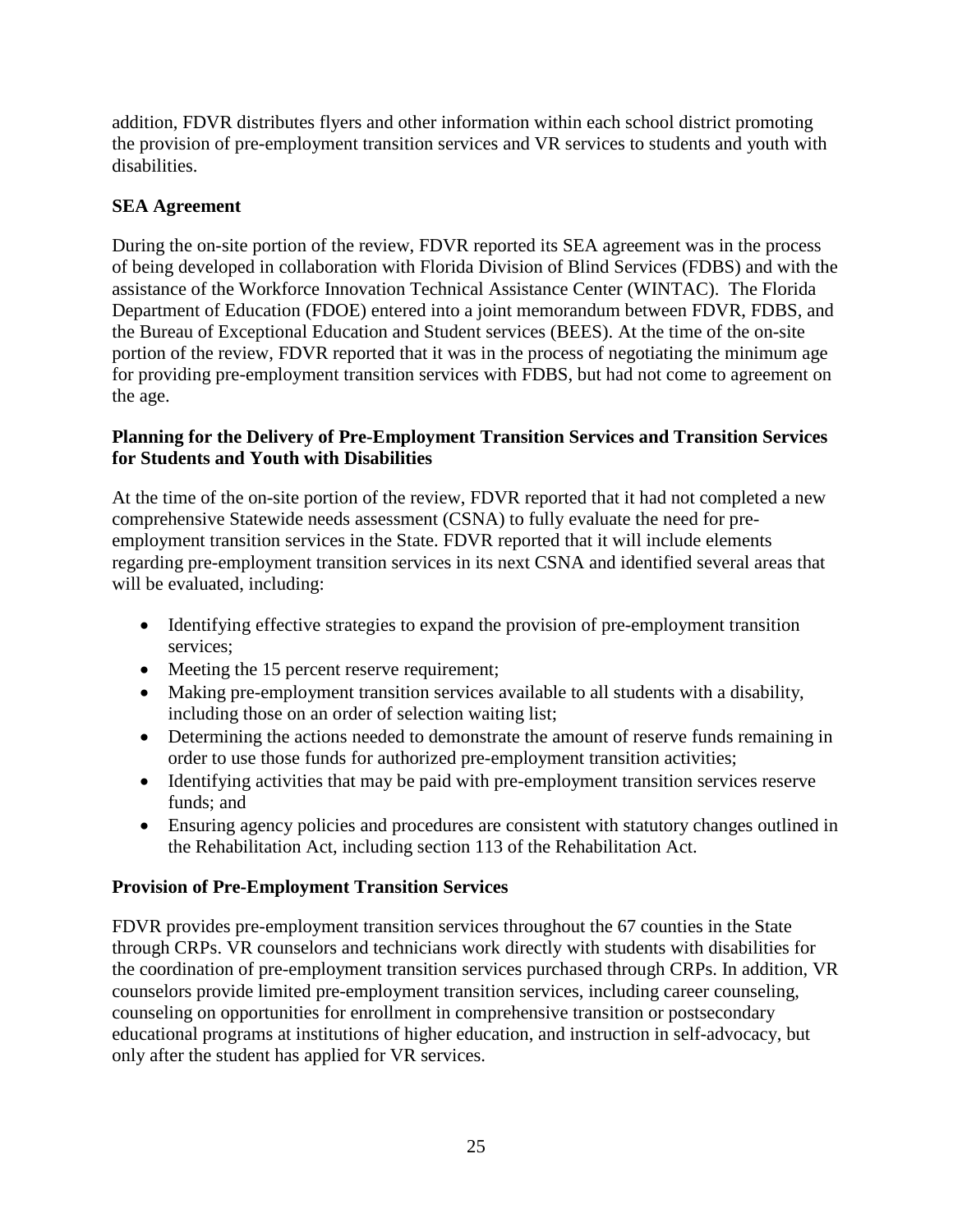FDVR provides the five required pre-employment transition services, in accordance with section 113(b) of the Rehabilitation Act and 34 CFR §361.48(a)(2). The provision of these services is tracked through a separate module within its case management system and through the agency's accounting system. FDVR reported pre-employment transition services can be tracked through its rehabilitation electronic billing application (REBA) by inserting a "Y" at the start of the agency's service codes. In addition, FDVR tracks pre-employment transition services for students with disabilities who are potentially eligible through the module Student Transition Activities Record (STAR). All required data elements for students with disabilities receiving preemployment transition services, including any purchased required activity. Once a student decides to apply for VR services, the student's case service record is closed in STAR and a new case service record is opened in the case management system.

#### **Pre-Employment Transition Coordination Activities**

FDVR and RSA reviewed the provision of pre-employment transition coordination activities available to students with disabilities in accordance with 34 CFR §361.48(a)(4). FDVR reported the provision of coordination activities, but the agency had not implemented a method to track these activities. During the on-site portion of the review, FDVR reported the agency was working with the designated State agency to implement a system that would allow staff to track their time when attending Individualized Educational Plan (IEP) meetings and other allowable pre-employment transition coordination activities.

#### **Provision of Individualized Transition Services**

Students and youth who have been determined eligible for VR services and can be served under the order of selection must have an IPE within the 90-day statutory time requirement. VR counselors provide service-related activities including assessments, job search and placement activities, soft skills training, benefits counseling, and VR counseling and guidance activities.

#### **Activities to groups**

FDVR and RSA reviewed the provision of group transition services available to students and youth who may not have applied for VR services under section 103(b) of the Rehabilitation Act and 34 CFR §361.49(a)(7). FDVR had not implemented group transition services at the time of the on-site monitoring review. FDVR identified that this was an area in which they would require further technical assistance in the future.

#### **Transition policies and procedures**

FDVR had not implemented transition services or pre-employment transition services policies at the time of the on-site visit, but provided RSA with draft policies for review. Although FDVR had not implemented its updated draft policies at the time of the monitoring visit, it has provided staff training on the Federal requirements related to the provision of pre-employment transition services for all VR counselors and technicians working with students with disabilities. Further technical assistance will be required in this area.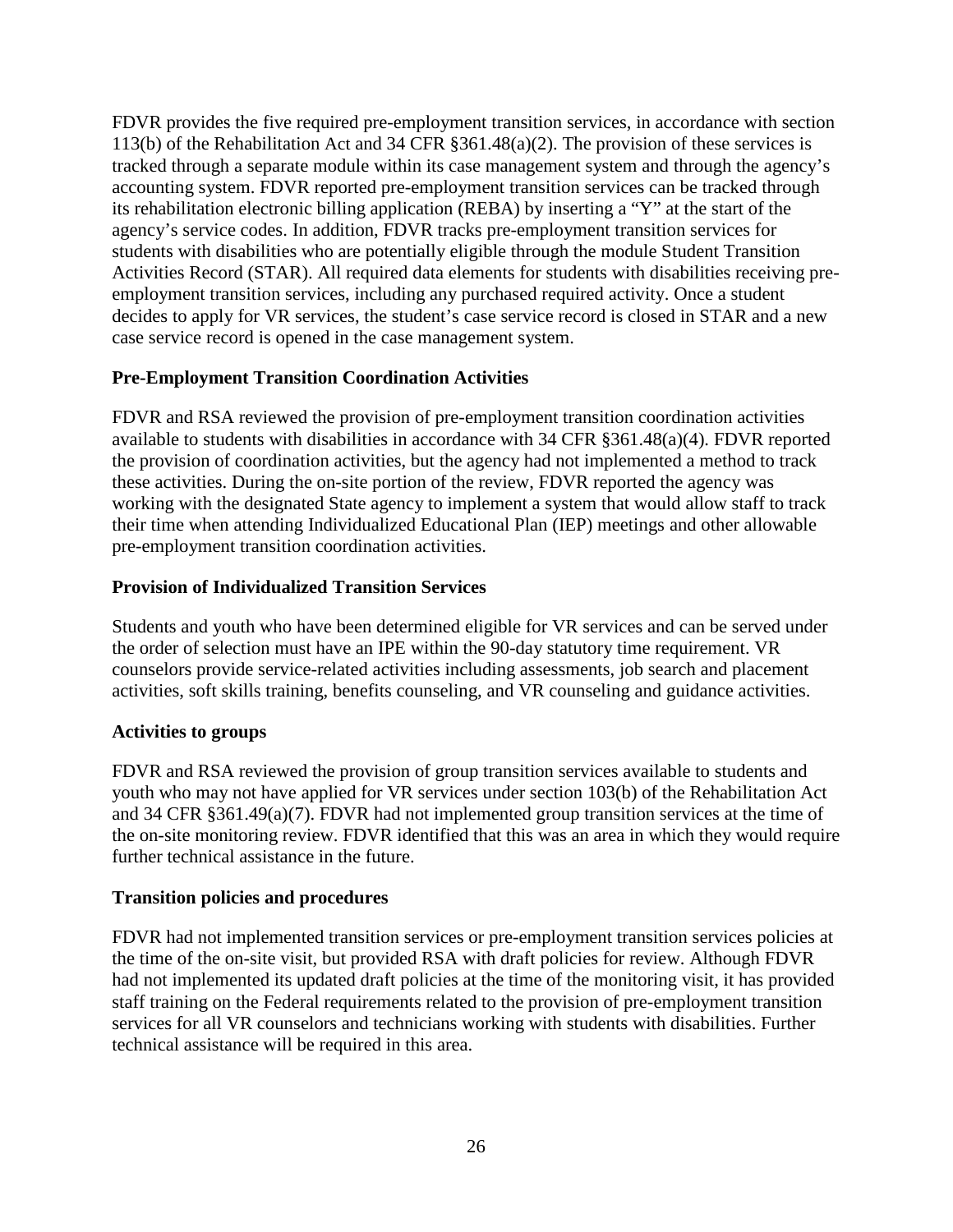# **C. Analysis of Performance and Observations**

RSA's review and analysis of the performance of FDVR in this focus area resulted in the following observations. Recommendations to the observations are in section D of this focus area.

# **3.1 Employment Outcomes for Youth with Disabilities under Age 25 at Exit**

**Observation**: The percentage of youth with disabilities who exited with employment remained below the national performance for general agencies from FFY 2014 to FFY 2016. The number of youth with disabilities who exited with employment remained consistent at 21.01 percent in FFY 2014 and 21.25 percent in FFY 2016, but was below the national performance for similar agencies at 31.89 percent for FFY 2016. In addition, the number of youth with disabilities who exited without employment decreased from 60.51 percent in FFY 2014 to 31.34 percent in FFY 2016, but remained higher than the national performance for similar agencies of 26.19 percent for FFY 2016. As a result, the employment rate increased from 26.67 percent in FFY 2014 to 40.40 percent in FFY 2016, but remained below the national performance for similar agencies of 54.91 percent for FFY 2016.

# **D. Recommendations**

RSA's review of the performance of the VR program in this focus area resulted in the following recommendations. Appendix C of this report indicates whether or not the agency has requested technical assistance to enable it to implement any of the below recommendations.

RSA recommends that FDVR:

#### **3.1 Youth with Disabilities:**

- 3.1.1 Analyze the provision of services and employment outcomes achieved by youth with disabilities, and determine if VR services provided are aligned with labor market demands in the State of Florida;
- 3.1.2 Identify career pathways available for youth with disabilities through participation in work-based learning experiences while they are still enrolled in an educational program; and
- 3.1.3 Explore relevant education and training programs, as well as training and employment opportunities with employers, including customized employment.

#### **E. Findings and Corrective Actions to Improve Performance**

RSA's review of the transition service including pre-employment transition service of the VR program in this focus area did not result in the identification of findings or corrective actions.

# **F. Technical Assistance**

During the course of monitoring activities, RSA provided technical assistance to FDVR as described below.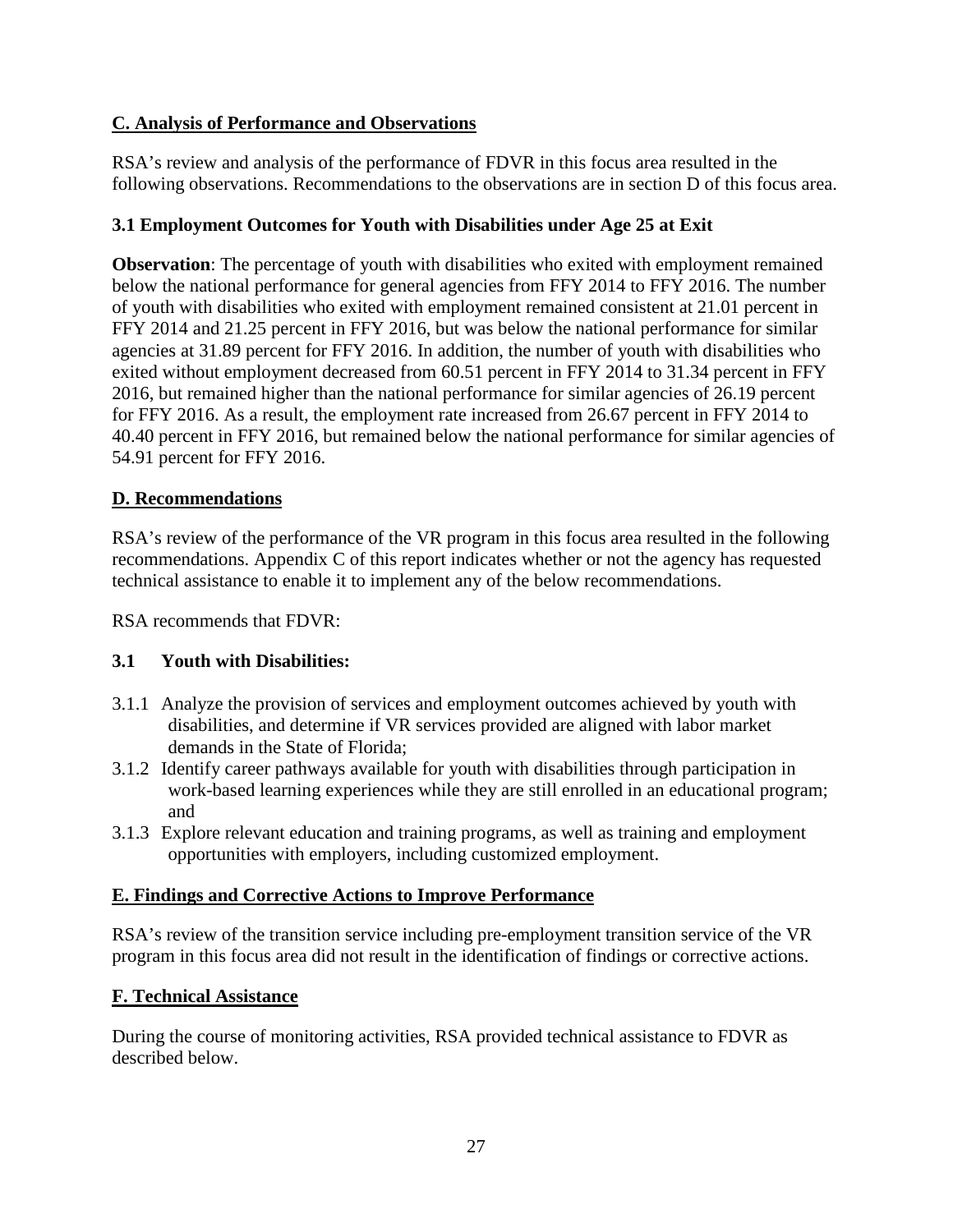#### **State Educational Agency (SEA) Agreement**

In order to meet the requirements of the WIOA amendments to the Rehabilitation Act, FDVR has begun revising its formal interagency agreement to ensure the statutory requirements of the final SEA agreement are included, pursuant to section 101(a)(11)(D) of the Rehabilitation Act. At the time of the on-site review, FDVR had been using a joint memorandum as a place holder for the SEA agreement while the agreement was developed.

During the on-site portion of the review, RSA and FDVR discussed the statutory and regulatory requirements of the SEA agreement, as described in 34 CFR §361.22(b), and the need for FDVR to incorporate the requirements into the final SEA agreement, including:

- The provision of consultation and technical assistance to educational agencies through alternative means;
- Coordination necessary to satisfy documentation requirements set forth in 34 CFR part 397 with regard to students and youth seeking subminimum wage employment;
- An assurance that neither the SEA nor LEA will enter into a contract or other arrangement with an entity, as defined in 34 CFR §397.5(d), for the purpose of operating a program under which a youth with a disability is engaged in work compensated at subminimum wage; and
- The construction clause in section 101(c) of the Rehabilitation Act.

In addition, RSA clarified that under section  $101(a)(11)(D)$  of the Rehabilitation Act and 34 CFR §361.22, VR agencies are required to develop policies and procedures for coordinating with educational officials to facilitate the provision of VR services, including pre-employment transition services.

#### **Availability of Required Services**

In preparation for the review, FDVR provided RSA with several documents describing preemployment transition services available through the agency's service providers. These documents included lists of available pre-employment transition services delineated by the five required service activities. Several of the service categories were not consistent with the five required activities for pre-employment transition services. For example, both documents identified supported employment, individual career planning, and books and supplies for career counseling and exploration services. Other services identified included comprehensive vocational evaluations, on-the-job evaluations, Discovery I and II, and miscellaneous training services.

In addition, documentation provided by FDVR indicated that only four out of five required activities were made available in SFY 2015 to SFY 2016. None of the documents identified the availability of counseling opportunities for enrollment in comprehensive transition to postsecondary educational programs at institutions of higher education. Although peer mentoring was listed as an available service, the data provided indicated no individuals had received this service during SFYs 2015 and 2016. FDVR reported staff working with students and youth with disabilities directly provide both the counseling in postsecondary education at institutions for higher education and peer mentoring, as needed. Since these services are being provided by the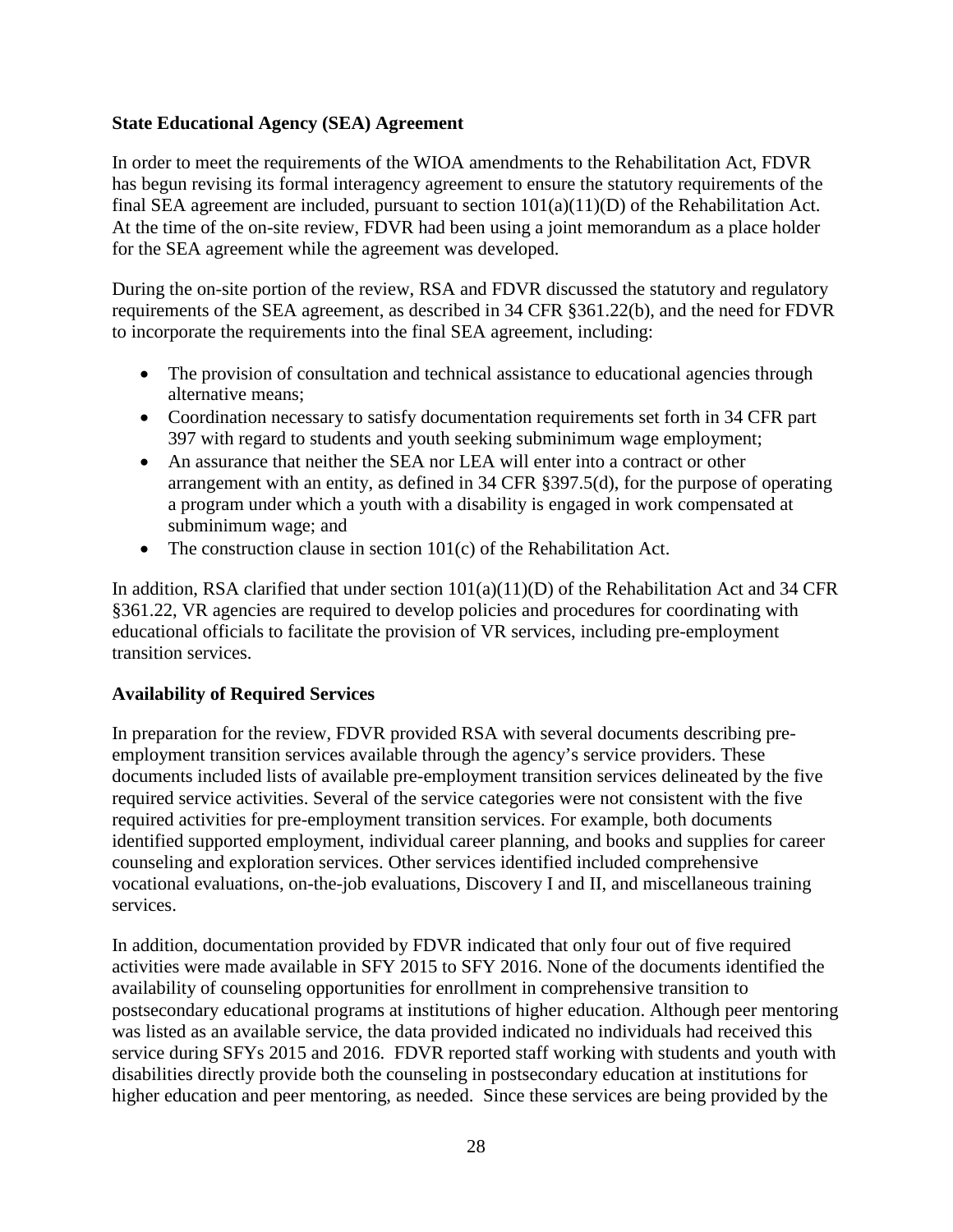staff, FDVR reported these services would not be represented in the data or as a service provided by CRPs.

In addition, FDVR staff provided inconsistent information about the availability of the required activities throughout the State during an on-site discussion with VR counselors and technicians, depending upon the regional area. In most of the regional areas, the VR counselors, technicians, and analysts reported that work readiness training was available in their local areas, but in some areas, this was the only required activity available. In addition, most of the staff reported that no peer mentoring or other self-advocacy services were available at that time.

RSA clarified section 113(b) of the Rehabilitation Act and 34 CFR §361.48(a)(2), which itemizes the required activities that may be provided to students with disabilities and must be made available statewide. RSA also discussed and provided examples of pre-employment transition services described in the preamble of the final regulations (81 FR 55694 - 55695 (August 19, 2016)).

# **Training**

During the on-site portion of the monitoring process, RSA observed that there seemed to be a lack of uniform understanding and delivery of pre-employment transition services throughout the State by FDVR staff. RSA noted that the counselors interviewed while on site demonstrated a varying scope of understanding of the changes WIOA made to the Rehabilitation Act and its impact on transition services, including pre-employment transition services.

For example, the VR counselors and technicians indicated that the referral process is not the same in all areas of the State for FDVR's transition program. Furthermore, some technicians were unable to identify the five required activities as pre-employment transition services during counselor interviews. Although RSA provided clarifications of the requirements for preemployment transition services during the meetings with VR counselors and technicians, FDVR staff would benefit from additional training related to the delivery of pre-employment transition services to address the lack of understanding exhibited through the examples in this paragraph.

#### **Authorized Activities under Pre-Employment Transition Services**

Authorized activities, described in section 113(c) of the Rehabilitation Act and 34 CFR §361.48(a)(3), may be provided to improve the transition of students with disabilities from school to postsecondary education or to obtain an employment outcome. The authorized activities must support the provision of or arrangement for the required activities under section 113(b) of the Rehabilitation Act and may be provided only if funds reserved under section 110(d)(1) of the Rehabilitation Act remain after the provision of required activities.

During the on-site portion of the review, FDVR indicated that its efforts have been focused on making the five required activities under pre-employment transition services available throughout the State to students with disabilities who are eligible or potentially eligible for VR services. FDVR reported that it had not begun to provide authorized activities throughout the State. Policies should be developed and implemented consistent with the statutory and regulatory requirements related to the provision of the nine authorized activities. Prior to initiating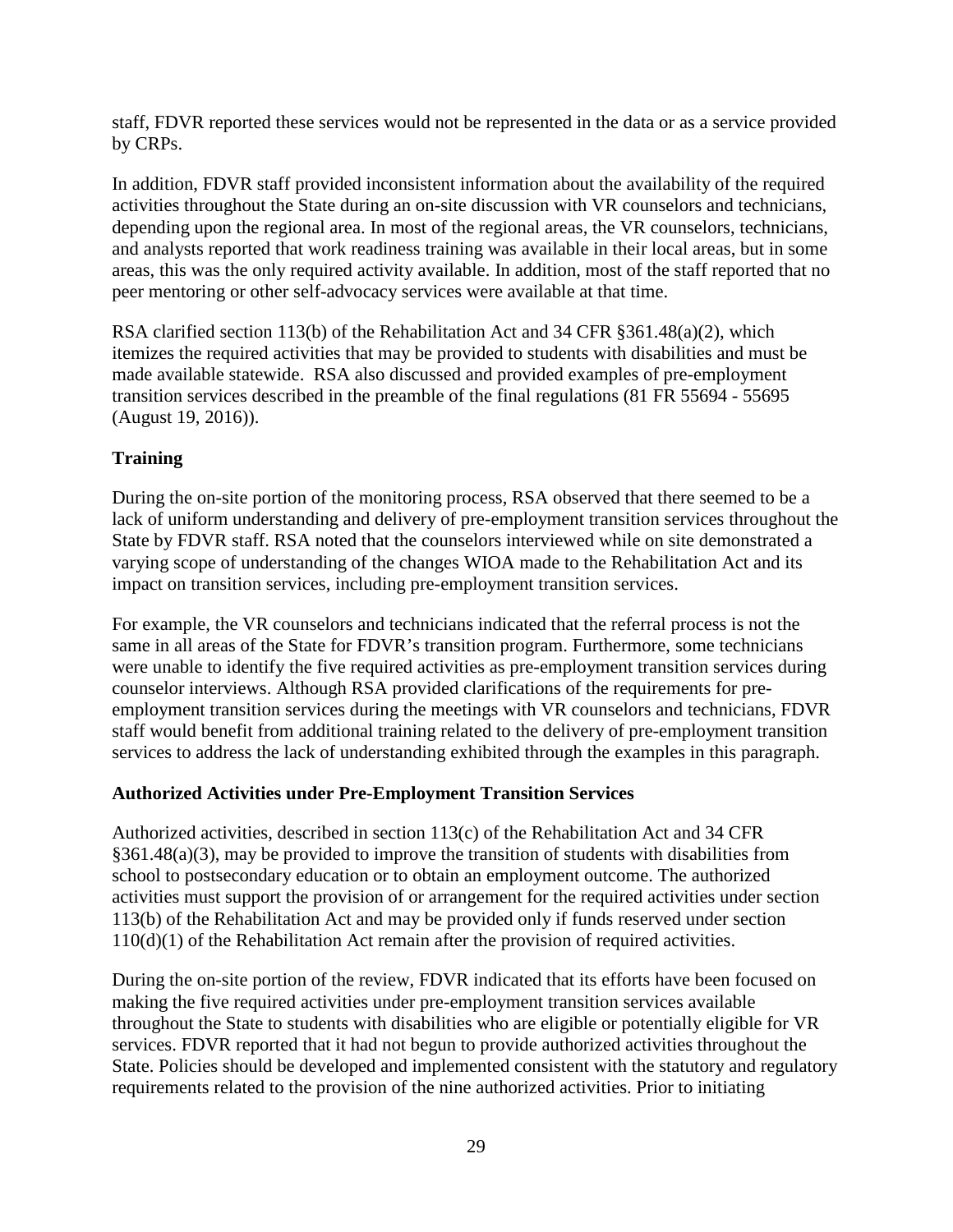authorized activities, FDVR must develop a forecasting methodology to reserve the necessary funds for all required pre-employment transition service activities for students with disabilities across the State.

#### **Policies Regarding Pre-Employment Transition Services, Transition Services, and other VR Services**

Section 113 of the Rehabilitation Act requires that policies be developed governing the provision of pre-employment transition services. In addition, in accordance with 34 CFR §361.50(a), VR agencies are required to develop and maintain written policies regarding the nature and scope of VR services specified in 34 CFR §361.48, which includes pre-employment transition services and transition services. The policies must ensure that the provision of services is based on the rehabilitation needs of each individual and is consistent with the individual's informed choice.

At the time of the on-site portion of the review, FDVR had not established written policies regarding the provision of pre-employment transition services; FDVR submitted draft policies and procedures governing youth with disabilities during the monitoring process. The draft policies submitted included chapters for transition services, including pre-employment transition services, and will require further technical assistance to ensure that they meet all requirements of the Rehabilitation Act.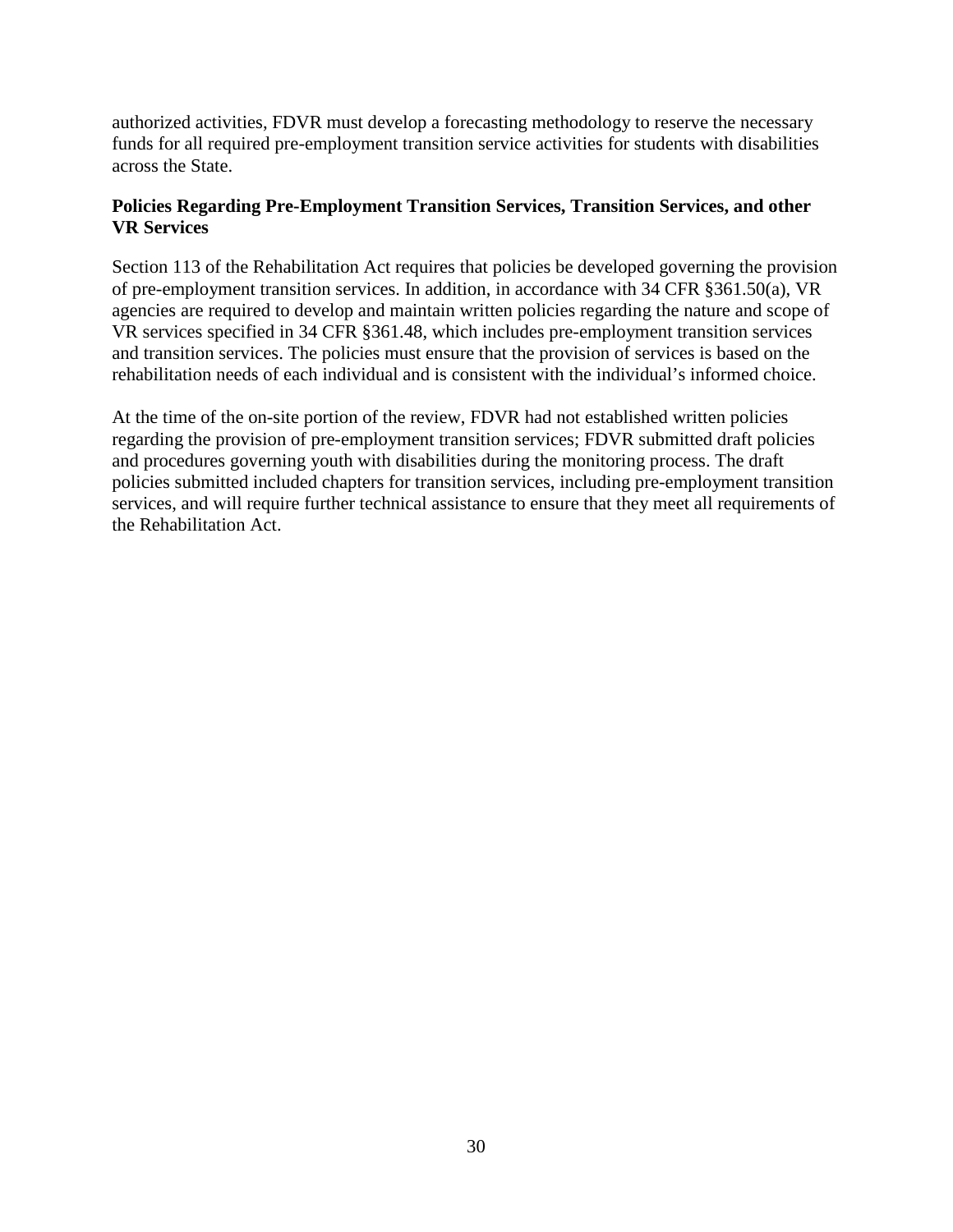# **SECTION 4: FOCUS AREA – STATE SUPPORTED EMPLOYMENT SERVICES PROGRAM**

# **A. Nature and Scope**

Through this focus area, RSA assessed the Supported Employment program, authorized under title VI of the Rehabilitation Act, and regulations in 34 CFR part 363. The Supported Employment program provides grants to assist States in developing and implementing collaborative programs with appropriate entities to provide programs of supported employment services for individuals with the most significant disabilities, including youth with the most significant disabilities, to enable them to achieve a supported employment outcome in competitive integrated employment. Grants made under the Supported Employment program supplement grants issued to States under the VR program.

WIOA made several significant changes to title VI of the Rehabilitation Act that governs the Supported Employment program. The amendments to title VI are consistent with those made throughout the Rehabilitation Act to maximize the potential of individuals with disabilities, especially those individuals with the most significant disabilities, to achieve competitive integrated employment and to expand services for youth with the most significant disabilities.

The changes to the Supported Employment program made in the Rehabilitation Act, covered in this focus area included:

- The extension of the time frame for the provision of supported employment services from 18 to 24 months (section 7(39)(C) of the Rehabilitation Act, 34 CFR §361.5(c)(54)(iii), and 34 CFR §363.50(b)(1));
- The requirement that supported employment must be in competitive integrated employment or, if not in competitive integrated employment, in an integrated setting in which the individual is working toward competitive integrated employment on a shortterm basis (section 7(38) of the Rehabilitation Act, and 34 CFR §363.1);
- The requirement that supported employment funds and/or VR program funds be available for providing extended services to youth with the most significant disabilities for a period of time not to exceed four years, or until such time that a youth reaches the age of 25 and no longer meets the definition of "youth with a disability," whichever occurs first (section 604(b) of the Rehabilitation Act and 34 CFR  $\S 363.4(a)(2)$ ; and
- The reduction of the amount of funds that may be spent on administrative costs (section  $606(b)(7)$ (H) of the Rehabilitation Act and 34 CFR §363.51).

To facilitate the provision of monitoring and technical assistance activities, and in preparation for the on-site visit, RSA and FDVR reviewed applicable documentation and resources related to the Supported Employment program, including, but not limited to:

• VR agency policies and procedures related to the provision of supported employment and extended services;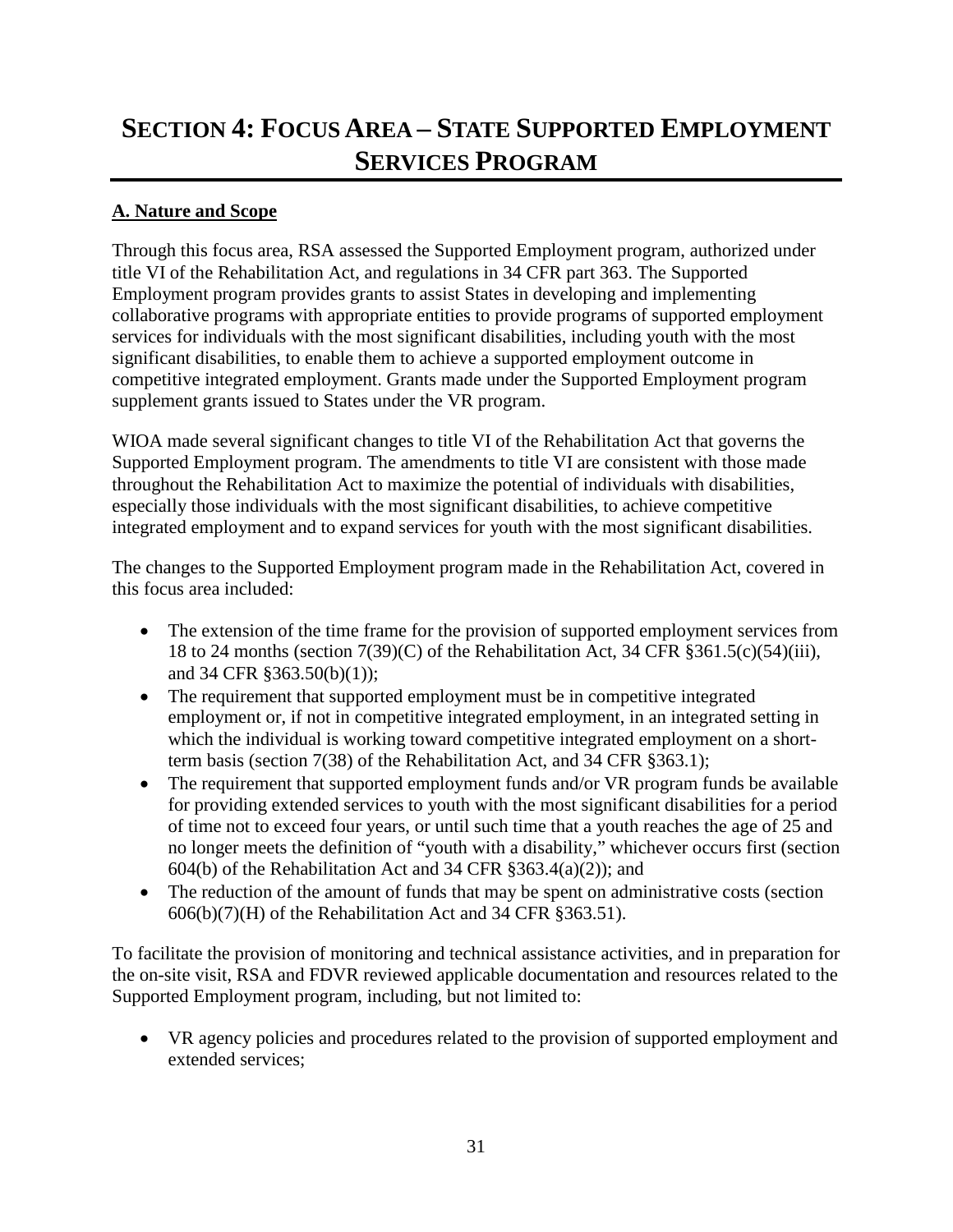- Third-party cooperative arrangements (TPCAs) and/or cooperative agreements with employers, State agencies, private nonprofit organizations, and other groups that fund extended services;
- TPCAs and/or cooperative agreements with supported employment vendors and associated community rehabilitation programs (CRPs);
- Supported employment assurances 5, 6, and 7 and descriptions e, j.1.A, k.2.B, 1.2, n, o, p, and q and any additional information from the VR services portion of the most recently approved Unified State Plan;
- Procedures to limit expenditures on administrative costs to 2.5 percent of the State's supported employment award; and
- Performance data related to the number and percentage of individuals with the most significant disabilities receiving supported employment services and achieving supported employment outcomes.

In gathering information related to this focus area, the review team consulted:

- The VR agency director and other senior managers;
- VR agency counselors;
- VR agency supported employment coordinators and staff;
- Supported employment vendors and associated CRPs;
- Entities with which the VR agency has TPCAs; and
- Entities with which the VR agency has arrangements to fund extended services.

#### **B. Overview**

FDVR provides supported employment services to youth and adults throughout the State, primarily through contracts with CRPs. In addition, youth have supported employment opportunities through TPCAs and a large and growing network of Project Search sites. Currently, there are 23 Project Search sites across the State, with another 15 additional sites slated to begin during the 2017-2018 school year. However, particularly in the rural areas of the State, VR counselors provide job development and supported employment services when CRP resources are scarce.

Discovery pilots are now available across the State, and consumers whose plans indicate supported employment as a service and outcome receive 20 to30 hours of intensive employment exploration through a contract with CRPs to determine a comprehensive employment blueprint for the future. In addition to Discovery, supported employment contracts are established using benchmarks to include career planning, placement, stabilization, transition to extended services, and outcomes.

Extended supported employment services are provided through a variety of avenues. These include State general revenue funds, Medicaid Waiver, some CRP with United Way funds, Plan to Achieve Self Support (PASS) plans, and natural supports. Individuals with severe and persistent mental illness are not adequately being provided supported employment services, as there is no long-term funding source available. FDVR continues to coordinate with local mental health agencies to address this service gap.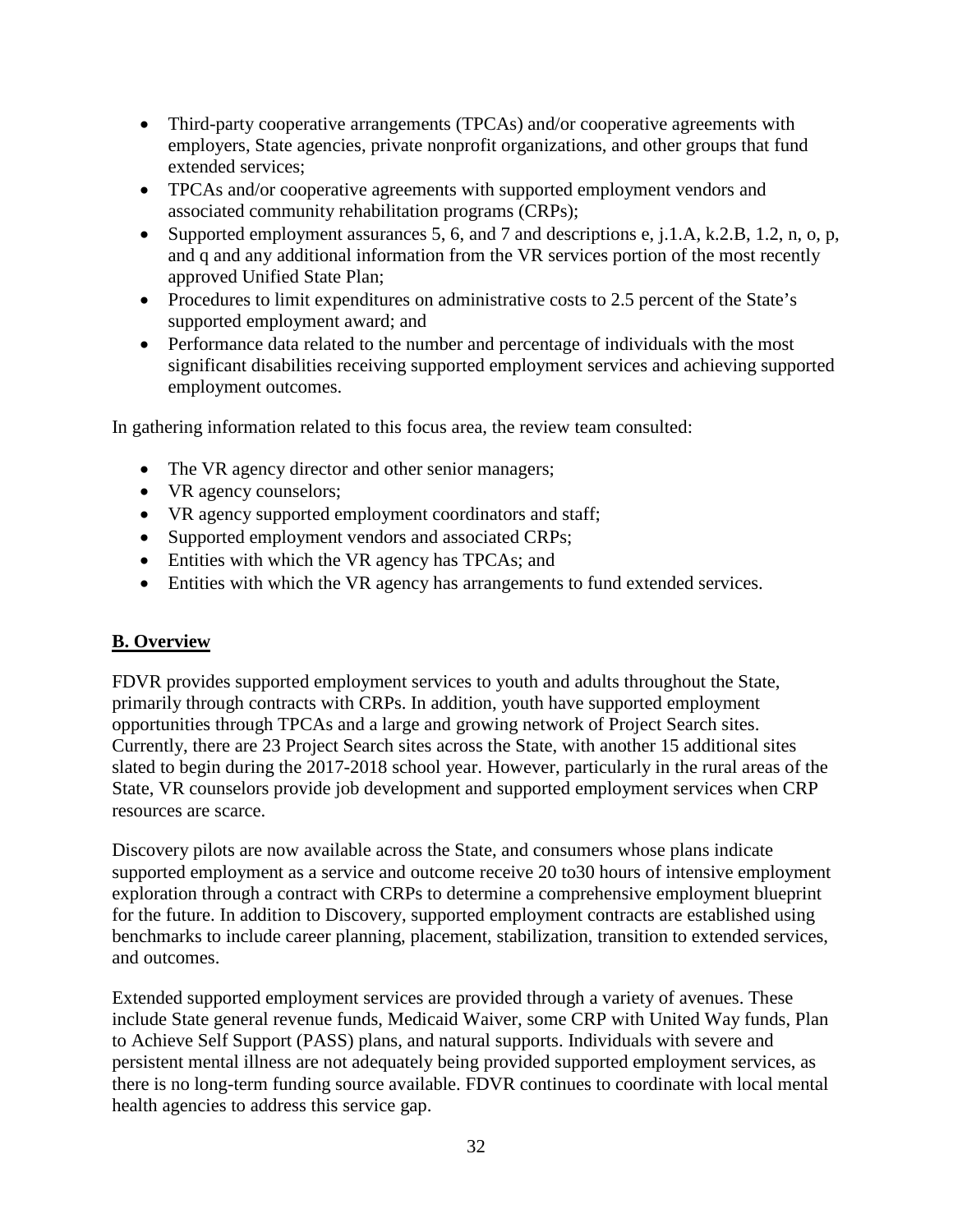FDVR's engagement in supported employment for all individuals with disabilities has increased, from 21.34 percent in FFY 2014 to 30.18 percent in FFY 2016. These percentages are in contrast to a FFY 2016 national performance for general agencies of 13.03 percent. Since the implementation of WIOA, the agency has invested considerable resources in programming for supported employment services, particularly for youth under age 25. FDVR's FFY 2016 percentage of youth under age 25 in supported employment was 37.64 percent, which was more than the national performance of 17.94 percent.

# **C. Analysis of Performance and Observations**

RSA's review and analysis of the performance of FDVR in this focus area resulted in the following observations.

#### **4.1 Lack of Supported Employment Service Consideration for Those with Severe and Persistent Mental Illness**

**Observation:** FDVR reported that it has typically not opened cases for individuals with severe and persistent mental illness, as no funding mechanism was identified for long-term funding for extended supported employment services. As a result, FDVR stated many individuals with severe and persistent mental illness did not receive VR or supported employment services.

# **D. Recommendations**

RSA's review of the performance of the VR program in this focus area resulted in the following recommendations. Appendix C of this report indicates whether or not the agency has requested technical assistance to enable it to implement any of the below recommendations.

#### **RSA recommends that FDVR:**

# **4.1 Lack of Supported Employment Services for Individuals with Severe and Persistent Mental Illness**

- 4.1.1 Revise policies governing supported employment services to be consistent with WIOA, to include taking applications for, and providing supported employment services to, appropriate individuals with severe and persistent mental illness, regardless of long-term funding arrangements; and
- 4.1.2 Develop a plan for the provision of training for management and field staff regarding new policies to include serving those with severe and persistent mental illness regardless of the arrangements for long-term funding.

#### **E. Findings and Corrective Actions to Improve Performance**

RSA's review of the performance of the VR program in this focus area did not result in the identification of findings or corrective actions to improve performance.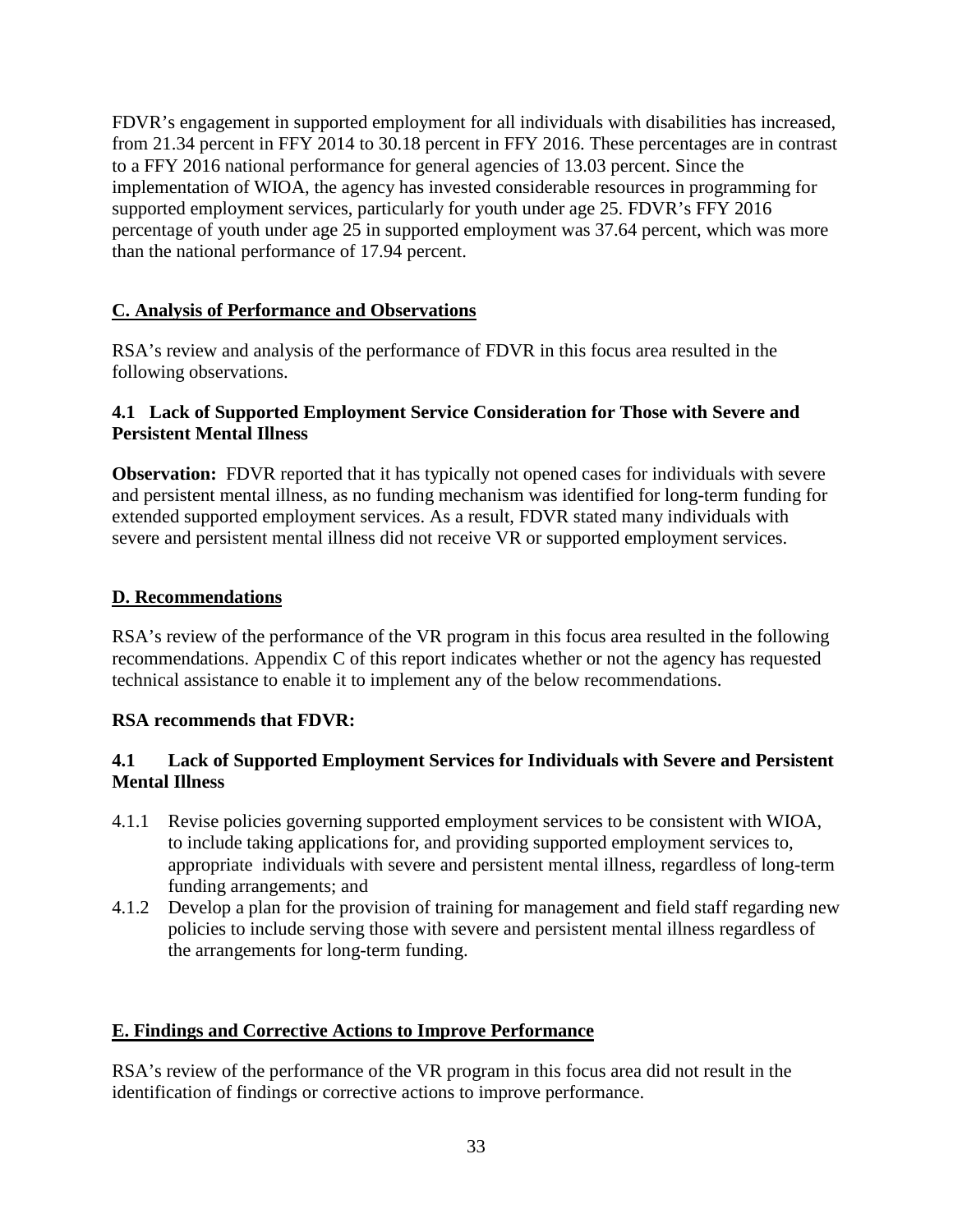#### **F. Technical Assistance**

During the course of monitoring activities, RSA provided technical assistance as described below.

During the review, RSA reviewed and provided technical assistance to FDVR regarding its supported employment policies, such as areas that needed to be removed or added as a result of the changes to the Rehabilitation Act, as amended by WIOA. The draft versions of the policies developed in FFY 2016 were not inclusive of all new requirements and included outdated provisions, such as transitional employment. Conversations with several field staff, including a supervisor and TPCA contract monitor who recently worked in the field, made it clear that staff are not aware of some of the new requirements in VR regulations as a result of WIOA. For example, three field staff interviewed were unfamiliar with the extension of supported employment from 18 months to 24 months. In addition, several staff indicated that they were unaware of the requirement for agencies to provide extended support services to youth with the most significant disabilities with a supported employment outcome. RSA recommends that FDVR obtain further technical assistance, including from the WINTAC, as it develops and implements revised supported employment policies. In addition, RSA recommends that FDVR develop a training plan for staff responsible for supported employment services.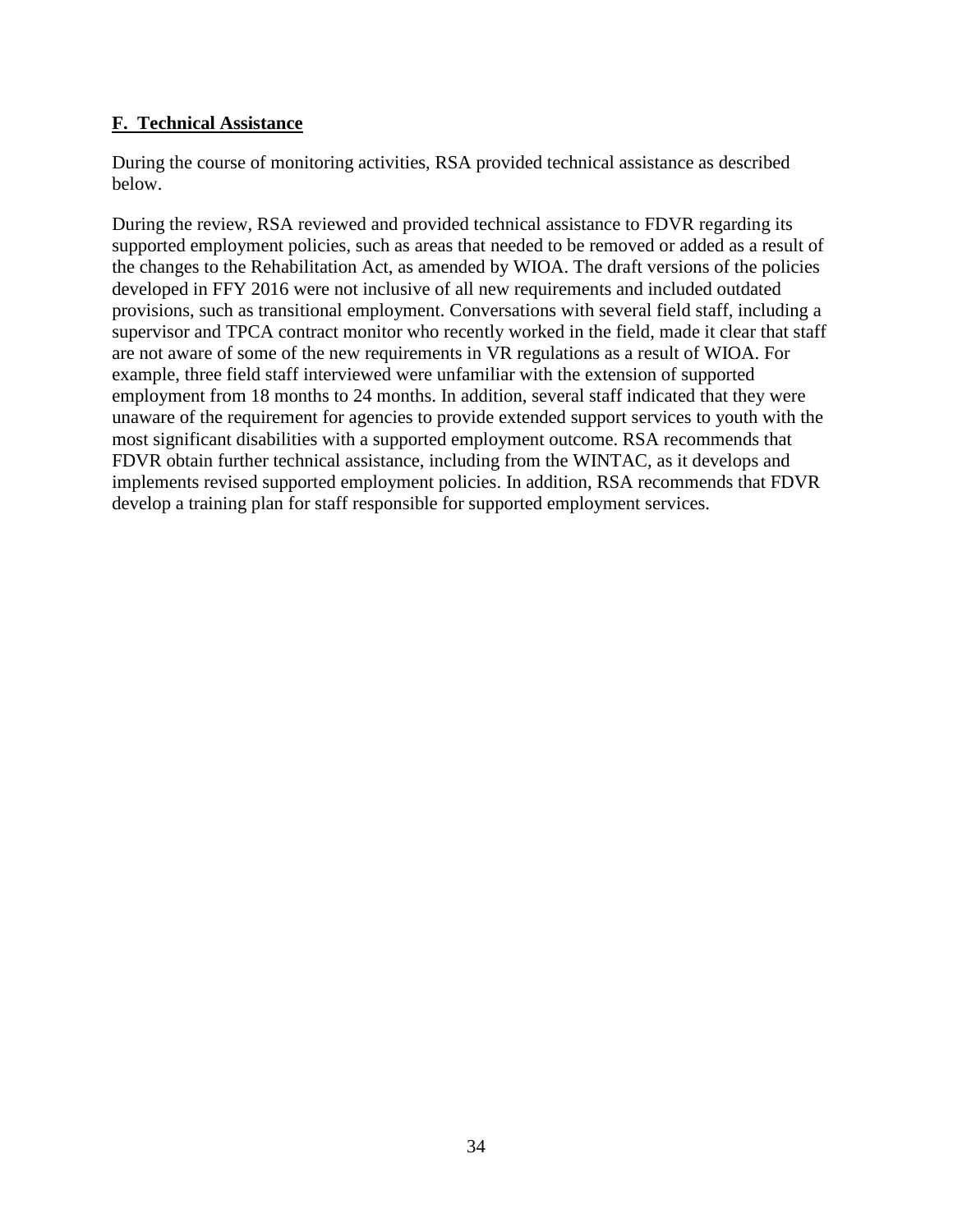# <span id="page-35-0"></span>**SECTION 5: FOCUS AREA – ALLOCATION AND EXPENDITURE OF STATE VOCATIONAL REHABILITATION SERVICES AND STATE SUPPORTED EMPLOYMENT SERVICES PROGRAM FUNDS**

# **A. Nature and Scope**

Through this focus area RSA assessed the fiscal accountability of the VR and Supported Employment programs to ensure funds are being used only for intended purposes; programs have sound internal controls and reliable reporting systems; FDVR is maximizing resources available for program needs; and funds support the achievement of employment outcomes for individuals with disabilities, including youth with disabilities and individuals with the most significant disabilities. RSA reviewed FDVR's adherence to Federal fiscal accountability requirements, which include both general administrative and program-specific requirements.

General administrative requirements refer to:

- Uniform Administrative Requirements, Cost Principles, and Audit Requirements for Federal Awards (Uniform Guidance) located in 2 CFR §200. These regulations establish the foundation of Federal cost principles and standards for determining costs for Federal awards while reducing the administrative burden on award recipients and guarding against the risk of waste and misuse of Federal funds;
- Education Department General Administrative Regulations (EDGAR) in 34 CFR part 76. These regulations are applicable to Department of Education (Department) grantees and establish uniform administrative rules for the Department's Federal grants to State administered programs; and
- Departmental and RSA guidance, including Policy Directives (PDs), Technical Assistance Circulars (TACs), Grant Bulletins, Frequently Asked Questions (FAQ), etc.

Program-specific requirements refer to the Rehabilitation Act and VR and Supported Employment program implementing regulations in 34 CFR part 361 and 34 CFR part 363, respectively. These requirements establish the specific provisions related to the administration and operation of the VR and Supported Employment programs.

In addition to the fiscal accountability requirements covered in this focus area, RSA reviewed fiscal requirements pertaining to the VR program funds reserved for the provision of preemployment transition services (i.e., the prohibition against the use of these funds for administrative costs) and Supported Employment program funds (i.e., the limit on the use of these funds for administrative costs to 2.5 percent of the award to youth with the most significant disabilities). The nature and scope of this focus area did not include a review of the extent to which States have satisfied the requirements to reserve at least 15 percent of the Federal VR program award for expenditures on pre-employment transition services, to reserve 50 percent of Supported Employment program funds for services to youth with the most significant disabilities, and to provide a 10 percent match for this amount, or to track expenditures toward these reserves. Instead, in FFY 2017, RSA will provide technical assistance to, and review the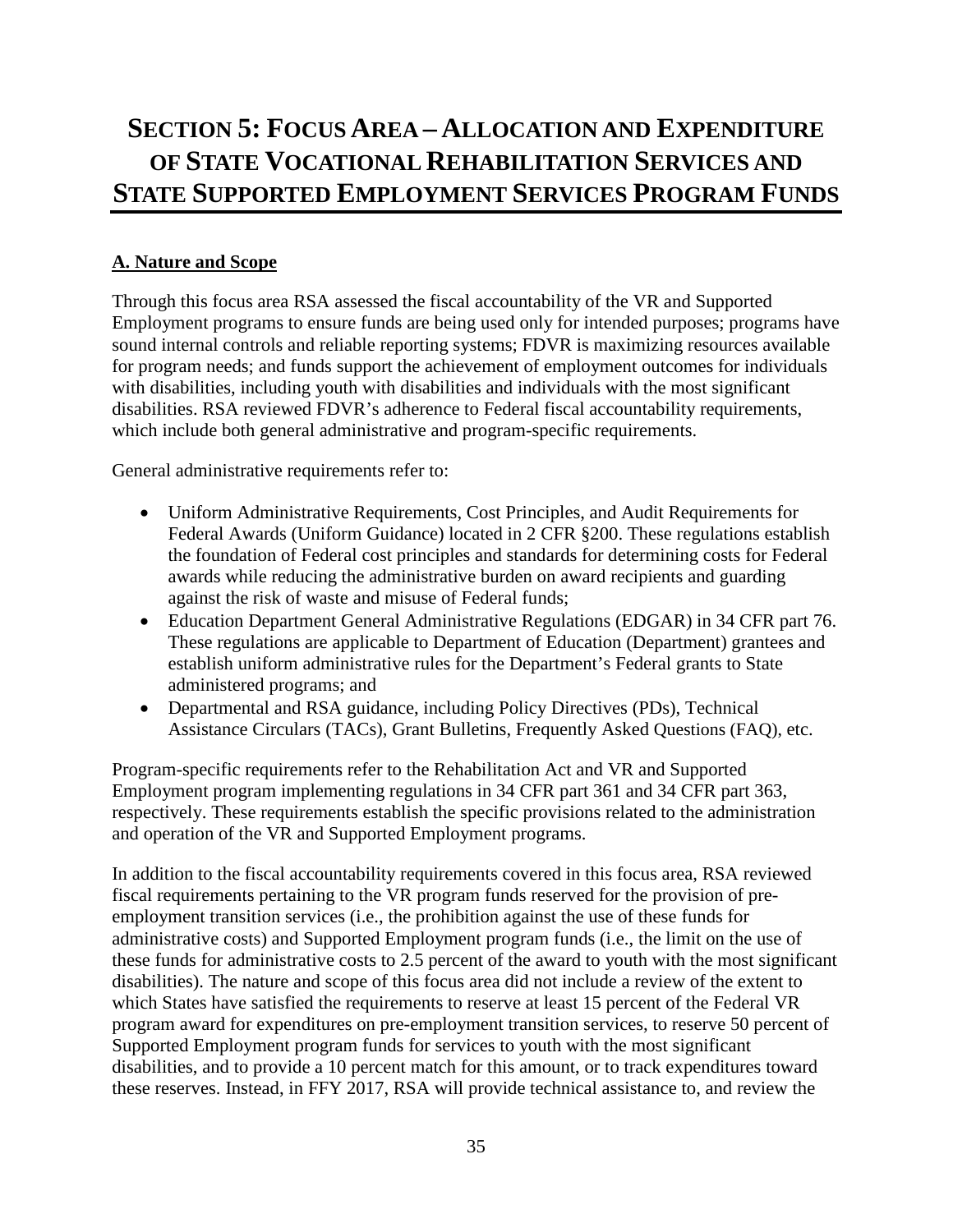progress of, each State toward satisfying these requirements through other processes established by the State Monitoring and Program Improvement Division's (SMPID) Fiscal unit.

RSA used a variety of resources and documents from the period covering FFY 2014 through FFY 2016. If the issues identified included Federal fiscal years prior to 2014, RSA requested additional information within the statute of limitations. Resources and documentation included data maintained on RSA's Management Information System (MIS) generated from reports submitted by FDVR (e.g., Federal Financial Reports (SF-425), Annual VR Program/Cost Report (RSA-2), and the VR services portion of the program year 2016 Unified State Plan). These data were organized into a fiscal profile for each State and shared with the VR agency and served as a reference for discussions regarding the areas covered within this focus area.

The review team reviewed the following documents, as needed, to ensure adherence to accountability requirements (list is not exhaustive):

- A-133 audit findings and corrective actions;
- State/agency allocation/budget documents and annual fiscal reports;
- Agency policies, procedures, and forms (e.g., monitoring, personnel cost allocation, procurement, etc.);
- Documentation of obligations and expenditures, including contracts, purchase orders, invoices, etc.; and
- Grant award notifications, documentation of non-Federal share/match (e.g., interagency transfers, third-party cooperative arrangements (TPCAs), establishment projects, private donations), maintenance of effort (MOE), and program income documentation.

Prior to conducting the review, RSA provided FDVR with a documentation request that included a list of the documentation that the agency needed to provide prior to the start of the review in a manner that enabled RSA to analyze the documents prior to the on-site visit. The review team requested additional supporting fiscal documents or clarifying information regarding TPCAs and procedures for issuing authorizations for purchased client services.

The degree to which the review team addressed each accountability requirement was dependent upon the individual circumstances of the agency. The review team analyzed the information obtained prior to the on-site visit by reviewing the documentation requested, conducting teleconferences, and examining RSA-MIS data to determine the level of review required for each component.

## **B. Overview**

RSA reviewed FDVR's internal control policies and procedures for the allocation and expenditure of VR and Supported Employment program funds. One source of this information is a field services operating procedure related to client service authorizations, which described internal controls including a sufficient segregation of duties between VR Counselors, Technicians, and Unit Supervisors for the request, generation, and approval of purchased services authorizations, as well as the review and approval of vendor invoices. The agency directed RSA to a Florida statutory provision that exempts it from competitive solicitation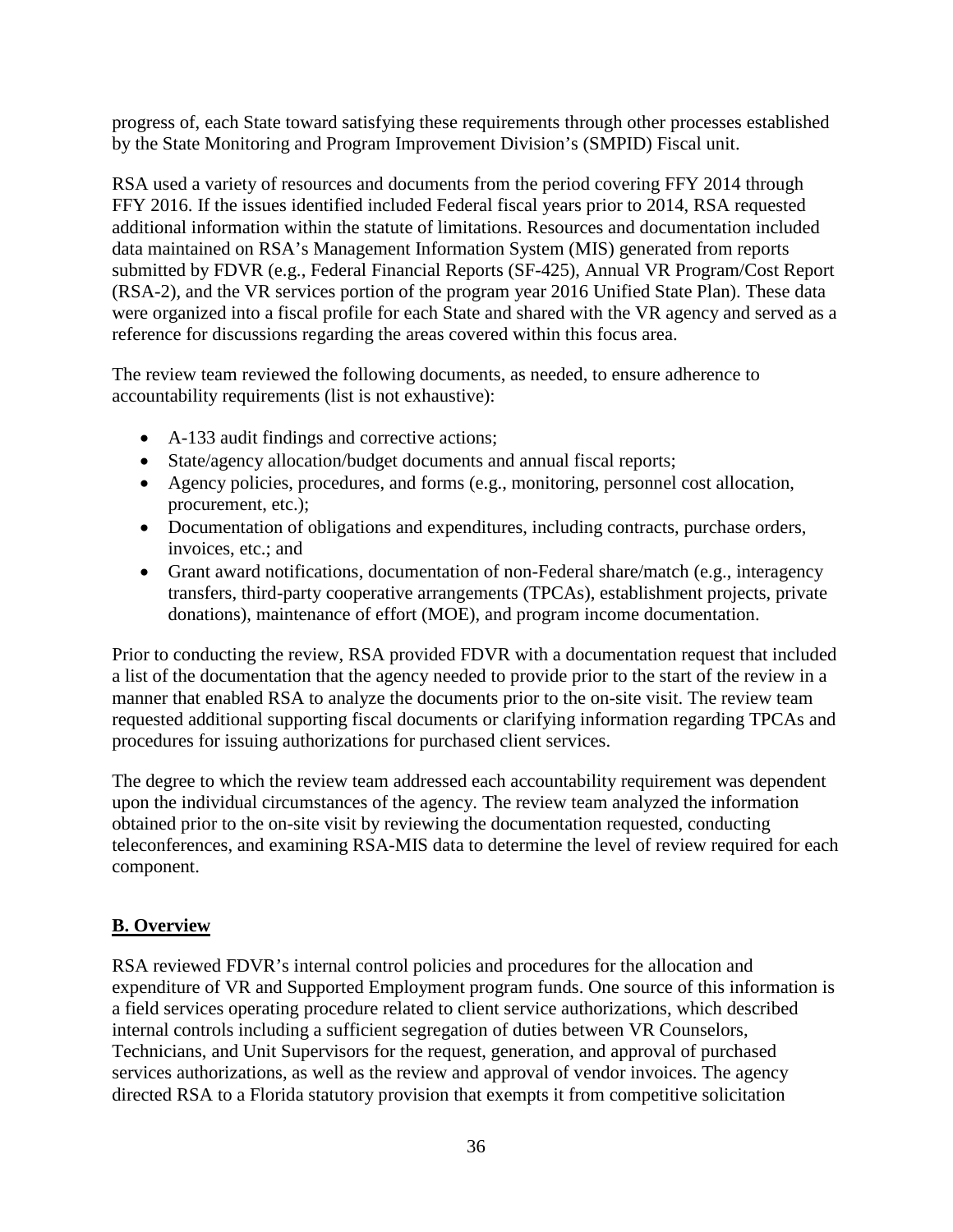requirements under certain circumstances, including contracts for services provided to persons with mental or physical disabilities by not-for-profit corporations that have obtained exemptions under section 501(c)(3) of the United States Internal Revenue Code. However, FDVR has an Employment Services Provider Monitoring Guidebook that describes contract monitoring to ensure providers perform contracted services. The guidebook identifies the objectives of monitoring, roles and responsibilities of a Contract Monitor, annual risk valuation, components of programmatic monitoring, and the contract monitoring methodology.

FDVR neither has policies for submitting requests for prior approval of cost items to RSA, the Federal awarding agency, nor had it submitted any such prior approval requests during the period of time between implementation of Uniform Guidance and the on-site monitoring visit.

FDOE requires all agencies to utilize a sampling methodology to allocate personnel costs for individuals who work on more than one cost objective. There are two sets of instructions, one for employees and one for managers. The instructions identify the three months during the year when affected employees must track their time, and describe the process and methodology for completing the personnel activity reports in the time-tracker program. The manner in which personnel allocation percentages from sampled months are adjusted to budgeted costs is described in another section of this focus area.

Over 99 percent of FDVR's non-Federal share reported for the VR program was expended from its State appropriation, from FFY 2014 through FFY 2016. The remaining portion of non-Federal share was generated from TPCAs. FDVR provided a template for its TPCA contracts, terms and conditions, disclosure statement for legal and ethical matters, as well as sample TPCAs that have been implemented with cooperating agencies across the State. For the Supported Employment program, 100 percent of the non-Federal share was expended from FDVR's State appropriation in FFYs 2015 and 2016.

FDVR neither implemented any establishment projects during the three-year review period, nor did it provide any policies or procedures for establishment or construction of CRPs.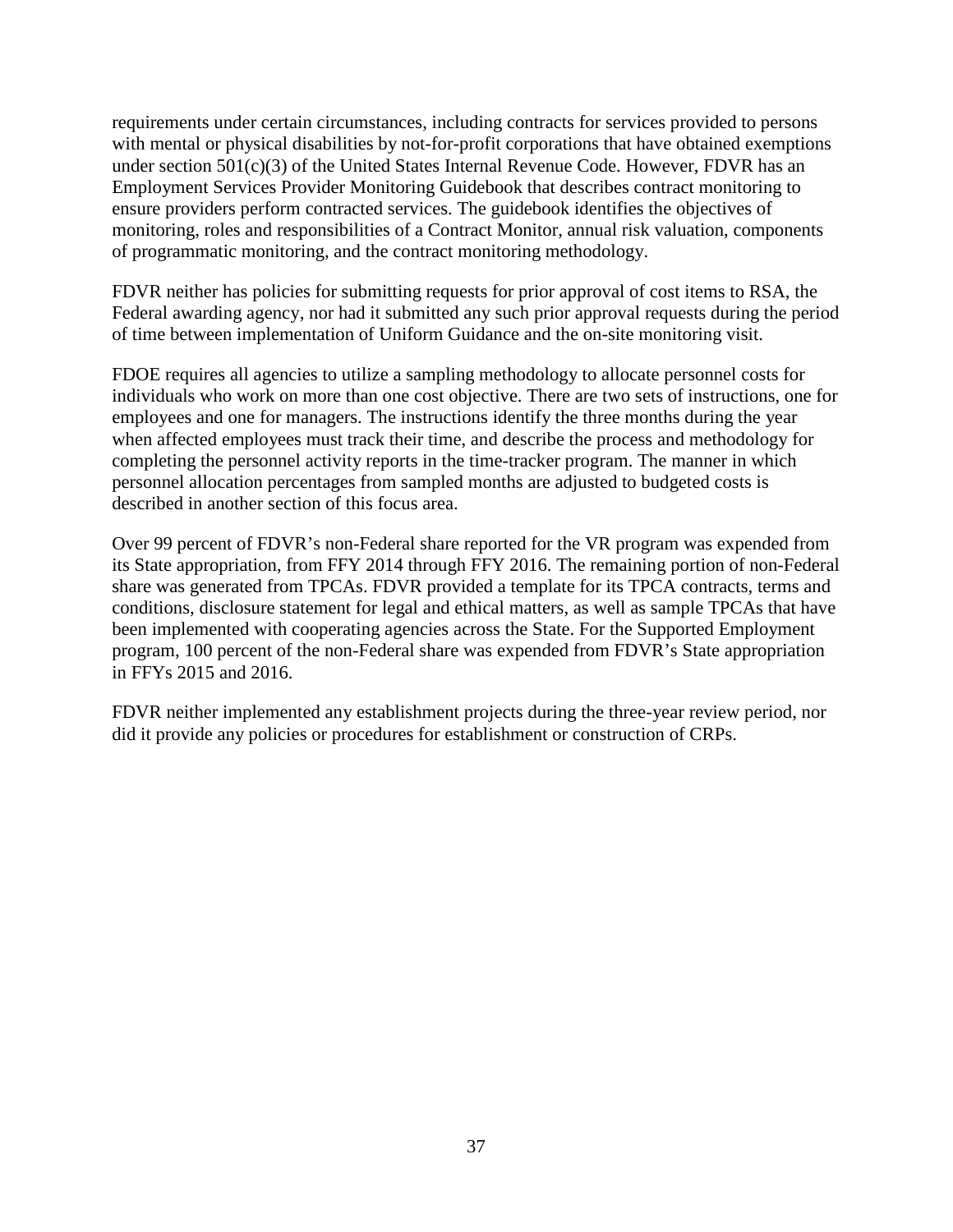#### **Match, Maintenance of Effort, and Federal Funds**

During FFY 2014 through FFY 2016, FDVR experienced a steady increase in the amount of State appropriations it received from the Florida legislature, increasing from \$38,238,867 in FFY 2014 to \$40,879,024 in FFY 2016. These funds were expended as non-Federal share for the VR program, enabling the agency to fully match its Federal VR formula allotment and mostly offset a \$4,339,681 maintenance of effort (MOE) penalty in FFY 2014 when it sought and received \$4,300,000 in FFY 2014 VR reallotment funds. On the other hand, the steady increase in non-Federal expenditures has resulted in a VR program MOE level in FFY 2016 that is at its highest in recent years. RSA discussed the MOE increase onsite with the agency, and it is aware of the need to annually monitor its MOE status while accounting for any variation in State appropriations received from the legislature.

#### **Agency Expenditure Data**

During FFY 2014 through FFY 2016, FDVR operated under an OOS with a waiting list. FDVR has actively managed the waiting list and experienced a reduction in the number of individuals on the waiting list, resulting in an increase in the annual total VR and Supported Employment program expenditures, from \$158,262,664 in FFY 2014 to \$180,906,009 in FFY 2016, as reported on the agency's RSA-2 reports. In addition, the amount of Federal VR carryover has increased from a low of \$8,817,070 in FFY 2014 (6.20 percent of the award) up to \$44,397,580 in FFY 2016 (29.22 percent of the award), as reported on SF-425 reports and the G5 grants management system.

FDVR was unable to utilize \$18,107,690 of its FFY 2016 VR reserve funds for pre-employment transition services and requested that these funds be deobligated from its award.

#### **Program Income**

The amount of program income that FDVR earned varied from \$8,972,800 in FFY 2014, decreasing to \$6,889,709 in FFY 2015, then increasing to \$9,484,539 in FFY 2016. FDVR consistently transfers between \$2.6 and \$3.2 million in Social Security Administration VR reimbursement program income from the VR program to the State Independent Living Services program.

#### **C. Findings and Corrective Actions to Improve Performance**

RSA's review of the performance of the VR program in this focus area resulted in the identification of the following findings and corrective actions to improve performance. Appendix C of this report indicates whether or not the agency has requested technical assistance to enable it to implement any of the below corrective actions.

#### **5.1 Personnel Cost Allocation and Reconciliation Not Consistent with Requirements**

**Issue**: Does FDVR meet personnel cost allocation requirements in accordance with 2 CFR §200.430. This area of review is included on page 53 and 54 of the MTAG.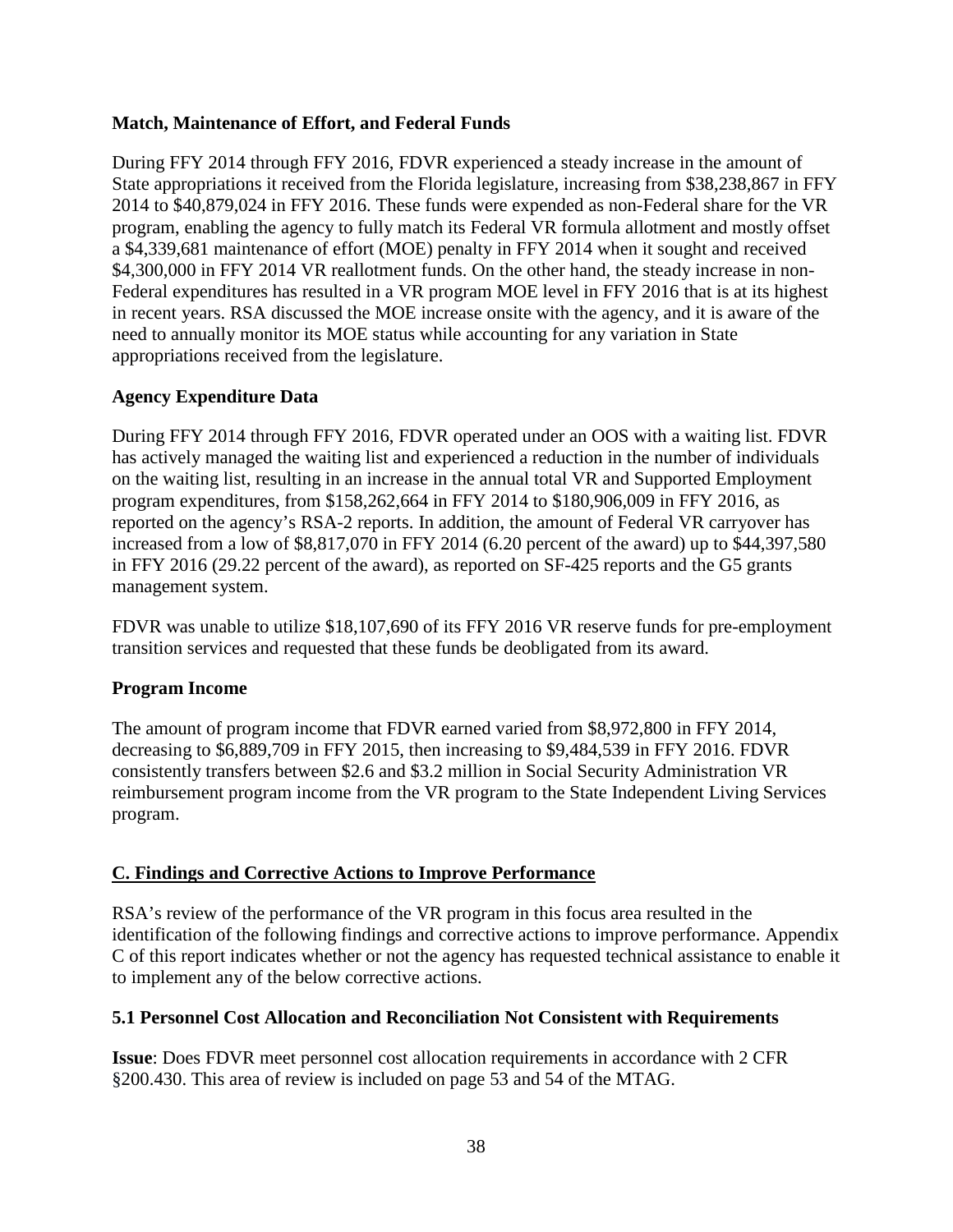**Requirement**: In accordance with Uniform Guidance in 2 CFR §200.430(i)(1)(vii), charges to Federal awards for salaries and wages must be based on records that accurately reflect the work performed and must support the distribution of the employee's salaries or wages among specific activities or cost objectives if the employee works on more than one Federal award. In addition, 2 CFR §200.431(i)(1)(viii)(C) indicates that budget estimates, determined before the services are performed, alone do not qualify as support for charges to Federal awards, but may be used for interim accounting purposes as long as the non-Federal entity's system of internal controls includes processes to review after-the-fact interim charges made to a Federal award based on budget estimates, and that necessary adjustments must be made such that the final amount charged to the Federal award is accurate, allowable, and properly allocated.

**Analysis**: The Florida Department of Education (FDOE), the designated State agency (DSA) for FDVR, developed and implemented managerial and employee instructions for tracking, allocating, and reporting personnel costs for all agencies under its purview, including FDVR. RSA's review of the managerial instructions revealed a methodology in which the three months of October, February and April are selected as reporting months throughout the year. Employees who work on multiple cost objectives track their time spent on each cost objective for each month through personnel activity reports (PARs). The agency utilizes PAR data from the three reporting months to budget and allocate personnel costs for the other nine months and charge the costs to fund sources. Data from PARs collected from October and February are used to adjust budget estimates from previous months with after-the-fact data and allocate and charge personnel costs to cost objectives and Federal awards. However, data from April PARs are utilized for allocating personnel costs for the future months of May and June. This practice represents the use of budget estimates as support for charges to Federal awards and does not result in an afterthe-fact review of the May and June estimates. Therefore, the use of April PARs to allocate and charge personnel costs to Federal awards for May and June is not consistent with Uniform Guidance requirements for allocating and charging personnel time.

**Conclusion**: As a result of this analysis, FDVR did not satisfy the personnel cost allocation requirements in the Uniform Guidance at 2 CFR §200.430(i), because the agency was improperly charging salary expenses for staff working on the VR and other programs based upon budget estimates, which were also not reconciled to actual costs after the fact. Unallowable costs charged to the VR program that were inconsistent with the Uniform Requirements represent questioned VR program costs.

#### **Corrective Action Steps:**

RSA requires that FDVR:

5.1.1 Cease charging personnel and fringe expenditures to the VR award based upon budget estimates, and ensure interim accounting of budget estimates are reconciled with after-the-fact personnel allocation data; and

5.1.2 Revise and implement managerial Personnel Activity Reporting System instructions to correctly allocate personnel costs, including fringe, to the correct funding source based upon an after-the-fact reconciliation of budget estimates consistent with Uniform Guidance.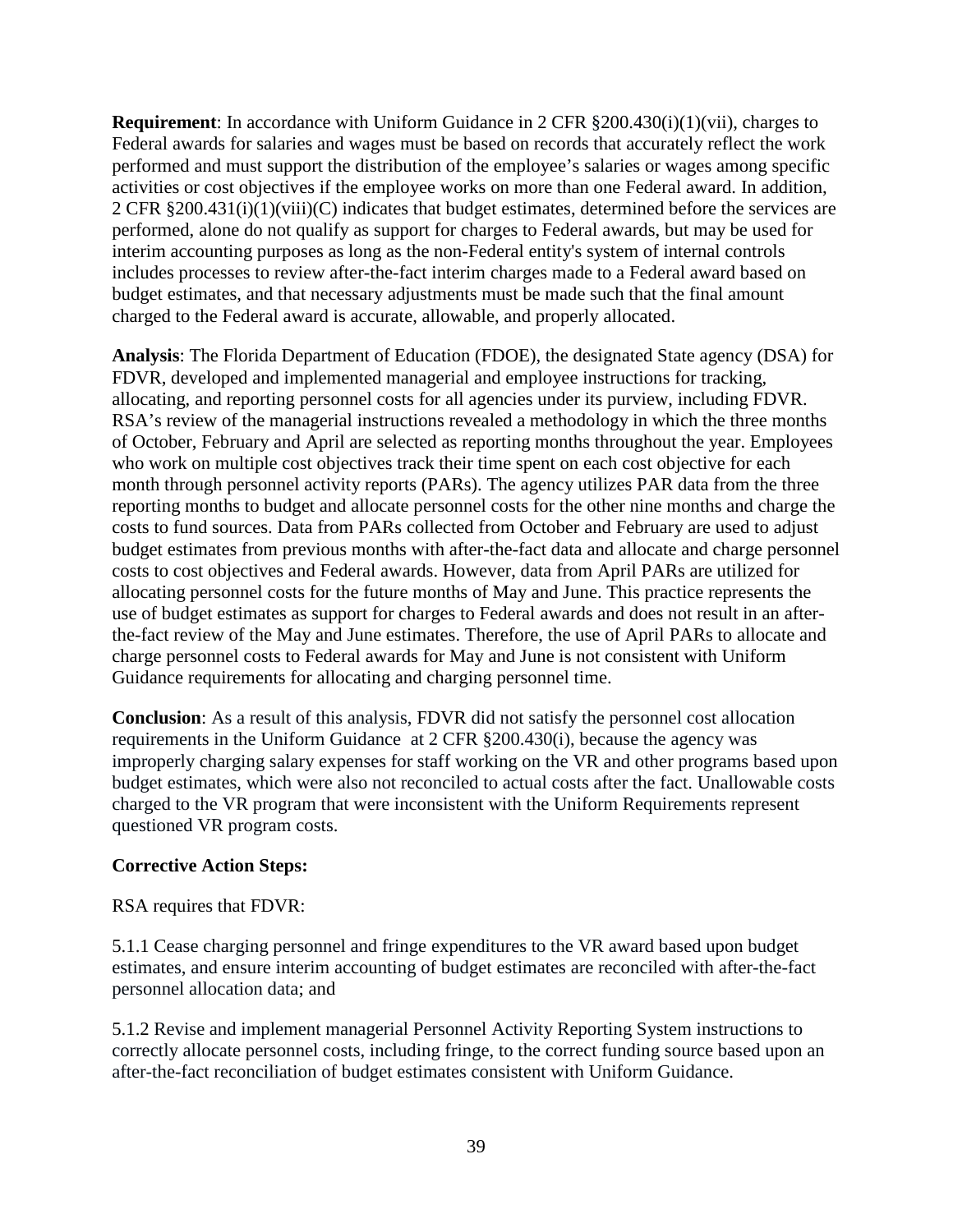#### **5.2 Prior Approval Not Obtained**

**Issue:** Does FDVR obtain prior written approval from RSA before purchasing items requiring prior approval in accordance with 2 CFR §§200.407 and 200.439. This area of review is included on page 53 of the MTAG.

**Requirement:** The Uniform Guidance at 2 CFR §200.407 includes a list of specific circumstances for which prior approval from the Federal awarding agency in advance of the occurrence is either required for allowability or recommended in order to avoid subsequent disallowance or dispute based on the unreasonableness or nonallocability. For example, 2 CFR §200.439(b)(1) states that capital expenditures for general purpose equipment, buildings, and land are unallowable as direct charges, except with the prior written approval of the Federal awarding or pass through entity. The Uniform Guidance provisions at 2 CFR §200.62(a) and §200.303(a) also require that the agency have a process, and establish and maintain effective internal control over the Federal award, which provides reasonable assurance that the non-Federal entity is managing the Federal award in compliance with Federal statutes, regulations, and the terms and conditions of the Federal award.

On November 2, 2015, the Department of Education adopted the final regulations found in 2 CFR part 200 [\(Federal Register notice 80 FR 67261\).](https://www.federalregister.gov/articles/2015/11/02/2015-27766/uniform-administrative-requirements-cost-principles-and-audit-requirements-for-federal-awards-direct) The Department issued notifications to grantees regarding the new requirements and made training and technical assistance documents available to grantees to assist in implementation of the new requirements. To ensure that RSA grantees were aware of the applicability of the prior approval requirements, RSA included a special clause on grant award notifications for Federal fiscal year (FFY) 2015 awards necessitating implementation of these requirements in FFY 2016. The special clause stated, in pertinent part, "that the prior approval requirements listed in the Uniform Administrative Requirements, Cost Principles, and Audit Requirements for Federal Awards (Uniform Guidance) (2 CFR part 200) are applicable to this award… Grantees are responsible for ensuring that prior approval, when required, is obtained prior to incurring the expenditure. Grantees should pay particular attention to the prior approval requirements listed in the Cost Principles (2 CFR part 200 subpart E)." In addition, information regarding the requirements in 2 CFR part 200 was communicated to grantees via RSA's listserv on September 23, 2015.

**Analysis:** RSA requested the agency's written policies, procedures, or processes that ensure the agency was meeting the prior approval requirements. While the agency provided policies and procedures for prior approval that identified authorization levels requiring approval for purchased services within FDVR and the State, it did not have prior approval policies or procedures consistent with those identified in Uniform Guidance at 2 CFR §200.407 that require approval from RSA as the Federal awarding agency. To determine whether the lack of processes resulted in non-compliance with the prior approval requirements, RSA requested and reviewed a list of items purchased by the agency. The items purchased met the definition of equipment in accordance with 2 CFR §200.33 and §200.439, exceeding the State's capitalization threshold of \$1,000 for Operating Capital Outlay expenditures. As a result, it was determined that the agency required prior approval from RSA as the Federal awarding agency before purchasing the equipment, but prior approval was not sought or obtained. In addition, without written policies the agency does not have a process to determine the allowability of such costs as is required in 2 CFR §200.302(b)(7).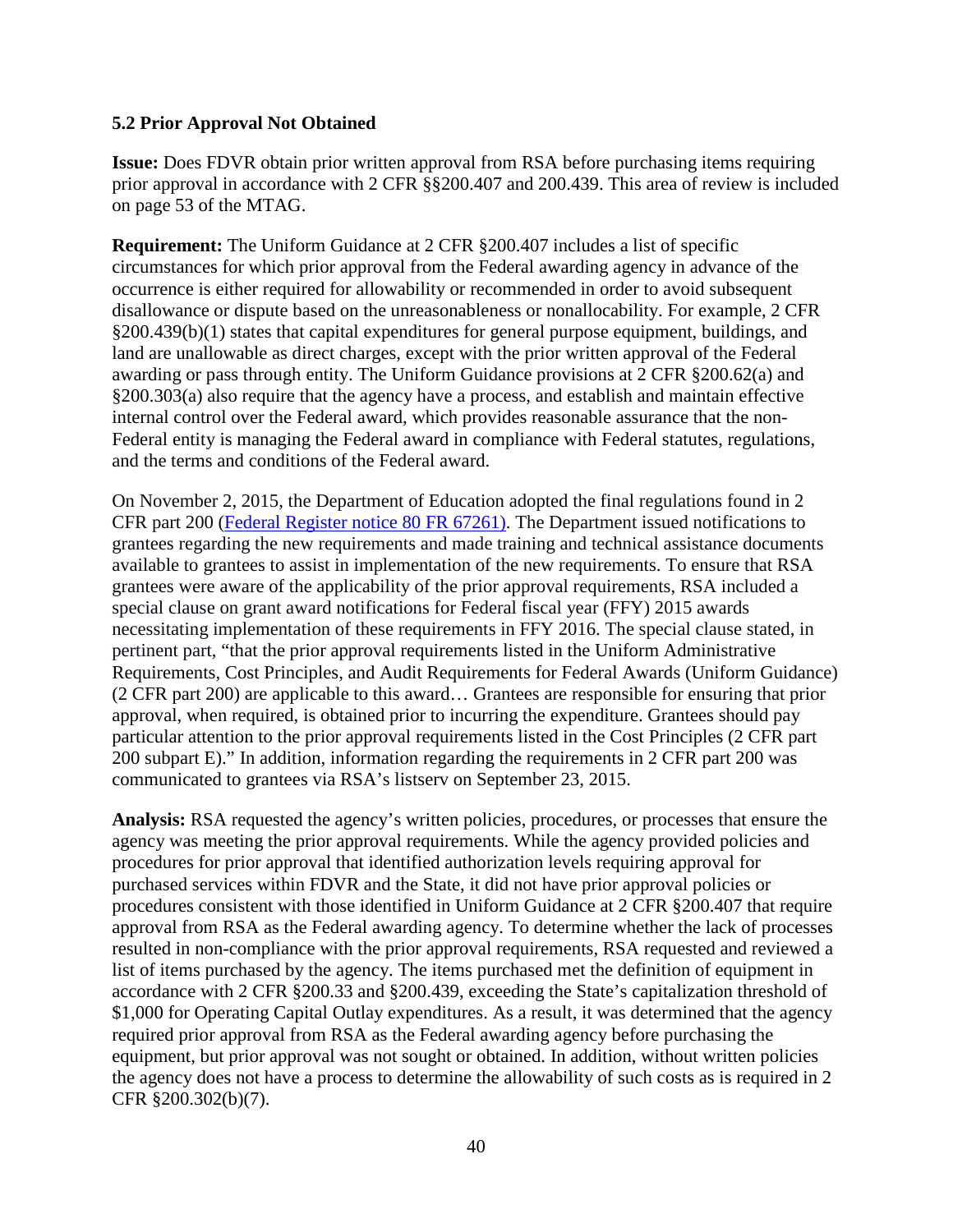**Conclusion**: As a result of the analysis, FDVR did not meet the prior approval requirements pursuant to the Uniform Guidance (2 CFR §200.407) or the requirement to have written procedures for determining the allowability of costs in accordance with Subpart E – Cost Principles within Uniform Guidance (2 CFR §200.302(b)(7)).

#### **Corrective Action Steps:**

5.2.1 RSA requires that FDVR develop and implement policies and procedures, as well as a written internal control process, including a monitoring component, to ensure ongoing compliance with the prior approval requirements.

#### **5.3 Obligations and Expenditures Not Properly Assigned to Correct Period of Performance**

**Issue:** Does FDVR meet obligation and expenditure requirements in 2 CFR §200.71 and 34 CFR §76.707. Does FDVR assign obligations and expenditures to the correct Federal award in accordance with 34 CFR §361.12, 2 CFR §§200.77, §200.302, 200.303(a), 200.309, and 34 CFR §76.702. This area of monitoring is included on pages 52 and 53 of the MTAG.

**Requirement:** As a recipient of Federal VR and Supported Employment funds, FDVR must have procedures that ensure the proper and efficient administration of its VR and Supported Employment programs and enable FDVR to carry out all required functions, including financial reporting (34 CFR §361.12). In accordance with the Uniform Guidance in 2 CFR §200.302(a), a State's financial management systems, including records documenting compliance with Federal statutes, regulations, and the terms and conditions of the award, must be sufficient to permit the preparation of reports required by general and program specific terms and conditions; and the tracing of funds to a level of expenditures adequate to establish that such funds have been used according to the Federal statutes, regulations, and the terms and conditions of the Federal award. The Uniform Guidance requires the financial management system of each non-Federal entity to provide for the identification, in its accounts, of all Federal awards received and expended and the Federal programs under which they were received (2 CFR §200.302(b)). In addition, EDGAR provisions at 34 CFR §76.702 require States to use fiscal control and fund accounting procedures that ensure proper disbursement of and accounting for Federal funds.

Each grant award has a defined "period of performance," which is the time during which the non-Federal entity may incur new obligations to carry out the work authorized under the Federal award (2 CFR §200.77). A non-Federal entity may only charge to the Federal award allowable costs incurred during the period of performance (2 CFR §200.309, see also EDGAR 34 CFR §§76.703 and 76.709). Grantees must implement internal controls necessary to ensure obligations and expenditures for a Federal award are assigned, tracked, recorded, and reported within the applicable period of performance for that Federal award, thereby ensuring the grantees are managing the award in compliance with Federal requirements (2 CFR §200.303(a)). The proper assignment of Federal and non-Federal funds to the correct period of performance is necessary for FDVR to correctly account for VR and Supported Employment funds so that RSA can be assured that the agency has satisfied requirements for, among other things, match (34 CFR §361.60), maintenance of effort (MOE) (34 CFR §361.62), and the reservation and expenditure of VR funds for the provision of pre-employment transition services (34 CFR  $§361.65(a)(3)$ ).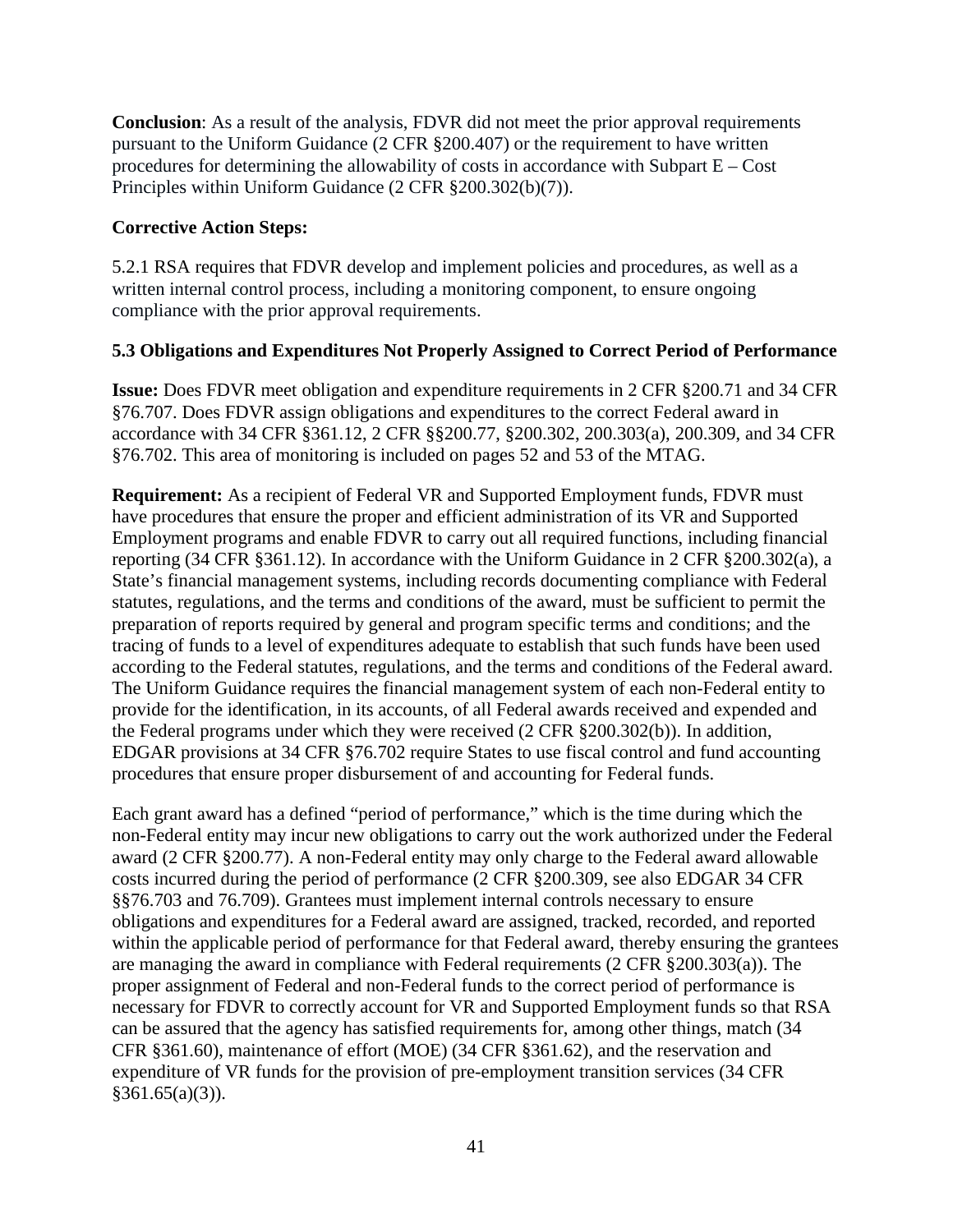An obligation means "orders placed for property and services, contracts and subawards made, and similar transactions during a given period that require payment by the non-Federal entity during the same or a future period" (2 CFR §200.71). For expenditures to be allowable under the Federal award, agencies must demonstrate that the obligation occurred within the period of performance of the Federal award. EDGAR regulations at 34 CFR §76.707 explain when a State incurs an obligation for various kinds of services and property. Expenditures must be for payment of actual obligations. Obligations must be charged to a Federal award, and must occur within the appropriate period of performance. Therefore, in order to properly account for and liquidate expenditures, grantees must be able to assign an obligation to a Federal award based upon the date the obligation was made (34 CFR §§76.703 and 76.709).

**Analysis:** During the on-site visit, RSA reviewed the procedures that FDVR uses for purchasing services from CRPs, referred to as providers. FDVR engages in contracts with providers for the provision of various VR services. FDVR has multiple systems that it uses to manage VR service records as well as the authorization and electronic billing for the payment of purchased services. RSA's review of Attachment A of the contract template revealed that the VR services are broken out into four categories – pre-placement services, employment services, supported employment services, and on-the-job training services – provided to applicants and recipients of VR services through a benchmark system. Each service category is broken down into multiple steps, or benchmarks, and discussion with FDVR staff and a review of the written payment procedures indicate that providers are reimbursed by FDVR when the benchmarks are reached. Specifically, the procedures indicate that when services are to be initiated, a referral is created in the Contract Referral application, bridging the case management system and the electronic billing system. Providers must accept, reject, or request additional referral information within 15 business days of the referral date. When a provider accepts a referral, it begins to render services to a consumer. In accordance with EDGAR provisions at 34 CFR §76.707, obligations for personal services provided by a contractor are made when the State enters into a binding written commitment to obtain the services. The contract referral process and acceptance of the referral by the provider sufficiently constitutes this commitment, and is the date for which the obligation for these benchmark services is determined.

Further discussion with the FDVR staff and review of written procedures indicate that providers continue providing VR services until a benchmark is achieved. At this time the provider submits a notification of approval (NOA) through the electronic billing system into the Contract Referral application. VR Counselors review and, if appropriate, approve the NOA, which permits the provider to generate and submit an invoice for the services rendered and benchmark achieved in the electronic billing system. The provider's submission of the invoice after completion of the benchmark is considered the service date. FDVR's contract managers review and audit the submitted invoice in the electronic billing system, and approval of an invoice will generate an authorization in the case management system. Supervisors review, approve and sign authorizations, which are batched and are sent for processing to FDOE Financial Payments. FDVR confirmed that the generation of the authorization after invoice approval is what identifies the obligation start date for VR services provided under contract through the benchmark system. However, EDGAR provisions at 34 CFR §76.707 require the obligation for VR services to occur at the referral date, when the commitment to provide VR services has been made. This disconnect between referral date and the NOA, invoice and authorization date – when FDVR's systems and processes identify an obligation start date – results in a significant time lapse. In one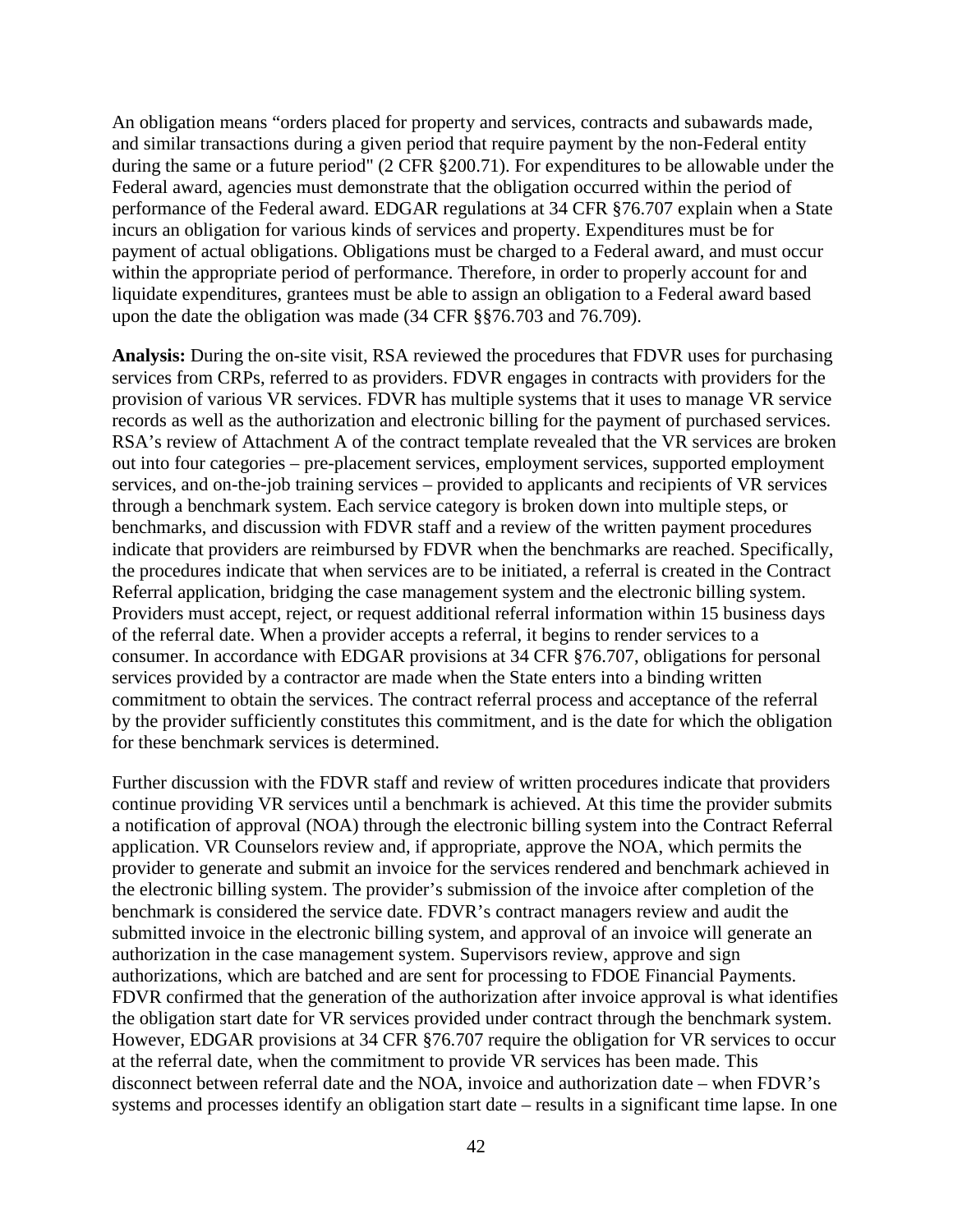such review of a sample summary invoice, the time gap between the provider referral acceptance date and the achievement of the benchmark and resulting invoice submission and authorization generation process was in excess of six months and spanned across Federal fiscal years.

As a result, FDVR has not accurately accounted for the date it incurs obligations from binding commitments for VR services through benchmark contracts, and therefore cannot ensure the liquidation of those expenditures are assigned and charged to the correct FFY VR and Supported Employment awards and the appropriate periods of performance established for award funds.

**Conclusion:** Based upon RSA's analysis, it has determined that FDVR is not in compliance with the Federal requirements in 34 CFR §361.12, 34 CFR §76.702, and 2 CFR §200.302 to accurately account for and report obligations and ensure expenditures are paid from the correct Federal award for both the VR and Supported Employment awards. Additionally, the agency did not have sufficient internal controls to ensure that: 1) obligations and expenditures assigned to a FFY were only for allowable costs under the DSU's approved State plan; 2) all obligation dates were correctly recorded in the agency's accounting system; and 3) all obligations and expenditures were accurately reported on the appropriate Federal Financial Reports for the appropriate awards.

RSA is concerned that FDVR's financial management system does not meet Federal requirements because the agency is not able to ensure:

- Accurate data collection and financial accountability, as required by 34 CFR §361.12;
- The proper disbursement of and accounting for Federal funds, as required by 34 CFR §76.702; and
- Obligations and expenditures are assigned and liquidated within the period of performance of the Federal award in accordance with the award's terms and conditions, as required by 34 CFR §76.707 and 2 CFR §200.302.

As a recipient of Federal VR and Supported Employment funds, FDVR must have procedures in place that ensure proper and efficient administration of its VR program, and that enable FDVR to carry out all required functions. The methods of administration must ensure accurate data collection and financial accountability (34 CFR §361.12 and 2 CFR §200.302).

## **Corrective Action Steps:**

RSA requires that FDVR:

- 5.3.1 Make requisite changes to its financial data collection and analysis process to bring it into compliance so that FDVR can:
	- Ensure all Federal and non-Federal obligations (including contracts and contracts with CRPs maintained in the case management and electronic billing systems) are properly accounted for and obligated to the correct FFY award in the agency's financial management system;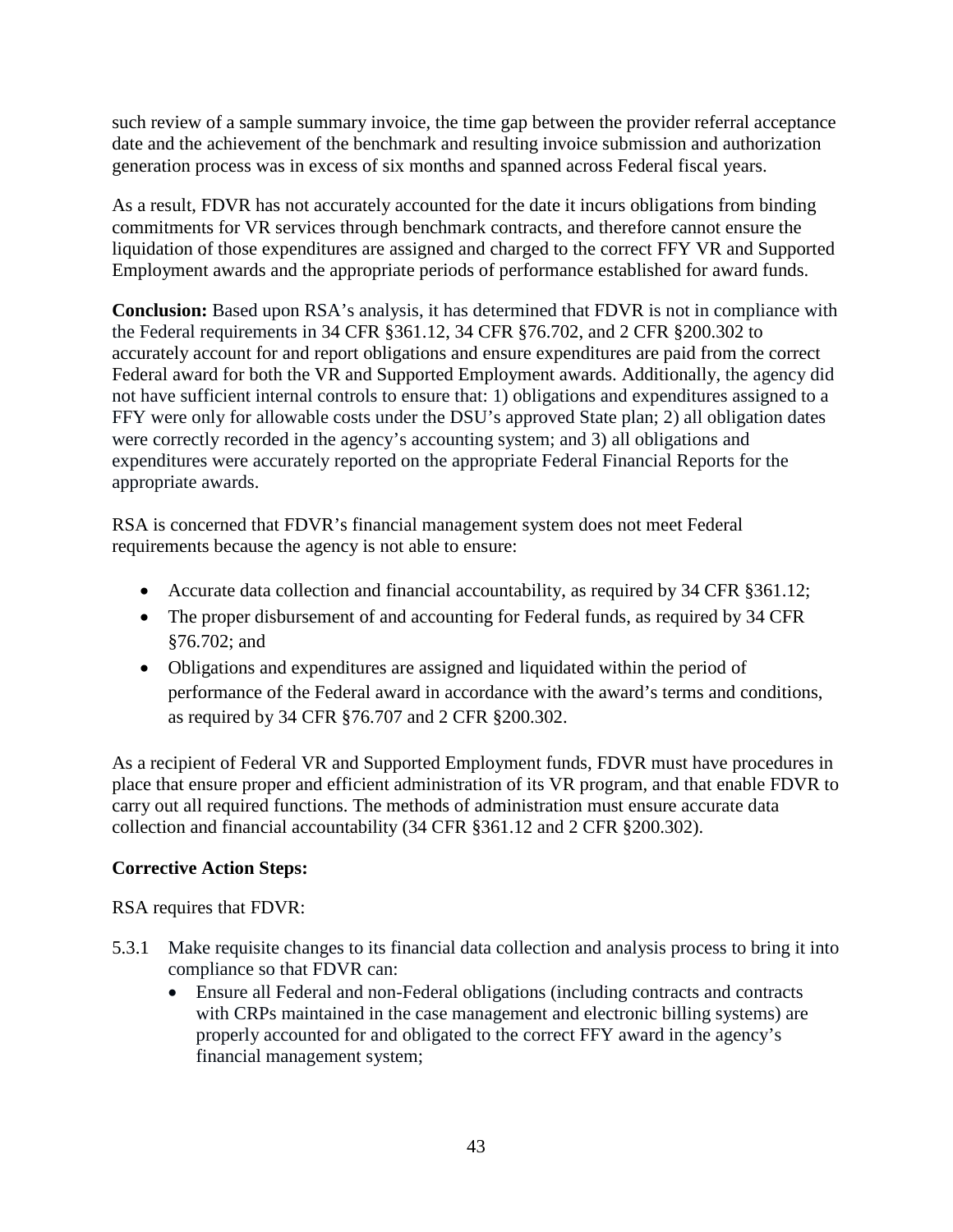- Account for and accurately liquidate all expenditures from the correct FFY award, commensurate with the period of performance for the corresponding obligations based on when they were assigned;
- Accurately report obligations and liquidations on the SF-425 report for the corresponding period of performance for Federal awards;
- 5.3.2 Update and implement policies and procedures to accurately account for and report all obligations and expenditures to the correct period of performance, ensuring the policies address:
	- The assignment of obligations to the appropriate FFY award and the liquidation of such funds based upon the assignment of the obligation;
	- The obligation of contract services in the financial management system to ensure liquidations are based upon the FFY in which the contracts were obligated; and
- 5.3.3 Develop and implement a written internal control process, including a monitoring component, to ensure ongoing compliance with Federal requirements for the areas mentioned in corrective actions 5.3.1 and 5.3.2.

#### **5.4 Third-Party Cooperative Arrangements – Unallowable Match**

**Issue:** Does FDVR meet third-party cooperative arrangement (TPCA) requirements in 34 CFR §361.28, including match requirements for the VR program in 34 CFR §361.60. This area of review is included on page 55 of the MTAG.

**Requirement:** VR regulations permit VR agencies to enter into a TPCA for providing or contracting for the provision of VR services with another State agency or a local public agency that is providing part or all of the non-Federal share in accordance with requirements at 34 CFR §361.28(a).

The review period of FFY 2017 monitoring activities and documentation includes FFYs 2014 through 2016. Since the VR implementing regulations at 34 CFR §361.28 existed prior to the publication of the current regulations governing the VR program, which became effective on September 19, 2016 (81 FR 55629), and prior to the implementation of Uniform Guidance for RSA's formula award programs on October 1, 2015, the requirements related to the non-Federal share provided by a cooperating agency under a TPCA for this FFY 2017 monitoring period are based upon preamble language for the 1997 final VR regulations, published on February 11, 1997 (62 FR 6307, 6333):

"'Third-party in-kind contributions.' which are a permissible source of State matching funds under the Education Department General Administrative Regulations (EDGAR), are defined in 34 CFR 80.3 as "property or services which benefit a federally assisted project or program and which are contributed by non-Federal third parties without charge to the grantee...."

However, it is RSA's policy not to allow the use of third-party in-kind contributions to meet the State matching requirement under the VR program in the absence of specific statutory authority. Where the Rehabilitation Act permits the use of in-kind expenditures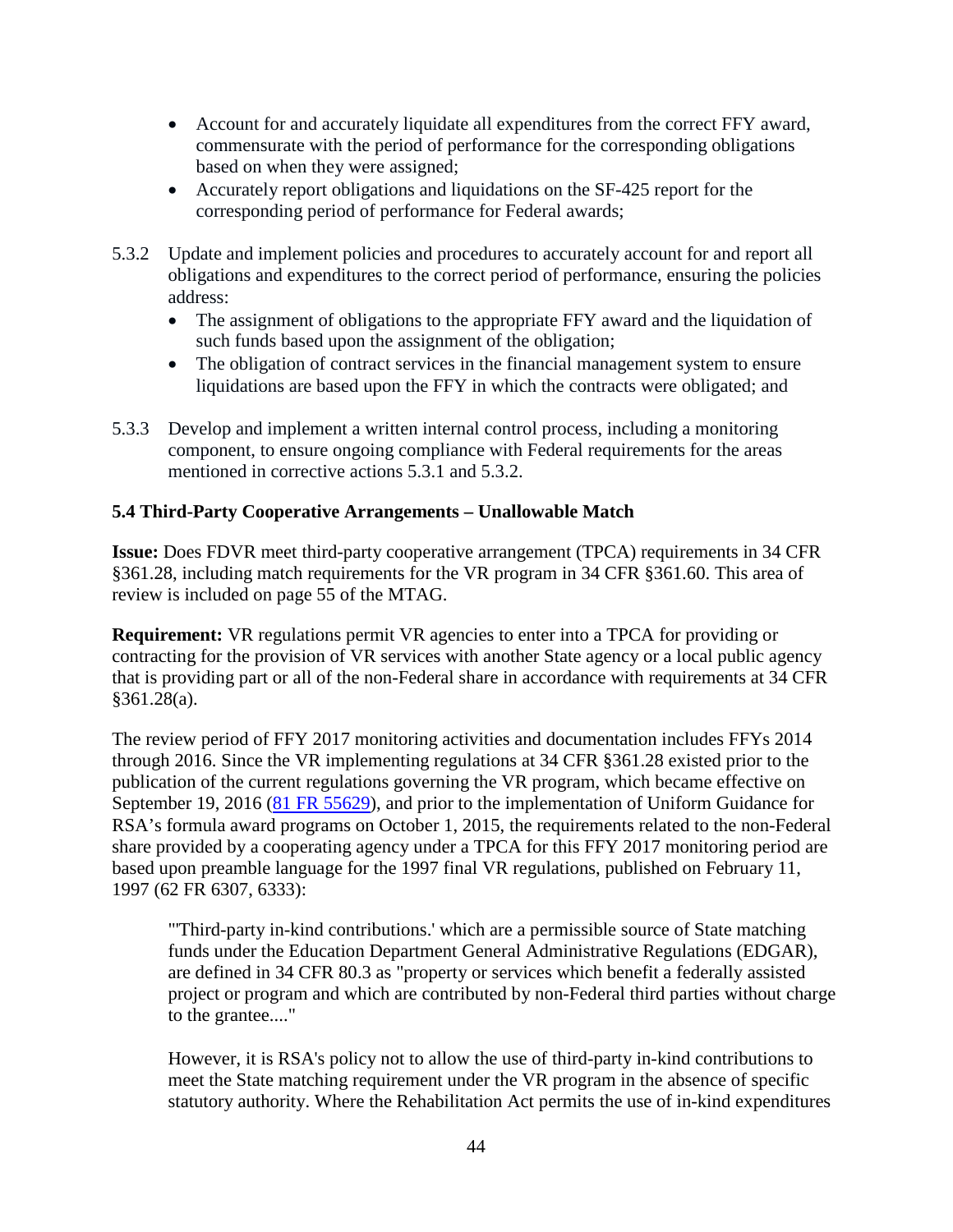as match for certain programs, that authority is expressed [(e.g., the Independent Living Services For Older Individuals Who Are Blind program under section 752(f)(4) of the Rehabilitation Act)]. Thus, 34 CFR §361.60(b)(2) specifies that these contributions may not be used as part of the DSU's non-Federal share under the program. This provision is consistent with the definition of "State and local funds" under 34 CFR §361.76 of the current regulations and with the current regulatory prohibition on the use of in-kind contributions as match in 34 CFR §361.24(c).

Nevertheless, this prohibition has no effect on a DSU's ability to enter into third-party cooperative arrangements under 34 CFR 361.28 of the regulations for providing VR services with another public agency that is furnishing part or all of the non-Federal share under the program. **As long as the third party is contributing funds to support VR services, those dollars may be used as part of the DSU's non-Federal share (e.g., staff salaries paid by the third party that are allowable matching expenditures).**" (emphasis added)

In light of this history, certified expenditures for staff time would NOT be considered in-kind contributions. Therefore, certified staff time provided by another public agency under a TPCA would be considered an allowable source of match. However, certified expenditures for staff time, absent a TPCA, would NOT be an allowable source of match.

While some State or local cooperating agencies may provide cash to the VR agency as non-Federal share under a TPCA, when certified expenditures are included as non-Federal share they must represent the expenditure of the public cooperating agency's funds on allowable goods or services that are specifically identified in the approved TPCA contract and budget. Additionally, the expenditure must occur within the period of time that the approved TPCA contract is in force. The most common example of a certified expenditure in a TPCA is the expenditures the cooperating agency makes in salary and wages to the cooperating agency staff members who directly provide the VR services to applicants and recipients of VR services. However, certified expenditures may not include third-party in-kind contributions (34 CFR §361.60(b)(2)), or expenditures made for goods or services prior to the implementation, or outside the scope, of the TPCA contract.

In addition, the current regulations governing the VR program (81 FR 55629), published on August 19, 2016, became effective on September 19, 2016. The final VR regulations added a paragraph (c) to 34 CFR §361.28, further clarifying non-Federal share provided by cooperating agencies through TPCAs, stating:

(c) The cooperating agency's contribution toward the non-Federal share required under the arrangement, as set forth in paragraph (a) of this section, may be made through:

(1) Cash transfers to the designated State unit;

(2) Certified personnel expenditures for the time cooperating agency staff spent providing direct vocational rehabilitation services pursuant to a third-party cooperative arrangement that meets the requirements of this section. Certified personnel expenditures may include the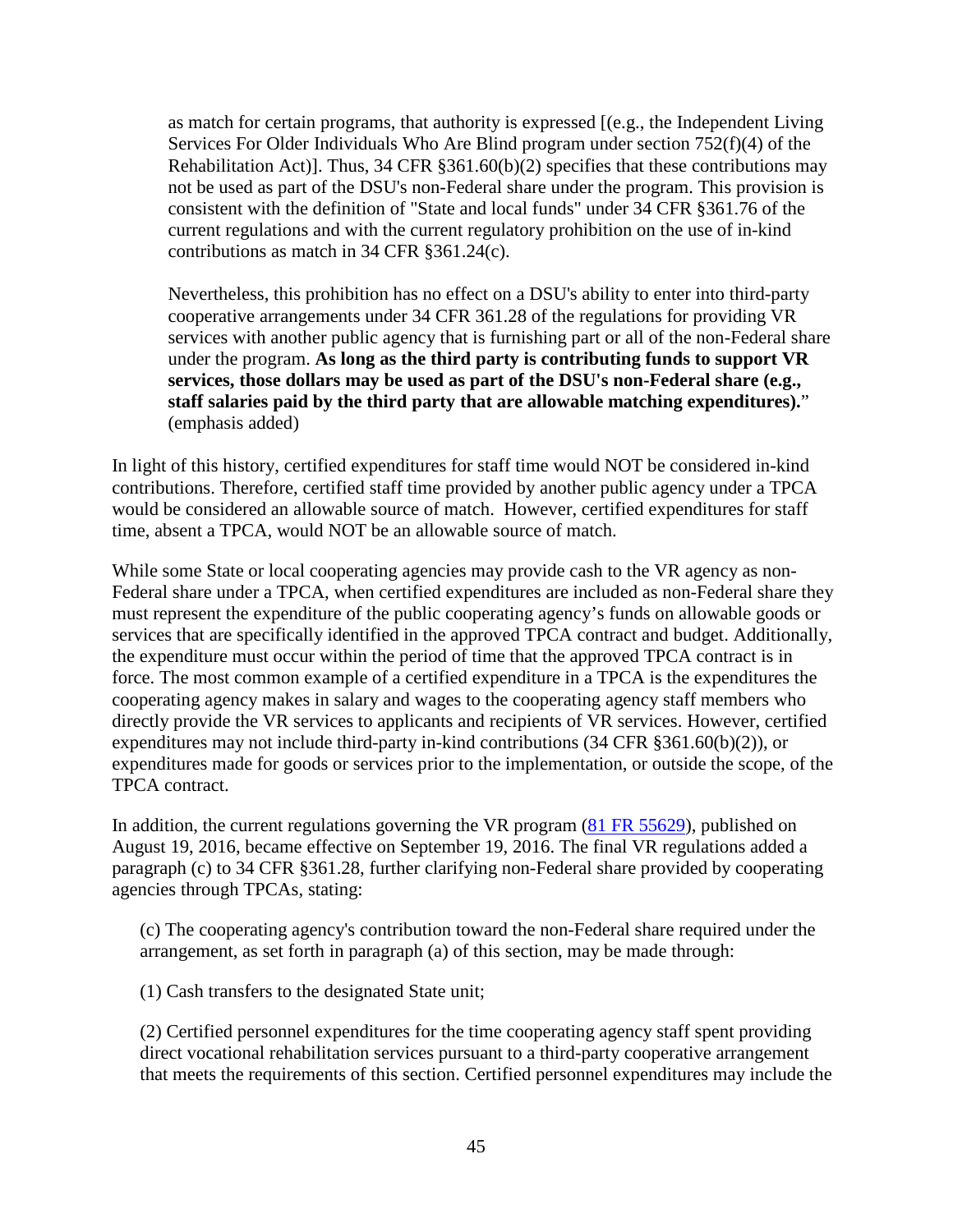allocable portion of staff salary and fringe benefits based upon the amount of time cooperating agency staff directly spent providing services under the arrangement; and

(3) other direct expenditures incurred by the cooperating agency for the sole purpose of providing services under this section pursuant to a third-party cooperative arrangement that—

- (i) Meets the requirements of this section;
- (ii) Are verifiable as being incurred under the third-party cooperative arrangement; and
- (iii) Do not meet the definition of third-party in-kind contributions under 2 CFR 200.96.

The Uniform Guidance requires the financial management system of each non-Federal entity to provide for the following (1) identification, in its accounts, of all Federal awards received and expended and the Federal programs under which they were received (2 CFR §200.302(b)). In addition, EDGAR provisions at 34 CFR §76.702 require States to use fiscal control and fund accounting procedures that ensure proper disbursement of and accounting for Federal funds.

**Analysis:** FDVR implemented 24 TPCAs during FFYs 2016 and 2017 with secondary schools under which Employment Specialists employed at the schools provide VR services to students with disabilities. A review of Attachment A (Scope of Services) of the contract language revealed under section C.1 (Manner of Service(s) Provision) that FDVR will reimburse the school district at a fixed price of \$31,480 for each Employment Specialist providing services under the TPCA. In turn, the school district shall provide a non-Federal match requirement to FDVR in the amount of \$8,520 for each Employment Specialist providing services under the TPCA, as required in section C.2 of Attachment A related to school district responsibilities. Adding these two portions reveal that the total Federal and non-Federal amounts identified in the TPCA contract is \$40,000 across all agreements. RSA requested information about how the \$40,000 was determined and received documentation in the form of two 2010-2011 Education Information and Accountability Services data reports related to Florida public school teacher salaries as well as a broader look at persons employed fulltime in each school district. Correspondence and on-site discussions with FDVR staff indicated that FDVR program staff reviewed the information from these data reports and made comparisons between the paraprofessional and teacher positions, which resulted in the decision to use \$40,000 as the fixed price amount of Federal and non-Federal amounts to be used in the TPCA contracts. In addition, further language in section C.2 for school district responsibilities indicated that each Employment Specialist shall spend 100 percent of his or her time during school hours providing employment services under the TPCA to students who are FDVR students under IPE. Refer to the recommendations under section 3 for further programmatic information about the services provided under these TPCAs.

RSA requested additional budget documentation related to the TPCAs and received information for 11 counties that house TPCAs. The documents, titled Cost Analysis For Non-Competitively Procured Agreements In Excess or Category II, identified costs for categories under the TPCAs including cooperating agency staff salary, benefits, travel, equipment, and other costs. A second column identified the amount of those costs allocated to the TPCA agreement as a percentage of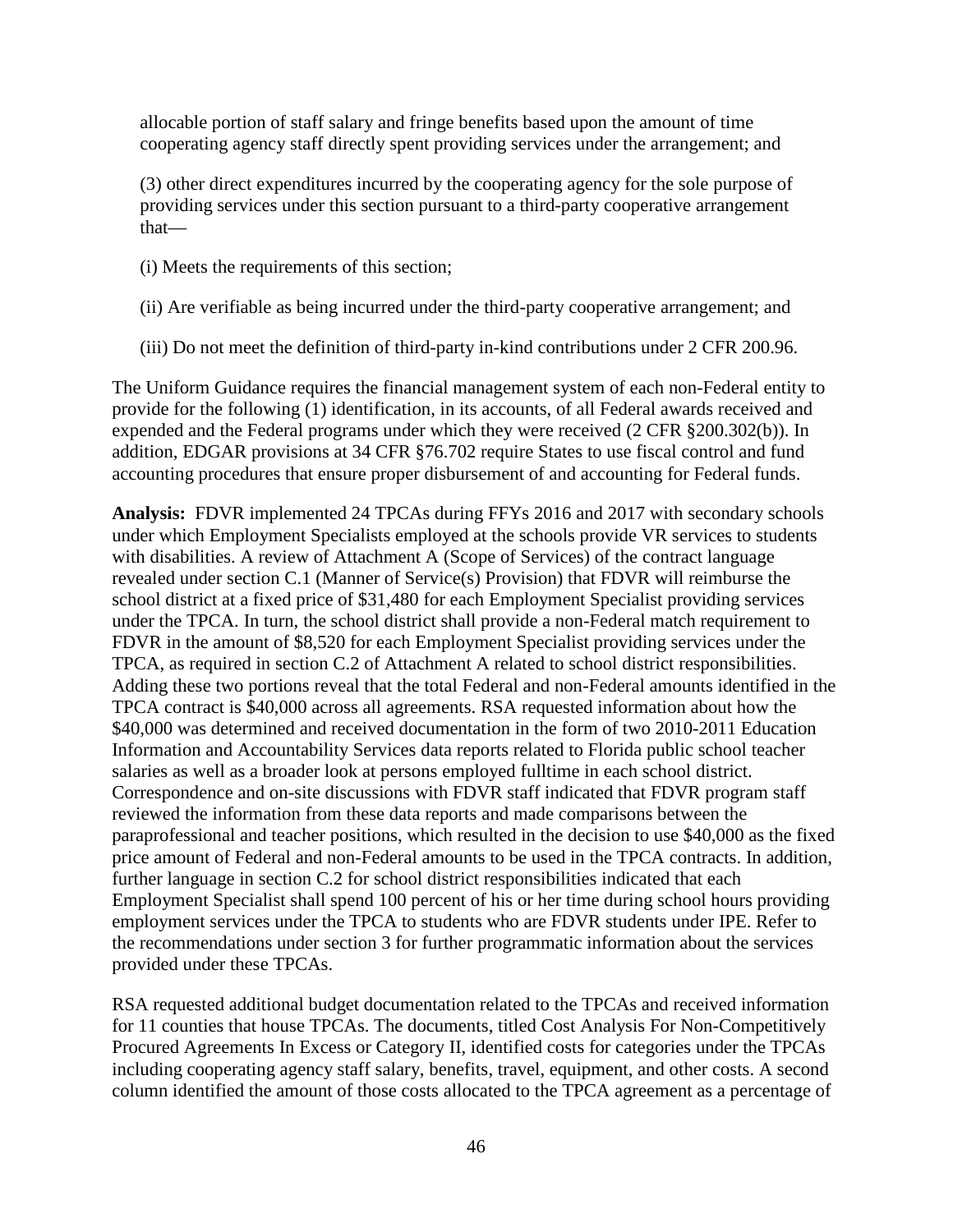total costs for each category. Regardless of the amount of the salary of Employment Specialists who provide the VR services under the arrangements, which ranged across the 11 documents, RSA's review of the TPCA documentation revealed that the \$40,000 represented various percentages of cooperating agency staff salary, benefits, travel, equipment, and other costs under the TPCA, many of which were below 100 percent of cooperating agency costs, despite the requirement in the contract that 100 percent of the Employment Specialists' time be spent providing VR services to students who are receiving services from FDVR. As a result, the fixed amount of \$40,000 was not identified as funds that support salary and fringe based upon cooperating agency staff time spent on services under the program, as the cooperating agencies did not retain any supporting documentation that would reflect internal controls for tracking and accounting for staff time spent on the program. Furthermore, there is no documentation identifying the portion of time allocated as non-Federal share intended to be used as match for the program, or for the Federal portion to be reimbursed by FDVR. Therefore, without any internal controls or supporting documentation of staff time spent on the TPCA program, these funds do not represent the expenditure of the cooperating agency's funds on allowable goods or services that are specifically identified in the approved TPCA contract or budget identifying costs for Employment Specialists to directly provide VR services.

VR provisions at 34 CFR §361.28(c), implemented on September 19, 2016, require the non-Federal share to consist of cash transfers or certified expenditures of staff time directly providing VR services. In addition, preamble language outlined earlier in this section supports these requirements for TPCAs implemented prior to September 19, 2016. However, a review of the 24 TPCAs' contract language and implementation of the arrangements did not indicate that FDVR was receiving either a direct transfer of cash from the cooperating agencies, or the tracking and recording of certified expenditures of cooperating agency staff time spent directly providing VR services under the arrangements. The process of assigning a fixed price to all TPCAs is not consistent with the TPCA provisions because the 21.3 percent portion of the \$40,000 (or \$8,520) reported as match is neither a cash transfer nor is it tied to certified salary expenditures of staff time, which is inconsistent with the TPCA regulatory provisions. As a result, FDVR is unable to ensure that the \$40,000 identified as Federal and non-Federal costs within the TPCAs has been spent on allowable activities under the TPCA, or that the \$8,520 identified as non-Federal share is allowable as match under the VR program.

**Conclusion:** As a result of this analysis, FDVR did not meet the VR requirements in 34 CFR §361.28 or 34 CFR §361.60, related to non-Federal share under TPCAs and the VR program, because it did not implement internal controls to document and track cooperating agency staff time spent working on the TPCA that could have been certified as match for the VR program.

#### **Corrective Action Steps:**

RSA requires that FDVR:

5.4.1 cease disbursing Federal VR funds under TPCAs and reporting as match under the VR program any non-Federal funds that do not meet the requirements of 34 CFR §361.28, §361.60, or Uniform Guidance requirements at 2 CFR §200.302 and EDGAR provisions at 34 CFR §76.702 that require FDVR to use fiscal control and fund accounting procedures that ensure proper disbursement of and accounting for Federal funds; and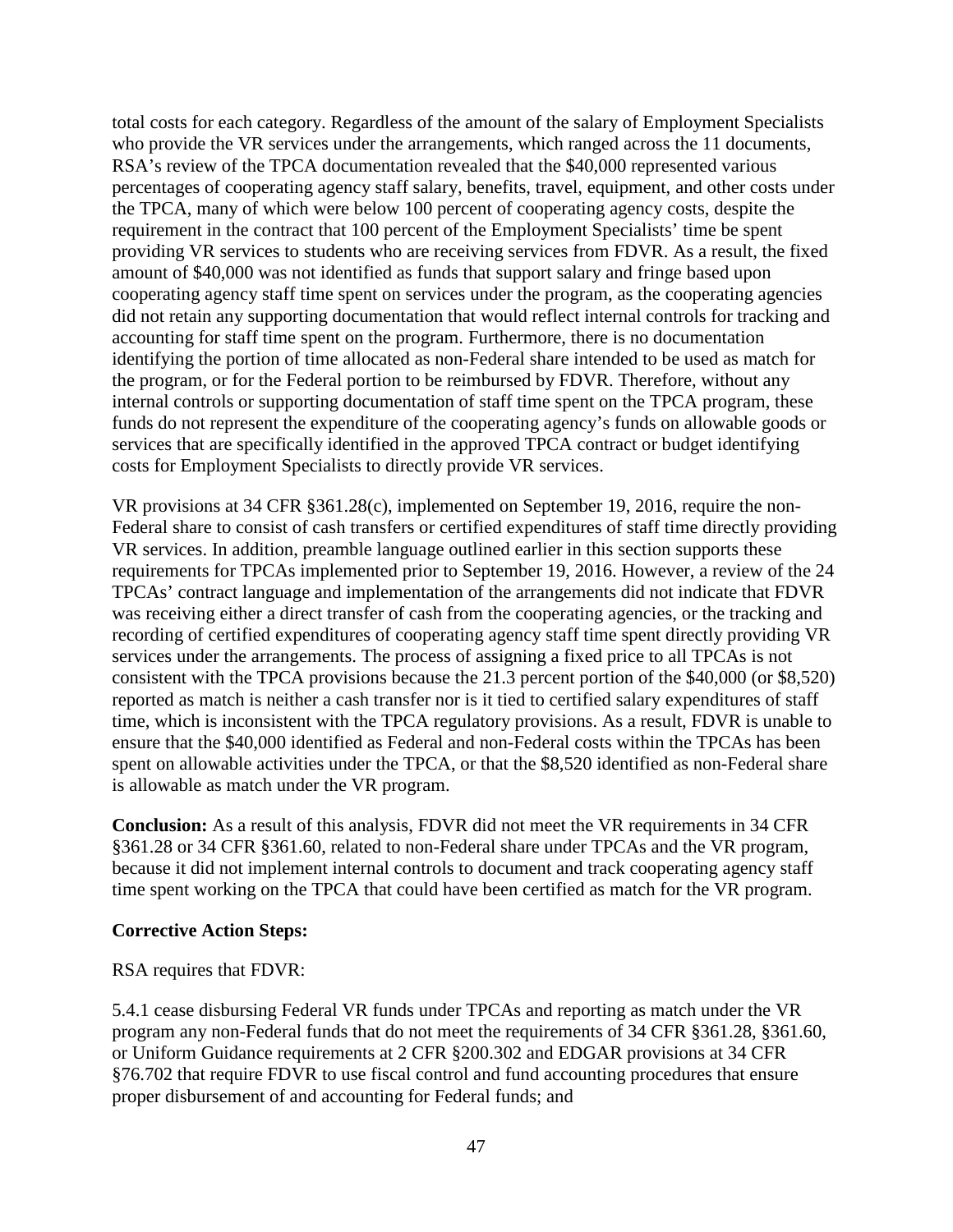5.4.2 develop and implement internal controls to ensure that FDVR has fiscal control and fund accounting procedures that ensure proper disbursement of and accounting for Federal funds, in accordance with 34 CFR §76.702 and 2 CFR §200.302(b).

## **D. Technical Assistance**

During the course of monitoring activities, RSA provided technical assistance to FDVR as described below.

- RSA provided technical assistance to FDVR that any costs for VR services provided prior to a consumer entering into a supported employment placement must be paid for with title I VR funding and may not be paid for with title VI Supported Employment program funding, which may only be used after the individual has obtained the supported employment placement and is receiving services during the 24-month ongoing support period.
- RSA informed FDVR that program income includes any payments received by the VR agency from financial participation of consumers for the provision of its services, in accordance with 34 CFR §361.63(b) and the SF-425 instructions for the VR program (RSA-PD-15-05).
- RSA informed FDVR that refunds received by the agency should be posted to the year from which the refund was derived, including those from closed grant awards. RSA provided the repayment instructions to FDVR.
- RSA provided technical assistance related to the increasing non-Federal share amounts reported as match, and the potential maintenance of effort implications. FDVR has not participated in reallotment in recent years, and RSA informed FDVR of the timing of MOE deficit assessment and penalty determinations, as well as the requirements surrounding reallotment.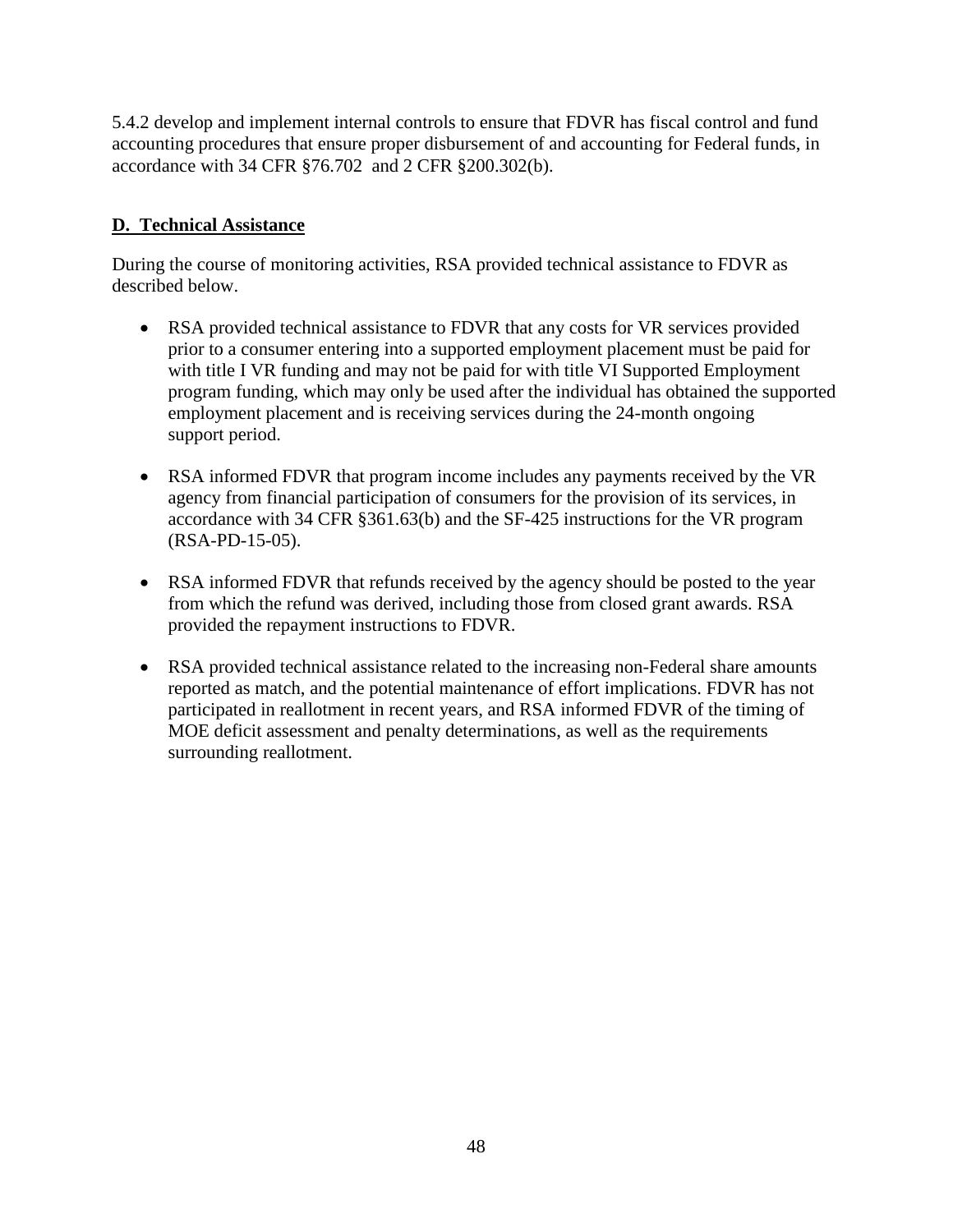# **SECTION 6: FOCUS AREA – JOINT WORKFORCE INNOVATION AND OPPORTUNITY ACT FINAL RULE IMPLEMENTATION**

# **A. Nature and Scope**

The U.S. Department of Education and the U.S. Department of Labor (collectively, the Departments) issued the WIOA Joint Rule for Unified and Combined State Plans, Performance Accountability, and the One-Stop System Joint Provisions; Final Rule (Joint WIOA Final Rule) to implement jointly administered activities authorized by title I of WIOA. These jointlyadministered regulations apply to all core programs of the workforce development system established by title I of WIOA and are incorporated into the VR program regulations through subparts D, E, and F of 34 CFR part 361.

WIOA strengthens the alignment of the public workforce development system's six core programs by compelling unified strategic planning requirements, common performance accountability measures, and requirements governing the one-stop delivery system. In so doing, WIOA places heightened emphasis on coordination and collaboration at the Federal, State, local, and tribal levels to ensure a streamlined and coordinated service delivery system for job seekers, including those with disabilities, and employers.

Under WIOA, the workforce development system consists of the following six core programs:

- Adult, Dislocated Worker, and Youth programs, authorized under title I;
- Adult Education and Family Literacy Act (AEFLA) program, authorized under title II;
- Employment Service program authorized under the Wagner-Peyser Act, as amended by title III; and
- VR program authorized under title I of the Rehabilitation Act.

Through this focus area, RSA:

- Assessed FDVR 'S progress toward fulfilling its role as one of the core programs in the workforce development system;
- Identified areas where FDVR 'S partnership and collaboration with other core programs should be strengthened; and
- Provided technical assistance to FDVR to assist in implementing the Joint WIOA Final Rule.

This focus area consists of the following topical areas: Governance, Unified State Plans, One-Stop Operations, and Performance Accountability. To gather information pertinent to these topics, RSA reviewed the Program Year (PY) 2016 Unified State Plan and sample Memoranda of Understanding and Infrastructure Funding Agreements related to the one-stop service delivery system, as available. Review teams met with the VR agency directors for FDVR and FDBS, VR agency senior leaders, regional area managers and district supervisors.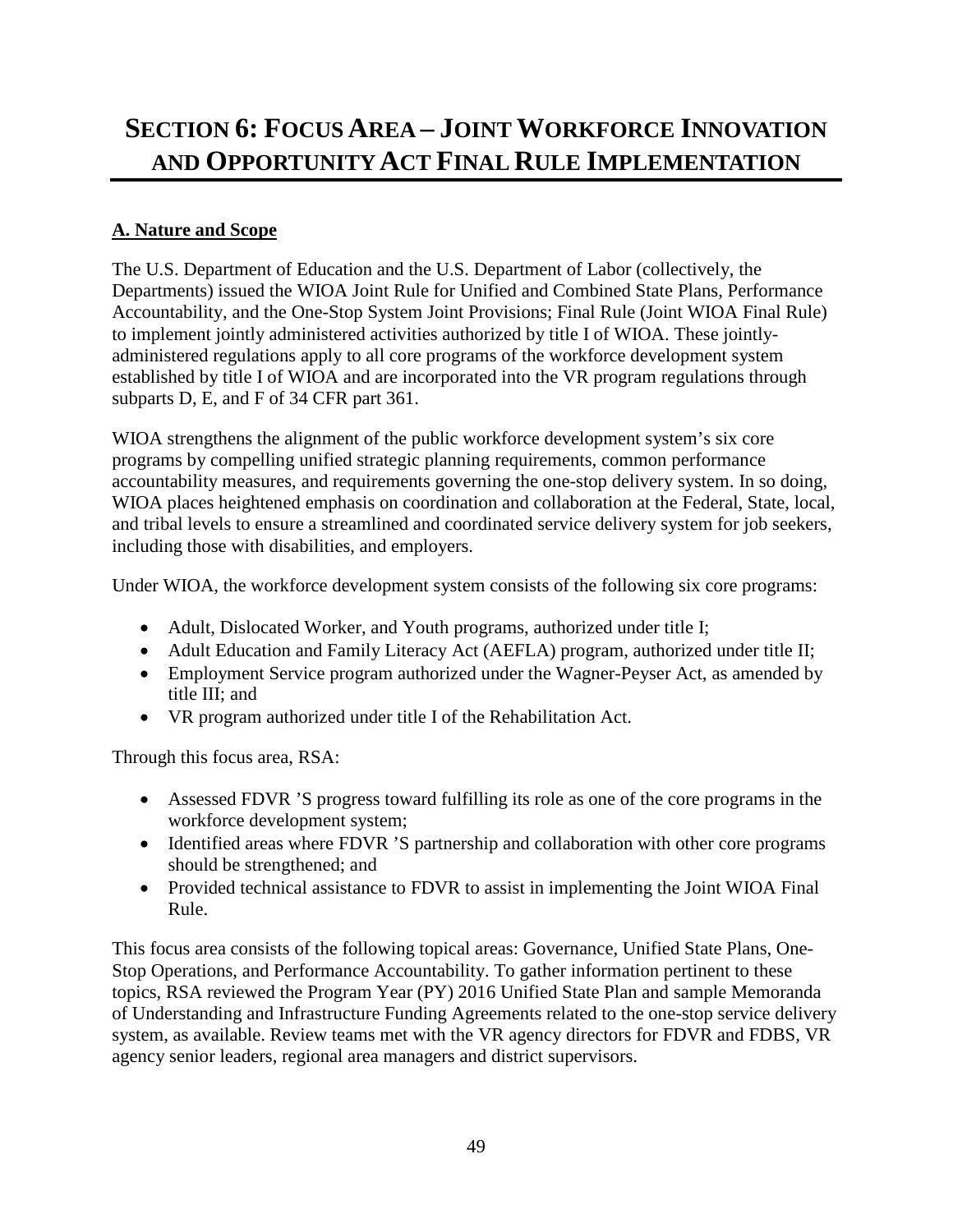#### **B. Overview**

### **Governance**

FDVR is represented on the State Workforce Development Board (SWDB) by the Chancellor for the Career and Adult Education, FDOE. The Commissioner of FDOE designated the Chancellor for Career and Adult education to serve as the representative for both FDVR and FDBS. In addition, the Chancellor also serves as the representative for Florida's adult education program. FDVR reported the designation of the Chancellor to serve as the representative for both VR agencies works well for the agencies and is necessary due to the strict Florida Sunshine laws. Specifically, communication between multiple members of the SWDB is restricted as a result of the Sunshine law that requires the necessary public notification.

Florida is comprised of 24 Local Workforce Development Boards (LWDBs). FDVR maintains representation on each of the LWDBs as a voting member, using a district supervisor from the local area office. As an active member on each LWDB, FDVR provides the lead on all accessibility-related issues, including accessibility of the one-stop centers, both programmatically and physically.

#### **Unified State Plans**

FDVR reported a high level of representation during the development of the Florida Unified State Plan. Florida submitted a Unified State Plan for PY 2016 through PY 2019 on April 1, 2016, reviewed by representatives of the Departments of Education and Labor, and approved on June 30, 2016.

The SWDB created a task force for the development of the Unified State plan involving all core and other optional partners. The task group assigned specialized areas to various members belonging to organizations that specialized in specific areas. For example, the representative for the Florida Department of Economic Opportunity (DEO) was responsible for developing the labor market information (LMI) used throughout the plan for purposes of the strategic planning. The task force met on a regular basis, at least once per month, during the first six months prior to submission of the Unified State plan. As a result, FDVR believes the plan integrated the agency's VR goals into the Unified State plan's strategies and operational elements.

The task force continued to meet regularly following the approval of the Unified State plan with all core partners along with other representatives from the combined partner programs. Although the initial plan was a Unified State plan involving only the core partner programs, FDVR believes other optional programs will be integrated into the plan when the State submits its twoyear modification in spring 2018.

The task force was in the process of developing a tracking system to identify the progress made toward the goals and strategies established in the State Plan. At the time of the on-site portion of the review, the task force was designing a system to ensure accountability by each partner involved in the plan and the goals established by the State.

Throughout this process, FDVR continued to work with its SRC while developing the VR portion of the State Plan. The SRC conducted four public meetings throughout the State to obtain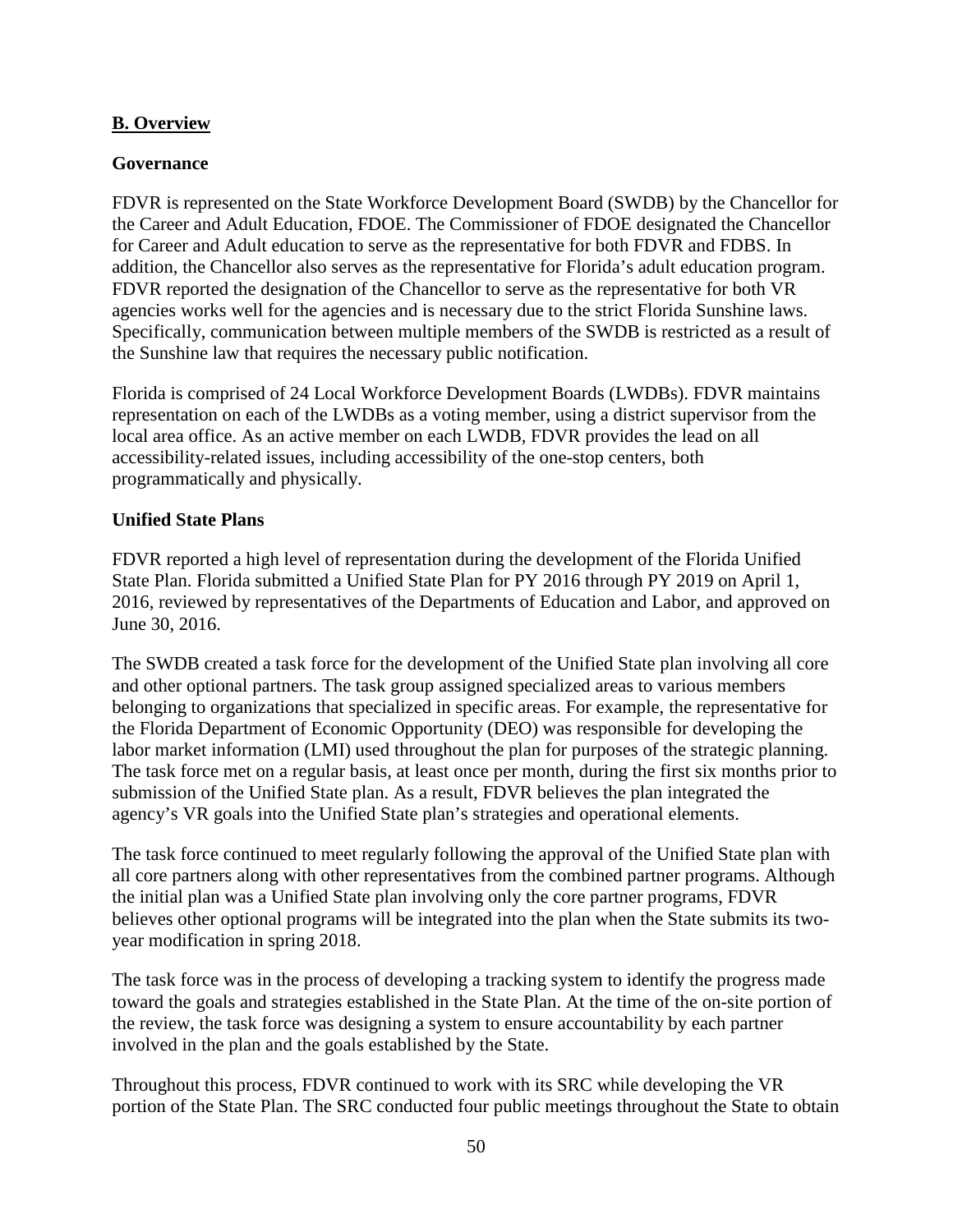input from the public in addition to the public input obtained for the Unified State Plan. The VR portion of the State Plan was approved June 30, 2016 with the approval of the Florida Unified State plan.

### **One-Stop Delivery System**

VR services are delivered throughout the State through its district offices and through the onestop centers. Florida contains 24 local workforce development areas, which include 77 full service centers, 25 satellite offices and 1 business center. FDVR is co-located in 11 one-stop centers across the State. For all other locations, FDVR described having a strong presence in each center and often meets with individuals who may be interested in applying for services at the center in a designated common area that can be made available for the VR counselor's use as needed.

FDVR has maintained an active role as the lead agency for all accessibility-related matters involving the one-stop centers throughout the State. This involves the evaluation and certification of the local one-stop centers to ensure each center is both programmatically and physically accessible to all individuals with disabilities. In addition, FDVR, in conjunction with FDBS, has provided extensive disability-related training to the staff at each center on areas that range from the intake of an individual who walks in for services to independent job search using the assistive technology available on the computers at the centers.

The chief elected official for the Florida Workforce Development agency identified CareerSource as the administrative entity, grant recipient and fiscal agent for the local one-stop centers.

## **Performance Accountability**

Pursuant to section 116(d)(2) of WIOA and 34 CFR §361.160, the *Annual Statewide Performance Report Template* must be submitted to the Departments of Education and Labor using aggregated data collected by each of the six core programs. In Florida, the entity responsible for assembling and submitting this report is DEO. In order for VR agencies to collect the required data needed for the annual report, RSA amended its RSA-911 report, as described in PD-16-04. FDVR reported a substantial amount of work was still underway with the agency's case management system at the time of the on-site portion of the review. At the time this draft monitoring report was issued to the agency for review, FDVR had not submitted its PY 2017 data for the first or the second quarter.

A MOU has been established between FDVR and the other core and optional one-stop partners in Florida to ensure individuals are referred to other State agencies, when appropriate. Currently, individuals can be identified as being co-enrolled with other one-stop partners if the individual obtained services through one of the one-stop centers using the data submitted and compiled by DEO. The State's workforce partners are working together to employ an integrated data system that will provide real-time information, including the progress for each individual receiving services from all of the one-stop partners participating in the MOU.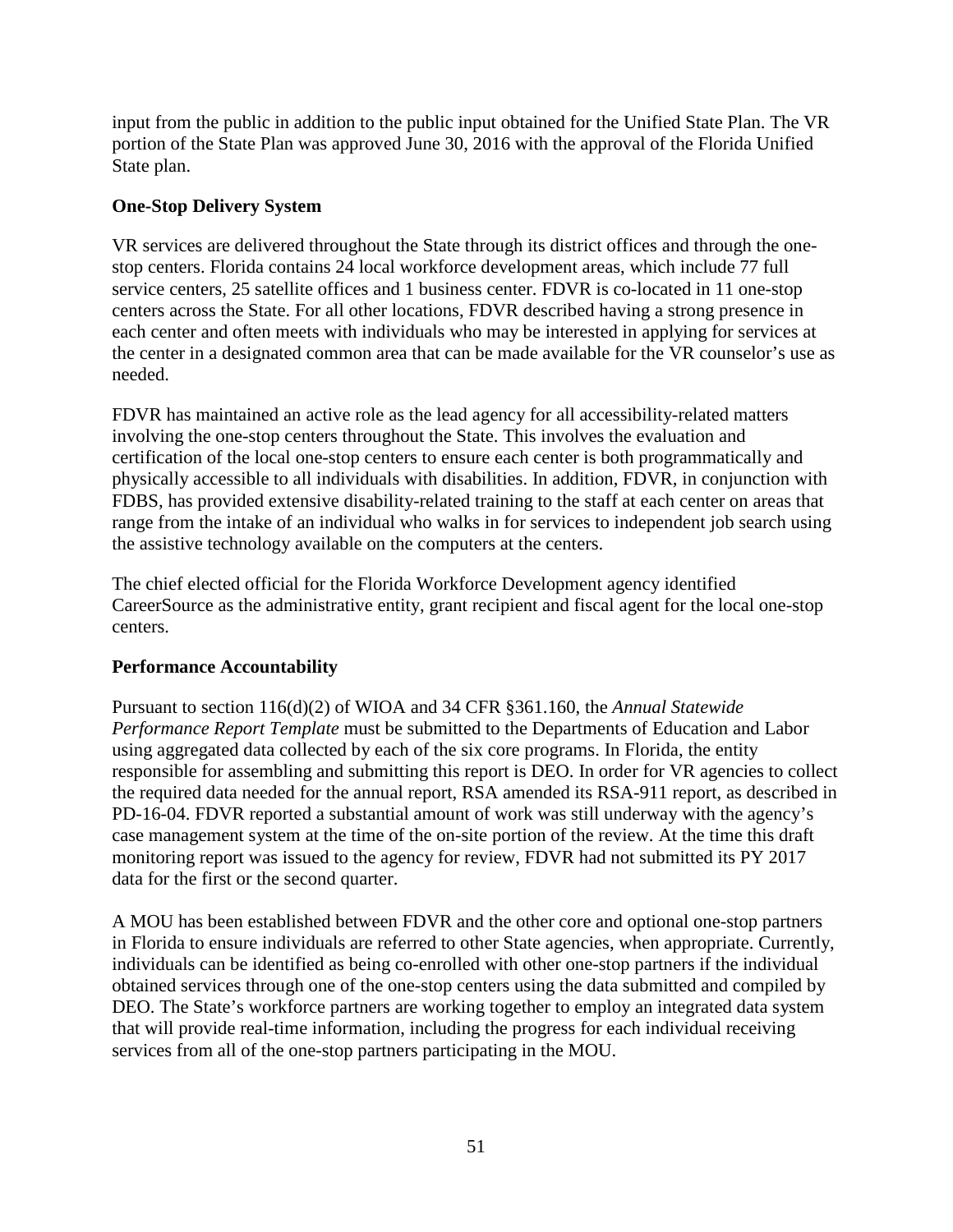## **C. Analysis of Performance and Observations**

RSA's review of the performance of FDVR in this focus area did not result in the identification of the following observations or recommendations.

### **D. Findings and Corrective Actions to Improve Performance**

RSA's review of the performance of the VR program in this focus area resulted in the identification of the following findings and corrective actions to improve performance. Appendix C of this report indicates whether or not the agency has requested technical assistance to enable it to implement any of the below corrective actions.

#### **6.1 Funding Mechanism for One-Stop Infrastructure Costs Not Consistent with Requirements**

**Issue:** Whether FDVR's process for funding the VR program's proportionate amount of the onestop system's infrastructure costs satisfies 34 CFR §361.13 and 34 CFR §361.715.

**Requirement:** Pursuant to 34 CFR §361.13(b)(1)(ii), the designated State unit (DSU) for the VR program – FDVR, in Florida – must have a full-time director who is responsible for the dayto-day operations of the VR program. As such, the DSU has the sole responsibility to allocate and expend VR funds  $(34 \text{ CFR } \frac{88361.13(b)(1)(v)}{861.13(c)(1)(iv)}$ , and  $361.13(c)(2))$ . Moreover, the DSU has sole responsibility for the VR program's participation as a partner in the one-stop service delivery system  $(34 \text{ CFR } \S \S 361.13(c)(1)(v)$  and  $361.13(c)(2))$ .

As a required one-stop partner, pursuant to joint one-stop regulations at 34 CFR §361.400(b)(4), a VR agency must contribute toward the one-stop system's infrastructure costs in a manner that is based on:

- a reasonable cost allocation methodology by which infrastructure costs are charged to each partner based on proportionate use and relative benefit received;
- Federal cost principles; and
- any local administrative cost requirements in the Federal law authorizing the partner's program. (This is further described in 34 CFR §361.700) (34 CFR §361.420(b)(2)).

Infrastructure costs are non-personnel costs necessary for the general operations of the one-stop centers (34 CFR §361.700(a)). These costs may be funded under either the local funding mechanism or the State funding mechanism (34 CFR §361.710). Under the local funding mechanism, the Local Workforce Development Board (LWDB), chief elected officials, and onestop partners negotiate in an effort to determine the method(s) of calculating amounts each partner will contribute toward one-stop infrastructure funding, consistent with 34 CFR §361.715. Pursuant to 34 CFR §361.705, the Governor of each State develops and issues guidance for use by local areas in their efforts to determine partner contributions to fund one-stop infrastructure costs, including timelines for local areas to notify the Governor when the local partners are not able to reach consensus, thereby triggering the State funding mechanism described in 34 CFR §361.730. Only under the State funding mechanism will the Governor calculate and implement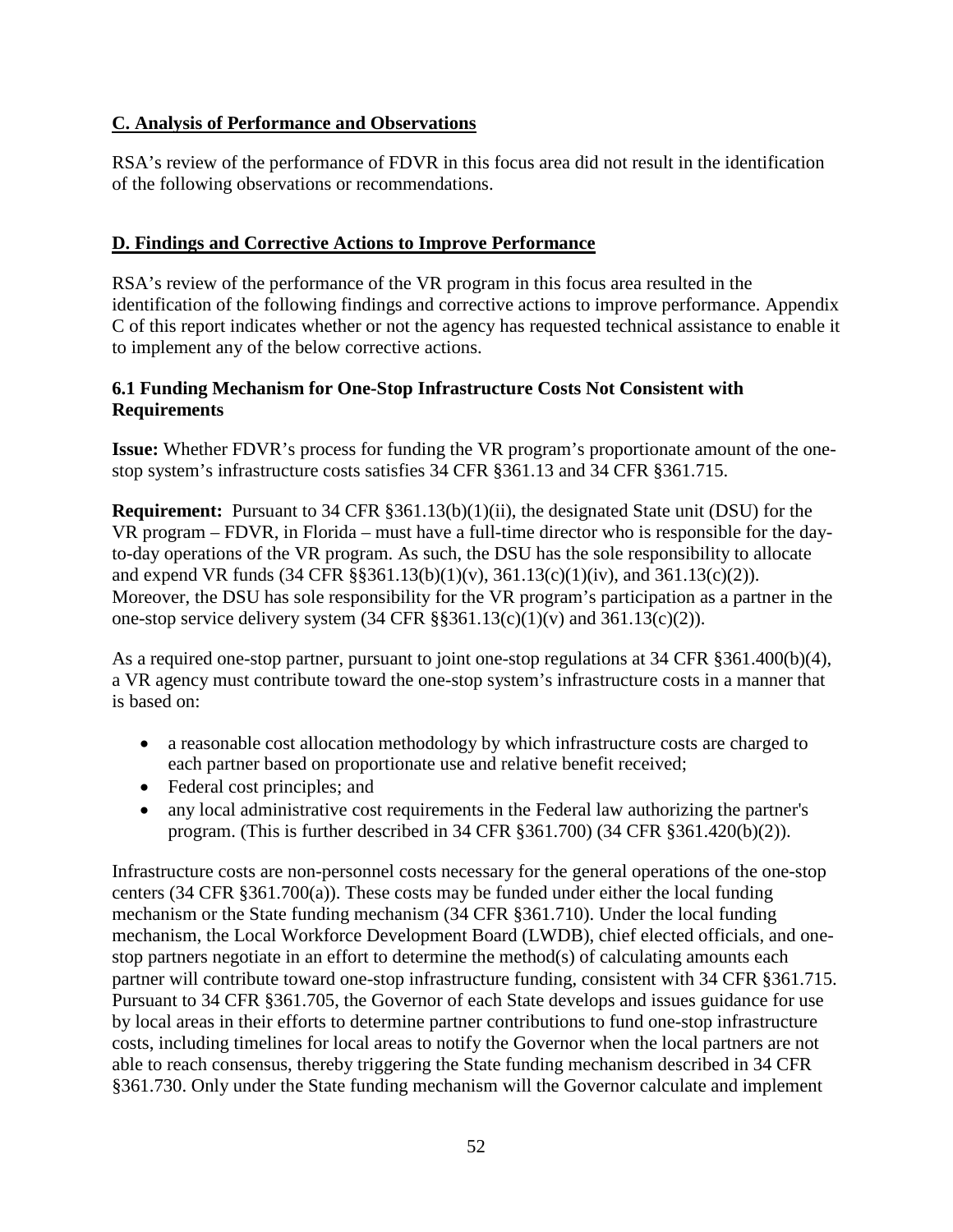the statutory statewide program caps for determining infrastructure cost contributions from onestop partner programs in local areas operating under the State funding mechanism. For purposes of the VR program, when the State funding mechanism is triggered, the statutory cap on infrastructure cost contributions is set forth in 34 CFR §361.738(c)(3)(i). Conversely, there are no caps for the VR program's contributions for infrastructure costs under the local funding mechanism, so long as the costs are allowable and proportionate to the VR program's use of the one-stop center and relative benefit received by the program (34 CFR §361.720(b)).

Pursuant to 34 CFR §361.755, each local area's Memorandum of Understanding (MOU) (described in 34 CFR §361.500) must include an infrastructure funding agreement (IFA), regardless of whether the one-stop centers' infrastructure costs are funded under the local funding mechanism or the State funding mechanism. The U.S. Departments of Education and Labor provided extensive guidance regarding the funding of the one-stop system's infrastructure costs in both the joint one-stop regulations [\(Federal Register notice 81 FR 55791\)](https://www.federalregister.gov/documents/2016/08/19/2016-15977/workforce-innovation-and-opportunity-act-joint-rule-for-unified-and-combined-state-plans-performance), published August 19, 2016, and in technical assistance circular (RSA-TAC-17-03), published January 18, 2017.

**Analysis**: During its on-site monitoring process, RSA requested sample MOUs from Florida's 24 local workforce areas to assess FDVR's progress in implementing the joint one-stop requirements for purposes of the VR program, including those regarding funding the one-stop system's infrastructure costs. While the agency provided RSA a few sample MOUs that satisfied some of the one-stop MOU requirements identified in 34 CFR §§361.500 and 361.755, the MOUs did not contain an infrastructure or shared services budget or a final IFA identifying the infrastructure costs of local area one-stop partners, including FDVR, as required by 34 CFR §361.755. Rather, for purposes of the VR program, the MOU included a section on infrastructure costs that stated: "Division of Vocational Rehabilitation will transfer its total statewide infrastructure cost contribution, minus funds already committed through MOUs containing lease agreements, to the Department of Economic Opportunity for disbursal to local area workforce boards, as it deems appropriate."

During on-site discussions, FDVR executive staff members informed RSA that, because of the MOU language just cited, FDVR participated in the development of local MOUs, which did not result in an IFA that clearly identified infrastructure costs, cost allocation methodologies, and resulting partner contributions reflective of proportionate use and relative benefits received by the VR program, as FDVR is required to do under the local funding mechanism. Instead, FDVR contributed the amount of the statutory VR program cap amount for infrastructure costs under the State funding mechanism (specifically, 0.75 percent of the VR allotment), less any existing lease costs. However, according to the information RSA gathered as part of its on-site monitoring process, none of Florida's 24 local workforce areas failed to reach consensus on the infrastructure costs, meaning that the State funding mechanism was not triggered in any of the State's 24 local areas. Therefore, the statutory cap the VR program could contribute to the funding of infrastructure costs under the State funding mechanism  $(34 \text{ CFR } \S 361.738(c)(3)(i))$ was not applicable and should not have been used for determining FDVR's contribution under the VR program for the funding of infrastructure costs. According to the information RSA reviewed during the on-site monitoring process, all 24 local areas were still in the process of negotiating and finalizing the local funding mechanism for determining infrastructure cost contributions from each of the partners, which would have required negotiations about what each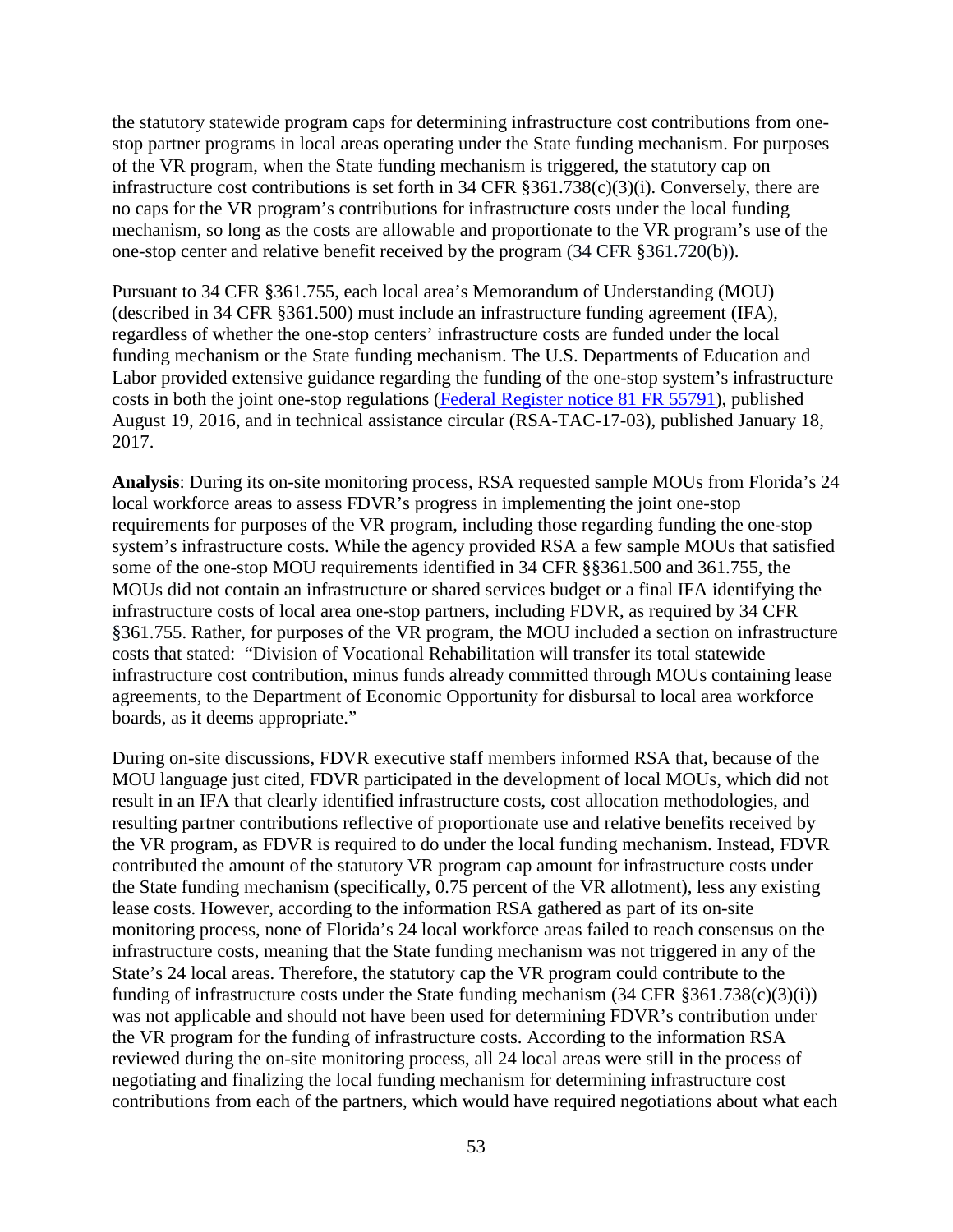partner – including FDVR – would contribute and the costs that would be included in the total infrastructure costs (34 CFR §361.715). Since FDVR did not negotiate the terms of the IFA for purposes of the VR program's contributions for funding the one-stop system's infrastructure costs, FDVR did not satisfy its role as a one-stop partner to negotiate the IFA, as required by 34 CFR §361.715. As such, there is not sufficient information to determine whether FDVR paid its proportionate share of the costs.

Additionally, each of the three sample MOUs that RSA reviewed were signed by the Commissioner of FDOE, the designated State agency (DSA) for FDVR, not FDVR itself. During on-site discussions, FDVR informed RSA that only FDOE (as the DSA) has the authority to negotiate local agreements, sign MOUs, and commit Federal funding – not FDVR. Such restriction is inconsistent with Federal requirements that FDVR is the entity designated in the State to administer the VR program on behalf of FDOE. As such, FDVR must remain solely responsible for the expenditure and allocation of VR funds. Furthermore, FDVR must remain solely responsible for its role as a one-stop partner. None of these functions may be delegated to another entity or individual, including the head of FDOE (34 CFR §361.13(c)). Since FDVR did not perform its function as a one-stop partner by negotiating the IFAs or MOUs, as it was required to do under the local funding mechanism, FDVR is not in compliance with the nondelegable functions of a DSU for the VR program set forth in 34 CFR  $\S$ §361.13(b)(1)(v) and 361.13(c).

With respect to FDVR's transfer of funds to the Florida Department of Economic Opportunity, it is important to note that there is no prohibition against FDVR utilizing the Department of Economic Opportunity as a centralized office for the payment of bills stemming from FDVR's proportionate share of the infrastructure costs. Such streamlining of administrative functions at the State level is permissible. However, at all times, FDVR must remain responsible for determining how much it will contribute toward the infrastructure costs and negotiating what costs will be included in the total infrastructure costs. Only then can FDVR ensure it is retaining sole responsibility for the allocation and expenditure of VR funds and for its role as a one-stop partner, as required by 34 CFR  $\S$ §361.13(b)(1)(v) and 361.13(c)(1)(iv) and (v). Given the transfer of funds made in accordance with the MOU, it is unclear whether FDVR maintained responsibility for its non-delegable functions as a DSU.

**Conclusion:** As a result of this analysis, FDVR did not meet the joint one-stop requirements in 34 CFR part 361, subpart F, related to MOU and infrastructure cost requirements, because it did not participate in local funding mechanism negotiations resulting in an IFA that clearly identified VR's proportionate share of infrastructure costs. Rather, it used its funding amount under the State funding mechanism even though the State funding mechanism had not been triggered, and local negotiations were being finalized in each local area in the State. In addition, FDVR did not satisfy the non-delegable functions as the DSU for the VR program, as set forth in 34 CFR §361.13.

#### **Corrective Action Steps:**

RSA requires that FDVR: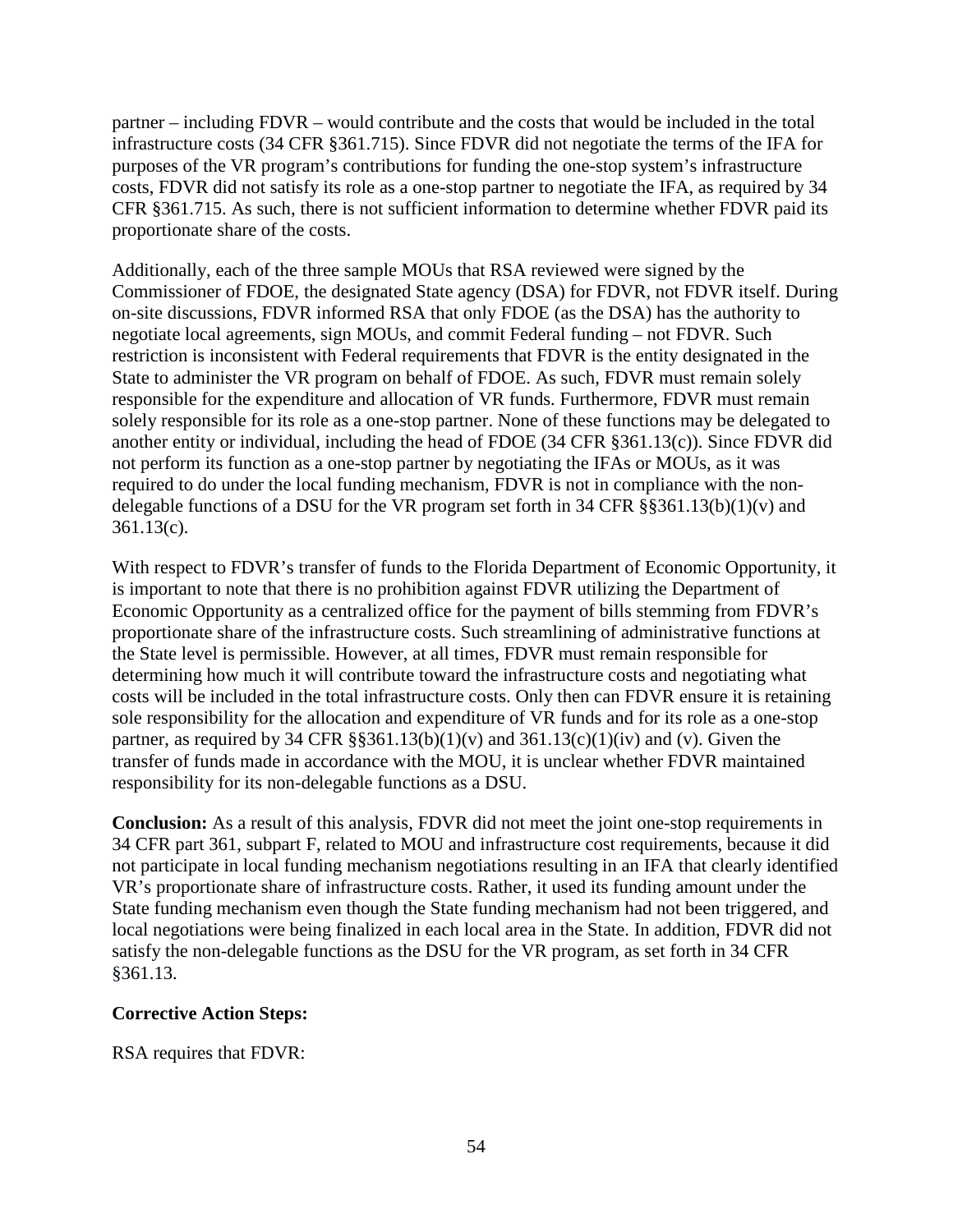- 6.1.1 Retain sole responsibility for its non-delegable functions as a DSU, as required by 34 CFR §361.13;
- 6.1.2 Cease using statutory program caps associated with the State funding mechanism to determine VR infrastructure cost contributions when the State funding mechanism has not been triggered; and
- 6.1.3 Develop and implement procedures to participate in local area negotiations with the LWDB, chief elected officials, and one-stop partners to develop a local MOU with IFA, and in an effort to determine the cost allocation methodology(ies) of calculating amounts each partner will contribute toward one-stop infrastructure costs.

## **E. Technical Assistance**

During the course of monitoring activities, FDVR requested additional technical assistance as described in the following areas.

- FDVR seeks technical assistance on how to establish a data sharing agreement without a SWIS agreement currently in place to ensure unemployment insurance data can be obtained for those outside the State of Florida; and
- FDVR requested guidance on how to establish an infrastructure funding agreement (IFA) in situations where VR is not co-located with a one-stop center.

#### **Additional Technical Assistance**

FDVR and FDBS, which administer the VR program – one of the core partner workforce development programs that are authorized under the Rehabilitation Act, as amended by title IV of WIOA, are both housed in the Florida Department of Education, which also houses the Florida Career and Adult Education program – another core partner program in the workforce development system that is authorized under title II of WIOA. The Florida Department of Education is overseen by a Secretary, with each of the programs housed within that Department administered by a chancellor or director specific to that program. During RSA's on-site monitoring of the VR program, RSA learned that FDVR and FDBS are both represented on the State Workforce Development Board (State Board) by the Chancellor of the Career and Adult Education Program, who also represents the Adult Education and Family Literacy Act (AEFLA) program authorized under title II of WIOA.

Section  $101(b)(1)(C)(iii)(I)(aa)$  of WIOA requires that the State Board be comprised of, among others, representatives from "the lead State officials with primary responsibility for the core programs" (see also 20 CFR  $\S 679.110(b)(3)(iii)(A)(1)$ ). The preamble to the final regulations explains further that 20 CFR  $\S 679.110(b)(3)(iii)(A)(1)(i)$  through (iii) were modified for purposes of the final regulations to make clear that the title II AEFLA and the title IV VR programs must each be represented by a single, unique representative (see 81 FR 56072, 56074 (Aug. 19, 2016)). In other words, one representative cannot represent both programs, as is done in Florida.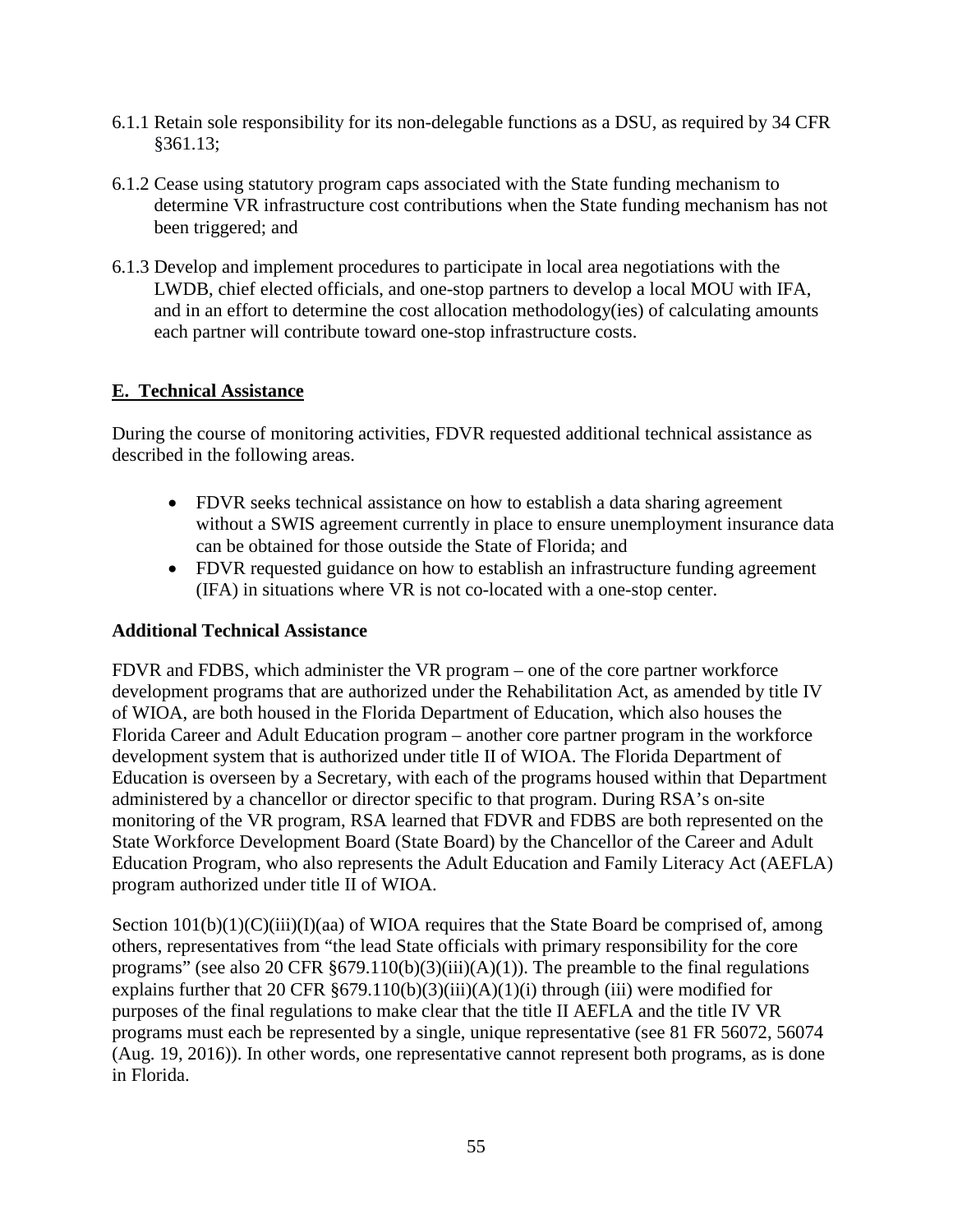This policy position by the U.S. Department of Labor (DOL) is consistent with 20 CFR §679.110(e), which requires that State Board members representing core programs, such as the VR program, be individuals who have optimum policy-making authority for the core program that they represent. Pursuant to 20 CFR §679.120(a):

(a) A representative with "optimum policy-making authority" is an individual who can reasonably be expected to speak affirmatively on behalf of the entity he or she represents and to commit that entity to a chosen course of action.

In addition to the provisions in 20 CFR  $\S 679.110(b)(3)(iii)(A)(1)(i)$  through (iii), which would require a single, unique representative for the Adult Education program and a single, unique representative for the VR program, the Chancellor of the Career and Adult Education program is not directly involved with the administration of the VR program at all. As such, the Chancellor of Career and Adult Education cannot be reasonably expected to speak on behalf of the VR program or commit it to any chosen course of action. Only the VR director of either FDVR or FDBS can meet the requirements of 20 CFR §679.120(a). Enforcement with this requirement is with the Department of Labor.

Finally, the VR regulations at 34 CFR §361.13(c)(1) specify certain functions that are the sole responsibility of the VR agency, including participation as a partner in the workforce development system. This would include the VR program's participation on the State Board pursuant to 20 CFR  $\S 679.110(b)(3)(iii)(A)(1)(iii)$  and 20 CFR  $\S 679.120(a)$ . The VR program director does not have the authority to delegate this authority to another entity or individual (34 CFR  $§361.13(c)(2)$ ). In other words, neither the FDVR nor the FDBS director have the authority to delegate to the Chancellor of Career and Adult Education the authority to represent the VR program on the Florida State Board. Enforcement of this matter falls under the jurisdiction of DOL.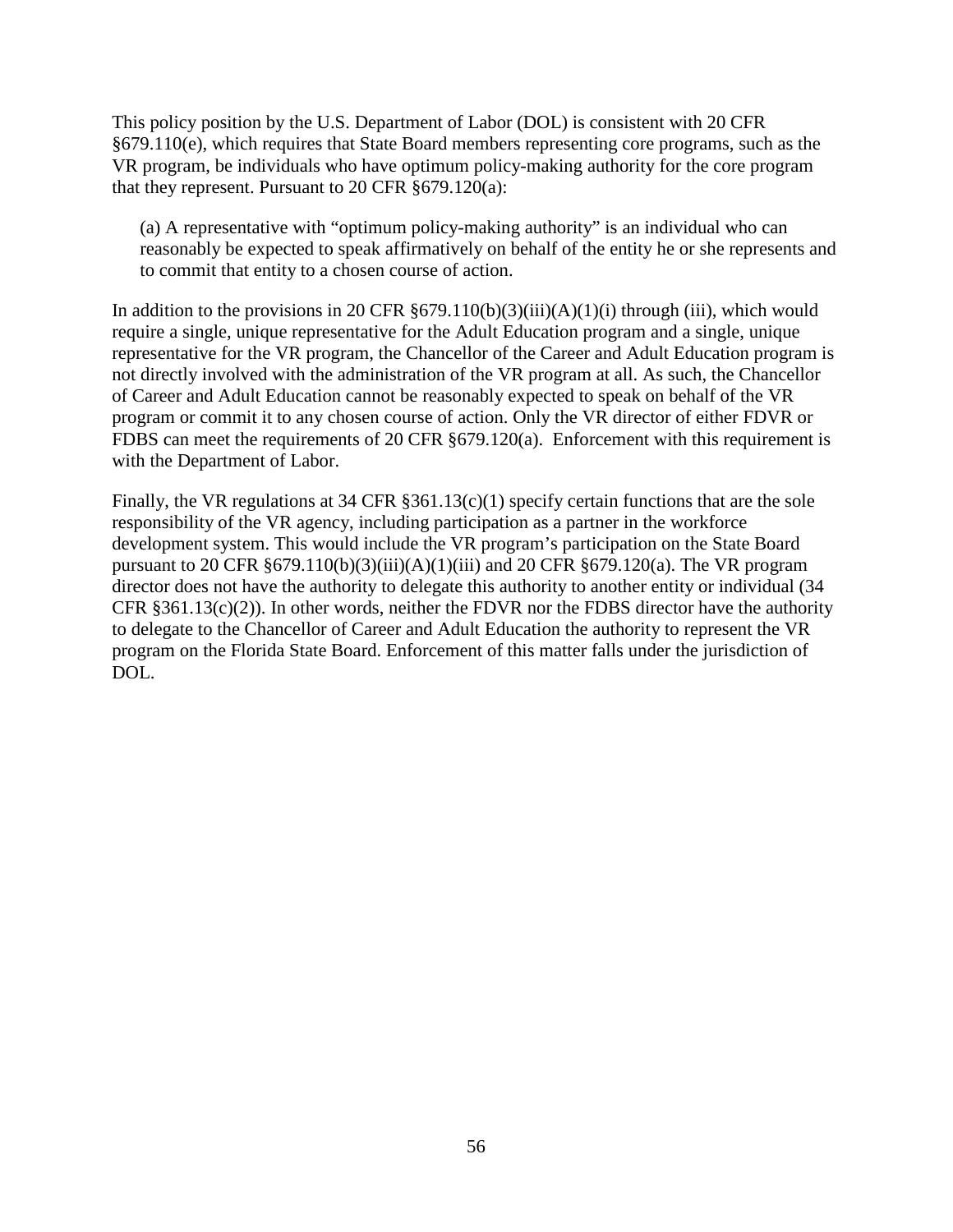# **APPENDIX A: PROGRAM AND FISCAL PERFORMANCE DATA TABLES**

This appendix contains the program and fiscal performance data tables used throughout the review. Data were drawn from the RSA-113, the RSA-911, and SF-425. The RSA-113 report is a quarterly submission that provides cumulative information at the end of the Federal fiscal year. The data from the RSA-113 cover both open and closed cases as reported to RSA at the end of the Federal fiscal year. The RSA-911 contains only information on cases closed during the Federal fiscal year covered by the report and does not include information related to those cases remaining open in the next Federal fiscal year.

| <b>Performance category</b>                                       | 2014<br><b>Number</b> | 2014<br>Percent | 2015<br><b>Number</b> | 2015<br>Percent | 2016<br><b>Number</b> | 2016<br>Percent | 2016<br><b>Nation</b><br>al<br><b>Agency</b><br><b>Type</b><br><b>Numbe</b><br>r | 2016<br><b>National</b><br><b>Agency</b><br><b>Type</b><br>Percent |
|-------------------------------------------------------------------|-----------------------|-----------------|-----------------------|-----------------|-----------------------|-----------------|----------------------------------------------------------------------------------|--------------------------------------------------------------------|
| Total applicants                                                  | 31,378                | 100%            | 28,402                | 100%            | 29,292                | 100%            | 305,977                                                                          | 100%                                                               |
| Total eligible individuals                                        | 11,638                | n/a             | 29,774                | n/a             | 32,103                | n/a             | 306,015                                                                          | n/a                                                                |
| Agency implementing order of<br>selection                         | Yes                   | n/a             | Yes                   | n/a             | Yes                   | n/a             | $\overline{\phantom{a}}$                                                         | n/a                                                                |
| Individuals on order of<br>selection waiting list at year-<br>end | 14,214                | n/a             | 5,939                 | n/a             | 557                   | n/a             | 3,973                                                                            | n/a                                                                |
| Individuals in plan receiving<br>services                         | 49,947                | n/a             | 39,031                | n/a             | 43,284                | n/a             | 471,489                                                                          | n/a                                                                |
| Percent accepted for services<br>who received no services         | 31.2%                 |                 | 33.6%                 | n/a             | 34.7%                 | n/a             |                                                                                  | 24.70%                                                             |
| Exited as applicants                                              | 6,394                 | 18.3%           | 5,679                 | 19.1%           | 4,890                 | 16.6%           | 37,688                                                                           | 12.9%                                                              |
| <b>Exited trial</b><br>experience/extended<br>evaluation          | 690                   | 2.0%            | 546                   | 1.8%            | 60                    | .2%             | 1,972                                                                            | .7%                                                                |
| Exited with employment                                            | 7,211                 | 20.7%           | 5,034                 | 17.0%           | 5,447                 | 18.5%           | 97,912                                                                           | 33.6%                                                              |

**Table 3.1 FL-G Case Status, Exit Status, and Employment Outcomes for All Individuals - FFY 2014-2016**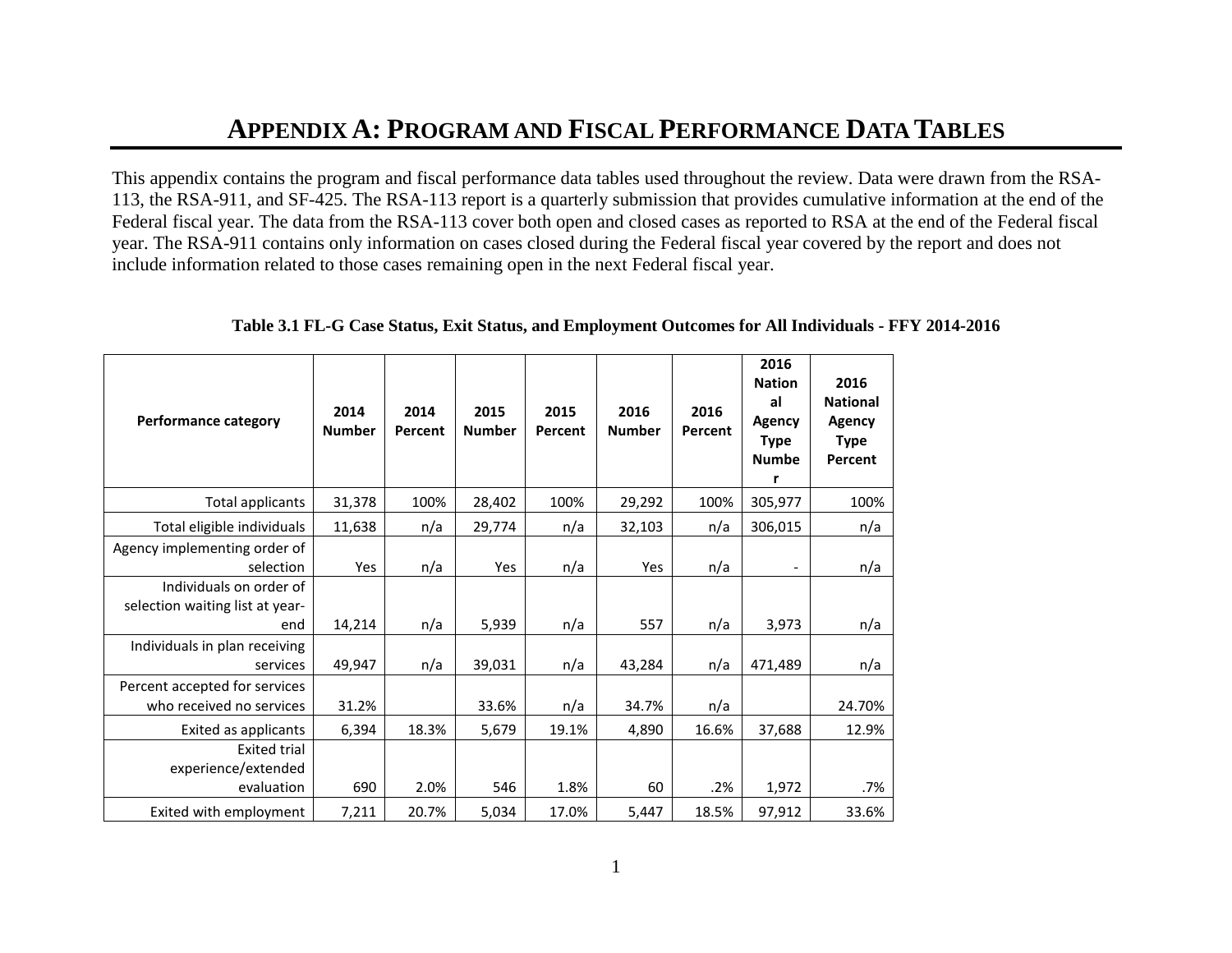| <b>Performance category</b>                                                                                           | 2014<br><b>Number</b> | 2014<br>Percent | 2015<br><b>Number</b> | 2015<br>Percent | 2016<br><b>Number</b> | 2016<br>Percent | 2016<br><b>Nation</b><br>al<br><b>Agency</b><br><b>Type</b><br><b>Numbe</b><br>r | 2016<br><b>National</b><br>Agency<br><b>Type</b><br>Percent |
|-----------------------------------------------------------------------------------------------------------------------|-----------------------|-----------------|-----------------------|-----------------|-----------------------|-----------------|----------------------------------------------------------------------------------|-------------------------------------------------------------|
| Exited without employment                                                                                             | 16,917                | 48.5%           | 8,444                 | 28.4%           | 7,898                 | 26.8%           | 73,307                                                                           | 25.2%                                                       |
| Exited from OOS waiting list                                                                                          | 712                   | 2.0%            | 438                   | 1.5%            | 1092                  | 3.7%            | 2,649                                                                            | .9%                                                         |
| Exited without employment<br>outcomes, after eligibility,<br>before an IPE was signed or<br>before receiving services | 2,924                 | 8.4%            | 9,557                 | 32.2%           | 10,036                | 34.1%           | 77,897                                                                           | 27.0%                                                       |
| Total received services                                                                                               | 24,128                | 69.2%           | 13,478                | 45.4%           | 13,345                | 45.4%           | 171,219                                                                          | 58.8%                                                       |
| Employment rate                                                                                                       |                       | 29.9%           |                       | 37.4%           |                       | 40.8%           |                                                                                  | 57.2%                                                       |
| Competitive employment<br>outcomes                                                                                    | 7,156                 | 99.2%           | 4,945                 | 98.2%           | 5,328                 | 97.8%           | 95,703                                                                           | 97.7%                                                       |
| Supported employment<br>outcomes                                                                                      | 1,539                 | 21.3%           | 1,291                 | 25.6%           | 1,644                 | 30.2%           | 12,755                                                                           | 13.0%                                                       |
| Average hourly earnings for<br>competitive employment<br>outcomes                                                     | \$10.84               | n/a             | \$11.13               | n/a             | \$11.05               | n/a             | \$12.37                                                                          | n/a                                                         |
| Average hours worked for<br>competitive employment<br>outcomes                                                        | 30.12                 | n/a             | 29.61                 | n/a             | 28.85                 | n/a             | 30.4                                                                             | n/a                                                         |
| Median hourly earnings for<br>competitive employment<br>outcomes                                                      | \$9.08                | n/a             | \$9.49                | n/a             | \$9.50                | n/a             | \$10.00                                                                          | n/a                                                         |
| Median hours worked for<br>competitive employment<br>outcomes                                                         | 30                    | n/a             | 30                    | n/a             | 30                    | n/a             | 32.0                                                                             | n/a                                                         |
| Quarterly median earnings                                                                                             | \$3,848               | n/a             | \$3,770               | n/a             | \$3,575               | n/a             | \$4,160.<br>00                                                                   | n/a                                                         |

Data sources: RSA-911, RSA 113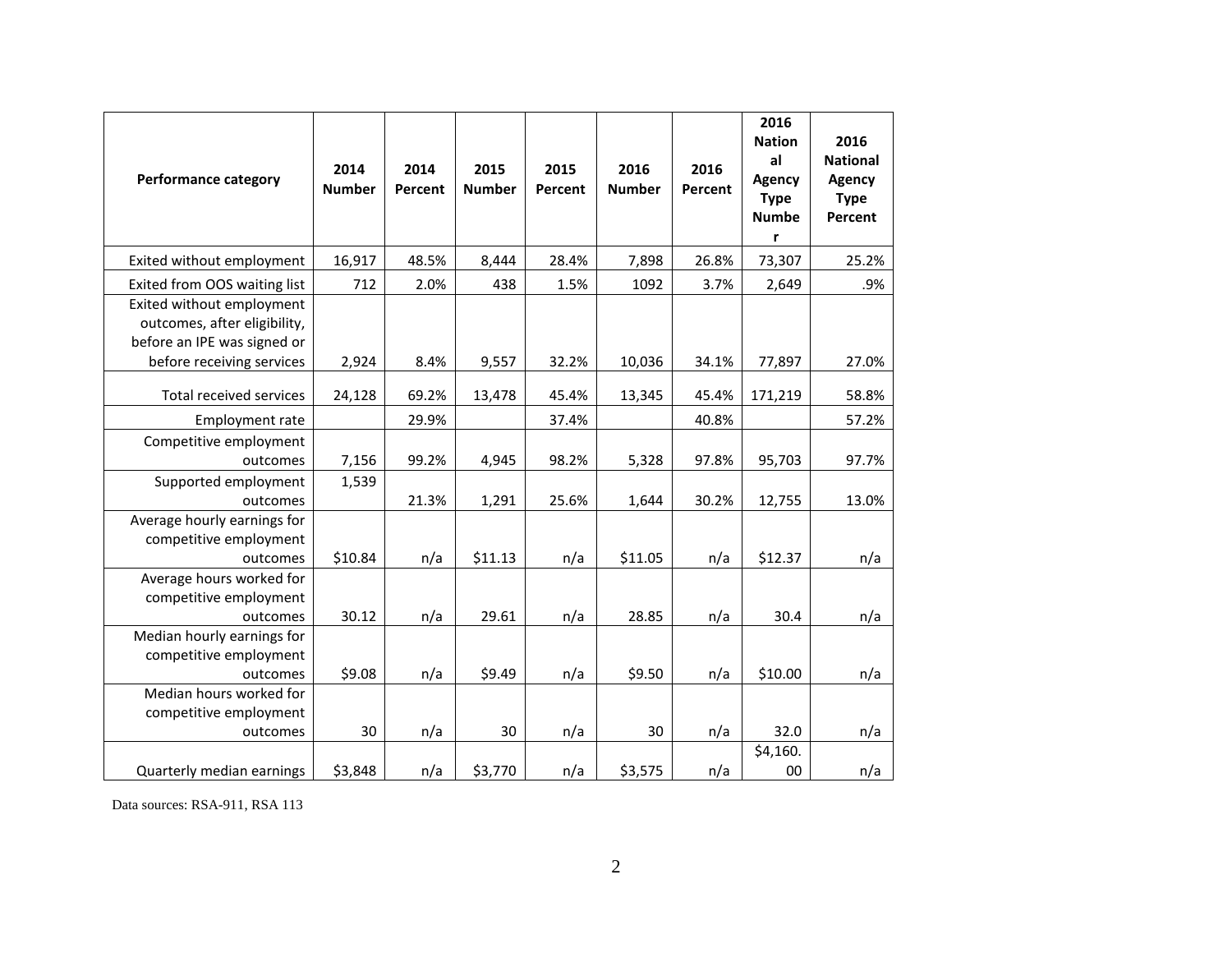| <b>Training Services</b>            | 2014<br><b>Number</b> | 2014<br>Percent | 2015<br><b>Number</b> | 2015<br>Percent | 2016<br><b>Number</b> | 2016<br>Percent | 2016<br><b>National</b><br>Agency<br><b>Type</b><br><b>Number</b> | 2016<br><b>National</b><br>Agency<br><b>Type</b><br>Percent |
|-------------------------------------|-----------------------|-----------------|-----------------------|-----------------|-----------------------|-----------------|-------------------------------------------------------------------|-------------------------------------------------------------|
| Total number of individuals served  | 24,128                |                 | 13,478                |                 | 13,345                |                 | 171,219                                                           |                                                             |
| College or university training      | 962                   | 4.0%            | 119                   | 0.9%            | 134                   | 1.0%            | 630                                                               | 0.4%                                                        |
| Four-year or university training    | 187                   | 0.8%            | 16                    | 0.1%            | 17                    | 0.1%            | 10,694                                                            | 6.2%                                                        |
| Junior or community college         |                       |                 |                       |                 |                       |                 |                                                                   |                                                             |
| training                            | 1,497                 | 6.2%            | 72                    | 0.5%            | 68                    | 0.5%            | 7,517                                                             | 4.4%                                                        |
| Occupational or vocational training | 2,610                 | 10.8%           | 201                   | 1.5%            | 180                   | 1.3%            | 19,665                                                            | 11.5%                                                       |
| On-the-job training                 | 813                   | 3.4%            | 118                   | 0.9%            | 164                   | 1.2%            | 4,861                                                             | 2.8%                                                        |
| Apprenticeship training             | 0                     | 0.0%            | $\Omega$              | 0.0%            | $\Omega$              | 0.0%            | 223                                                               | 0.1%                                                        |
| Basic academic remedial or literacy |                       |                 |                       |                 |                       |                 |                                                                   |                                                             |
| training                            | 144                   | 0.6%            | 7                     | 0.1%            | 4                     | $0.0\%$         | 1,693                                                             | 1.0%                                                        |
| Job readiness training              | 0                     | 0.0%            | 0                     | 0.0%            | 0                     | $0.0\%$         | 21,666                                                            | 12.7%                                                       |
| Disability-related skills training  | 0                     | 0.0%            | $\Omega$              | 0.0%            | $\Omega$              | 0.0%            | 2,025                                                             | 1.2%                                                        |
| Miscellaneous training              | 1,146                 | 4.7%            | 96                    | 0.7%            | 131                   | 1.0%            | 14,361                                                            | 8.4%                                                        |

# **Table 3.2.a FL-G VR Training Services Provided for Individuals Served - FFFYs 2014-2016**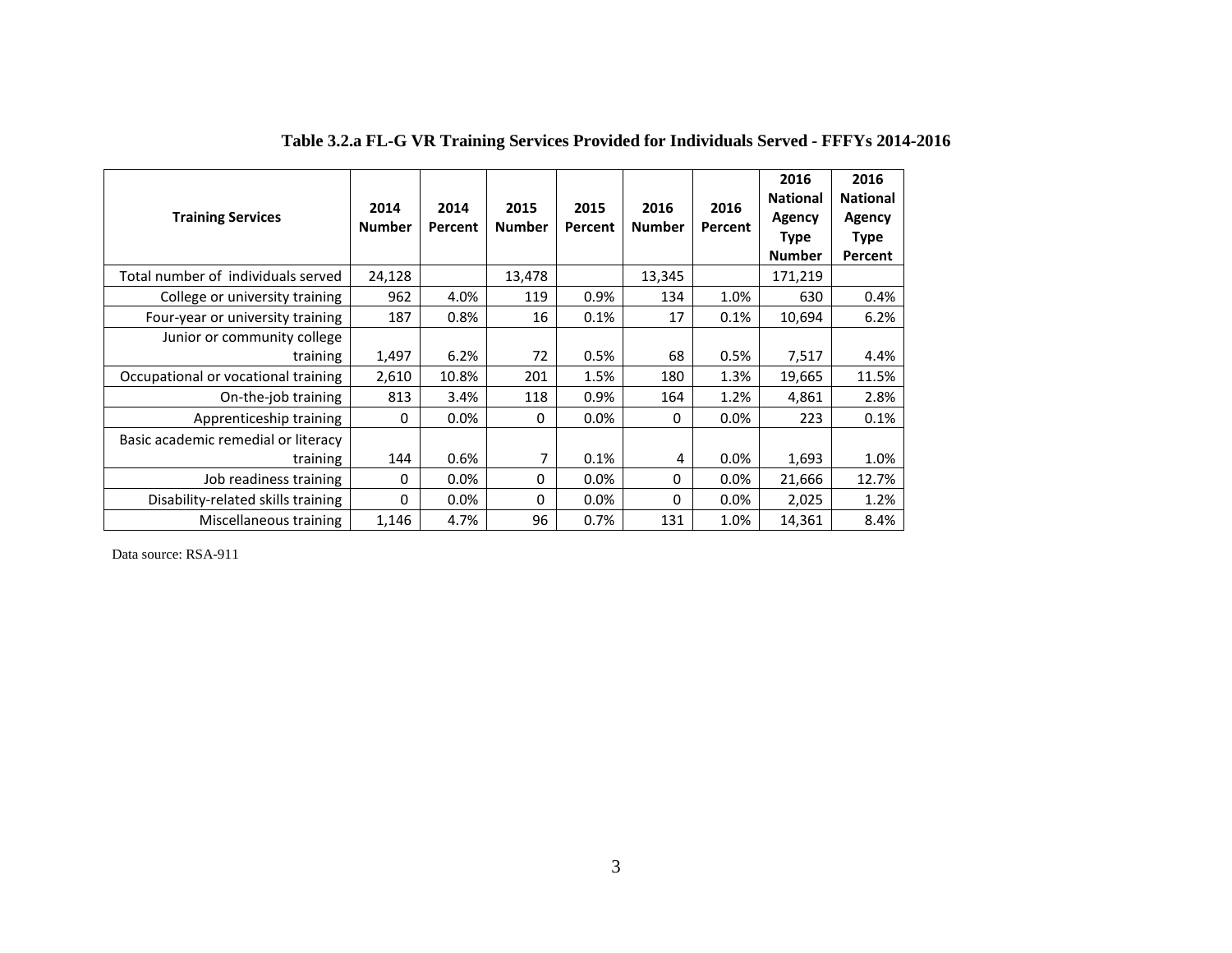| <b>Career Services</b>                      | 2014<br><b>Number</b> | 2014<br>Percent | 2015<br><b>Number</b> | 2015<br>Percent | 2016<br><b>Number</b> | 2016<br><b>Percent</b> | 2016<br><b>National</b><br>Agency<br>Type<br><b>Number</b> | 2016<br><b>National</b><br>Agency<br>Type<br>Percent |
|---------------------------------------------|-----------------------|-----------------|-----------------------|-----------------|-----------------------|------------------------|------------------------------------------------------------|------------------------------------------------------|
| Total number of individuals served          | 24,128                | 100%            | 13,478                | 100%            | 13,345                | 100%                   | 171,219                                                    | 100%                                                 |
| Assessment                                  | 6,667                 | 27.6%           | 420                   | 3.1%            | 629                   | 4.7%                   | 109,501                                                    | 64.0%                                                |
| Diagnosis and treatment of<br>impairment    | 18,395                | 76.2%           | 1,581                 | 11.7%           | 2262                  | 17.0%                  | 55,283                                                     | 32.3%                                                |
| Vocational rehab counseling and<br>guidance | 0                     | $0.0\%$         | 0                     | 0.0%            | $\Omega$              | 0.0%                   | 99,604                                                     | 58.2%                                                |
| Job search assistance                       | 2,766                 | 11.5%           | 448                   | 3.3%            | 618                   | 4.6%                   | 46,231                                                     | 27.0%                                                |
| Job placement assistance                    | 3,697                 | 15.3%           | 2,092                 | 15.5%           | 2,416                 | 18.1%                  | 56,528                                                     | 33.0%                                                |
| On-the-job supports-short term              | 106                   | 0.4%            | 28                    | 0.2%            | 31                    | 0.2%                   | 17,268                                                     | 10.1%                                                |
| On-the-job supports-SE                      | 854                   | 3.5%            | 654                   | 4.9%            | 826                   | 6.2%                   | 20,943                                                     | 12.2%                                                |
| Information and referral services           | 0                     | 0.0%            | 0                     | 0.0%            | $\Omega$              | 0.0%                   | 27,036                                                     | 15.8%                                                |
| Benefits counseling                         | 565                   | 2.3%            | 0                     | $0.0\%$         | 3                     | 0.0%                   | 8,229                                                      | 4.8%                                                 |
| Customized employment services              | 3,708                 | 15.4%           | 264                   | 2.0%            | 283                   | 2.1%                   | 965                                                        | 0.6%                                                 |

#### **Table 3.2.b FL-G VR Career Services Provided for Individuals Served - FFFYs 2014-2016**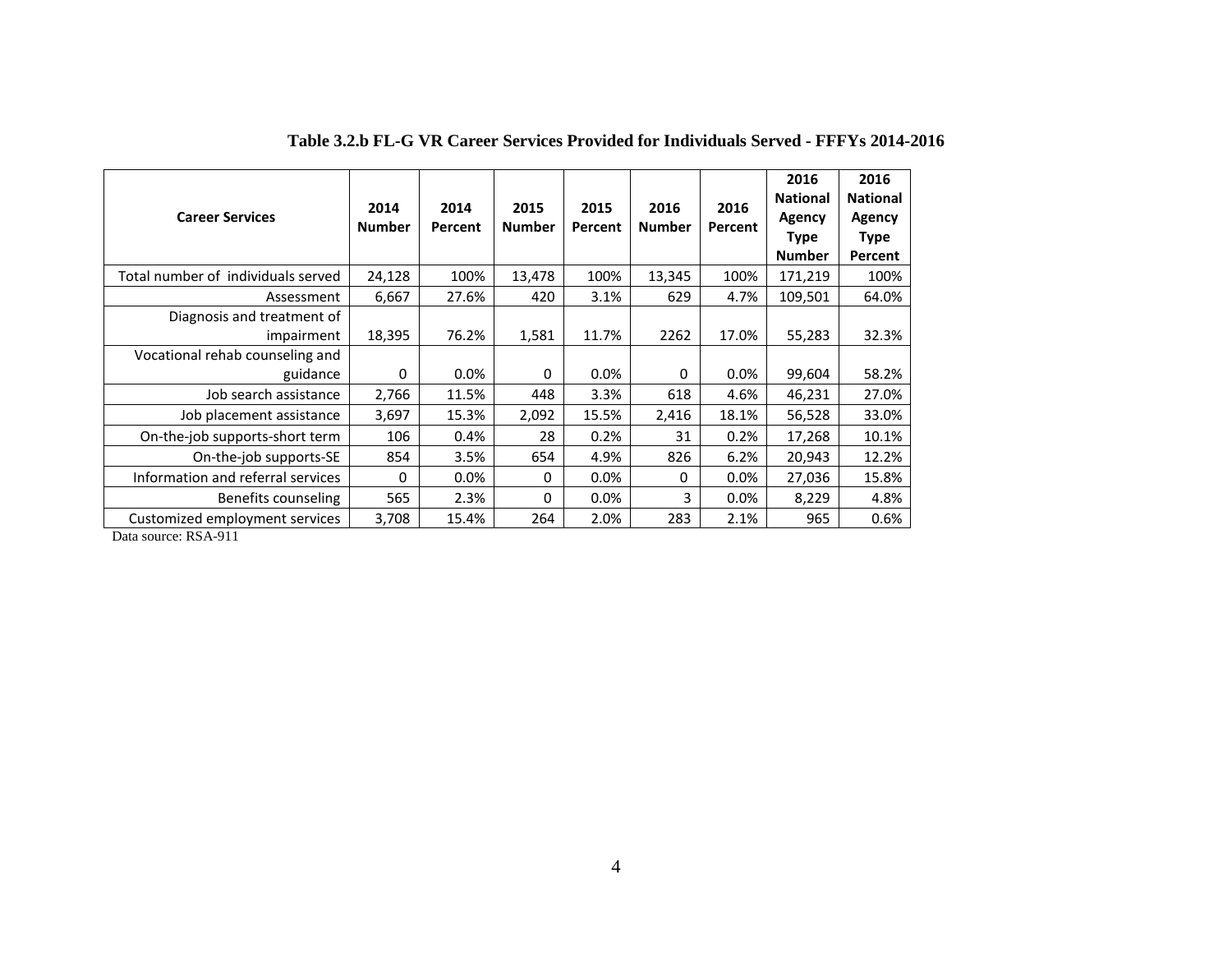| <b>Other Services</b>                 | 2014<br><b>Number</b> | 2014<br>Percent | 2015<br><b>Number</b> | 2015<br>Percent | 2016<br><b>Number</b> | 2016<br>Percent | 2016<br><b>National</b><br>Agency<br><b>Type</b><br><b>Number</b> | 2016<br><b>National</b><br><b>Agency</b><br><b>Type</b><br>Percent |
|---------------------------------------|-----------------------|-----------------|-----------------------|-----------------|-----------------------|-----------------|-------------------------------------------------------------------|--------------------------------------------------------------------|
| Total number of individuals<br>served | 24,128                | 100%            | 13,478                | 100%            | 13,345                | 100%            | 171,219                                                           |                                                                    |
| Transportation                        | 7,680                 | 31.8%           | 1,769                 | 13.1%           | 1,839                 | 13.8%           | 45,632                                                            | 26.7%                                                              |
| Maintenance                           | 926                   | 3.8%            | 131                   | 1.0%            | 124                   | 0.9%            | 38,337                                                            | 22.4%                                                              |
| Rehabilitation technology             | 2,212                 | 9.2%            | 221                   | 1.6%            | 576                   | 4.3%            | 23.667                                                            | 13.8%                                                              |
| Reader services                       | $\Omega$              | 0.0%            | $\Omega$              | $0.0\%$         | 0                     | 0.0%            | 49                                                                | 0.0%                                                               |
| Interpreter services                  | 547                   | 2.3%            | 143                   | 1.1%            | 242                   | 1.8%            | 2,964                                                             | 1.7%                                                               |
| Personal attendant services           | 16                    | 0.1%            | $\Omega$              | $0.0\%$         | 2                     | 0.0%            | 200                                                               | 0.1%                                                               |
| Technical assistance services         | 117                   | 0.5%            | 21                    | 0.2%            | 9                     | 0.1%            | 710                                                               | 0.4%                                                               |
| Other services                        | 7,282                 | 30.2%           | 1,254                 | 9.3%            | 1,354                 | 10.1%           | 42,323                                                            | 24.7%                                                              |

#### **Table 3.2.c FL-G VR Other Services Provided for Individuals Served - FFFYs 2014-2016**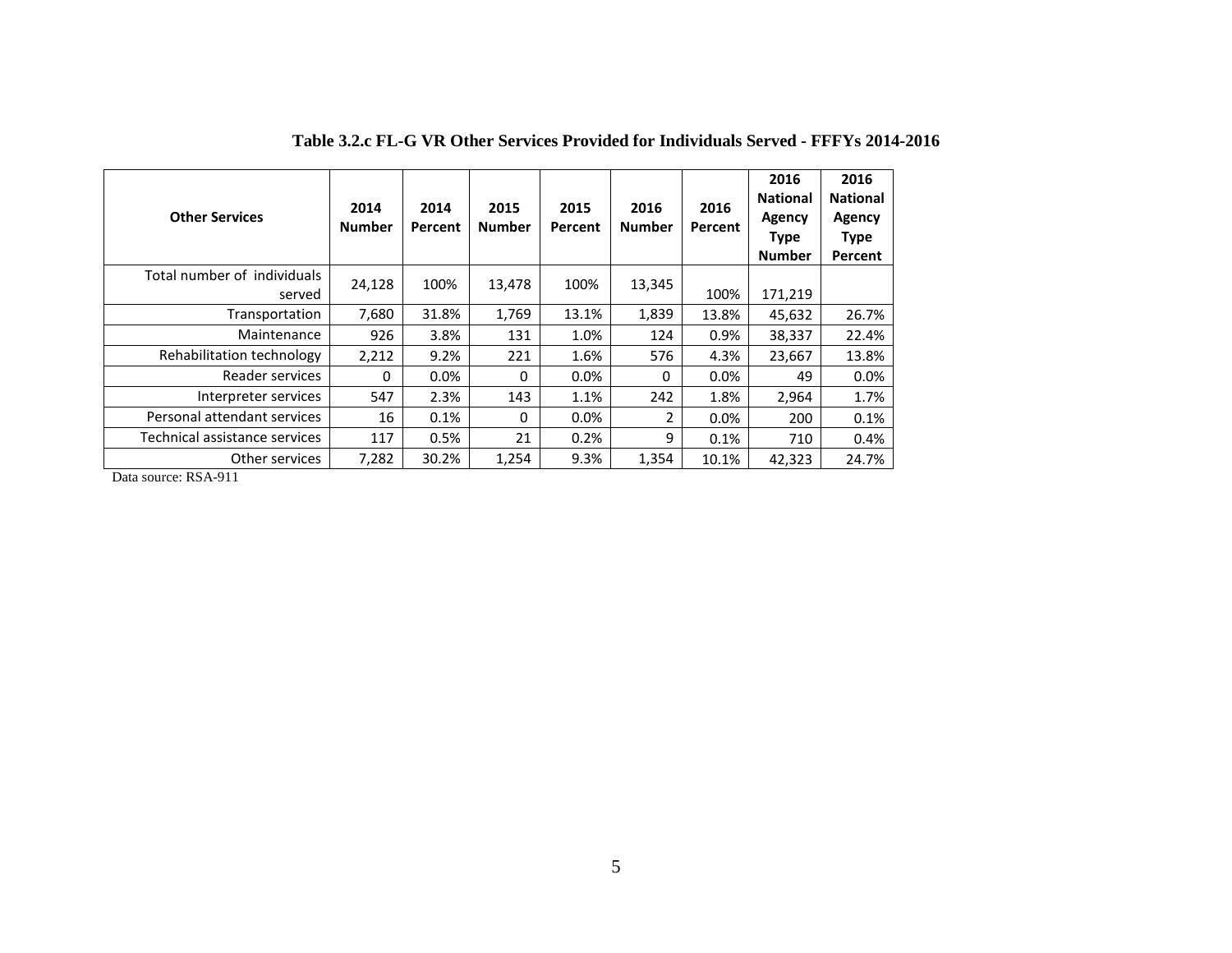| <b>Type of Impairment</b>                                                | 2014<br><b>Number</b> | 2014<br>Percent | 2015<br><b>Number</b> | 2015<br>Percent | 2016<br><b>Number</b> | 2016<br>Percent | 2016<br><b>National</b><br>Agency<br><b>Type</b><br><b>Number</b> | 2016<br><b>National</b><br><b>Agency</b><br><b>Type</b><br>Percent |
|--------------------------------------------------------------------------|-----------------------|-----------------|-----------------------|-----------------|-----------------------|-----------------|-------------------------------------------------------------------|--------------------------------------------------------------------|
| Visual - Employment outcomes                                             | 111                   | 1.5%            | 64                    | 1.3%            | 53                    | 1.0%            | 414                                                               | .4%                                                                |
| Visual - Without employment                                              |                       |                 |                       |                 |                       |                 |                                                                   |                                                                    |
| outcomes                                                                 | 176                   | 1.0%            | 92                    | 1.1%            | 73                    | 0.9%            | 323                                                               | .4%                                                                |
| Auditory and Communicative -<br><b>Employment outcomes</b>               | 759                   | 10.5%           | 372                   | 7.4%            | 600                   | 11.0%           | 17,462                                                            | 17.8%                                                              |
| Auditory and Communicative -<br>Without employment outcomes              | 861                   | 5.1%            | 410                   | 4.9%            | 422                   | 5.3%            | 3,956                                                             | 5.4%                                                               |
| Physical - Employment outcomes                                           | 1,942                 | 26.9%           | 1,220                 | 24.2%           | 1,124                 | 20.6%           | 19,838                                                            | 20.3%                                                              |
| Physical - Without employment<br>outcomes                                | 4,221                 | 25.0%           | 2,114                 | 25.0%           | 1,929                 | 24.4%           | 16,668                                                            | 22.7%                                                              |
| Intellectual and Learning<br>disability - Employment<br>outcomes         | 1,608                 | 22.3%           | 1,253                 | 24.9%           | 1,481                 | 27.2%           | 29,140                                                            | 29.8%                                                              |
| Intellectual and Learning<br>disability - Without employment<br>outcomes | 4,321                 | 25.5%           | 2,161                 | 25.6%           | 1,946                 | 24.6%           | 21,885                                                            | 29.9%                                                              |
| Psychosocial and psychological -<br><b>Employment outcomes</b>           | 2,791                 | 38.7%           | 2,125                 | 42.2%           | 2,189                 | 40.2%           | 31,033                                                            | 31.7%                                                              |
| Psychosocial and psychological -<br>Without employment outcomes          | 7,335                 | 43.4%           | 3,667                 | 43.4%           | 3,528                 | 44.7%           | 30,471                                                            | 41.6%                                                              |
| Total served - Employment<br>outcomes                                    | 7,211                 | 100.0%          | 5,034                 | 100.0%          | 5,447                 | 100.0%          | 97,887                                                            | 100.0%                                                             |
| Total served - Without<br>employment outcomes                            | 16,914                | 100.0%          | 8,444                 | 100.0%          | 7,898                 | 100.0%          | 73,303                                                            | 100.0%                                                             |

**Table 3.3.a FL-G Outcomes by Type of Impairment - FFFYs 2014-2016**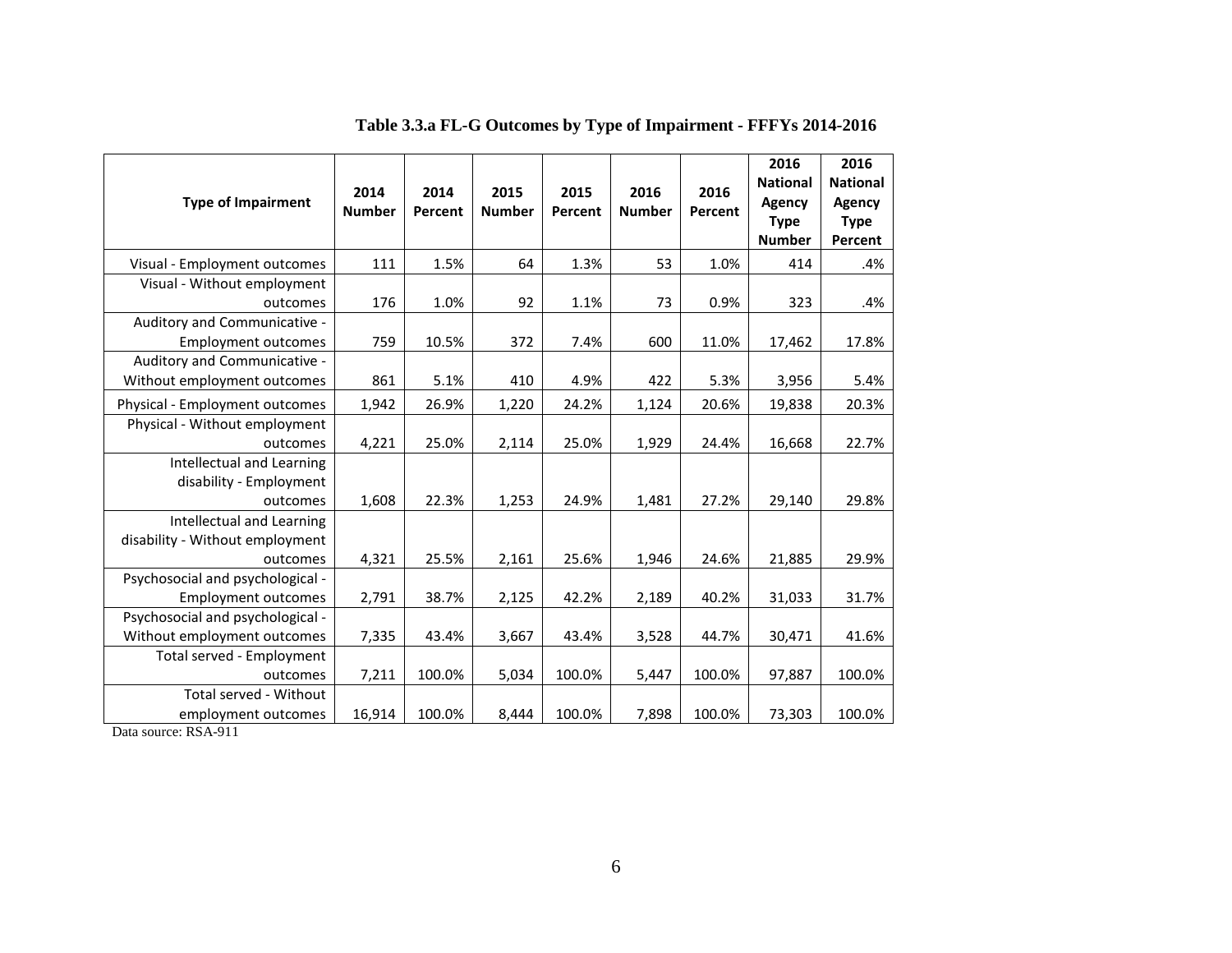| <b>Type of Impairment</b>       | 2014<br><b>Number</b> | 2014<br>Percent | 2015<br><b>Number</b> | 2015<br>Percent | 2016<br><b>Number</b> | 2016<br>Percent | 2016<br><b>National</b><br>Agency<br><b>Type</b><br><b>Number</b> | 2016<br><b>National</b><br>Agency<br><b>Type</b><br>Percent |
|---------------------------------|-----------------------|-----------------|-----------------------|-----------------|-----------------------|-----------------|-------------------------------------------------------------------|-------------------------------------------------------------|
| Visual - Individuals served     | 287                   | 1.2%            | 156                   | 1.2%            | 126                   | 0.9%            | 737                                                               | .4%                                                         |
| Auditory and Communicative -    |                       |                 |                       |                 |                       |                 |                                                                   |                                                             |
| Individuals served              | 1,620                 | 6.7%            | 782                   | 5.8%            | 1,022                 | 7.7%            | 21,418                                                            | 12.5%                                                       |
| Physical - Individuals served   | 6,163                 | 25.5%           | 3,334                 | 24.7%           | 3,053                 | 22.9%           | 36,506                                                            | 21.3%                                                       |
| Intellectual and Learning       |                       |                 |                       |                 |                       |                 |                                                                   |                                                             |
| disability - Individuals served | 5,929                 | 24.6%           | 3,414                 | 25.3%           | 3,427                 | 25.6%           | 51,025                                                            | 29.8%                                                       |
| Psychosocial and psychological  | 10,126                | 42.0%           | 5,792                 | 43.0%           | 5,717                 | 42.8%           | 61,504                                                            | 35.9%                                                       |
| Total individuals served        | 24,125                | 100.0%          | 13,478                | 100.0%          | 13,345                | 100.0%          | 171.190                                                           | 100.0                                                       |

**Table 3.2.b FL-G All Individuals Served by Type of Impairment FFFYs 2014-2016**

| <b>Type of Impairment</b>            | 2014<br>Percent | 2015<br>Percent | 2016<br>Percent | 2016<br><b>National</b><br>Agency<br><b>Type</b><br>Percent |
|--------------------------------------|-----------------|-----------------|-----------------|-------------------------------------------------------------|
| Visual - Employment rate             | 38.7%           | 41.0%           | 42.1%           | 56.2%                                                       |
| Auditory and Communicative -         |                 |                 |                 |                                                             |
| Employment rate                      | 46.9%           | 47.6%           | 58.7%           | 81.5%                                                       |
| Physical - Employment rate           | 31.5%           | 36.6%           | 36.8%           | 54.3%                                                       |
| Intellectual and Learning disability |                 |                 |                 |                                                             |
| - Employment rate                    | 27.1%           | 36.7%           | 43.2%           | 57.1%                                                       |
| Psychosocial and psychological -     |                 |                 |                 |                                                             |
| <b>Employment rate</b>               | 27.6%           | 36.7%           | 38.3%           | 50.5%                                                       |
| Total served - Employment rate       | 29.9%           | 37.3%           | 40.8%           | 57.2%                                                       |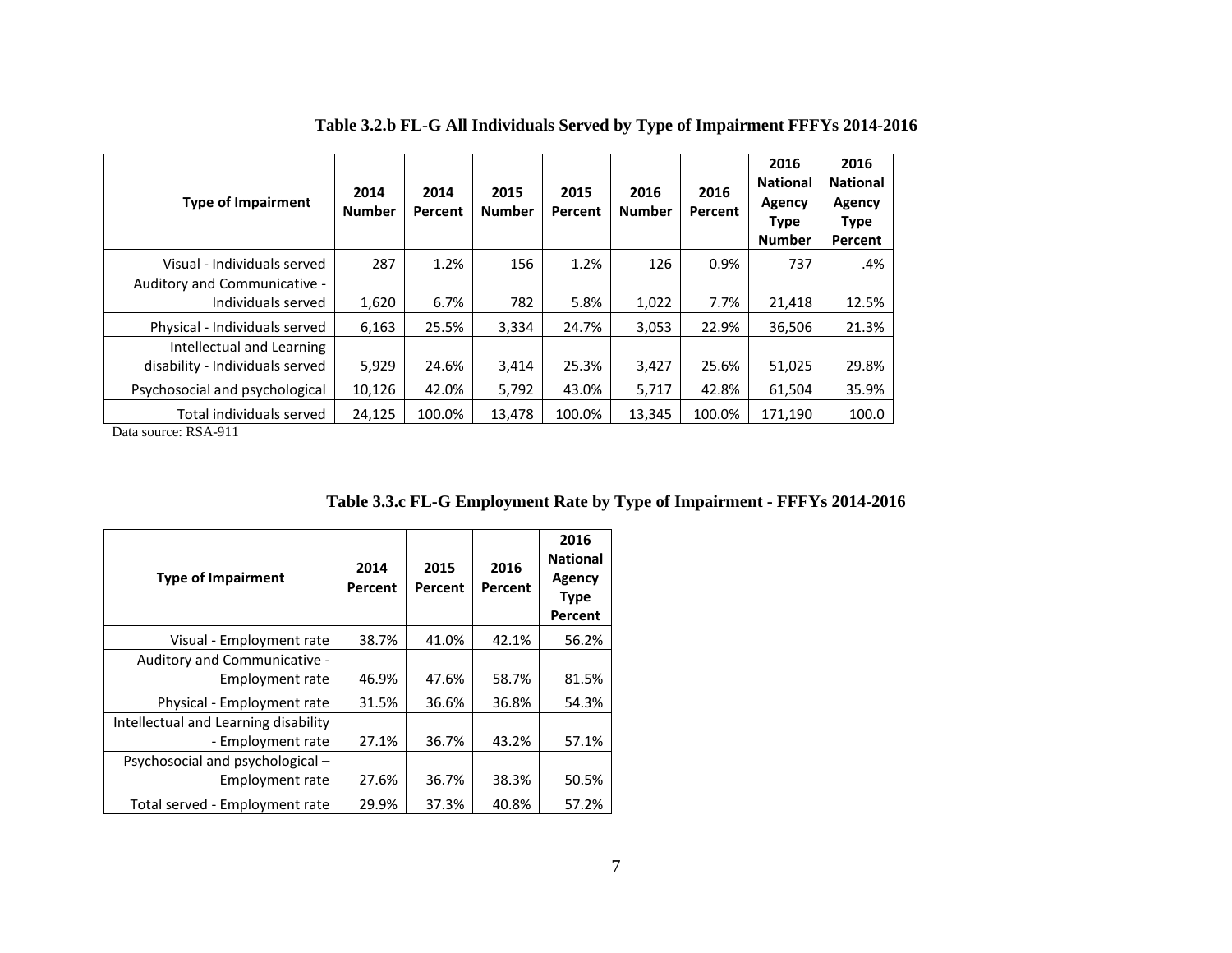| <b>Elapsed Time</b> | 2014<br><b>Number</b> | 2014<br>Percent | 2015<br><b>Number</b> | 2015<br>Percent | 2016<br><b>Number</b> | 2016<br>Percent | 2016<br><b>National</b><br>Agency<br><b>Type</b><br><b>Number</b> | 2016<br><b>National</b><br><b>Agency</b><br><b>Type</b><br>Percent |
|---------------------|-----------------------|-----------------|-----------------------|-----------------|-----------------------|-----------------|-------------------------------------------------------------------|--------------------------------------------------------------------|
| $0 - 60$ days       | 19,261                | 69.4%           | 15,660                | 66.7%           | 16,397                | 67.0%           | 212,423                                                           | 84.4%                                                              |
| $61 - 90$ days      | 4,096                 | 14.8%           | 3,623                 | 15.4%           | 3,923                 | 16.0%           | 20,734                                                            | 8.2%                                                               |
| $91 - 120$ days     | 2,093                 | 7.5%            | 2,017                 | 8.6%            | 2,163                 | 8.8%            | 9,125                                                             | 3.6%                                                               |
| $121 - 180$ days    | 1,575                 | 5.7%            | 1,452                 | 6.2%            | 1,394                 | 5.7%            | 5,898                                                             | 2.3%                                                               |
| $181 - 365$ days    | 656                   | 2.4%            | 626                   | 2.7%            | 532                   | 2.2%            | 2,979                                                             | 1.2%                                                               |
| More than 1 year    | 83                    | 0.3%            | 95                    | 0.4%            | 64                    | 0.3%            | 606                                                               | .2%                                                                |
| Total eligible      | 27,764                | 100.0%          | 23,473                | 100.0%          | 24,473                | 100.0%          | 251,765                                                           | 100.0%                                                             |

**Table 3.4.a FL-G Elapsed Time from Application to Eligibility for All Individuals Served - FFFYs 2014-2016**

**Table 3.4.b FL-G Elapsed Time from Eligibility to IPE for All Individuals Served - FFFYs 2014-2016**

| <b>Elapsed Time</b> | 2014<br><b>Number</b> | 2014<br>Percent | 2015<br><b>Number</b> | 2015<br>Percent | 2016<br><b>Number</b> | 2016<br>Percent | 2016<br><b>National</b><br>Agency<br><b>Type</b><br><b>Number</b> | 2016<br><b>National</b><br>Agency<br><b>Type</b><br>Percent |
|---------------------|-----------------------|-----------------|-----------------------|-----------------|-----------------------|-----------------|-------------------------------------------------------------------|-------------------------------------------------------------|
| $0 - 90$ days       | 17,039                | 70.6%           | 9,349                 | 69.4%           | 10,025                | 75.1%           | 124,709                                                           | 72.8%                                                       |
| More than 90 days   | 7,089                 | 29.4%           | 4,129                 | 30.6%           | 3,320                 | 24.9%           | 46,510                                                            | 27.2%                                                       |
| <b>Total served</b> | 24,128                | 100.0%          | 13,478                | 100.0%          | 13,345                | 100.0%          | 171,219                                                           | 100.0%                                                      |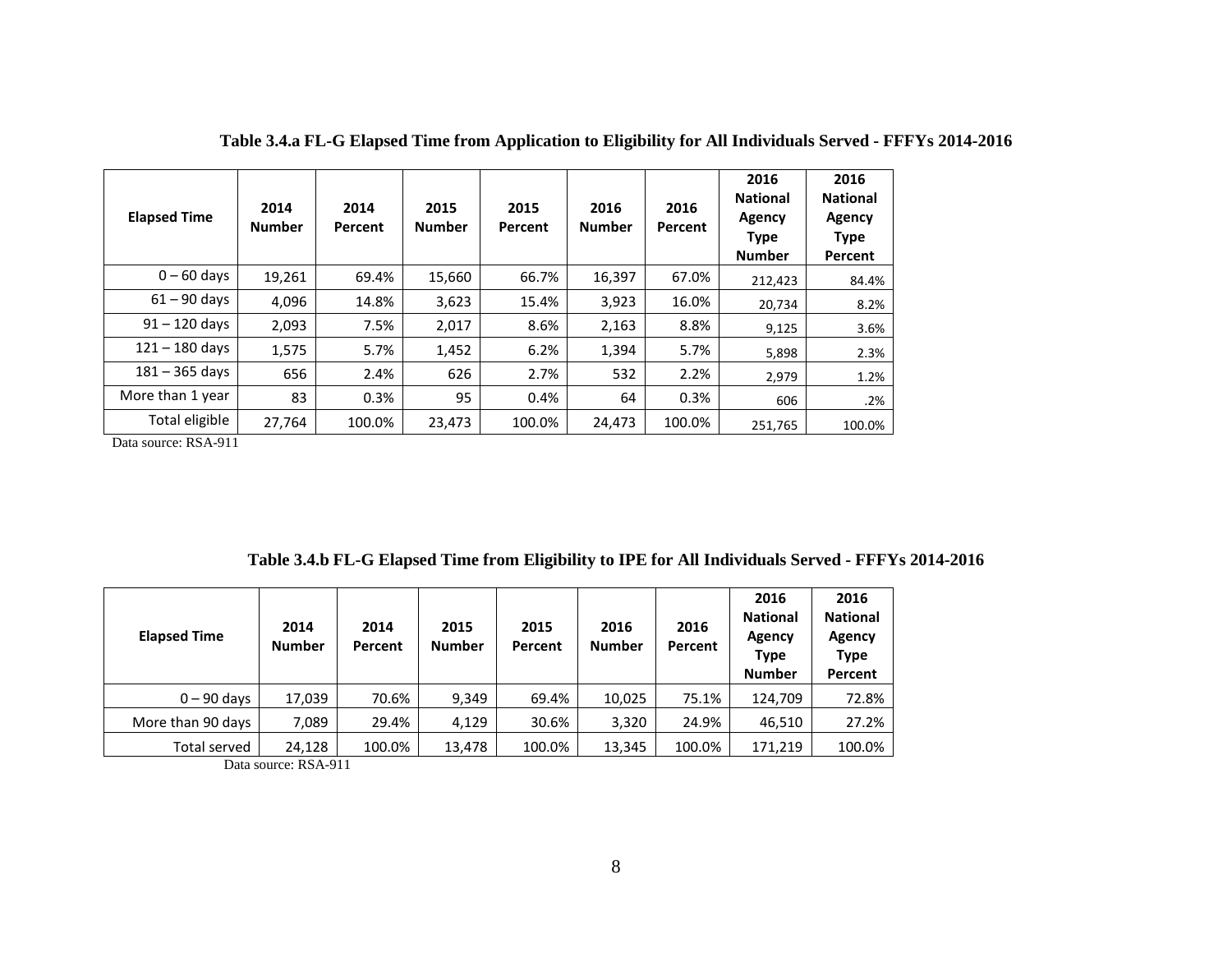| <b>Elapsed Time</b>          | 2014<br><b>Number</b> | 2014<br>Percent | 2015<br><b>Number</b> | 2015<br>Percent | 2016<br><b>Number</b> | 2016<br>Percent | 2016<br><b>National</b><br>Agency<br><b>Type</b><br><b>Number</b> | 2016<br><b>National</b><br>Agency<br><b>Type</b><br>Percent |
|------------------------------|-----------------------|-----------------|-----------------------|-----------------|-----------------------|-----------------|-------------------------------------------------------------------|-------------------------------------------------------------|
| $0 - 3$ months               | 109                   | 0.5%            | 228                   | 1.7%            | 376                   | 2.8%            | 7,480                                                             | 4.4%                                                        |
| $4 - 6$ months               | 910                   | 3.8%            | 587                   | 4.4%            | 1,462                 | 11.0%           | 29,922                                                            | 17.5%                                                       |
| $7 - 9$ months               | 1,596                 | 6.6%            | 522                   | 3.9%            | 1,862                 | 14.0%           | 23,352                                                            | 13.6%                                                       |
| $10 - 12$ months             | 1,998                 | 8.3%            | 636                   | 4.7%            | 1,717                 | 12.9%           | 18,257                                                            | 10.7%                                                       |
| 13 - 24 months               | 6,207                 | 25.7%           | 3,826                 | 28.4%           | 2,454                 | 18.4%           | 40,055                                                            | 23.4%                                                       |
| $25 - 36$ months             | 4,807                 | 19.9%           | 2,971                 | 22.0%           | 1,841                 | 13.8%           | 20,011                                                            | 11.7%                                                       |
| $37 - 60$ months             | 6,180                 | 25.6%           | 3,271                 | 24.3%           | 2,184                 | 16.4%           | 19,381                                                            | 11.3%                                                       |
| More than 5 years            | 2,321                 | 9.6%            | 1,437                 | 10.7%           | 1,449                 | 10.9%           | 12,761                                                            | 7.5%                                                        |
| Total served<br>$\mathbf{r}$ | 24,128                | 100.0%          | 13,478                | 100.0%          | 13,345                | 100.0%          | 171,219                                                           | 100.0%                                                      |

**Table 3.4.c FL-G Elapsed Time IPE to Closure for All Individuals Served - FFY 2014-2016**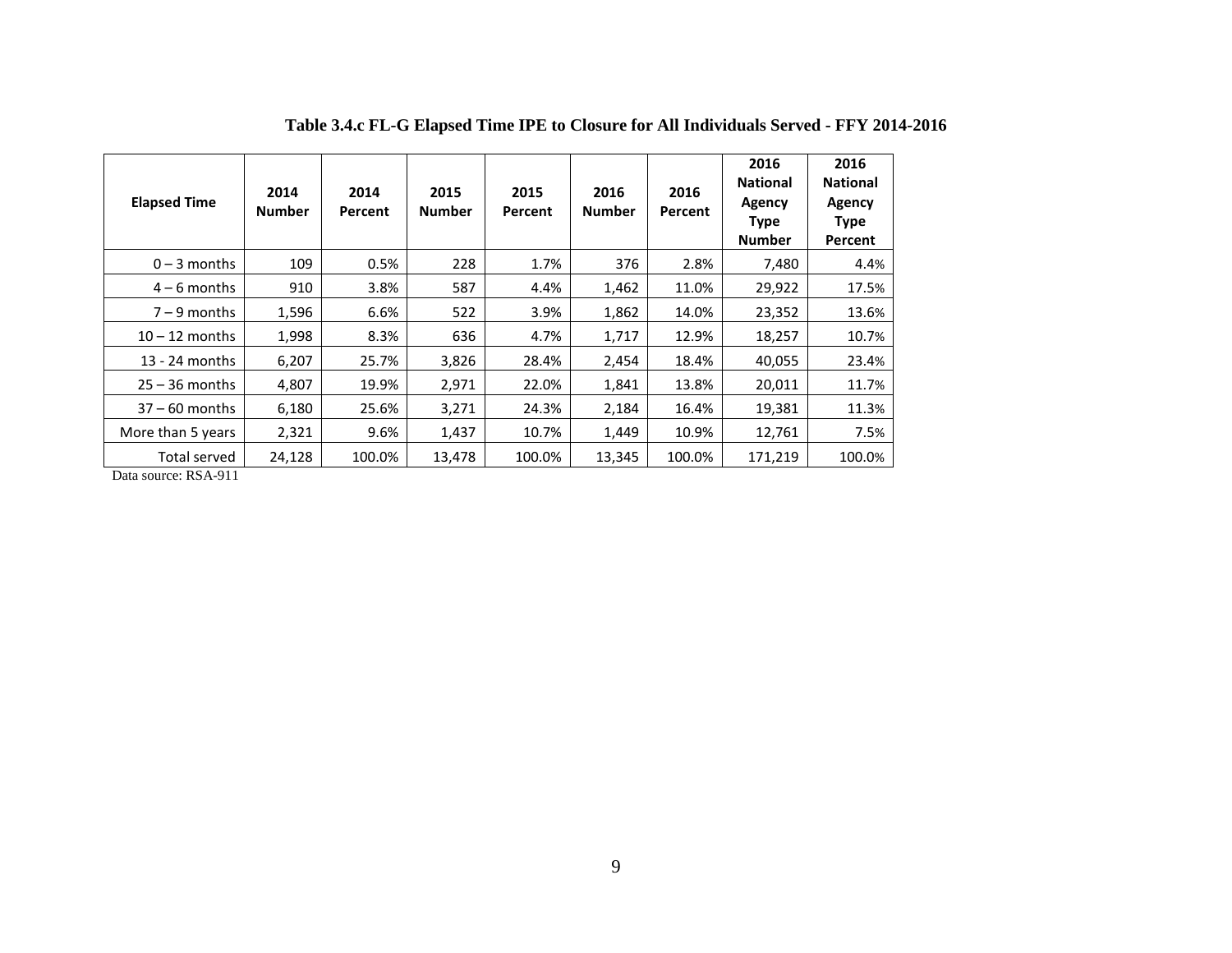| <b>SOC</b>                                                             | 2014<br><b>Number</b> | 2014<br>Percent | 2015<br><b>Number</b> | 2015<br>Percent | 2016<br><b>Number</b> | 2016<br>Percent | 2016<br><b>National</b><br>Agency<br><b>Type</b><br><b>Number</b> | 2016<br><b>National</b><br><b>Agency</b><br><b>Type</b><br>Percent |
|------------------------------------------------------------------------|-----------------------|-----------------|-----------------------|-----------------|-----------------------|-----------------|-------------------------------------------------------------------|--------------------------------------------------------------------|
| Architecture and Engineering<br>Occupations (17-0000)                  | 24                    | .3%             | 32                    | .6%             | 36                    | .7%             | 656                                                               | .7%                                                                |
| Arts, Design, Entertainment, Sports,<br>and Media (27-0000)            | 87                    | 1.2%            | 66                    | 1.3%            | 67                    | 1.2%            | 1,025                                                             | 1.0%                                                               |
| Building and Grounds Cleaning and<br>Maintenance (37-0000)             | 675                   | 9.4%            | 484                   | 9.6%            | 634                   | 11.6%           | 9,941                                                             | 10.2%                                                              |
| <b>Business and Financial Operations</b><br>Occupations (13-0000)      | 109                   | 1.5%            | 66                    | 1.3%            | 56                    | 1.0%            | 1,351                                                             | 1.4%                                                               |
| <b>Community and Social Services</b><br>Occupations (21-0000)          | 137                   | 1.9%            | 90                    | 1.8%            | 92                    | 1.7%            | 2,697                                                             | 2.8%                                                               |
| <b>Computer and Mathematical</b><br>Occupations (15-0000)              | 94                    | 1.3%            | 75                    | 1.5%            | 78                    | 1.4%            | 1,180                                                             | 1.2%                                                               |
| Constructive and Extraction<br>Occupations (47-0000)                   | 272                   | 3.8%            | 115                   | 2.3%            | 136                   | 2.5%            | 2,834                                                             | 2.9%                                                               |
| Education, Training, and Library<br>Occupations (25-0000)              | 191                   | 2.6%            | 124                   | 2.5%            | 157                   | 2.9%            | 3,015                                                             | 3.1%                                                               |
| Farming, Fishing, and Forestry<br>Occupations(45-0000)                 | 35                    | .5%             | 22                    | .4%             | 24                    | .4%             | 570                                                               | .6%                                                                |
| Food Preparation and Serving<br>Related Occupations (35-0000)          | 1,021                 | 14.2%           | 741                   | 14.7%           | 830                   | 15.2%           | 11,974                                                            | 12.2%                                                              |
| <b>Healthcare Practitioners and</b><br>Technical Occupations (29-0000) | 236                   | 3.3%            | 251                   | 5.0%            | 140                   | 2.6%            | 2,557                                                             | 2.6%                                                               |
| Healthcare Support Occupations (31-<br>0000)                           | 404                   | 5.%6            | 266                   | 5.3%            | 228                   | 4.2%            | 4,036                                                             | 4.1%                                                               |
| Homemaker*                                                             | $\overline{3}$        | .0%             | $\pmb{0}$             | 0%              | $\mathbf 0$           | 0%              | 296                                                               | .3%                                                                |
| Installation, Maintenance, and<br>Repair Occupations (49-0000)         | 247                   | 3.4%            | 172                   | 3.4%            | 164                   | 3.0%            | 3,722                                                             | 3.8%                                                               |
| Legal Occupations (23-0000)                                            | 26                    | .4%             | 12                    | .2%             | 14                    | .3%             | 239                                                               | .2%                                                                |
| Life, Physical, and Social Science                                     | 15                    | .2%             | 10                    | .2%             | 11                    | .2%             | 451                                                               | .5%                                                                |

# **Table 3.5.a FL-G SOC Codes for All Individuals Served with Employment Outcomes - FFY 2014-2016**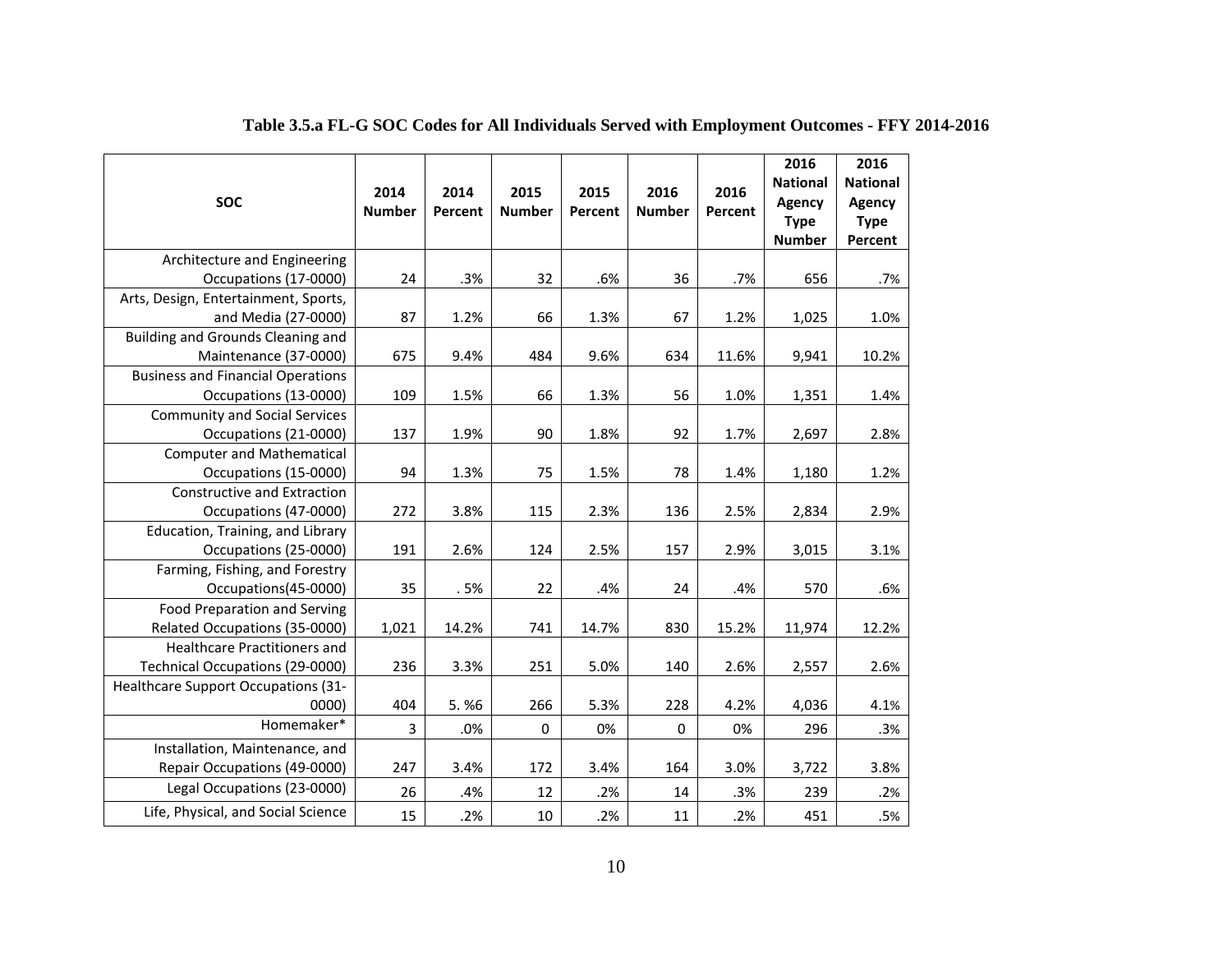| <b>SOC</b>                                                         | 2014<br><b>Number</b> | 2014<br>Percent | 2015<br><b>Number</b> | 2015<br>Percent | 2016<br><b>Number</b> | 2016<br>Percent | 2016<br><b>National</b><br>Agency<br><b>Type</b><br><b>Number</b> | 2016<br><b>National</b><br>Agency<br><b>Type</b><br>Percent |
|--------------------------------------------------------------------|-----------------------|-----------------|-----------------------|-----------------|-----------------------|-----------------|-------------------------------------------------------------------|-------------------------------------------------------------|
| Occupations (19-0000)                                              |                       |                 |                       |                 |                       |                 |                                                                   |                                                             |
| Management Occupations (11-0000)                                   | 143                   | 2.0%            | 92                    | 1.8%            | 94                    | 1.7%            | 2,417                                                             | 2.5%                                                        |
| Military Specific Occupations (55-<br>0000)                        | 6                     | .1%             | 3                     | .1%             | 2                     | .0%             | 37                                                                | .0%                                                         |
| Office and Administrative Support<br>Occupations (19-0000)         | 1,319                 | 18.3%           | 939                   | 18.7%           | 1,099                 | 20.2%           | 16,146                                                            | 16.5%                                                       |
| <b>Personal Care and Service</b><br>Occupations (39-0000)          | 412                   | 5.7%            | 314                   | 6.2%            | 249                   | 4.6%            | 6,382                                                             | 6.5%                                                        |
| Production Occupations (51-0000)                                   | 215                   | 3.0%            | 147                   | 2.9%            | 164                   | 3.0%            | 7,461                                                             | 7.6%                                                        |
| Protective Service Occupations (33-<br>0000                        | 201                   | 2.8%            | 135                   | 2.7%            | 128                   | 2.3%            | 1,624                                                             | 1.7%                                                        |
| Randolph-Sheppard vending facility<br>clerk*                       | 0                     | 0%              | 0                     | 0%              | 0                     | 0%              | 0                                                                 | 0%                                                          |
| Randolph-Sheppard vending facility<br>operator*                    | $\mathbf 0$           | 0%              | $\mathbf 0$           | 0%              | $\mathbf 0$           | 0%              | 0                                                                 | 0%                                                          |
| Sales and Related Occupations (41-<br>0000                         | 722                   | 10.0%           | 476                   | 9.5%            | 509                   | 9.3%            | 8,555                                                             | 8.7%                                                        |
| <b>Transportation and Material Moving</b><br>Occupations (53-0000) | 617                   | 8.6%            | 402                   | 8.0%            | 535                   | 9.8%            | 8,716                                                             | 8.9%                                                        |
| Unpaid Family Worker*                                              |                       |                 |                       |                 |                       |                 | 28                                                                | .0%                                                         |
| Total employment outcomes                                          | 7,211                 | 100.0%          | 5,034                 | 100.0%          | 5,447                 | 100.0           | 97,910                                                            | 100.0%                                                      |

Note: Occupations marked with an asterisk are VR specific occupations and are not part of the SOC.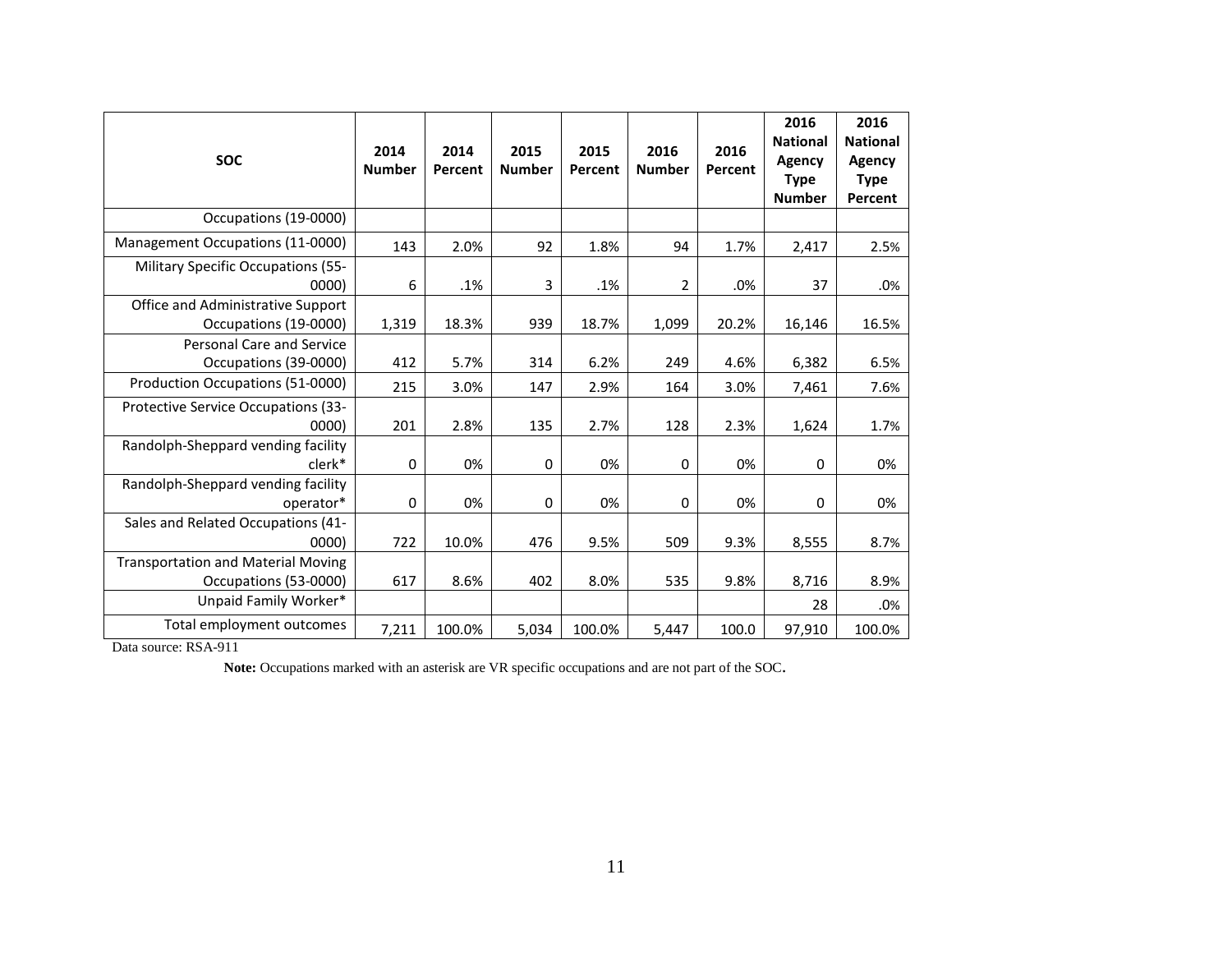| <b>SOC</b>                                                  | 2014<br><b>Number</b> | 2015<br><b>Number</b> | 2016<br><b>Number</b> | 2016<br><b>National</b><br>Agency<br><b>Type</b><br><b>Number</b> |
|-------------------------------------------------------------|-----------------------|-----------------------|-----------------------|-------------------------------------------------------------------|
| Architecture and Engineering                                |                       |                       |                       |                                                                   |
| Occupations (17-0000)                                       | \$12.50               | \$14.00               | \$18.36               | \$20.00                                                           |
| Arts, Design, Entertainment, Sports, and<br>Media (27-0000) | \$12.50               | \$10.75               | \$12.00               | \$12.50                                                           |
| <b>Building and Grounds Cleaning and</b>                    |                       |                       |                       |                                                                   |
| Maintenance (37-0000)                                       | \$8.48                | \$8.75                | \$8.98                | \$9.15                                                            |
| <b>Business and Financial Operations</b>                    |                       |                       |                       |                                                                   |
| Occupations (13-0000)                                       | \$14.38               | \$14.83               | \$15.00               | \$16.83                                                           |
| <b>Community and Social Services</b>                        |                       |                       |                       |                                                                   |
| Occupations (21-0000)                                       | \$13.00               | \$13.35               | \$14.00               | \$13.90                                                           |
| <b>Computer and Mathematical</b><br>Occupations (15-0000)   | \$14.39               | \$14.05               | \$12.92               | \$16.03                                                           |
| <b>Constructive and Extraction Occupations</b>              |                       |                       |                       |                                                                   |
| $(47-0000)$                                                 | \$11.50               | \$11.93               | \$12.25               | \$13.00                                                           |
| Education, Training, and Library                            |                       |                       |                       |                                                                   |
| Occupations (25-0000)                                       | \$12.00               | \$13.21               | \$12.67               | \$13.54                                                           |
| Farming, Fishing, and Forestry                              |                       |                       |                       |                                                                   |
| Occupations(45-0000)                                        | \$9.50                | \$10.20               | \$9.96                | \$10.15                                                           |
| Food Preparation and Serving Related                        |                       |                       |                       |                                                                   |
| Occupations (35-0000)                                       | \$8.23                | \$8.27                | \$8.55                | \$9.00                                                            |
| <b>Healthcare Practitioners and Technical</b>               |                       |                       |                       |                                                                   |
| Occupations (29-0000)                                       | \$15.00               | \$16.00               | \$17.00               | \$19.00                                                           |
| Healthcare Support Occupations (31-                         |                       |                       |                       |                                                                   |
| 0000)                                                       | \$10.00               | \$10.00               | \$11.03               | \$10.65                                                           |
| Homemaker*                                                  |                       |                       |                       |                                                                   |
| Installation, Maintenance, and Repair                       |                       |                       |                       |                                                                   |
| Occupations (49-0000)                                       | \$10.93               | \$10.66               | \$11.60               | \$11.76                                                           |
| Legal Occupations (23-0000)                                 | \$13.80               | \$13.53               | \$14.08               | \$17.00                                                           |
| Life, Physical, and Social Science                          | \$12.50               | \$15.30               | \$12.50               | \$15.00                                                           |

# **Table 3.5.b FL-G Median Hourly Earnings for Individuals with Employment Outcomes by SOC - FFYs2014-2016**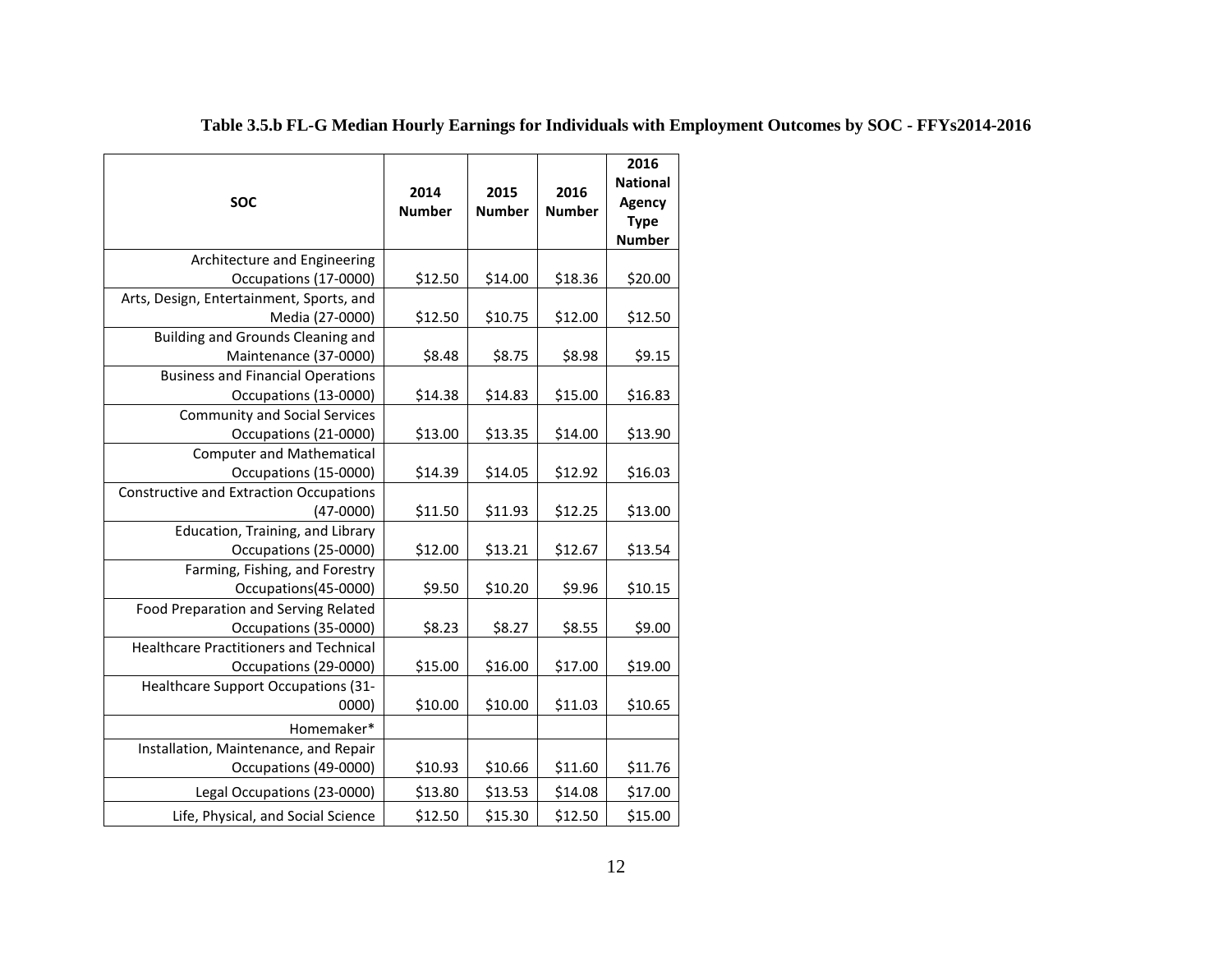| <b>SOC</b>                                                         | 2014<br><b>Number</b> | 2015<br><b>Number</b> | 2016<br><b>Number</b> | 2016<br><b>National</b><br><b>Agency</b><br><b>Type</b><br><b>Number</b> |
|--------------------------------------------------------------------|-----------------------|-----------------------|-----------------------|--------------------------------------------------------------------------|
| Occupations (19-0000)                                              |                       |                       |                       |                                                                          |
| Management Occupations (11-0000)                                   | \$12.50               | \$13.13               | \$12.50               | \$16.00                                                                  |
| Military Specific Occupations (55-0000)                            | \$9.06                | \$10.83               | \$10.27               | \$10.00                                                                  |
| Office and Administrative Support<br>Occupations (19-0000)         | \$9.00                | \$9.00                | \$9.10                | \$10.00                                                                  |
| Personal Care and Service Occupations<br>(39-0000)                 | \$8.75                | \$9.00                | \$9.00                | \$9.19                                                                   |
| Production Occupations (51-0000)                                   | \$9.00                | \$9.00                | \$9.10                | \$10.00                                                                  |
| Protective Service Occupations (33-0000)                           | \$9.50                | \$10.00               | \$9.50                | \$10.91                                                                  |
| Randolph-Sheppard vending facility<br>clerk*                       |                       |                       |                       |                                                                          |
| Randolph-Sheppard vending facility<br>operator*                    |                       |                       |                       |                                                                          |
| Sales and Related Occupations (41-0000)                            | \$8.33                | \$8.53                | \$9.00                | \$9.48                                                                   |
| <b>Transportation and Material Moving</b><br>Occupations (53-0000) | \$9.00                | \$9.00                | \$9.00                | \$10.00                                                                  |
| Unpaid Family Worker*                                              |                       |                       |                       |                                                                          |
| Total employment outcomes                                          | \$9.00                | \$9.31                | \$9.50                | \$10.00                                                                  |

Note: Occupations marked with an asterisk are VR specific occupations and are not part of the SOC.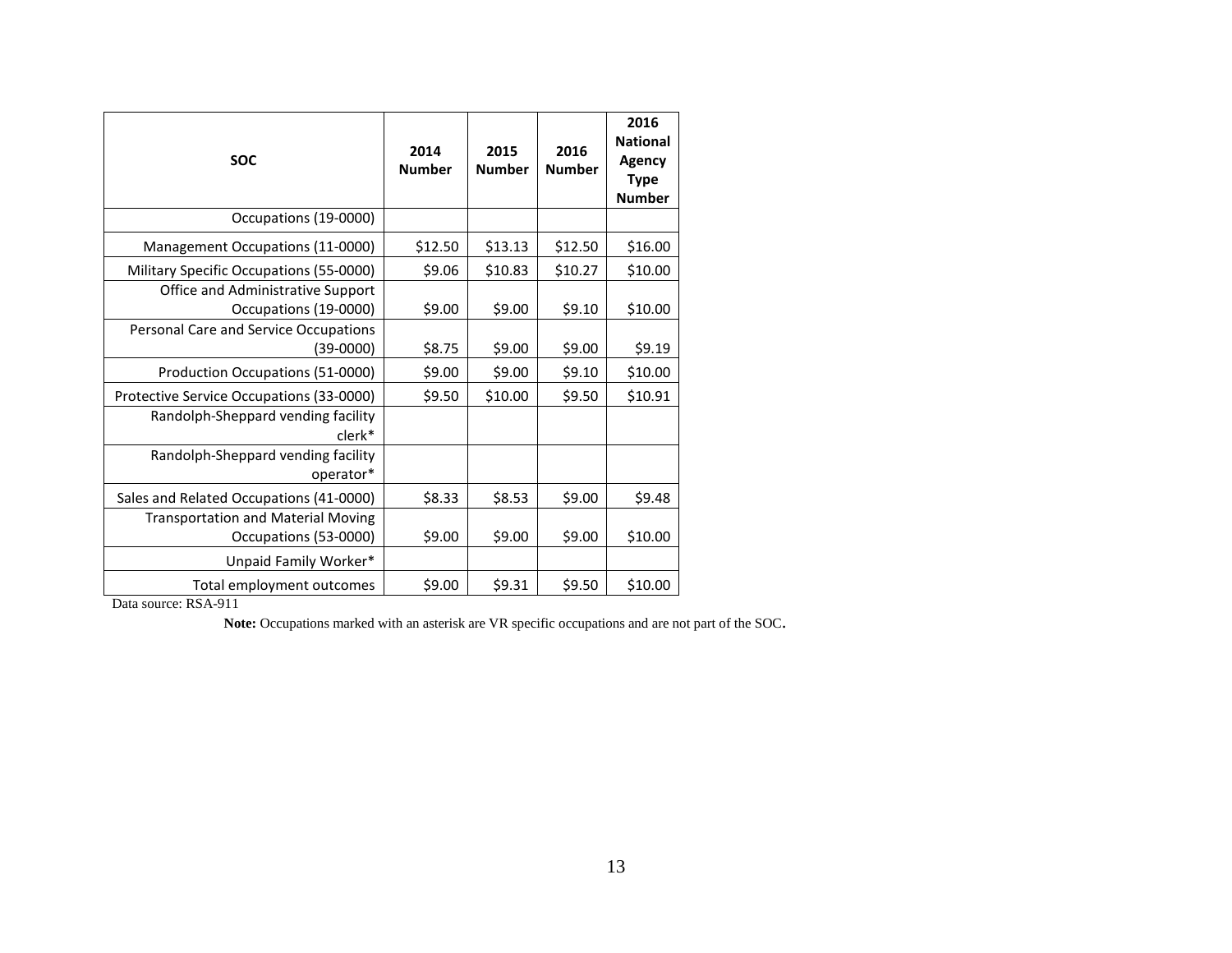#### **Table 4.1 (FL-G) Case Status Information, Outcomes, and Quality Employment Measures for Individuals with Disabilities under Age 25 at Exit—FFFYs 2014–2016**

| <b>Individuals with Disabilities under</b><br>Age 25 at Exit         | 2014<br><b>Number</b> | 2014<br>Percent | 2015<br><b>Number</b> | 2015<br>Percent | 2016<br><b>Number</b> | 2016<br>Percent | 2016<br><b>National</b><br><b>Agency Type</b><br><b>Number</b> | 2016<br><b>National</b><br><b>Agency Type</b><br>Percent |
|----------------------------------------------------------------------|-----------------------|-----------------|-----------------------|-----------------|-----------------------|-----------------|----------------------------------------------------------------|----------------------------------------------------------|
| Total cases closed                                                   | 9,400                 | 100%            | 8,306                 | 100%            | 8,627                 | 100%            | 97,326                                                         | 100%                                                     |
| Exited as an applicant                                               | 0                     | 0.00%           | 0                     | 0.00%           | 0                     | 0.00%           | 10,445                                                         | 10.73%                                                   |
| Exited during or after trial work<br>experience/extended evaluation  | 183                   | 1.95%           | 163                   | 1.96%           | 15                    | 0.17%           | 710                                                            | 0.73%                                                    |
| Exited without employment after IPE,<br>before services              | 205                   | 2.18%           | 144                   | 1.73%           | 102                   | 1.18%           | 2,787                                                          | 2.86%                                                    |
| Exited from order of selection waiting<br>list                       | 270                   | 2.87%           | 91                    | 1.10%           | 103                   | 1.19%           | 580                                                            | 0.60%                                                    |
| Exited without employment after<br>eligibility, before IPE           | 985                   | 10.48%          | 3,422                 | 41.20%          | 3,870                 | 44.86%          | 26,275                                                         | 27.00%                                                   |
| Exited with employment                                               | 2,069                 | 22.01%          | 1,617                 | 19.47%          | 1,833                 | 21.25%          | 31,041                                                         | 31.89%                                                   |
| Exited without employment                                            | 5,688                 | 60.51%          | 2,869                 | 34.54%          | 2,704                 | 31.34%          | 25,488                                                         | 26.19%                                                   |
| Employment rate                                                      | 26.67%                | n/a             | 36.05%                | n/a             | 40.40%                | n/a             | 54.91%                                                         | n/a                                                      |
| Supported employment outcomes                                        | 592                   | 6.30%           | 534                   | 6.43%           | 690                   | 8.00%           | 5,568                                                          | 5.72%                                                    |
| Competitive employment outcomes                                      | 2,049                 | 21.80%          | 1,604                 | 19.31%          | 1,818                 | 21.07%          | 30879                                                          | 31.73%                                                   |
| Average hourly earnings for<br>competitive employment outcomes       | 9.65                  | n/a             | 10.08                 | n/a             | 10.22                 | n/a             | 10.31                                                          | n/a                                                      |
| Average hours worked per week for<br>competitive employment outcomes | 28.27                 | n/a             | 28.44                 | n/a             | 27.68                 | n/a             | 28.83                                                          | n/a                                                      |
| Competitive employment outcomes at<br>35 or more hours per week      | 593                   | 6.31%           | 520                   | 6.26%           | 558                   | 6.47%           | 10,972                                                         | 11.27%                                                   |
| Competitive employment outcomes<br>meeting SGA                       | 988                   | 10.51%          | 848                   | 10.21%          | 832                   | 9.64%           | 15,965                                                         | 16.40%                                                   |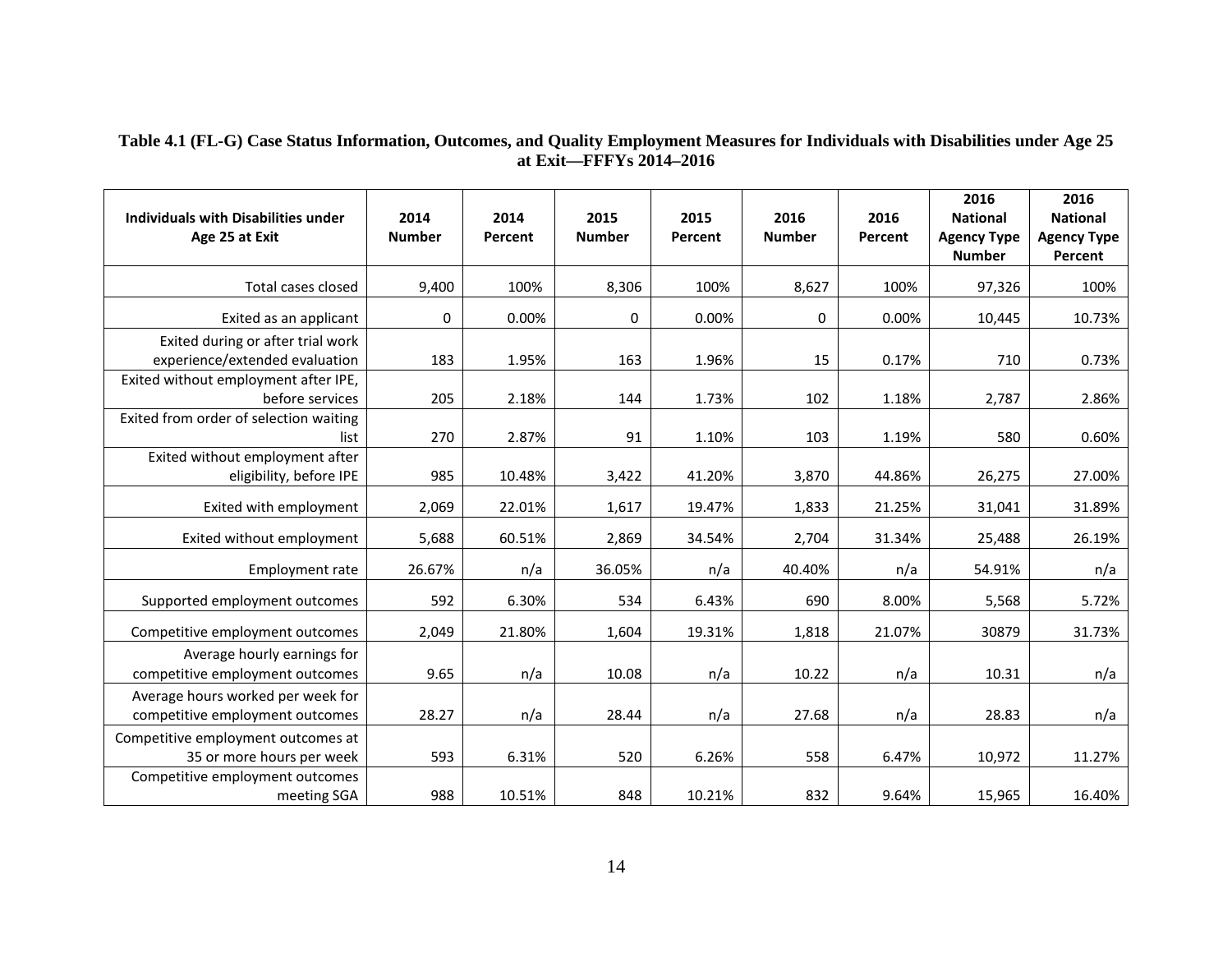| Individuals with Disabilities under<br>Age 25 at Exit              | 2014<br><b>Number</b> | 2014<br>Percent | 2015<br><b>Number</b> | 2015<br>Percent | 2016<br><b>Number</b> | 2016<br>Percent | 2016<br><b>National</b><br><b>Agency Type</b><br><b>Number</b> | 2016<br><b>National</b><br><b>Agency Type</b><br>Percent |
|--------------------------------------------------------------------|-----------------------|-----------------|-----------------------|-----------------|-----------------------|-----------------|----------------------------------------------------------------|----------------------------------------------------------|
| Competitive employment outcomes<br>with employer- provided medical |                       |                 |                       |                 |                       |                 |                                                                |                                                          |
| insurance                                                          | 403                   | 4.29%           | 317                   | 3.82%           | 292                   | 3.38%           | 4,181                                                          | 4.30%                                                    |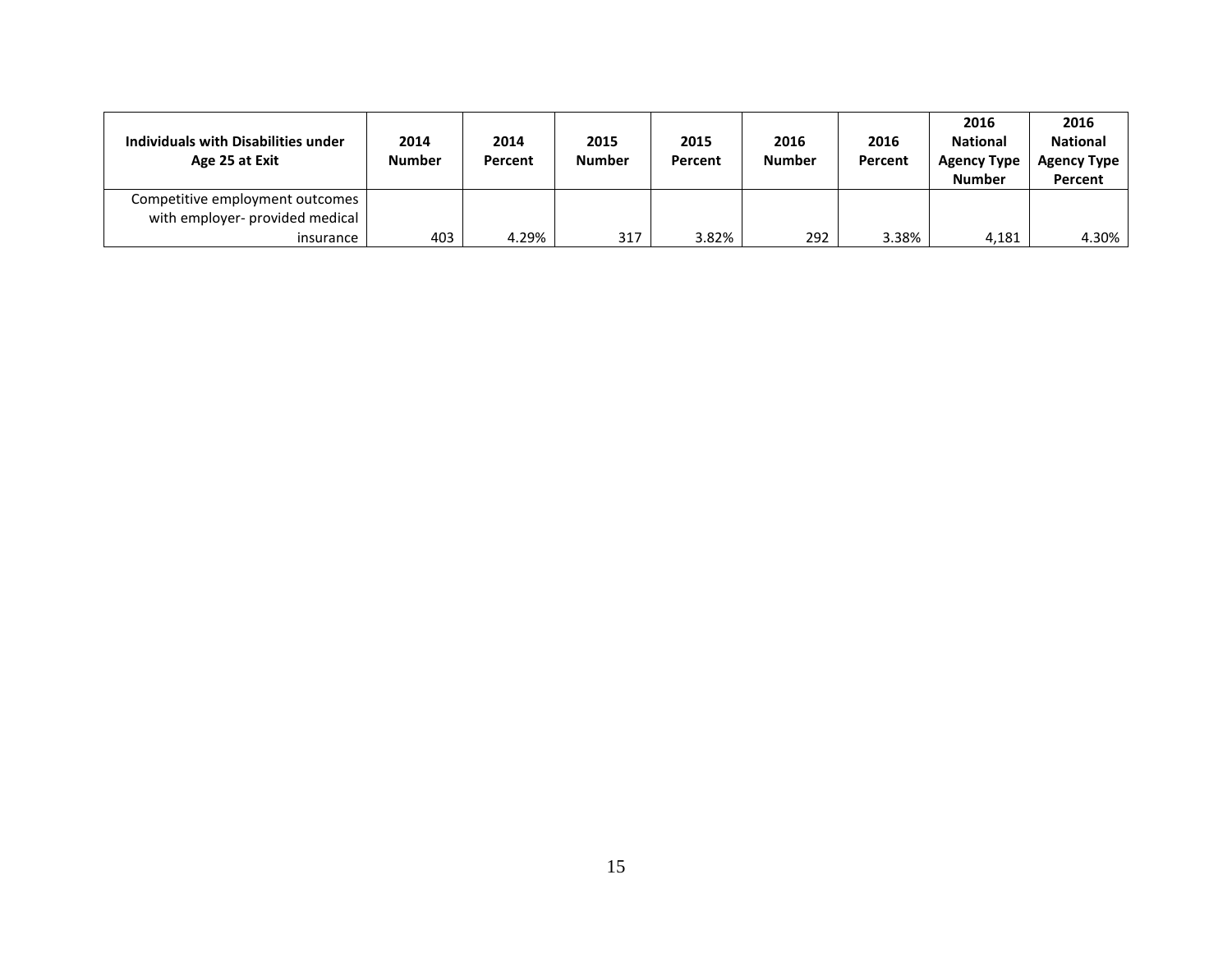| <b>Training Services</b>                     | 2014 | 2014<br>Percent | 2015        | 2015<br>Percent | 2016        | 2016<br>Percent | 2016 National<br><b>Agency Type</b><br><b>Number</b> | 2016 National<br><b>Agency Type</b><br>Percent |
|----------------------------------------------|------|-----------------|-------------|-----------------|-------------|-----------------|------------------------------------------------------|------------------------------------------------|
| Total number of individuals served           | 7757 | 100%            | 4486        | 100%            | 4537        | 100%            | 56,529                                               | 100%                                           |
| College or university training               | 511  | 6.60%           | 76          | 1.70%           | 89          | 2.00%           | 217                                                  | 0.40%                                          |
| Four-year or university training             | 62   | 0.80%           | 3           | 0.10%           | 6           | 0.10%           | 4,759                                                | 8.40%                                          |
| Junior or community college training         | 697  | 9.00%           | 46          | 1.00%           | 43          | 0.90%           | 3,700                                                | 6.50%                                          |
| Occupational or vocational training          | 907  | 11.70%          | 69          | 1.50%           | 71          | 1.60%           | 7,389                                                | 13.10%                                         |
| On-the-job training                          | 334  | 4.30%           | 57          | 1.30%           | 87          | 1.90%           | 2,350                                                | 4.20%                                          |
| Apprenticeship training                      | 0    | 0.00%           | 0           | 0.00%           | 0           | 0.00%           | 72                                                   | 0.10%                                          |
| Basic academic remedial or literacy training | 71   | 0.90%           | 3           | 0.10%           | 1           | 0.00%           | 1,199                                                | 2.10%                                          |
| Job readiness training                       | 0    | 0.00%           | 0           | 0.00%           | 0           | 0.00%           | 9,356                                                | 16.60%                                         |
| Disability-related skills training           | 0    | 0.00%           | $\mathbf 0$ | 0.00%           | 0           | 0.00%           | 733                                                  | 1.30%                                          |
| Miscellaneous training                       | 359  | 4.60%           | 34          | 0.80%           | 58          | 1.30%           | 7,283                                                | 12.90%                                         |
| Assessment                                   | 2521 | 32.50%          | 144         | 3.20%           | 217         | 4.80%           | 34,386                                               | 60.80%                                         |
| Diagnosis and treatment of impairment        | 6368 | 82.10%          | 238         | 5.30%           | 381         | 8.40%           | 12,093                                               | 21.40%                                         |
| Vocational rehab counseling and guidance     | 0    | 0.00%           | 0           | 0.00%           | 0           | 0.00%           | 31,103                                               | 55.00%                                         |
| Job search assistance                        | 879  | 11.30%          | 150         | 3.30%           | 263         | 5.80%           | 16,078                                               | 28.40%                                         |
| Job placement assistance                     | 1081 | 13.90%          | 713         | 15.90%          | 782         | 17.20%          | 19,602                                               | 34.70%                                         |
| On-the-job supports-short term               | 97   | 1.30%           | 26          | 0.60%           | 30          | 0.70%           | 6,477                                                | 11.50%                                         |
| On-the-job supports-SE                       | 363  | 4.70%           | 277         | 6.20%           | 389         | 8.60%           | 9,365                                                | 16.60%                                         |
| Information and referral services            | 0    | 0.00%           | $\mathbf 0$ | 0.00%           | $\mathbf 0$ | 0.00%           | 8,416                                                | 14.90%                                         |
| Benefits counseling                          | 117  | 1.50%           | $\mathbf 0$ | 0.00%           | $\mathbf 0$ | 0.00%           | 1,985                                                | 3.50%                                          |
| Customized employment services               | 1797 | 23.20%          | 145         | 3.20%           | 180         | 4.00%           | 398                                                  | 0.70%                                          |
| Transportation                               | 2042 | 26.30%          | 480         | 10.70%          | 522         | 11.50%          | 11,822                                               | 20.90%                                         |
| Maintenance                                  | 179  | 2.30%           | 29          | 0.60%           | 29          | 0.60%           | 10,231                                               | 18.10%                                         |

**Table 4.2.a (FL-G) VR Services for Individuals with Disabilities under Age 25 at Exit- FFFYs 2014-2016**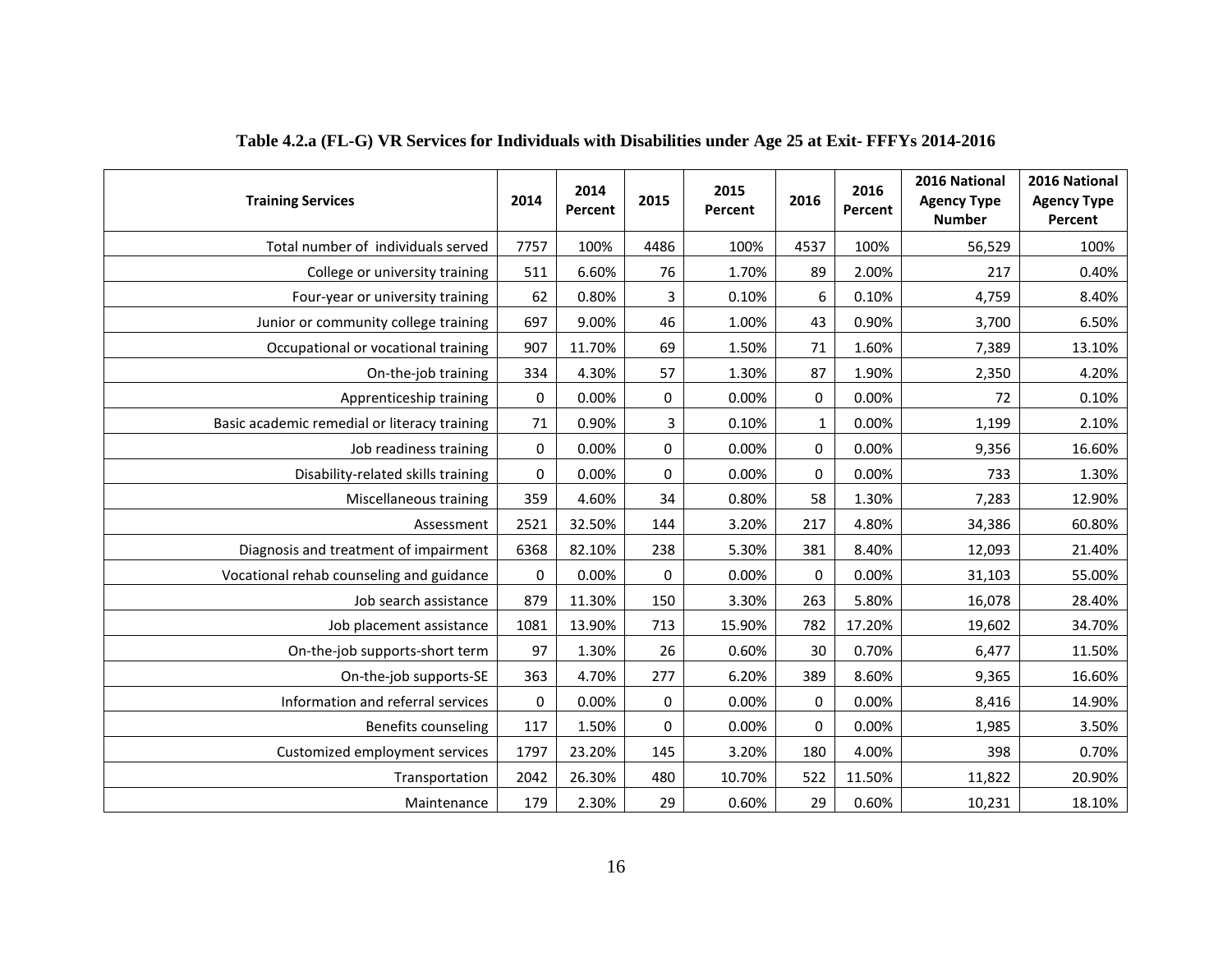| <b>Training Services</b>      | 2014 | 2014<br>Percent | 2015 | 2015<br>Percent | 2016     | 2016<br>Percent | 2016 National<br><b>Agency Type</b><br><b>Number</b> | 2016 National<br><b>Agency Type</b><br>Percent |
|-------------------------------|------|-----------------|------|-----------------|----------|-----------------|------------------------------------------------------|------------------------------------------------|
| Rehabilitation technology     | 288  | 3.70%           | 26   | 0.60%           | 46       | 1.00%           | 2,970                                                | 5.30%                                          |
| Reader services               |      | $0.00\%$        |      | $0.00\%$        |          | 0.00%           | 22                                                   | $0.00\%$                                       |
| Interpreter services          | 126  | 1.60%           | 24   | 0.50%           | 45       | 1.00%           | 691                                                  | 1.20%                                          |
| Personal attendant services   | 10   | $0.10\%$        | 0    | $0.00\%$        | 2        | $0.00\%$        | 68                                                   | 0.10%                                          |
| Technical assistance services | 5.   | $0.10\%$        |      | $0.00\%$        | <b>T</b> | $0.00\%$        | 82                                                   | 0.10%                                          |
| Other services                | 1685 | 21.70%          | 282  | 6.30%           | 329      | 7.30%           | 12,803                                               | 22.60%                                         |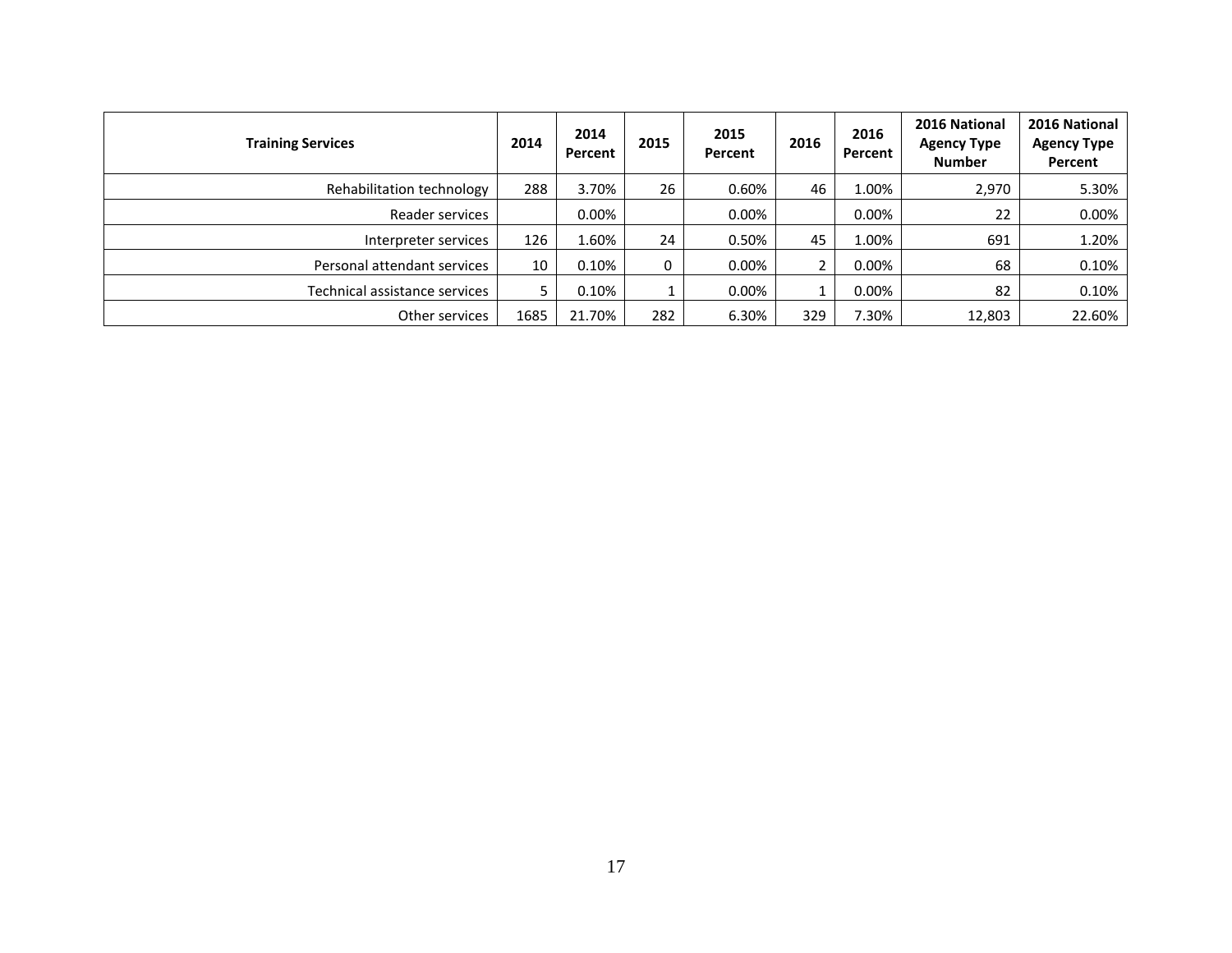| <b>Type of Impairment</b>                                             | 2014  | 2014<br>Percent | 2015  | 2015<br>Percent | 2016  | 2016<br>Percent | 2016 National<br><b>Agency Type</b><br><b>Number</b> | 2016 National<br><b>Agency Type</b><br>Percent |
|-----------------------------------------------------------------------|-------|-----------------|-------|-----------------|-------|-----------------|------------------------------------------------------|------------------------------------------------|
| Visual - Employment outcomes                                          | 7     | 0.34%           | 4     | 0.25%           | 6     | 0.33%           | 83                                                   | 0.27%                                          |
| Visual - Without employment outcomes                                  | 15    | 0.26%           | 9     | 0.31%           | 11    | 0.41%           | 78                                                   | 0.31%                                          |
| Auditory and Communicative - Employment<br>outcomes                   | 90    | 4.35%           | 68    | 4.21%           | 85    | 4.64%           | 1,840                                                | 5.93%                                          |
| Auditory and Communicative - Without employment<br>outcomes           | 187   | 3.29%           | 88    | 3.07%           | 101   | 3.74%           | 1,161                                                | 4.56%                                          |
| Physical - Employment outcomes                                        | 173   | 8.36%           | 125   | 7.73%           | 128   | 6.98%           | 2,496                                                | 8.04%                                          |
| Physical - Without employment outcomes                                | 451   | 7.93%           | 228   | 7.95%           | 224   | 8.28%           | 2,012                                                | 7.89%                                          |
| Intellectual and Learning disability - Employment<br>outcomes         | 1,123 | 54.28%          | 842   | 52.07%          | 989   | 53.96%          | 18,991                                               | 61.19%                                         |
| Intellectual and Learning disability - Without<br>employment outcomes | 3,212 | 56.47%          | 1,580 | 55.07%          | 1,368 | 50.59%          | 14,904                                               | 58.48%                                         |
| Psychosocial and psychological - Employment<br>outcomes               | 676   | 32.67%          | 578   | 35.75%          | 625   | 34.10%          | 7,628                                                | 24.58%                                         |
| Psychosocial and psychological - Without<br>employment outcomes       | 1,821 | 32.01%          | 964   | 33.60%          | 1,000 | 36.98%          | 7,331                                                | 28.76%                                         |
| Total served - Employment outcomes                                    | 2,069 | 100.00%         | 1,617 | 100.00%         | 1,833 | 100.00%         | 31,038                                               | 100.00%                                        |
| Total served - Without employment outcomes                            | 5,688 | 100.00%         | 2,869 | 100.00%         | 2,704 | 100.00%         | 25,486                                               | 100.00%                                        |

### **Table 4.3.a FL-G Outcomes by Type of Impairment for Individuals with Disabilities under Age 25 at Exit- FFFYs 2014-2016**

### **Table 4.3.b FL-G All Individuals Served by Type of Impairment for Individuals with Disabilities under Age 25 at Exit- FFFYs 2014-2016**

| <b>Type of Impairment</b>                       | 2014 | 2014<br>Percent | 2015 | 2015<br>Percent | 2016 | 2016<br>Percent | 2016 National<br><b>Agency Type</b><br><b>Number</b> | 2016<br><b>National</b><br><b>Agency Type</b><br>Percent |
|-------------------------------------------------|------|-----------------|------|-----------------|------|-----------------|------------------------------------------------------|----------------------------------------------------------|
| Visual - Individuals served                     | 22   | 0.28%           | 13   | 0.29%           | 17   | 0.37%           | 161                                                  | 0.28%                                                    |
| Auditory and Communicative - Individuals served | 277  | 3.57%           | 56   | 3.48%           | 186  | 4.10%           | 3,001                                                | 5.31%                                                    |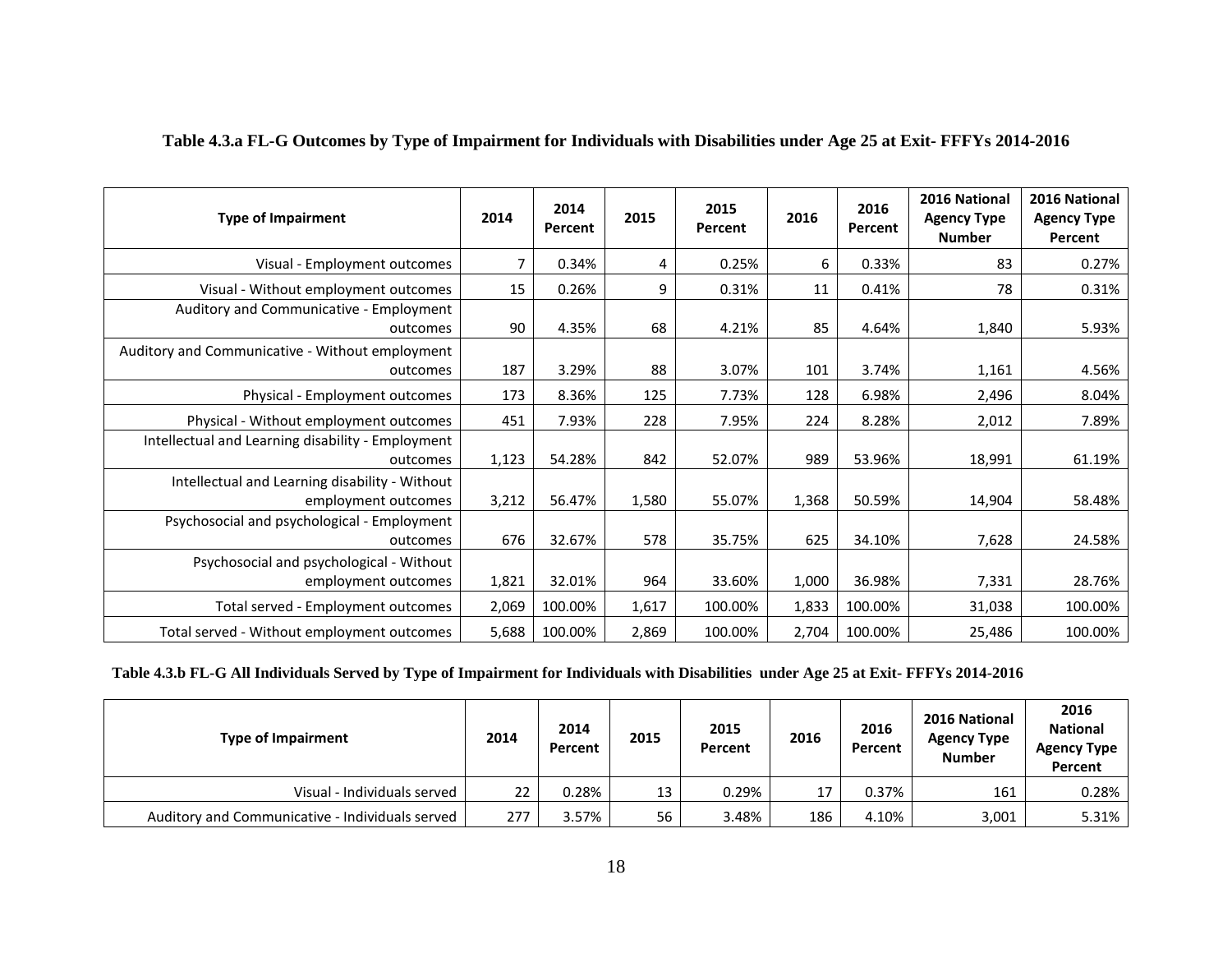| <b>Type of Impairment</b>                                 | 2014  | 2014<br>Percent | 2015  | 2015<br>Percent | 2016  | 2016<br>Percent | 2016 National<br><b>Agency Type</b><br><b>Number</b> | 2016<br><b>National</b><br><b>Agency Type</b><br>Percent |
|-----------------------------------------------------------|-------|-----------------|-------|-----------------|-------|-----------------|------------------------------------------------------|----------------------------------------------------------|
| Physical - Individuals served                             | 624   | 8.04%           | 353   | 7.87%           | 352   | 7.76%           | 4,508                                                | 7.98%                                                    |
| Intellectual and Learning disability - Individuals served | 4,335 | 55.89%          | 2,422 | 53.99%          | 2,357 | 51.95%          | 33,895                                               | 59.97%                                                   |
| Psychosocial and psychological                            | 2,497 | 32.19%          | 542,  | 34.37%          | 1,625 | 35.82%          | 14,959                                               | 26.46%                                                   |
| Total individuals served                                  | 7,757 | 100.00%         | 4,486 | 100.00%         | 4,537 | 100.00%         | 56,524                                               | 100.00%                                                  |

### **Table 4.3.c FL-G Employment Rate by Type of Impairment for Individuals with Disabilities under Age 25 at Exit- FFFYs 2014-2016**

| <b>Type of Impairment</b>                              | 2014   | 2015   | 2016   | 2016<br><b>National</b><br>Agency<br><b>Type</b><br>Percent |
|--------------------------------------------------------|--------|--------|--------|-------------------------------------------------------------|
| Visual - Employment rate                               | 31.80% | 30.80% | 35.30% | 51.55%                                                      |
| Auditory and Communicative - Employment rate           | 32.50% | 43.60% | 45.70% | 61.31%                                                      |
| Physical - Employment rate                             | 27.70% | 35.40% | 36.40% | 55.37%                                                      |
| Intellectual and Learning disability - Employment rate | 25.90% | 34.80% | 42%    | 56.03%                                                      |
| Psychosocial and psychological – Employment rate       | 27.10% | 37.50% | 38.50% | 50.99%                                                      |
| Total served - Employment rate                         | 27%    | 36%    | 40%    | 54.91%                                                      |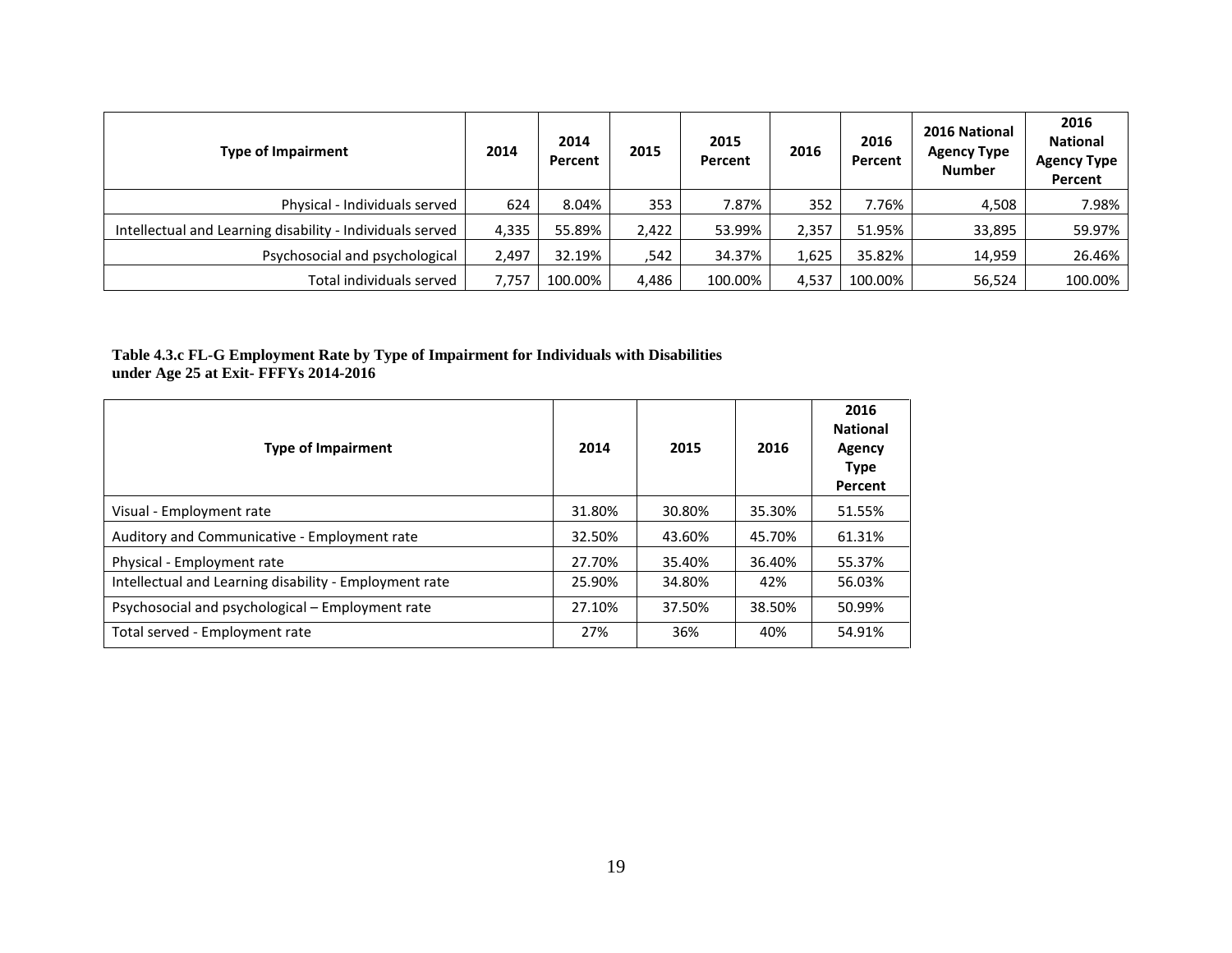| <b>Elapsed Time</b> | 2014<br><b>Number</b> | 2014<br>Percent | 2015<br><b>Number</b> | 2015<br>Percent | 2016<br><b>Number</b> | 2016<br>Percent | 2016<br><b>National</b><br><b>Agency Type</b><br><b>Number</b> | 2016<br><b>National</b><br><b>Agency</b><br><b>Type</b><br>Percent |
|---------------------|-----------------------|-----------------|-----------------------|-----------------|-----------------------|-----------------|----------------------------------------------------------------|--------------------------------------------------------------------|
| $0 - 60$ days       | 5750                  | 62.38%          | 5069                  | 62.25%          | 5338                  | 61.98%          | 71426                                                          | 82.89%                                                             |
| $61 - 90$ days      | 1659                  | 18.00%          | 1446                  | 17.76%          | 1590                  | 18.46%          | 7648                                                           | 8.88%                                                              |
| $91 - 120$ days     | 865                   | 9.38%           | 797                   | 9.79%           | 880                   | 10.22%          | 3405                                                           | 3.95%                                                              |
| $121 - 180$ days    | 679                   | 7.37%           | 579                   | 7.11%           | 608                   | 7.06%           | 2280                                                           | 2.65%                                                              |
| $181 - 365$ days    | 239                   | 2.59%           | 231                   | 2.84%           | 183                   | 2.12%           | 1166                                                           | 1.35%                                                              |
| More than 1 year    | 25                    | 0.27%           | 21                    | 0.26%           | 13                    | 0.15%           | 246                                                            | 0.29%                                                              |
| Total eligible      | 9217                  |                 | 8143                  |                 | 8612                  |                 | 86171                                                          |                                                                    |

**Table 4.4.a FL-G Elapsed Time from Application to Eligibility for Individuals with Disabilities under Age 25 at Exit—FFFYs 2014–2016**

**Table 4.4.b FL-G Elapsed Time from Eligibility to IPE for Individuals with Disabilities under Age 25 at Exit Served—FFFYs 2014–2016**

| <b>Elapsed Time</b> | 2014<br><b>Number</b> | 2014<br>Percent | 2015<br><b>Number</b> | 2015<br>Percent | 2016<br><b>Number</b> | 2016<br>Percent | 2016<br><b>National</b><br>Agency<br><b>Type</b><br><b>Number</b> | 2016<br><b>National</b><br>Agency<br><b>Type</b><br>Percent |
|---------------------|-----------------------|-----------------|-----------------------|-----------------|-----------------------|-----------------|-------------------------------------------------------------------|-------------------------------------------------------------|
| $0 - 3$ months      | 5,656                 | 72.92%          | 3,271                 | 72.92%          | 3,538                 | 77.98%          | 39,529                                                            | 69.93%                                                      |
| 4-6 months          | 1,556                 | 20.06%          | 952                   | 21.22%          | 799                   | 17.61%          | 8,989                                                             | 15.90%                                                      |
| 7-9 months          | 337                   | 4.35%           | 160                   | 3.57%           | 151                   | 3.33%           | 3,334                                                             | 5.90%                                                       |
| $10-12$ months      | 130                   | 1.68%           | 57                    | 1.27%           | 28                    | 0.62%           | 1,909                                                             | 3.38%                                                       |
| More than 12 months | 77                    | 0.99%           | 46                    | 1.03%           | 21                    | 0.46%           | 2,768                                                             | 4.90%                                                       |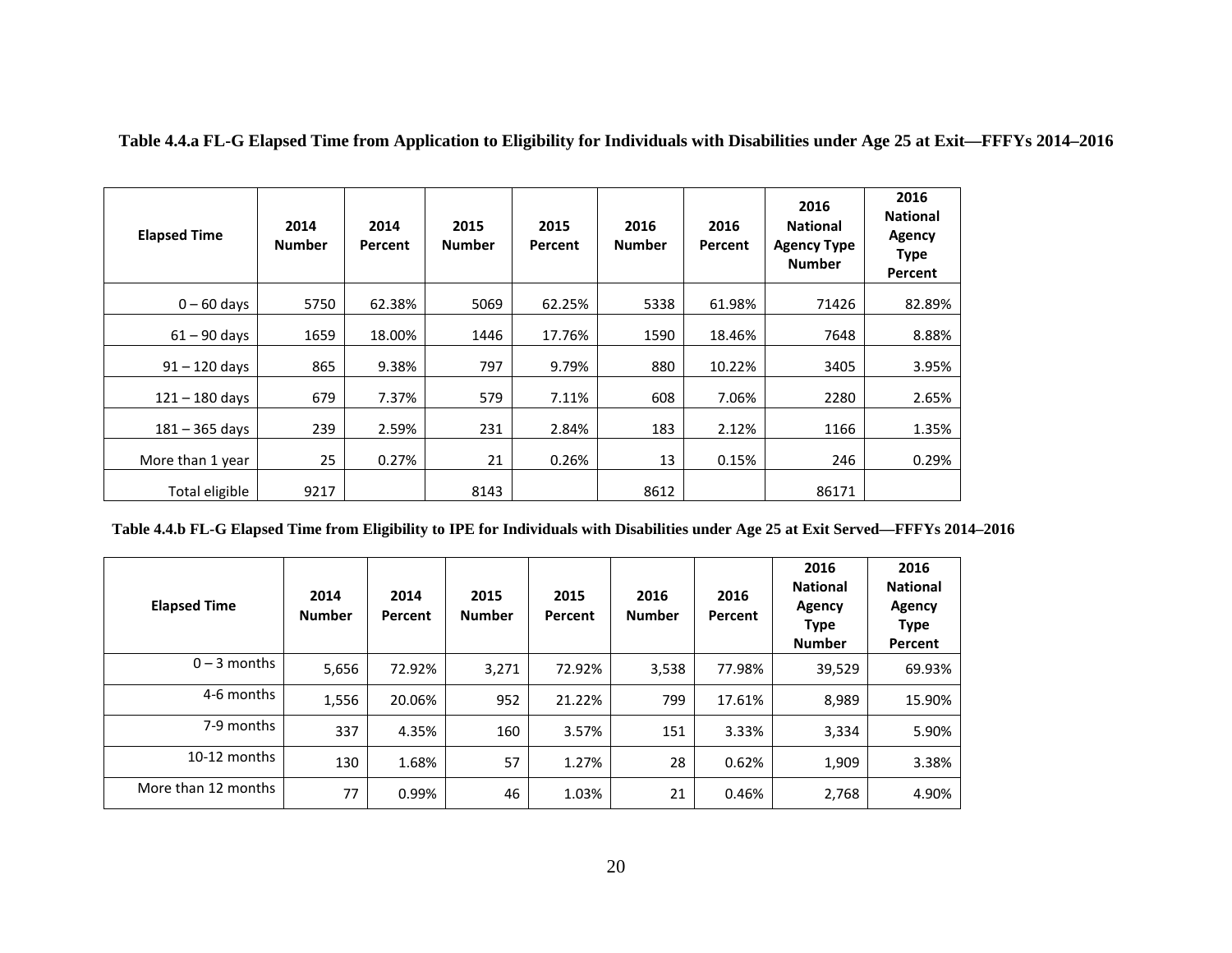| <b>Elapsed Time</b> | 2014<br><b>Number</b> | 2014<br>Percent | 2015<br><b>Number</b> | 2015<br>Percent | 2016<br><b>Number</b> | 2016<br>Percent | 2016<br><b>National</b><br>Agency<br><b>Type</b><br><b>Number</b> | 2016<br><b>National</b><br>Agency<br><b>Type</b><br>Percent |
|---------------------|-----------------------|-----------------|-----------------------|-----------------|-----------------------|-----------------|-------------------------------------------------------------------|-------------------------------------------------------------|
| Total served        | 7,756                 |                 | 4,486                 |                 | 4,537                 |                 | 56,529                                                            |                                                             |

**Table 4.4.c FL-G Elapsed Time from IPE to Closure for Individuals with Disabilities under Age 25 at Exit Served—FFFYs 2014–2016**

| <b>Elapsed Time</b> | 2014<br><b>Number</b> | 2014<br>Percent | 2015<br><b>Number</b> | 2015<br><b>Percent</b> | 2016<br><b>Number</b> | 2016<br>Percent | 2016<br><b>National</b><br>Agency<br><b>Type</b><br><b>Number</b> | 2016<br><b>National</b><br>Agency<br><b>Type</b><br>Percent |
|---------------------|-----------------------|-----------------|-----------------------|------------------------|-----------------------|-----------------|-------------------------------------------------------------------|-------------------------------------------------------------|
| $0 - 3$ months      | 27                    | 0.35%           | 64                    | 1.43%                  | 95                    | 2.09%           | 1,857                                                             | 3.29%                                                       |
| $4 - 6$ months      | 151                   | 1.95%           | 154                   | 3.43%                  | 330                   | 7.27%           | 6,383                                                             | 11.29%                                                      |
| $7 - 9$ months      | 371                   | 4.78%           | 167                   | 3.72%                  | 495                   | 10.91%          | 6,521                                                             | 11.54%                                                      |
| $10 - 12$ months    | 511                   | 6.59%           | 184                   | 4.10%                  | 588                   | 12.96%          | 5,995                                                             | 10.61%                                                      |
| 13 - 24 months      | 1853                  | 23.89%          | 1167                  | 26.01%                 | 948                   | 20.89%          | 15,587                                                            | 27.57%                                                      |
| $25 - 36$ months    | 1689                  | 21.77%          | 985                   | 21.96%                 | 673                   | 14.83%          | 8,330                                                             | 14.74%                                                      |
| $37 - 60$ months    | 2341                  | 30.18%          | 1264                  | 28.18%                 | 902                   | 19.88%          | 7,953                                                             | 14.07%                                                      |
| More than 5 years   | 814                   | 10.49%          | 501                   | 11.17%                 | 506                   | 11.15%          | 3,903                                                             | 6.90%                                                       |
| More than 10 years  | 0                     | 0.00%           | 0                     | 0.00%                  | 0                     | 0.00%           | 0                                                                 |                                                             |
| Total served        | 7757                  | 100%            | 4486                  | 100%                   | 4537                  | 100%            | 56,529                                                            | 100%                                                        |

**Table 4.5.a FL-G Standard Occupational Classification (SOC) Codes for Individuals with Disabilities under Age 25 at Exit Served with Employment Outcomes—FFFYs 2014–2016**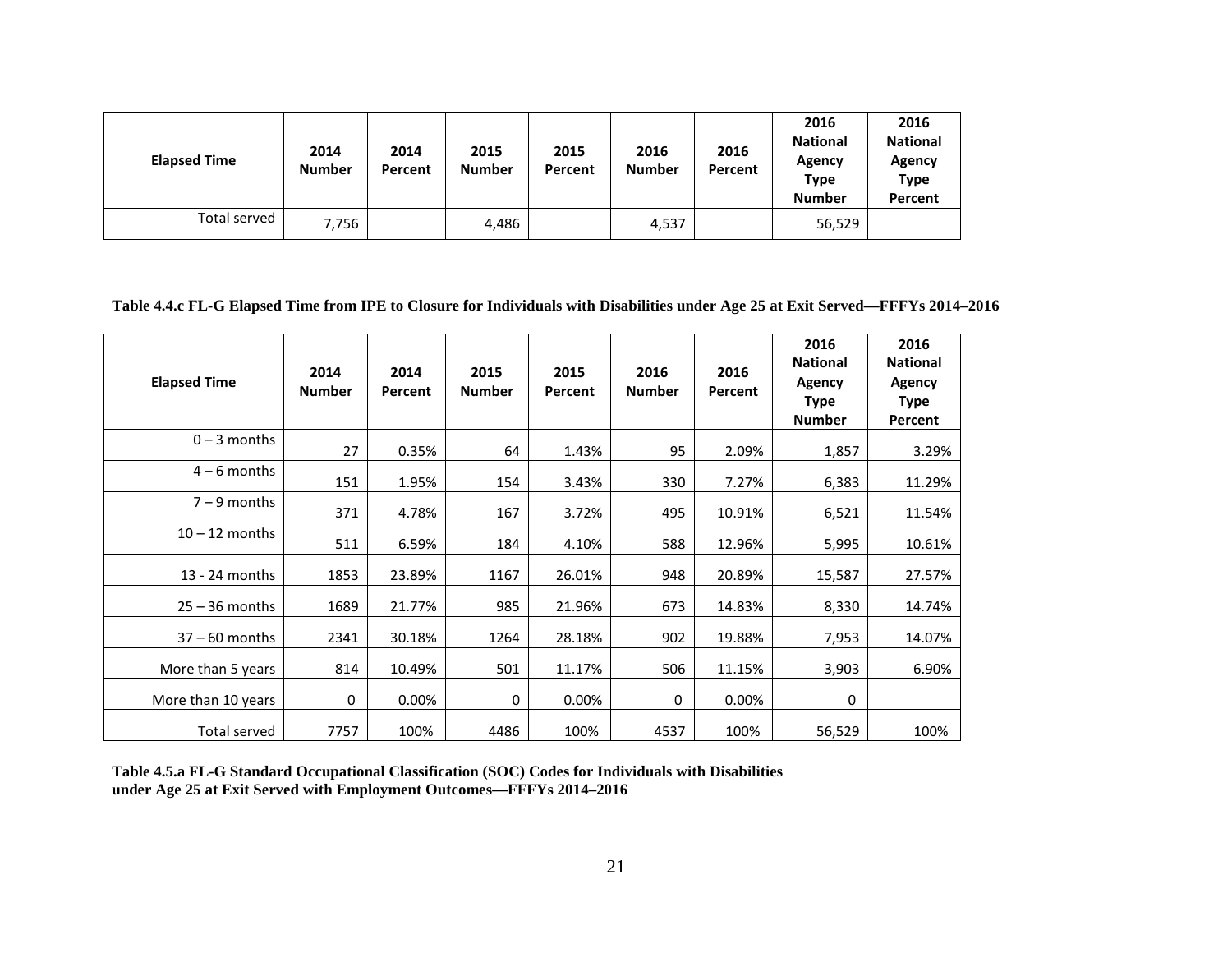| <b>SOC</b>                                                         | 2014<br><b>Number</b> | 2014<br>Percent | 2015<br><b>Number</b> | 2015<br>Percent | 2016<br><b>Number</b> | 2016<br>Percent | 2016<br><b>National</b><br><b>Agency</b><br><b>Type</b><br><b>Number</b> | 2016<br><b>National</b><br><b>Agency Type</b><br>Percent |
|--------------------------------------------------------------------|-----------------------|-----------------|-----------------------|-----------------|-----------------------|-----------------|--------------------------------------------------------------------------|----------------------------------------------------------|
| Architecture and Engineering Occupations (17-0000)                 | 14                    | 0.68%           | 13                    | 0.80%           | 14                    | 0.76%           | 153                                                                      | 0.49%                                                    |
| Arts, Design, Entertainment, Sports, and Media (27-<br>0000        | 26                    | 1.26%           | 25                    | 1.55%           | 25                    | 1.36%           | 286                                                                      | 0.92%                                                    |
| Building and Grounds Cleaning and Maintenance (37-                 |                       |                 |                       |                 |                       |                 |                                                                          |                                                          |
| 0000                                                               | 153                   | 7.39%           | 143                   | 8.84%           | 157                   | 8.57%           | 2966                                                                     | 9.56%                                                    |
| <b>Business and Financial Operations Occupations (13-</b><br>0000) | 28                    | 1.35%           | 19                    | 1.18%           | 14                    | 0.76%           | 247                                                                      | 0.80%                                                    |
| Community and Social Services Occupations (21-0000)                | 14                    | 0.68%           | 15                    | 0.93%           | 14                    | 0.76%           | 293                                                                      | 0.94%                                                    |
| Computer and Mathematical Occupations (15-0000)                    | 30                    | 1.45%           | 19                    | 1.18%           | 22                    | 1.20%           | 296                                                                      | 0.95%                                                    |
| Constructive and Extraction Occupations (47-0000)                  | 32                    | 1.55%           | 22                    | 1.36%           | 24                    | 1.31%           | 749                                                                      | 2.41%                                                    |
| Education, Training, and Library Occupations (25-0000)             | 35                    | 1.69%           | 33                    | 2.04%           | 51                    | 2.78%           | 645                                                                      | 2.08%                                                    |
| Farming, Fishing, and Forestry Occupations (45-0000)               | $\overline{7}$        | 0.34%           | 8                     | 0.49%           | 6                     | 0.33%           | 246                                                                      | 0.79%                                                    |
| Food Preparation and Serving Related Occupations (35-<br>0000)     | 429                   | 20.73%          | 304                   | 18.80%          | 374                   | 20.40%          | 5612                                                                     | 18.08%                                                   |
| Healthcare Practitioners and Technical Occupations (29-<br>0000    | 37                    | 1.79%           | 39                    | 2.41%           | 34                    | 1.85%           | 467                                                                      | 1.50%                                                    |
| Healthcare Support Occupations (31-0000)                           | 95                    | 4.59%           | 54                    | 3.34%           | 58                    | 3.16%           | 1116                                                                     | 3.60%                                                    |
| Homemaker*                                                         |                       | 0.00%           |                       | 0.00%           |                       | 0.00%           | 11                                                                       | 0.04%                                                    |
| Installation, Maintenance, and Repair Occupations (49-<br>0000     | 85                    | 4.11%           | 75                    | 4.64%           | 74                    | 4.04%           | 1373                                                                     | 4.42%                                                    |
| Legal Occupations (23-0000)                                        | 6                     | 0.29%           | 7                     | 0.43%           | 4                     | 0.22%           | 24                                                                       | 0.08%                                                    |
| Life, Physical, and Social Science Occupations (19-0000)           | 4                     | 0.19%           | 4                     | 0.25%           | $\overline{2}$        | 0.11%           | 102                                                                      | 0.33%                                                    |
| Management Occupations (11-0000)                                   | 20                    | 0.97%           | 26                    | 1.61%           | 21                    | 1.15%           | 283                                                                      | 0.91%                                                    |
| Military Specific Occupations (55-0000)                            | $\overline{5}$        | 0.24%           | 3                     | 0.19%           | $\mathbf{1}$          | 0.05%           | 32                                                                       | 0.10%                                                    |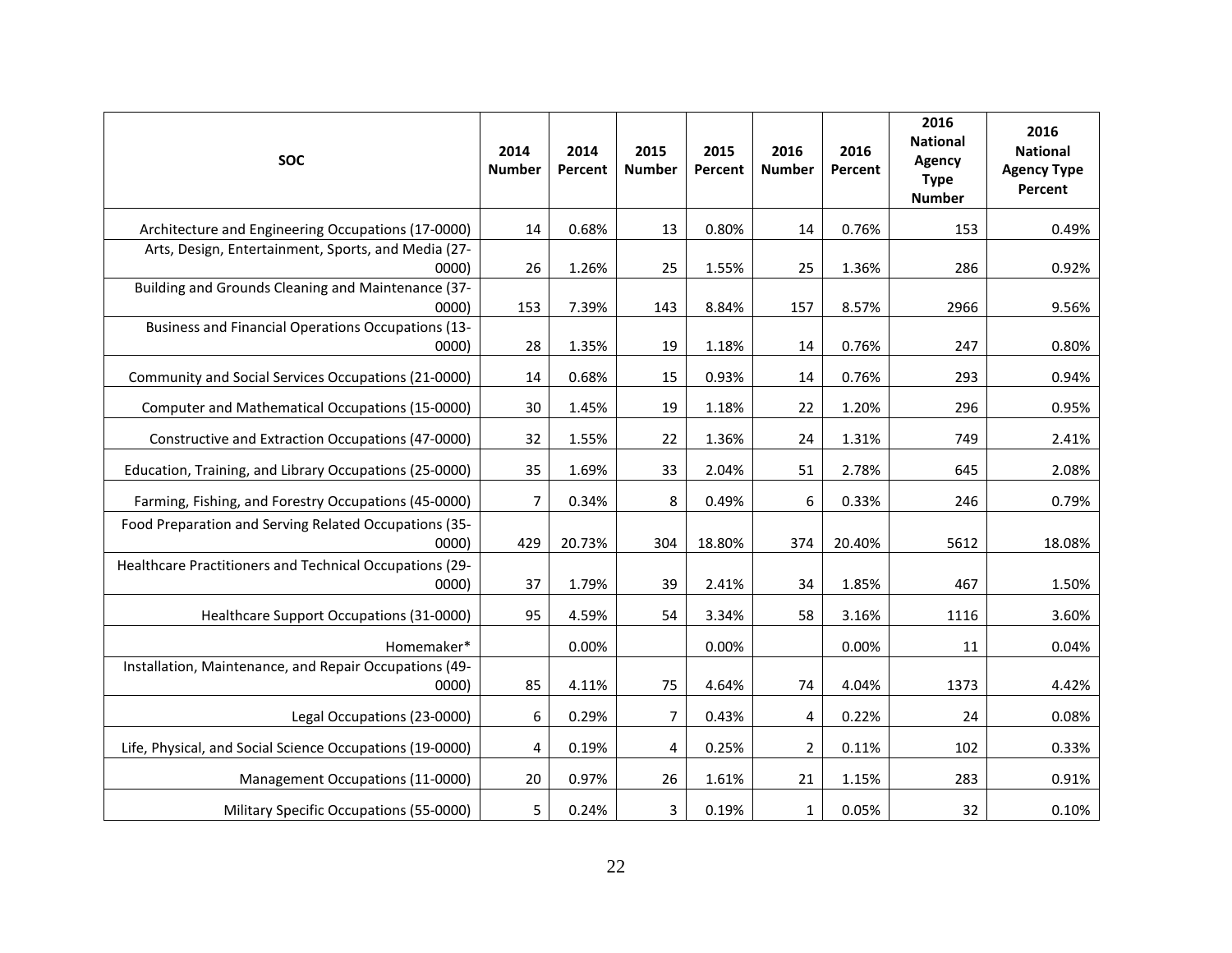| <b>SOC</b>                                                   | 2014<br><b>Number</b> | 2014<br>Percent | 2015<br><b>Number</b> | 2015<br>Percent | 2016<br><b>Number</b> | 2016<br>Percent | 2016<br><b>National</b><br>Agency<br><b>Type</b><br><b>Number</b> | 2016<br><b>National</b><br><b>Agency Type</b><br>Percent |
|--------------------------------------------------------------|-----------------------|-----------------|-----------------------|-----------------|-----------------------|-----------------|-------------------------------------------------------------------|----------------------------------------------------------|
| Office and Administrative Support Occupations (43-<br>0000)  | 374                   | 18.08%          | 284                   | 17.56%          | 376                   | 20.51%          | 4939                                                              | 15.91%                                                   |
| Personal Care and Service Occupations (39-0000)              | 147                   | 7.10%           | 122                   | 7.54%           | 84                    | 4.58%           | 2469                                                              | 7.95%                                                    |
| Production Occupations (51-0000)                             | 58                    | 2.80%           | 39                    | 2.41%           | 53                    | 2.89%           | 2501                                                              | 8.06%                                                    |
| Protective Service Occupations (33-0000)                     | 67                    | 3.24%           | 35                    | 2.16%           | 44                    | 2.40%           | 403                                                               | 1.30%                                                    |
| Randolph-Sheppard Vending Facility Clerk*                    |                       | 0.00%           |                       | $0.00\%$        |                       | $0.00\%$        |                                                                   | 0.00%                                                    |
| Randolph-Sheppard Vending Facility Operator*                 |                       | 0.00%           |                       | 0.00%           |                       | 0.00%           |                                                                   | 0.00%                                                    |
| Sales and Related Occupations (41-0000)                      | 233                   | 11.26%          | 177                   | 10.95%          | 176                   | 9.60%           | 3405                                                              | 10.97%                                                   |
| Transportation and Material Moving Occupations (53-<br>0000) | 170                   | 8.22%           | 151                   | 9.34%           | 205                   | 11.18%          | 2414                                                              | 7.78%                                                    |
| Unpaid Family Worker*                                        |                       | 0.00%           |                       | 0.00%           |                       | 0.00%           |                                                                   | 0.02%                                                    |
| Total employment outcomes                                    | 2069                  |                 | 1617                  |                 | 1833                  |                 | 31039                                                             |                                                          |

**Table 4.5.b FL-G Standard Occupational Classification (SOC) Codes Median Hourly Earnings for Individuals with Disabilities under Age 25 at Exit Served with Employment Outcomes—FFFYs 2014–2016**

| <b>SOC</b>                                               | 2014    | 2015    | 2016    | 2016<br><b>National</b><br>Agency<br><b>Type</b> |
|----------------------------------------------------------|---------|---------|---------|--------------------------------------------------|
| Architecture and Engineering Occupations (17-0000)       | \$10.50 | \$12.00 | \$17.00 | \$16.58                                          |
| Arts, Design, Entertainment, Sports, and Media (27-0000) | \$10.79 | \$10.94 | \$12.00 | \$11.30                                          |
| Building and Grounds Cleaning and Maintenance (37-0000)  | \$8.00  | \$8.50  | \$8.75  | \$9.00                                           |
| Business and Financial Operations Occupations (13-0000)  | \$11.75 | \$14.65 | \$14.50 | \$14.40                                          |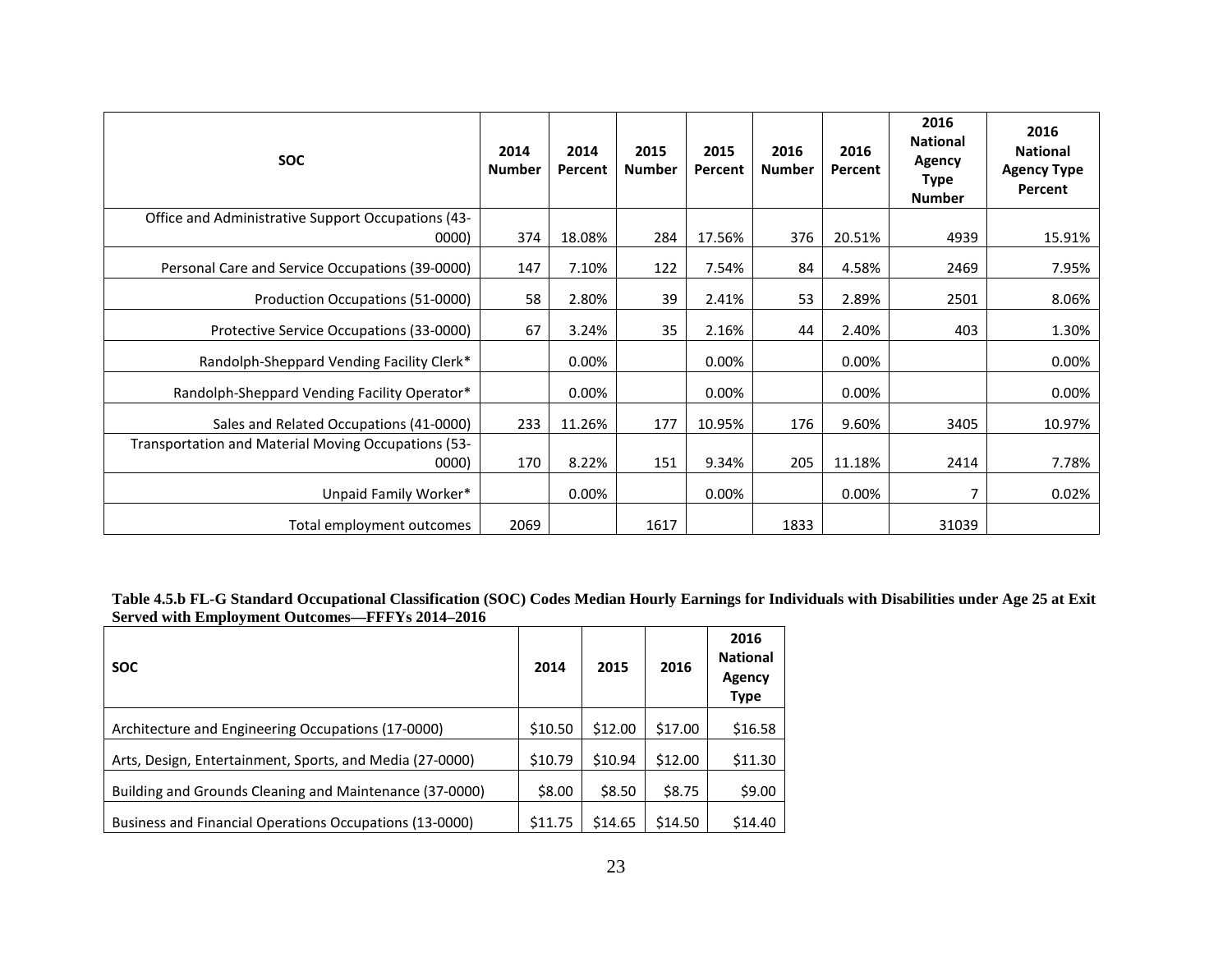| <b>SOC</b>                                                   | 2014    | 2015    | 2016    | 2016<br><b>National</b><br>Agency<br><b>Type</b> |
|--------------------------------------------------------------|---------|---------|---------|--------------------------------------------------|
| Community and Social Services Occupations (21-0000)          | \$10.25 | \$12.00 | \$13.46 | \$12.00                                          |
| Computer and Mathematical Occupations (15-0000)              | \$13.51 | \$12.40 | \$12.50 | \$14.41                                          |
| Constructive and Extraction Occupations (47-0000)            | \$9.28  | \$10.00 | \$10.30 | \$11.67                                          |
| Education, Training, and Library Occupations (25-0000)       | \$10.00 | \$12.97 | \$11.00 | \$10.95                                          |
| Farming, Fishing, and Forestry Occupations (45-0000)         | \$10.00 | \$11.20 | \$8.50  | \$10.00                                          |
| Food Preparation and Serving Related Occupations (35-0000)   | \$8.00  | \$8.20  | \$8.50  | \$8.75                                           |
| Healthcare Practitioners and Technical Occupations (29-0000) | \$11.50 | \$12.00 | \$14.34 | \$13.00                                          |
| Healthcare Support Occupations (31-0000)                     | \$9.50  | \$10.00 | \$10.33 | \$10.50                                          |
| Homemaker*                                                   |         |         |         |                                                  |
| Installation, Maintenance, and Repair Occupations (49-0000)  | \$10.00 | \$10.00 | \$11.88 | \$10.00                                          |
| Legal Occupations (23-0000)                                  | \$17.85 | \$12.00 | \$13.00 | \$13.06                                          |
| Life, Physical, and Social Science Occupations (19-0000)     | \$14.25 | \$15.50 | \$42.48 | \$14.00                                          |
| Management Occupations (11-0000)                             | \$12.00 | \$12.90 | \$12.00 | \$12.30                                          |
| Military Specific Occupations (55-0000)                      | \$8.75  | \$10.83 | \$11.54 | \$10.00                                          |
| Office and Administrative Support Occupations (43-0000)      | \$8.09  | \$8.75  | \$9.00  | \$9.00                                           |
| Personal Care and Service Occupations (39-0000)              | \$8.08  | \$8.37  | \$9.00  | \$9.00                                           |
| Production Occupations (51-0000)                             | \$8.49  | \$8.53  | \$9.50  | \$10.00                                          |
| Protective Service Occupations (33-0000)                     | \$9.75  | \$10.00 | \$10.00 | \$10.12                                          |
| Randolph-Sheppard Vending Facility Clerk*                    |         |         |         |                                                  |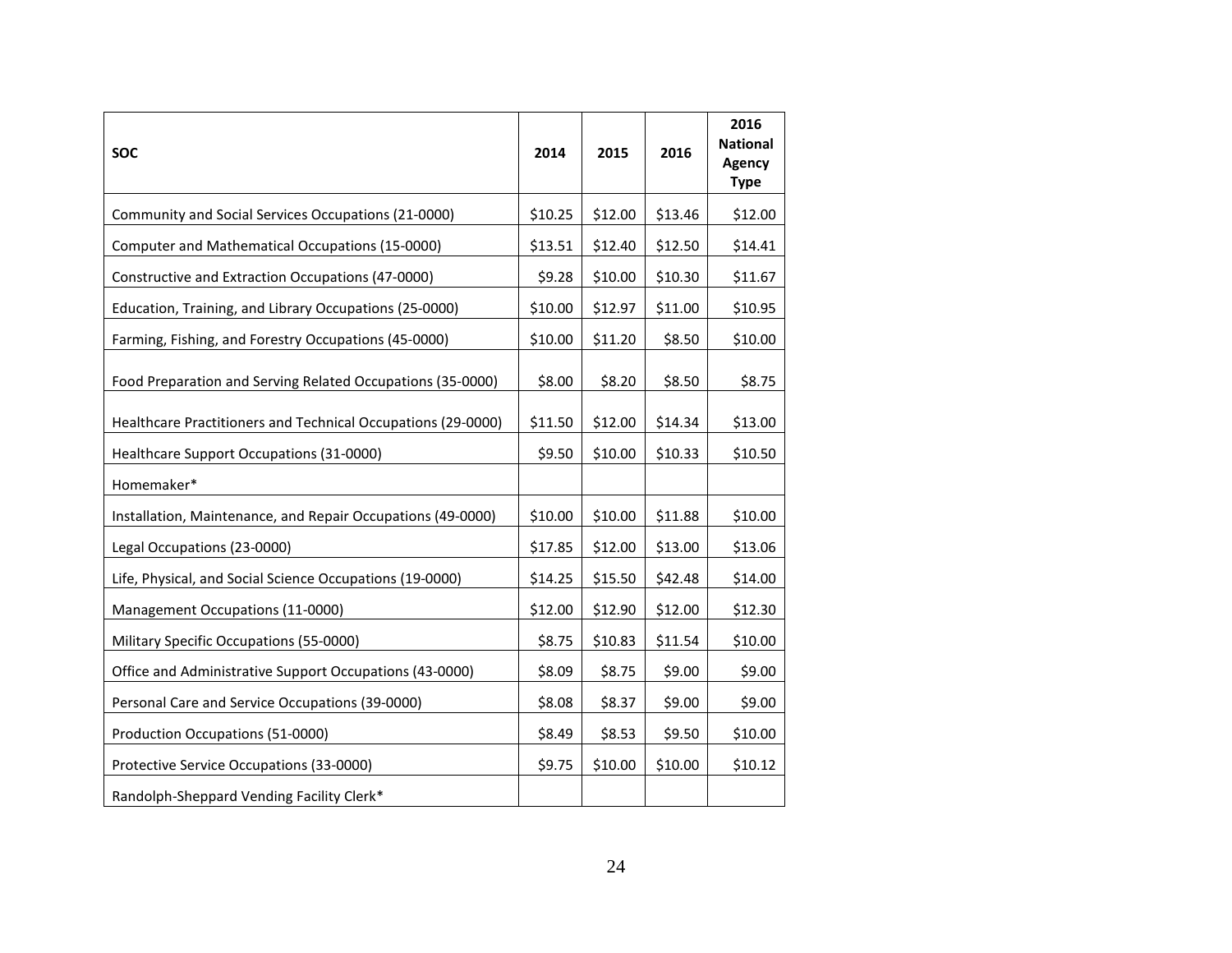| <b>SOC</b>                                               | 2014   | 2015   | 2016   | 2016<br><b>National</b><br>Agency<br><b>Type</b> |
|----------------------------------------------------------|--------|--------|--------|--------------------------------------------------|
| Randolph-Sheppard Vending Facility Operator*             |        |        |        |                                                  |
| Sales and Related Occupations (41-0000)                  | \$8.00 | \$8.50 | \$9.00 | \$9.00                                           |
| Transportation and Material Moving Occupations (53-0000) | \$8.16 | \$8.27 | \$8.50 | \$9.33                                           |
| Unpaid Family Worker*                                    |        |        |        |                                                  |
| Total employment outcomes                                | \$8.43 | \$9.00 | \$9.00 | \$9.35                                           |

**Table 4.6 FL-G Source of Referral Codes for Individuals with Disabilities under Age 25 at Exit—FFFYs 2014–2016**

| <b>Referral Sources</b>          | 2014<br><b>Number</b>    | 2014<br>Percent | 2015<br><b>Number</b> | 2015<br>Percent | 2016<br><b>Number</b> | 2016<br>Percent | 2016<br><b>National</b><br><b>Agency</b><br><b>Type</b><br><b>Number</b> | 2016<br><b>National</b><br><b>Agency</b><br><b>Type</b><br>Percent |
|----------------------------------|--------------------------|-----------------|-----------------------|-----------------|-----------------------|-----------------|--------------------------------------------------------------------------|--------------------------------------------------------------------|
| American Indian VR Services      |                          |                 |                       |                 |                       |                 |                                                                          |                                                                    |
| Program                          |                          | $0.00\%$        |                       | $0.00\%$        |                       | 0.00%           | 25                                                                       | 0.03%                                                              |
| Centers for Independent          |                          |                 |                       |                 |                       |                 |                                                                          |                                                                    |
| Living                           | 9                        | 0.10%           | 9                     | 0.11%           | 12                    | 0.14%           | 71                                                                       | 0.07%                                                              |
| <b>Child Protective Services</b> | $\overline{\phantom{a}}$ | 0.02%           |                       | 0.00%           | 2                     | 0.02%           | 72                                                                       | 0.07%                                                              |
| Community Rehabilitation         |                          |                 |                       |                 |                       |                 |                                                                          |                                                                    |
| Programs                         | 11                       | 0.12%           | 63                    | 0.76%           | 71                    | 0.82%           | 1772                                                                     | 1.84%                                                              |
| <b>Consumer Organizations or</b> |                          |                 |                       |                 |                       |                 |                                                                          |                                                                    |
| <b>Advocacy Groups</b>           |                          | 0.01%           | 35                    | 0.42%           | 74                    | 0.86%           | 328                                                                      | 0.34%                                                              |
| <b>Educational Institutions</b>  |                          |                 |                       |                 |                       |                 |                                                                          |                                                                    |
| (elementary/secondary)           | 5655                     | 60.16%          | 4665                  | 56.16%          | 4860                  | 56.33%          | 54828                                                                    | 56.83%                                                             |
| <b>Educational Institutions</b>  |                          |                 |                       |                 |                       |                 |                                                                          |                                                                    |
| (post-secondary)                 | 202                      | 2.15%           | 406                   | 4.89%           | 454                   | 5.26%           | 3049                                                                     | 3.16%                                                              |
| Employers                        |                          | 0.01%           | 4                     | 0.05%           | 4                     | 0.05%           | 98                                                                       | 0.10%                                                              |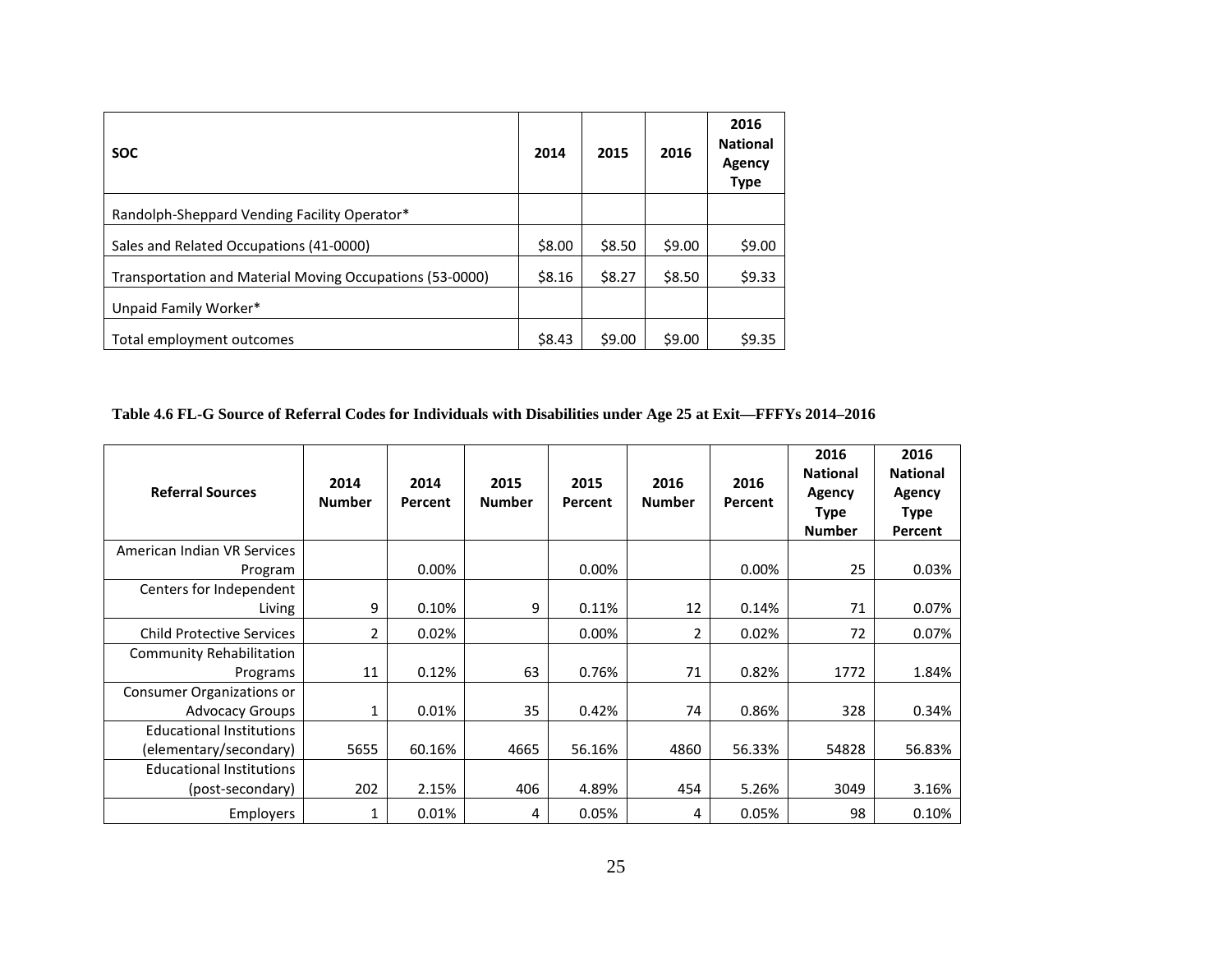| <b>Referral Sources</b>                                                                                     | 2014<br><b>Number</b> | 2014<br>Percent | 2015<br><b>Number</b> | 2015<br>Percent | 2016<br><b>Number</b> | 2016<br>Percent | 2016<br><b>National</b><br><b>Agency</b><br><b>Type</b><br><b>Number</b> | 2016<br><b>National</b><br><b>Agency</b><br><b>Type</b><br>Percent |
|-------------------------------------------------------------------------------------------------------------|-----------------------|-----------------|-----------------------|-----------------|-----------------------|-----------------|--------------------------------------------------------------------------|--------------------------------------------------------------------|
| <b>Faith Based Organizations</b>                                                                            | $\overline{2}$        | 0.02%           | 10                    | 0.12%           | 13                    | 0.15%           | 88                                                                       | 0.09%                                                              |
| Family/Friends                                                                                              | 20                    | 0.21%           | 191                   | 2.30%           | 368                   | 4.27%           | 4182                                                                     | 4.33%                                                              |
| Intellectual and                                                                                            |                       |                 |                       |                 |                       |                 |                                                                          |                                                                    |
| <b>Developmental Disabilities</b>                                                                           |                       |                 |                       |                 |                       |                 |                                                                          |                                                                    |
| Providers                                                                                                   | 88                    | 0.94%           | 77                    | 0.93%           | 62                    | 0.72%           | 860                                                                      | 0.89%                                                              |
| Medical Health Provider                                                                                     |                       |                 |                       |                 |                       |                 |                                                                          |                                                                    |
| (Public or Private)                                                                                         | 103                   | 1.10%           | 119                   | 1.43%           | 105                   | 1.22%           | 2316                                                                     | 2.40%                                                              |
| Mental Health Provider<br>(Public or Private)                                                               | 102                   | 1.09%           | 125                   | 1.50%           | 143                   | 1.66%           | 2184                                                                     | 2.26%                                                              |
| One-stop<br>Employment/Training<br>Centers                                                                  | 41                    | 0.44%           | 42                    | 0.51%           | 49                    | 0.57%           | 638                                                                      | 0.66%                                                              |
| <b>Other Sources</b>                                                                                        | 524                   | 5.57%           | 374                   | 4.50%           | 407                   | 4.72%           | 7376                                                                     | 7.64%                                                              |
| <b>Other State Agencies</b>                                                                                 | 205                   | 2.18%           | 114                   | 1.37%           | 93                    | 1.08%           | 877                                                                      | 0.91%                                                              |
| Other VR State Agencies                                                                                     | 28                    | 0.30%           | 33                    | 0.40%           | 49                    | 0.57%           | 263                                                                      | 0.27%                                                              |
| <b>Public Housing Authority</b>                                                                             |                       | 0.00%           | 1                     | 0.01%           | $\mathbf{1}$          | 0.01%           | 103                                                                      | 0.11%                                                              |
| Self-referral                                                                                               | 2349                  | 24.99%          | 1980                  | 23.84%          | 1788                  | 20.73%          | 14897                                                                    | 15.44%                                                             |
| <b>Social Security</b><br><b>Administration (Disability</b><br>Determination Service or<br>District office) | 31                    | 0.33%           | 38                    | 0.46%           | 50                    | 0.58%           | 275                                                                      | 0.29%                                                              |
| <b>State Department of</b>                                                                                  |                       |                 |                       |                 |                       |                 |                                                                          |                                                                    |
| Correction/Juvenile Justice                                                                                 | 23                    | 0.24%           | 15                    | 0.18%           | 12                    | 0.14%           | 1429                                                                     | 1.48%                                                              |
| <b>State Employment Service</b><br>Agency                                                                   | 1                     | 0.01%           |                       | 0.00%           | 7                     | 0.08%           | 153                                                                      | 0.16%                                                              |
| Veteran's Administration                                                                                    |                       | 0.00%           |                       | 0.00%           | $\mathbf{1}$          | 0.01%           | 27                                                                       | 0.03%                                                              |
| Welfare Agency (State or                                                                                    |                       |                 |                       |                 |                       |                 |                                                                          |                                                                    |
| local government)                                                                                           | $\overline{2}$        | 0.02%           | 5                     | 0.06%           | $\overline{2}$        | 0.02%           | 543                                                                      | 0.56%                                                              |
| <b>Worker's Compensation</b>                                                                                |                       | 0.00%           |                       | 0.00%           |                       | 0.00%           | 30                                                                       | 0.03%                                                              |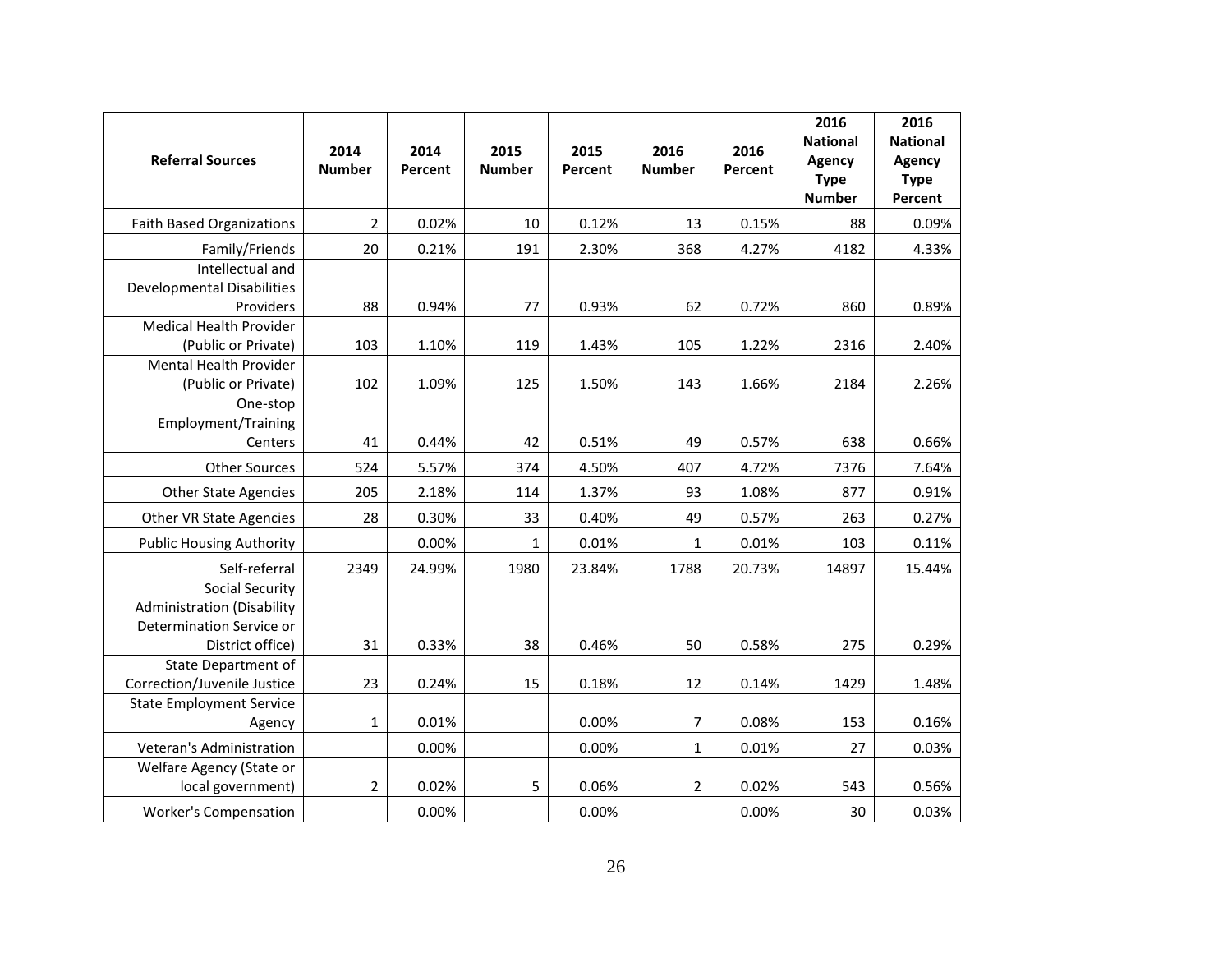| <b>Reason for Closure</b>     | 2014<br><b>Number</b> | 2014<br>Percent | 2015<br><b>Number</b> | 2015<br>Percent | 2016<br><b>Number</b> | 2016<br>Percent | 2016<br><b>National</b><br>Agency<br><b>Type</b><br><b>Number</b> | 2016<br><b>National</b><br><b>Agency</b><br><b>Type</b><br>Percent |
|-------------------------------|-----------------------|-----------------|-----------------------|-----------------|-----------------------|-----------------|-------------------------------------------------------------------|--------------------------------------------------------------------|
| Achieved employment           |                       |                 |                       |                 |                       |                 |                                                                   |                                                                    |
| outcome                       | 2069                  | 22.19%          | 1617                  | 19.63%          | 1833                  | 21.40%          | 31041                                                             | 32.60%                                                             |
| Unable to locate or           |                       |                 |                       |                 |                       |                 |                                                                   |                                                                    |
| contact                       | 2289                  | 24.55%          | 2106                  | 25.57%          | 1627                  | 18.99%          | 21811                                                             | 22.91%                                                             |
| Transportation not            |                       |                 |                       |                 |                       |                 |                                                                   |                                                                    |
| feasible or available         | 12                    | 0.13%           | $\overline{7}$        | 0.08%           | 10                    | 0.12%           | 163                                                               | 0.17%                                                              |
| Does not require VR           |                       |                 |                       |                 |                       |                 |                                                                   |                                                                    |
| services                      |                       | 0.00%           |                       | 0.00%           |                       | 0.00%           | 587                                                               | 0.62%                                                              |
| Extended services not         |                       |                 |                       |                 |                       |                 |                                                                   |                                                                    |
| available                     |                       | 0.00%           |                       | 0.00%           |                       | 0.00%           | 95                                                                | 0.10%                                                              |
| All other reasons             | 555                   | 5.95%           | 506                   | 6.14%           | 367                   | 4.28%           | 10353                                                             | 10.87%                                                             |
| Extended employment           | 1                     | 0.01%           |                       | 0.00%           |                       | 0.00%           | 65                                                                | 0.07%                                                              |
| Individual in institution,    |                       |                 |                       |                 |                       |                 |                                                                   |                                                                    |
| other than a prison or jail   | 11                    | 0.12%           | 15                    | 0.18%           | 8                     | 0.09%           | 183                                                               | 0.19%                                                              |
| Individual is incarcerated    |                       |                 |                       |                 |                       |                 |                                                                   |                                                                    |
| in a prison or jail           | 41                    | 0.44%           | 38                    | 0.46%           | 26                    | 0.30%           | 617                                                               | 0.65%                                                              |
| Disability too significant to |                       |                 |                       |                 |                       |                 |                                                                   |                                                                    |
| benefit from VR services      | 35                    | 0.38%           | 30                    | 0.36%           | 8                     | 0.09%           | 635                                                               | 0.67%                                                              |
| No longer interested in       |                       |                 |                       |                 |                       |                 |                                                                   |                                                                    |
| receiving services or         |                       |                 |                       |                 |                       |                 |                                                                   |                                                                    |
| further services              | 4295                  | 46.06%          | 3902                  | 47.37%          | 4679                  | 54.62%          | 29510                                                             | 30.99%                                                             |
| Death                         | 16                    | 0.17%           | 16                    | 0.19%           | 9                     | 0.11%           | 156                                                               | 0.16%                                                              |

**Table 4.7FL-G Reason for Closure Codes for Individuals with Disabilities under Age 25 at Exit—FFFYs 2014–2016**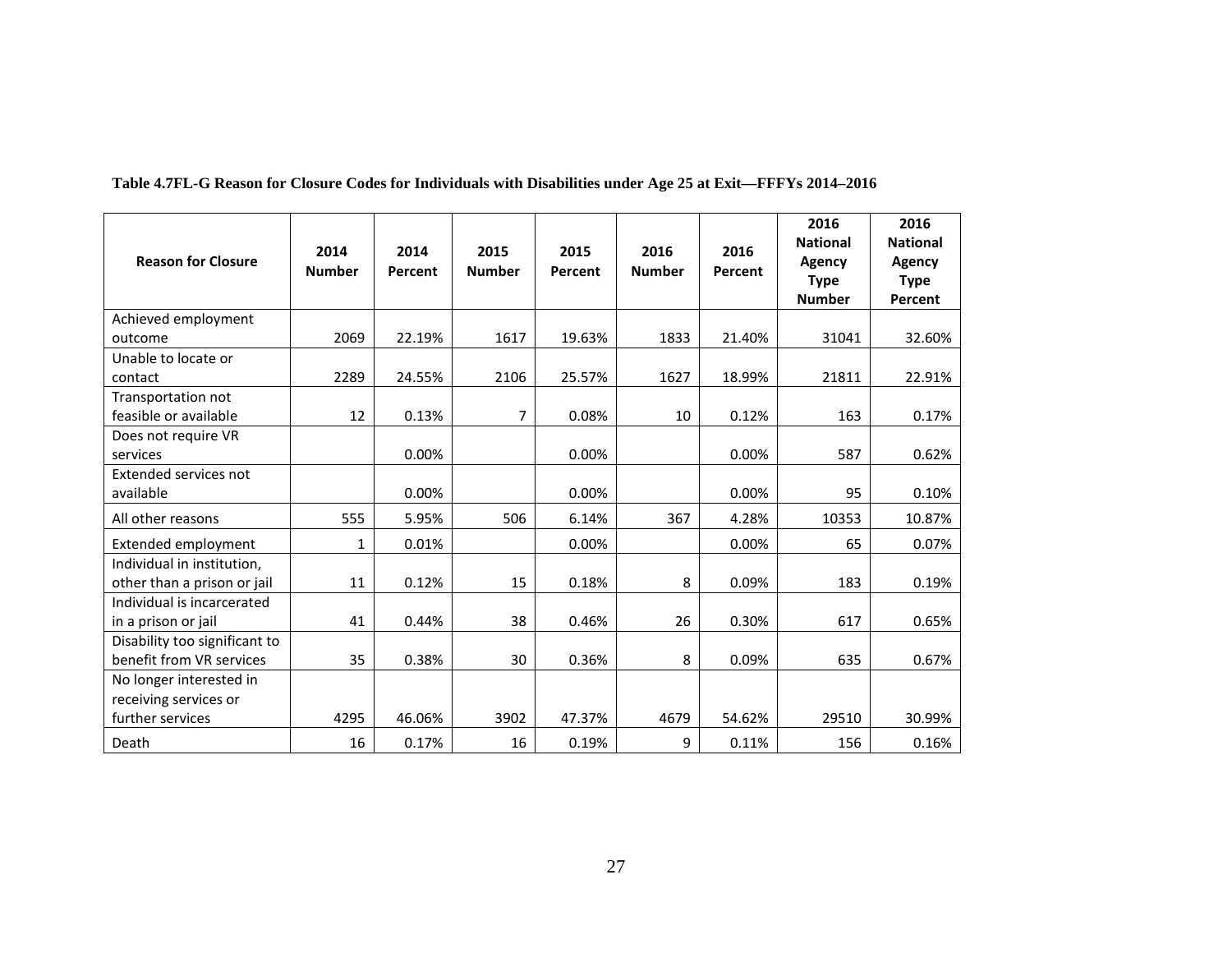| All Individuals with<br><b>Disabilities with</b><br><b>Supported Employment</b><br><b>Outcomes</b> | 2014<br><b>Number</b> | 2014<br>Percent | 2015<br><b>Number</b> | 2015<br>Percent | 2016<br><b>Number</b> | 2016<br>Percent | 2016<br><b>National</b><br>Agency<br><b>Type</b><br><b>Number</b> | 2016<br><b>National</b><br>Agency<br><b>Type</b><br>Percent |
|----------------------------------------------------------------------------------------------------|-----------------------|-----------------|-----------------------|-----------------|-----------------------|-----------------|-------------------------------------------------------------------|-------------------------------------------------------------|
| Supported employment                                                                               |                       |                 |                       |                 |                       |                 |                                                                   |                                                             |
| outcomes                                                                                           | 1,539                 | 21.34%          | 1,291                 | 25.65%          | 1,644                 | 30.18%          | 2,755                                                             | 13.03%                                                      |
| Average hourly wage for                                                                            |                       |                 |                       |                 |                       |                 |                                                                   |                                                             |
| supported employment                                                                               |                       |                 |                       |                 |                       |                 |                                                                   |                                                             |
| outcomes                                                                                           | \$9.37                |                 | \$9.54                |                 | \$9.69                |                 | \$9.67                                                            |                                                             |
| Average hours worked per                                                                           |                       |                 |                       |                 |                       |                 |                                                                   |                                                             |
| week for supported                                                                                 |                       |                 |                       |                 |                       |                 |                                                                   |                                                             |
| employment outcomes                                                                                | 25.05                 |                 | 24.16                 |                 | 24.24                 |                 | 22.68                                                             |                                                             |
| Competitive supported                                                                              |                       |                 |                       |                 |                       |                 |                                                                   |                                                             |
| employment outcomes                                                                                | 1,521                 | 98.83%          | 1,283                 | 99.38%          | 1,629                 | 99.09%          | 12,714                                                            | 99.68%                                                      |
| Average hourly earnings                                                                            |                       |                 |                       |                 |                       |                 |                                                                   |                                                             |
| for competitive supported                                                                          |                       |                 |                       |                 |                       |                 |                                                                   |                                                             |
| employment outcomes                                                                                | \$9.40                |                 | \$9.57                |                 | \$9.71                |                 | \$9.68                                                            |                                                             |
| Average hours worked per                                                                           |                       |                 |                       |                 |                       |                 |                                                                   |                                                             |
| week for competitive                                                                               |                       |                 |                       |                 |                       |                 |                                                                   |                                                             |
| supported employment                                                                               |                       |                 |                       |                 |                       |                 |                                                                   |                                                             |
| outcomes                                                                                           | 25.16                 |                 | 24.17                 |                 | 24.25                 |                 | 22.67                                                             |                                                             |
| Competitive supported                                                                              |                       |                 |                       |                 |                       |                 |                                                                   |                                                             |
| employment outcomes at                                                                             |                       |                 |                       |                 |                       |                 |                                                                   |                                                             |
| 35 or more hours per                                                                               |                       |                 |                       |                 |                       |                 |                                                                   |                                                             |
| week                                                                                               | 294                   | 19.10%          | 250                   | 19.36%          | 303                   | 18.43%          | 2,008                                                             | 15.74%                                                      |
| Competitive supported                                                                              |                       |                 |                       |                 |                       |                 |                                                                   |                                                             |
| employment outcomes                                                                                |                       |                 |                       |                 |                       |                 |                                                                   |                                                             |
| meeting SGA                                                                                        | 534                   | 34.70%          | 441                   | 34.16%          | 502                   | 30.54%          | 3,555                                                             | 27.87%                                                      |
| Competitive supported                                                                              |                       |                 |                       |                 |                       |                 |                                                                   |                                                             |
| employment outcomes                                                                                |                       |                 |                       |                 |                       |                 |                                                                   |                                                             |
| with employer-provided                                                                             |                       |                 |                       |                 |                       |                 |                                                                   |                                                             |
| medical insurance                                                                                  | 294                   | 19.10%          | 250                   | 19.36%          | 303                   | 18.43%          | 782                                                               | 6.13%                                                       |

**Table 5.1.a FL-G Supported Employment Outcomes for All Individuals with Disabilities—FFFYs 2014–2016**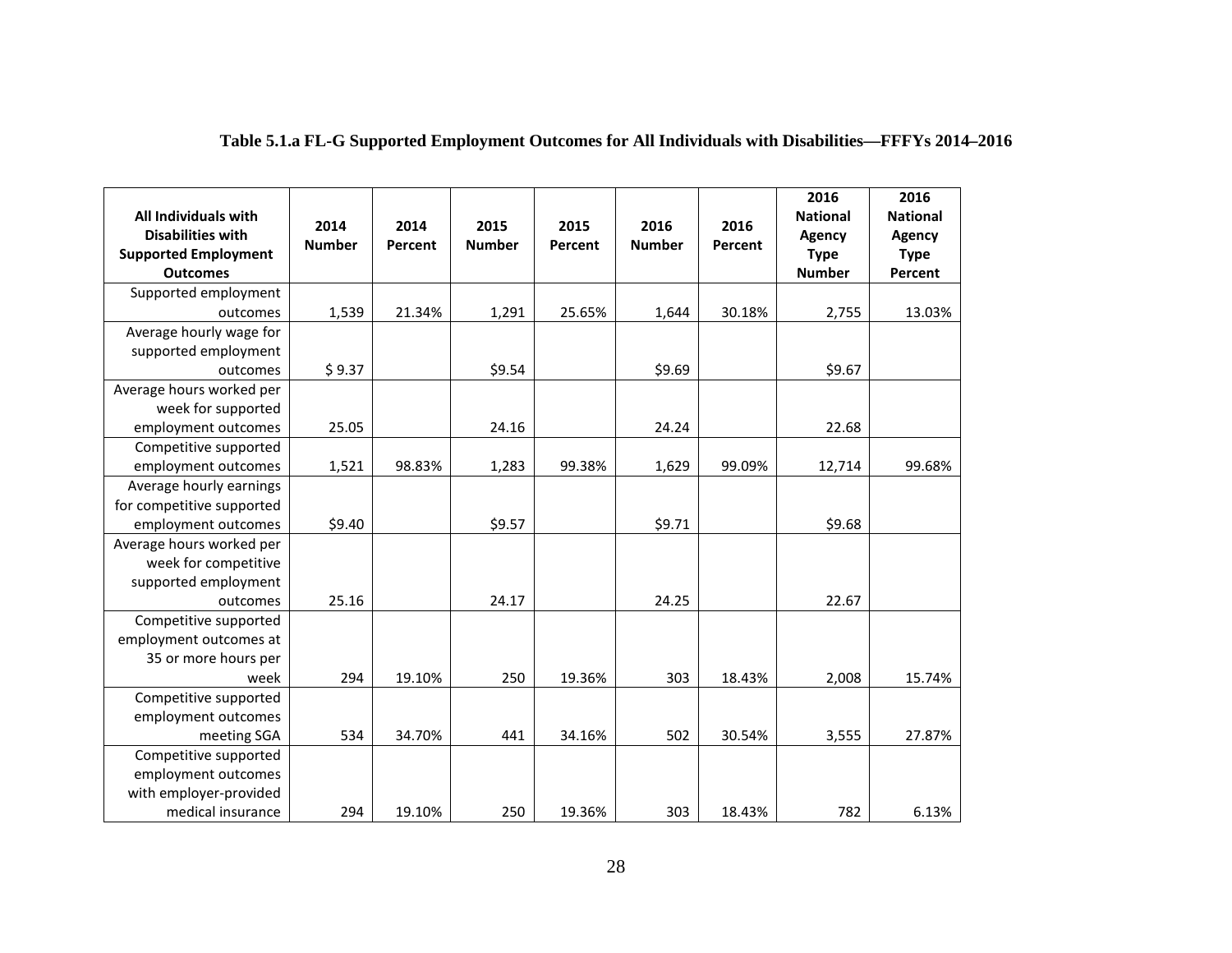| <b>Individuals under Age 25</b><br>with Disabilities with<br><b>Supported Employment</b><br><b>Outcomes</b> | 2014<br><b>Number</b> | 2014<br>Percent | 2015<br><b>Number</b> | 2015<br>Percent | 2016<br><b>Number</b> | 2016<br>Percent | 2016<br><b>National</b><br>Agency<br><b>Type</b><br><b>Number</b> | 2016<br><b>National</b><br>Agency<br><b>Type</b><br>Percent |
|-------------------------------------------------------------------------------------------------------------|-----------------------|-----------------|-----------------------|-----------------|-----------------------|-----------------|-------------------------------------------------------------------|-------------------------------------------------------------|
| Supported employment<br>outcomes                                                                            | 592                   | 28.61%          | 534                   | 33.02%          | 690                   | 37.64%          | 5,568                                                             | 17.94%                                                      |
| Average hourly wage for                                                                                     |                       |                 |                       |                 |                       |                 |                                                                   |                                                             |
| supported employment                                                                                        |                       |                 |                       |                 |                       |                 |                                                                   |                                                             |
| outcomes                                                                                                    | \$8.90                |                 | \$8.90                |                 | \$9.24                |                 | \$9.29                                                            |                                                             |
| Average hours worked per                                                                                    |                       |                 |                       |                 |                       |                 |                                                                   |                                                             |
| week for supported                                                                                          |                       |                 |                       |                 |                       |                 |                                                                   |                                                             |
| employment outcomes                                                                                         | 23.67                 |                 | 23                    |                 | 23.2                  |                 | 22.19                                                             |                                                             |
| Competitive supported                                                                                       |                       |                 |                       |                 |                       |                 |                                                                   |                                                             |
| employment outcomes                                                                                         | 587                   | 99.16%          | 530                   | 99.25%          | 685                   | 99.28%          | 5,557                                                             | 99.80%                                                      |
| Average hourly earnings                                                                                     |                       |                 |                       |                 |                       |                 |                                                                   |                                                             |
| for competitive supported                                                                                   |                       |                 |                       |                 |                       |                 |                                                                   |                                                             |
| employment outcomes                                                                                         | \$8.91                |                 | \$8.91                |                 | \$9.25                |                 | \$9.30                                                            |                                                             |
| Average hours worked per                                                                                    |                       |                 |                       |                 |                       |                 |                                                                   |                                                             |
| week for competitive                                                                                        |                       |                 |                       |                 |                       |                 |                                                                   |                                                             |
| supported employment                                                                                        |                       |                 |                       |                 |                       |                 |                                                                   |                                                             |
| outcomes                                                                                                    | 23.78                 |                 | 23.33                 |                 | 23.21                 |                 | 22.19                                                             |                                                             |
| Competitive supported                                                                                       |                       |                 |                       |                 |                       |                 |                                                                   |                                                             |
| employment outcomes at                                                                                      |                       |                 |                       |                 |                       |                 |                                                                   |                                                             |
| 35 or more hours per                                                                                        |                       |                 |                       |                 |                       |                 |                                                                   |                                                             |
| week                                                                                                        | 80                    | 13.51%          | 77                    | 14.42%          | 106                   | 15.36%          | 771                                                               | 13.85%                                                      |
| Competitive supported                                                                                       |                       |                 |                       |                 |                       |                 |                                                                   |                                                             |
| employment outcomes                                                                                         |                       |                 |                       |                 |                       |                 |                                                                   |                                                             |
| meeting SGA                                                                                                 | 168                   | 28.38%          | 153                   | 28.65%          | 181                   | 26.23%          | 1,452                                                             | 26.08%                                                      |
| Competitive supported                                                                                       |                       |                 |                       |                 |                       |                 |                                                                   |                                                             |
| employment outcomes                                                                                         |                       |                 |                       |                 |                       |                 |                                                                   |                                                             |
| with employer-provided                                                                                      |                       |                 |                       |                 |                       |                 |                                                                   |                                                             |
| medical insurance                                                                                           | 73                    | 12.33%          | 60                    | 11.24%          | 60                    | 8.70%           | 243                                                               | 4.36%                                                       |

**Table 5.1.b FL-G Supported Employment Outcomes for Individuals with Disabilities under Age 25 at Exit—FFFYs 2014–2016**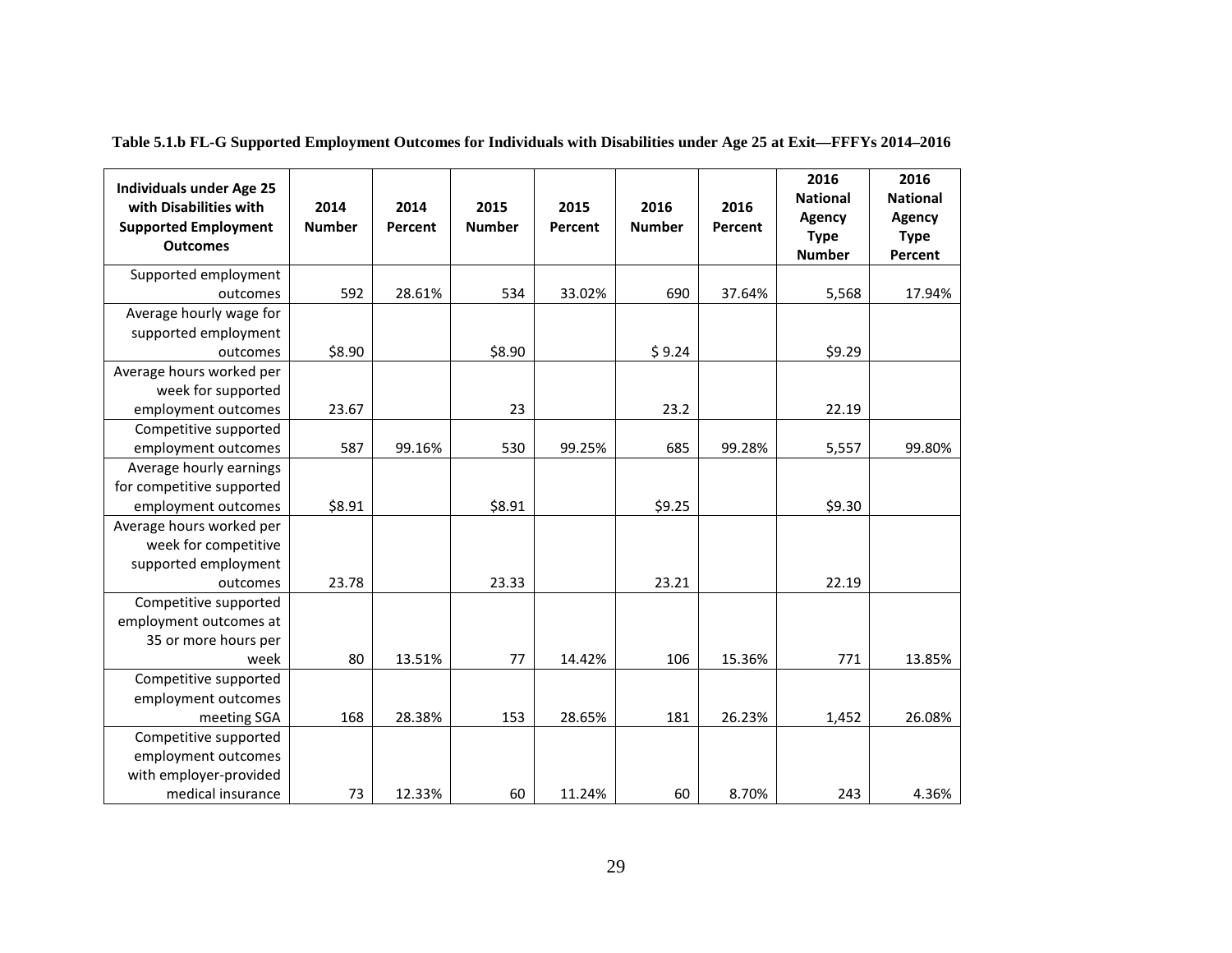### **Table 5.2.a FL-G Select VR and Supported Employment Services Provided for Individuals with Disabilities with Supported Employment Outcomes-FFFYs 2014-2016**

| <b>Training Services</b>                     | 2014        | 2014<br>Percent | 2015           | 2015<br>Percent | 2016           | 2016<br>Percent | 2016 National<br><b>Agency Type</b><br><b>Number</b> | 2016 National<br><b>Agency Type</b><br>Percent |
|----------------------------------------------|-------------|-----------------|----------------|-----------------|----------------|-----------------|------------------------------------------------------|------------------------------------------------|
| Total number of SE                           | 1539        |                 | 1291           |                 | 1644           |                 | 12755                                                |                                                |
| College or university training               | 47          | 3.10%           | $\overline{2}$ | 0.20%           | $\overline{7}$ | 0.40%           | 16                                                   | 0.10%                                          |
| Four-year or university training             | 9           | 0.60%           |                | 0.00%           |                | 0.00%           | 135                                                  | 1.10%                                          |
| Junior or community college training         | 45          | 2.90%           | 3              | 0.20%           | 3              | 0.20%           | 164                                                  | 1.30%                                          |
| Occupational or vocational training          | 84          | 5.50%           | 10             | 0.80%           | 11             | 0.70%           | 933                                                  | 7.30%                                          |
| On-the-job training                          | 120         | 7.80%           | 22             | 1.70%           | 30             | 1.80%           | 487                                                  | 3.80%                                          |
| Apprenticeship training                      | 0           | 0.00%           | $\mathbf 0$    | 0.00%           | $\mathbf 0$    | 0.00%           | 8                                                    | 0.10%                                          |
| Basic academic remedial or literacy training | 8           | 0.50%           |                | 0.00%           |                | 0.00%           | 113                                                  | 0.90%                                          |
| Job readiness training                       | 0           | 0.00%           | $\mathbf 0$    | 0.00%           | $\mathbf 0$    | 0.00%           | 1,857                                                | 14.60%                                         |
| Disability-related skills training           | 0           | 0.00%           | 00             | 0.00%           | $\mathbf 0$    | 0.00%           | 345                                                  | 2.70%                                          |
| Miscellaneous training                       | 81          | 5.30%           | 12             | 0.90%           | 20             | 1.20%           | 1,313                                                | 10.30%                                         |
| Assessment                                   | 464         | 30.10%          | 42             | 3.30%           | 60             | 3.60%           | 8,390                                                | 65.80%                                         |
| Diagnosis and treatment of impairment        | 1075        | 69.90%          | 128            | 9.90%           | 235            | 14.30%          | 2,446                                                | 19.20%                                         |
| Vocational rehab counseling and guidance     | $\mathbf 0$ | 0.00%           | 0              | 0.00%           | $\mathbf 0$    | 0.00%           | 5,542                                                | 43.40%                                         |
| Job search assistance                        | 653         | 42.40%          | 150            | 11.60%          | 184            | 11.20%          | 6,198                                                | 48.60%                                         |
| Job placement assistance                     | 565         | 36.70%          | 414            | 32.10%          | 479            | 29.10%          | 5,706                                                | 44.70%                                         |
| On-the-job supports-short term               | 34          | 2.20%           | $\overline{7}$ | 0.50%           | $\overline{7}$ | 0.40%           | 1,116                                                | 8.70%                                          |
| On-the-job supports-SE                       | 603         | 39.20%          | 589            | 45.60%          | 744            | 45.30%          | 7,967                                                | 62.50%                                         |
| Information and referral services            | $\mathbf 0$ | 0.00%           | $\mathbf 0$    | 0.00%           | $\mathbf 0$    | 0.00%           | 2,316                                                | 18.20%                                         |
| <b>Benefits counseling</b>                   | 80          | 5.20%           |                | 0.00%           | 1              | 0.10%           | 1,228                                                | 9.60%                                          |
| Customized employment services               | 131         | 8.50%           | 10             | 0.80%           | 17             | 1.00%           | 156                                                  | 1.20%                                          |
| Transportation                               | 606         | 39.40%          | 295            | 22.90%          | 329            | 20.00%          | 3,762                                                | 29.50%                                         |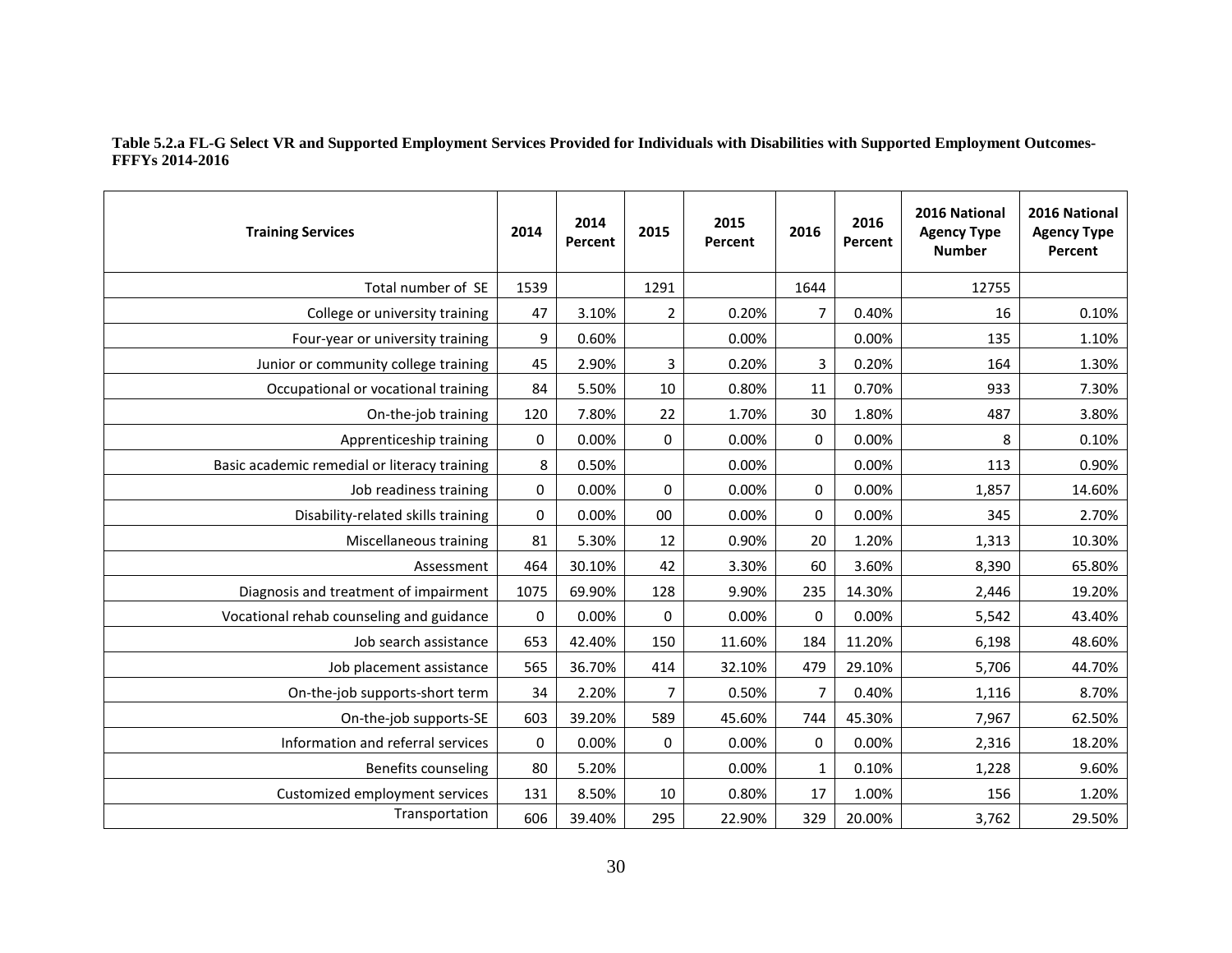| <b>Training Services</b>      | 2014     | 2014<br>Percent | 2015 | 2015<br>Percent | 2016 | 2016<br>Percent | 2016 National<br><b>Agency Type</b><br><b>Number</b> | 2016 National<br><b>Agency Type</b><br>Percent |
|-------------------------------|----------|-----------------|------|-----------------|------|-----------------|------------------------------------------------------|------------------------------------------------|
| Maintenance                   | 54       | 3.50%           | 19   | 1.50%           | 18   | 1.10%           | 3,452                                                | 27.10%                                         |
| Rehabilitation technology     | 142      | 9.20%           | 36   | 2.80%           | 81   | 4.90%           | 575                                                  | 4.50%                                          |
| Reader services               | 0        | $0.00\%$        | 0    | 0.00%           | 0    | 0.00%           |                                                      | 0.00%                                          |
| Interpreter services          | 62       | 4.00%           | 19   | 1.50%           | 46   | 2.80%           | 248                                                  | 1.90%                                          |
| Personal attendant services   | $\Omega$ | $0.00\%$        | 0    | 0.00%           | 0    | 0.00%           | 4                                                    | $0.00\%$                                       |
| Technical assistance services | 4        | 0.30%           | 0    | 0.00%           | 0    | 0.00%           | 5                                                    | $0.00\%$                                       |
| Other services                | 626      | 40.70%          | 240  | 18.60%          | 254  | 15.50%          | 2,585                                                | 20.30%                                         |

#### **Table 5.2.b FL-G Select VR and Supported Employment Services Provided for Individuals with Disabilities under Age 25 at Exit with Supported Employment Outcomes- FFFYs 2014-2016**

| <b>Training Services</b>                     | 2014 | 2014<br>Percent | 2015           | 2015<br>Percent | 2016        | 2016<br>Percent | 2016 National<br><b>Agency Type</b><br><b>Number</b> | 2016 National<br><b>Agency Type</b><br>Percent |
|----------------------------------------------|------|-----------------|----------------|-----------------|-------------|-----------------|------------------------------------------------------|------------------------------------------------|
| Total number of SE                           | 592  |                 | 534            |                 | 690         |                 | 5,568                                                |                                                |
| College or university training               | 22   | 3.70%           | 2              | 0.40%           | 6           | 0.90%           | 9                                                    | 0.20%                                          |
| Four-year or university training             | 6    | 1.00%           | $\Omega$       | $0.00\%$        | $\Omega$    | 0.00%           | 71                                                   | 1.30%                                          |
| Junior or community college training         | 18   | 3.00%           | $\overline{2}$ | 0.40%           | 3           | 0.40%           | 99                                                   | 1.80%                                          |
| Occupational or vocational training          | 29   | 4.90%           |                | 0.20%           | 8           | 1.20%           | 470                                                  | 8.40%                                          |
| On-the-job training                          | 74   | 12.50%          | 15             | 2.80%           | 21          | 3.00%           | 289                                                  | 5.20%                                          |
| Apprenticeship training                      | 0    | 0.00%           | 0              | 0.00%           | $\mathbf 0$ | 0.00%           | 4                                                    | 0.10%                                          |
| Basic academic remedial or literacy training | 6    | 1.00%           | $\Omega$       | 0.00%           | $\mathbf 0$ | 0.00%           | 101                                                  | 1.80%                                          |
| Job readiness training                       | 0    | $0.00\%$        | 0              | $0.00\%$        | 0           | $0.00\%$        | 1,048                                                | 18.80%                                         |
| Disability-related skills training           | 0    | 0.00%           | $\Omega$       | 0.00%           | $\Omega$    | 0.00%           | 175                                                  | 3.10%                                          |
| Miscellaneous training                       | 31   | 5.20%           | 5              | 0.90%           | 12          | 1.70%           | 807                                                  | 14.50%                                         |
| Assessment                                   | 208  | 35.10%          | 23             | 4.30%           | 25          | 3.60%           | 3,663                                                | 65.80%                                         |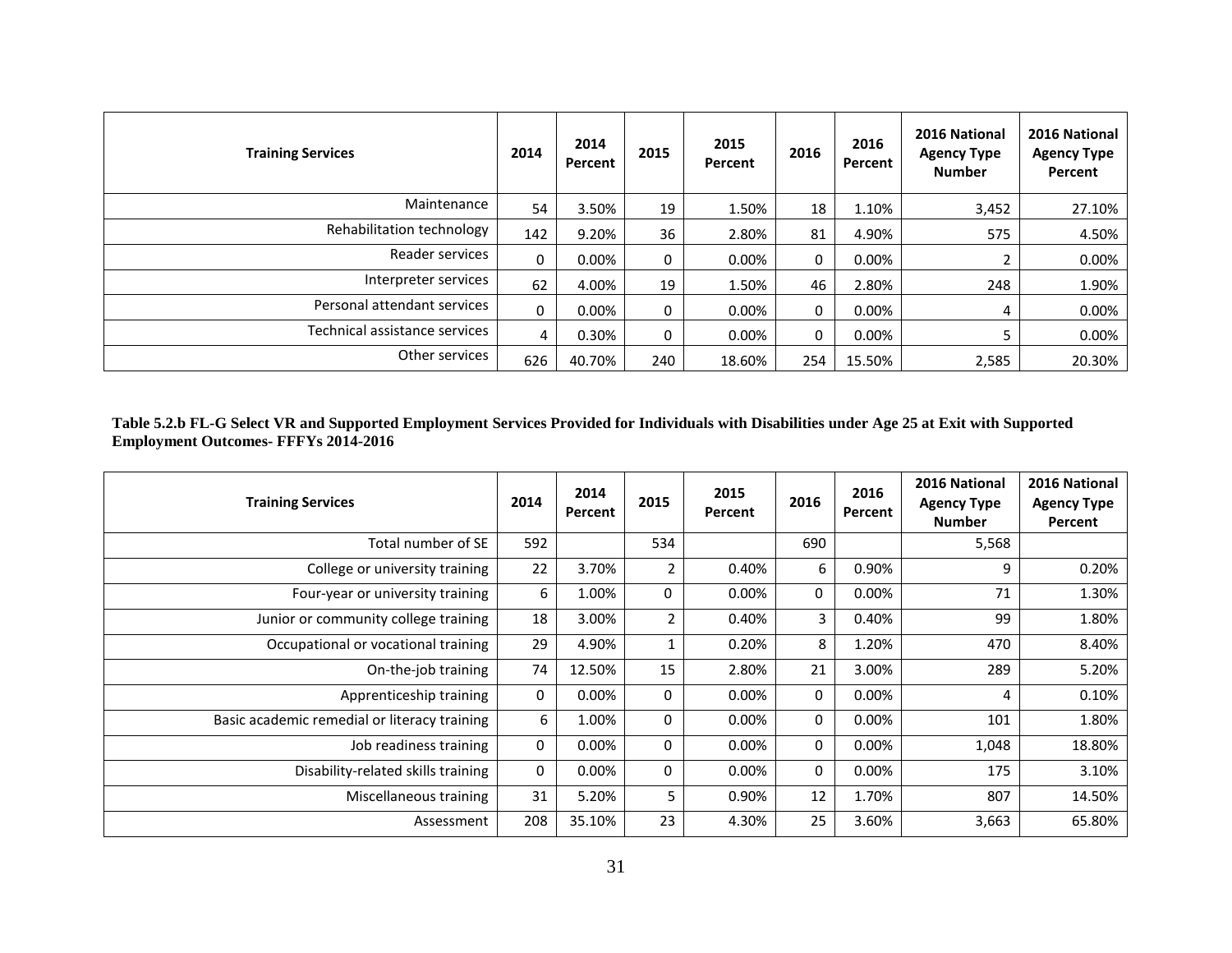| <b>Training Services</b>                 | 2014         | 2014<br>Percent | 2015           | 2015<br>Percent | 2016        | 2016<br>Percent | 2016 National<br><b>Agency Type</b><br><b>Number</b> | 2016 National<br><b>Agency Type</b><br>Percent |
|------------------------------------------|--------------|-----------------|----------------|-----------------|-------------|-----------------|------------------------------------------------------|------------------------------------------------|
| Diagnosis and treatment of impairment    | 429          | 72.50%          | 24             | 4.50%           | 64          | 9.30%           | 954                                                  | 17.10%                                         |
| Vocational rehab counseling and guidance | $\Omega$     | 0.00%           | 0              | 0.00%           | $\mathbf 0$ | 0.00%           | 2,412                                                | 43.30%                                         |
| Job search assistance                    | 293          | 49.50%          | 64             | 12.00%          | 103         | 14.90%          | 2,870                                                | 51.50%                                         |
| Job placement assistance                 | 194          | 32.80%          | 165            | 30.90%          | 161         | 23.30%          | 2,409                                                | 43.30%                                         |
| On-the-job supports-short term           | 33           | 5.60%           | $\overline{7}$ | 1.30%           | 7           | 1.00%           | 522                                                  | 9.40%                                          |
| On-the-job supports-SE                   | 288          | 48.60%          | 260            | 48.70%          | 360         | 52.20%          | 3,681                                                | 66.10%                                         |
| Information and referral services        | $\Omega$     | 0.00%           | 0              | $0.00\%$        | $\mathbf 0$ | 0.00%           | 976                                                  | 17.50%                                         |
| Benefits counseling                      | 29           | 4.90%           | 0              | 0.00%           | $\mathbf 0$ | 0.00%           | 422                                                  | 7.60%                                          |
| Customized employment services           | 58           | 9.80%           | 4              | 0.70%           | 13          | 1.90%           | 63                                                   | 1.10%                                          |
| Transportation                           | 214          | 36.10%          | 115            | 21.50%          | 138         | 20.00%          | 1,378                                                | 24.70%                                         |
| Maintenance                              | 13           | 2.20%           | 4              | 0.70%           | 10          | 1.40%           | 1,188                                                | 21.30%                                         |
| Rehabilitation technology                | 22           | 3.70%           | $\overline{2}$ | 0.40%           | 9           | 1.30%           | 213                                                  | 3.80%                                          |
| Reader services                          | $\Omega$     | 0.00%           |                | 0.00%           | 0           | 0.00%           |                                                      | 0.00%                                          |
| Interpreter services                     | 10           | 1.70%           | 1              | 0.20%           | 3           | 0.40%           | 68                                                   | 1.20%                                          |
| Personal attendant services              | $\Omega$     | 0.00%           | 0              | 0.00%           | 0           | 0.00%           | 1                                                    | 0.00%                                          |
| Technical assistance services            | $\mathbf{1}$ | 0.20%           | 0              | 0.00%           | 0           | 0.00%           | 1                                                    | 0.00%                                          |
| Other services                           | 225          | 38.00%          | 73             | 13.70%          | 88          | 12.80%          | 1,113                                                | 20.00%                                         |

**Table 5.3.a FL-G Elapsed Time from Application to Eligibility for All Individuals with Disabilities Who Achieved Supported Employment Outcomes— FFFYs 2014**–**2016**

| <b>Elapsed Time</b> | 2014<br><b>Number</b> | 2014<br>Percent | 2015<br><b>Number</b> | 2015<br>Percent | 2016<br><b>Number</b> | 2016<br>Percent | 2016<br><b>National</b><br>Agency<br>Type<br><b>Number</b> | 2016<br><b>National</b><br>Agency<br><b>Type</b><br>Percent |
|---------------------|-----------------------|-----------------|-----------------------|-----------------|-----------------------|-----------------|------------------------------------------------------------|-------------------------------------------------------------|
| $0 - 60$ days       | 1097                  | 71.28%          | 914                   | 70.80%          | 1120                  | 68.13%          | 10,918                                                     | 85.60%                                                      |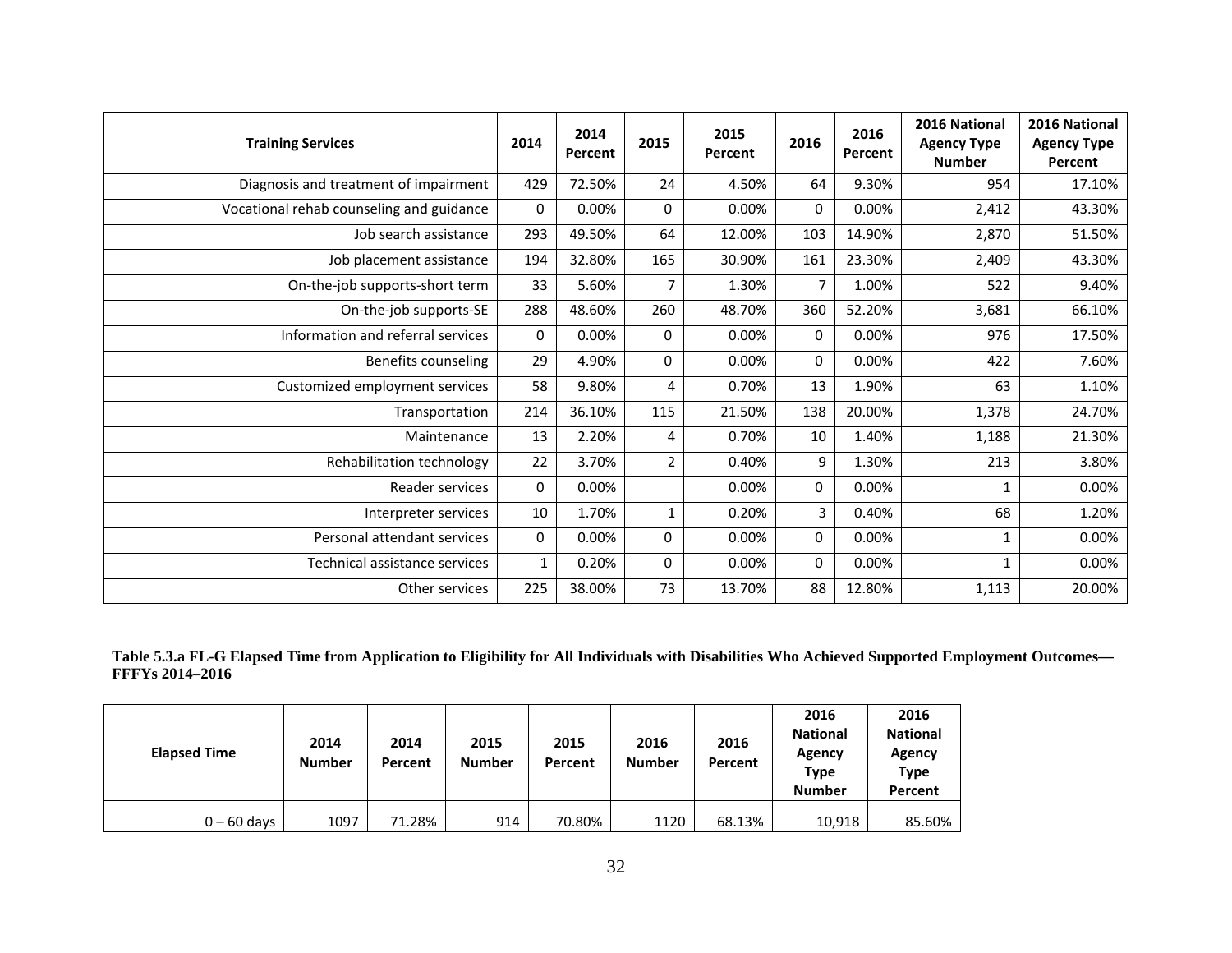| <b>Elapsed Time</b> | 2014<br><b>Number</b> | 2014<br>Percent | 2015<br><b>Number</b> | 2015<br>Percent | 2016<br><b>Number</b> | 2016<br>Percent | 2016<br><b>National</b><br><b>Agency</b><br><b>Type</b><br><b>Number</b> | 2016<br><b>National</b><br>Agency<br><b>Type</b><br>Percent |
|---------------------|-----------------------|-----------------|-----------------------|-----------------|-----------------------|-----------------|--------------------------------------------------------------------------|-------------------------------------------------------------|
| $61 - 90$ days      | 219                   | 14.23%          | 189                   | 14.64%          | 243                   | 14.78%          | 903                                                                      | 7.08%                                                       |
| $91 - 120$ days     | 105                   | 6.82%           | 77                    | 5.96%           | 134                   | 8.15%           | 387                                                                      | 3.03%                                                       |
| $121 - 180$ days    | 77                    | 5.00%           | 67                    | 5.19%           | 98                    | 5.96%           | 309                                                                      | 2.42%                                                       |
| $181 - 365$ days    | 37                    | 2.40%           | 37                    | 2.87%           | 43                    | 2.62%           | 185                                                                      | 1.45%                                                       |
| More than 1 year    | 4                     | 0.26%           | $\overline{7}$        | 0.54%           | 6                     | 0.36%           | 53                                                                       | 0.42%                                                       |
| <b>Total SE</b>     | 1539                  |                 | 1291                  |                 | 1644                  |                 | 12,755                                                                   |                                                             |

**Table 5.3.b FL-G Elapsed Time from Application to Eligibility for Individuals with Disabilities Under Age 25 at Exit Who Achieved Supported Employment Outcomes—FFFYs 2014**–**2016**

| <b>Elapsed Time</b> | 2014<br><b>Number</b> | 2014<br><b>Percent</b> | 2015<br><b>Number</b> | 2015<br><b>Percent</b> | 2016<br><b>Number</b> | 2016<br>Percent | 2016<br><b>National</b><br>Agency<br><b>Type</b><br><b>Number</b> | 2016<br><b>National</b><br><b>Agency</b><br><b>Type</b><br>Percent |
|---------------------|-----------------------|------------------------|-----------------------|------------------------|-----------------------|-----------------|-------------------------------------------------------------------|--------------------------------------------------------------------|
| $0 - 60$ days       | 398                   | 67.23%                 | 364                   | 68.16%                 | 445                   | 64.49%          | 4,664                                                             | 83.76%                                                             |
| $61 - 90$ days      | 94                    | 15.88%                 | 84                    | 15.73%                 | 37                    | 5.36%           | 442                                                               | 7.94%                                                              |
| $91 - 120$ days     | 52                    | 8.78%                  | 37                    | 6.93%                  | 13                    | 1.88%           | 204                                                               | 3.66%                                                              |
| $121 - 180$ days    | 26                    | 4.39%                  | 30                    | 5.62%                  | 114                   | 16.52%          | 145                                                               | 2.60%                                                              |
| $181 - 365$ days    | 20                    | 3.38%                  | 15                    | 2.81%                  | 77                    | 11.16%          | 75                                                                | 1.35%                                                              |
| More than 1 year    | 2                     | 0.34%                  | 4                     | 0.75%                  | 4                     | 0.58%           | 38                                                                | 0.68%                                                              |
| <b>Total SE</b>     | 592                   |                        | 534                   |                        | 690                   |                 | 5,568                                                             | 100.00%                                                            |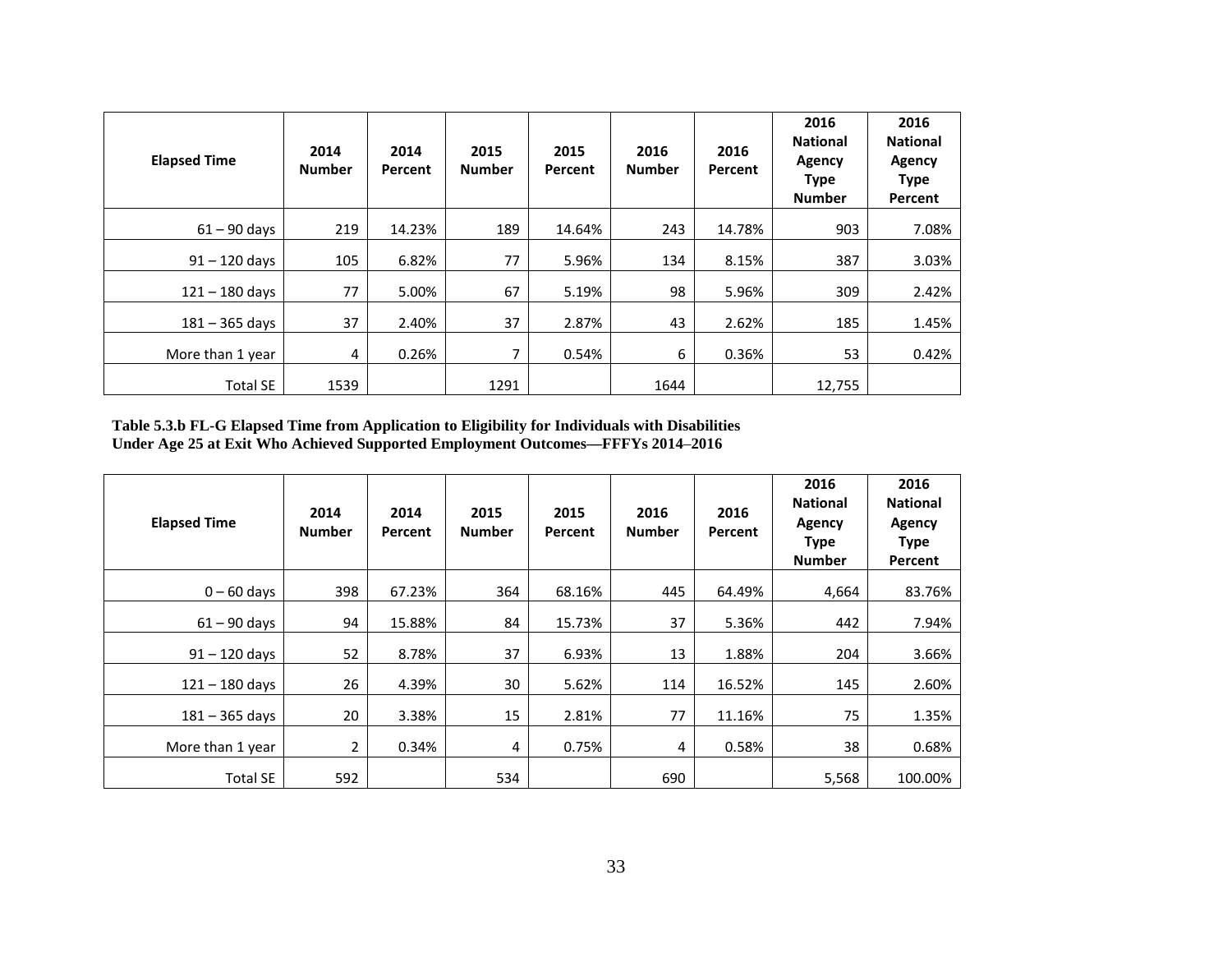| <b>Elapsed Time</b>    | 2014<br><b>Number</b> | 2014<br>Percent | 2015<br><b>Number</b> | 2015<br>Percent | 2016<br><b>Number</b> | 2016<br><b>Percent</b> | 2016<br><b>National</b><br>Agency<br><b>Type</b><br><b>Number</b> | 2016<br><b>National</b><br>Agency<br><b>Type</b><br>Percent |
|------------------------|-----------------------|-----------------|-----------------------|-----------------|-----------------------|------------------------|-------------------------------------------------------------------|-------------------------------------------------------------|
| $0 - 3$ months         | 1,274                 | 82.78%          | 1,058                 | 81.95%          | 1,406                 | 85.52%                 | 9,812                                                             | 76.93%                                                      |
| 4-6 months             | 204                   | 13.26%          | 191                   | 14.79%          | 190                   | 11.56%                 | 1,752                                                             | 13.74%                                                      |
| 7-9 months             | 43                    | 2.79%           | 30                    | 2.32%           | 42                    | 2.55%                  | 592                                                               | 4.64%                                                       |
| 10-12 months           | 11                    | 0.71%           | 8                     | 0.62%           | 3                     | 0.18%                  | 262                                                               | 2.05%                                                       |
| More than 12<br>months | 7                     | 0.45%           | 4                     | 0.31%           | 3                     | 0.18%                  | 337                                                               | 2.64%                                                       |
| <b>Total SE</b>        | 1,539                 |                 | 1,291                 |                 | 1,644                 |                        | 12,755                                                            |                                                             |

**Table 5.4.a FL-G Elapsed Time from Eligibility to IPE for All Individuals with Disabilities Who Achieved Supported Employment Outcomes—FFFYs 2014**–**2016**

**Table 5.4.b FL-G Elapsed Time from Eligibility to IPE for Individuals with Disabilities under Age 25 at Exit Who Achieved Supported Employment Outcome—FFFYs 2014**–**2016**

| <b>Elapsed Time</b> | 2014<br><b>Number</b> | 2014<br>Percent | 2015<br><b>Number</b> | 2015<br>Percent | 2016<br><b>Number</b> | 2016<br>Percent | 2016<br><b>National</b><br><b>Agency</b><br><b>Type</b><br><b>Number</b> | 2016<br><b>National</b><br><b>Agency</b><br><b>Type</b><br>Percent |
|---------------------|-----------------------|-----------------|-----------------------|-----------------|-----------------------|-----------------|--------------------------------------------------------------------------|--------------------------------------------------------------------|
| $0 - 3$ months      | 464                   | 78.38%          | 414                   | 77.53%          | 565                   | 81.88%          | 3,853                                                                    | 69.20%                                                             |
| 4-6 months          | 95                    | 16.05%          | 100                   | 18.73%          | 100                   | 14.49%          | 963                                                                      | 17.30%                                                             |
| 7-9 months          | 23                    | 3.89%           | 13                    | 2.43%           | 22                    | 3.19%           | 350                                                                      | 6.29%                                                              |
| 10-12 months        | 6                     | 1.01%           | 4                     | 0.75%           | 1                     | 0.14%           | 165                                                                      | 2.96%                                                              |
| More than 12 months | 4                     | 0.68%           | 3                     | 0.56%           | 2                     | 0.29%           | 37                                                                       | 4.26%                                                              |
| <b>Total SE</b>     | 592                   |                 | 534                   |                 | 690                   |                 | 5,568                                                                    |                                                                    |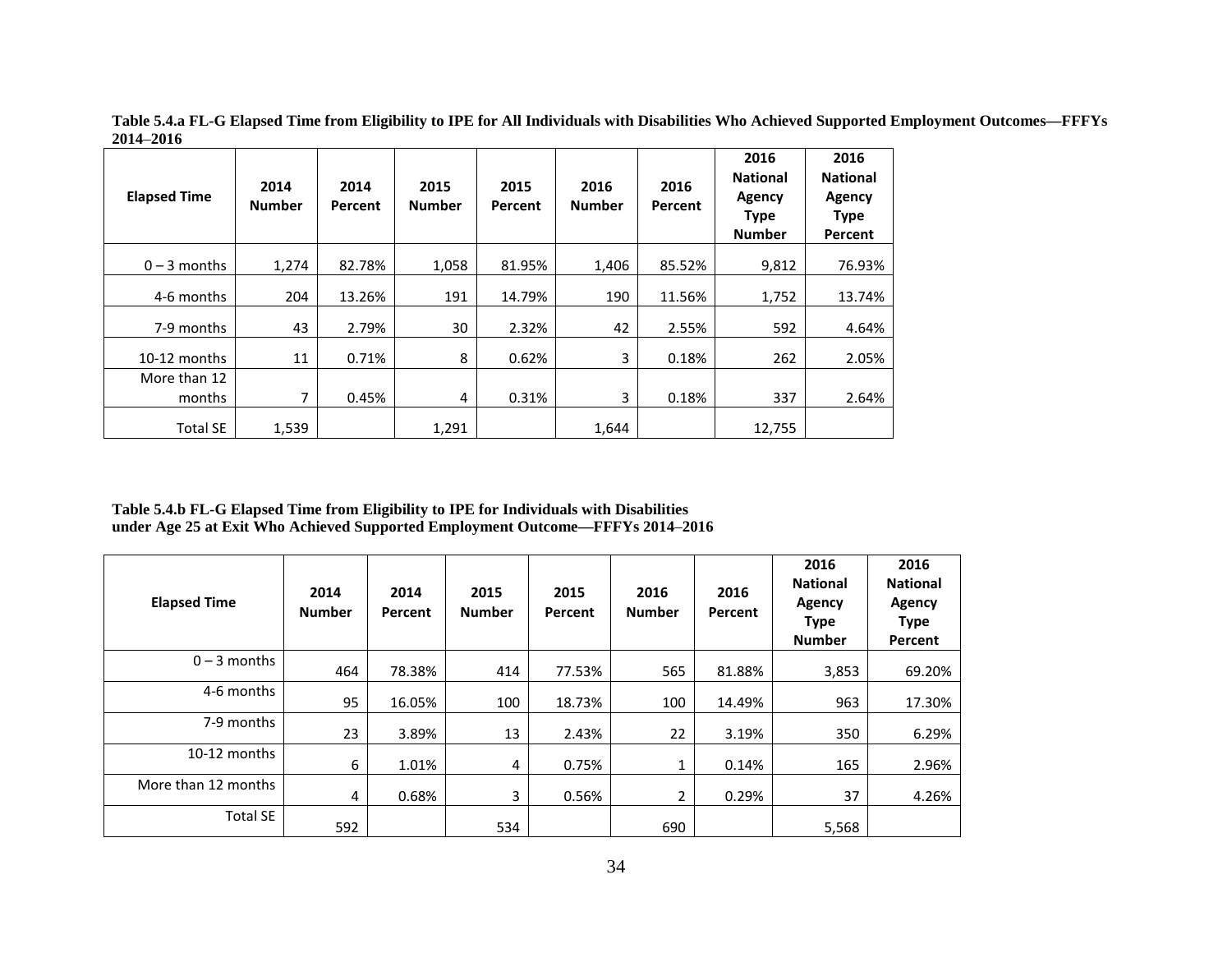| <b>Elapsed Time</b> | 2014<br><b>Number</b> | 2014<br>Percent | 2015<br><b>Number</b> | 2015<br>Percent | 2016<br><b>Number</b> | 2016<br>Percent | 2016<br><b>National</b><br><b>Agency</b><br><b>Type</b><br><b>Number</b> | 2016<br><b>National</b><br>Agency<br><b>Type</b><br>Percent |
|---------------------|-----------------------|-----------------|-----------------------|-----------------|-----------------------|-----------------|--------------------------------------------------------------------------|-------------------------------------------------------------|
| $0 - 3$ months      | 3                     | 0.19%           | 2                     | 0.15%           | 15                    | 0.91%           | 450                                                                      | 3.53%                                                       |
| $4 - 6$ months      | 61                    | 3.96%           | 53                    | 4.11%           | 116                   | 7.06%           | 2,520                                                                    | 19.76%                                                      |
| $7 - 9$ months      | 168                   | 10.92%          | 95                    | 7.36%           | 234                   | 14.23%          | 2,363                                                                    | 18.53%                                                      |
| $10 - 12$ months    | 188                   | 12.22%          | 91                    | 7.05%           | 292                   | 17.76%          | 1,820                                                                    | 14.27%                                                      |
| 13 - 24 months      | 453                   | 29.43%          | 387                   | 29.98%          | 391                   | 23.78%          | 3,118                                                                    | 24.45%                                                      |
| $25 - 36$ months    | 238                   | 15.46%          | 250                   | 19.36%          | 193                   | 11.74%          | 1,118                                                                    | 8.77%                                                       |
| $37 - 60$ months    | 308                   | 20.01%          | 275                   | 21.30%          | 237                   | 14.42%          | 872                                                                      | 6.84%                                                       |
| More than 5 years   | 120                   | 7.80%           | 138                   | 10.69%          | 166                   | 10.10%          | 494                                                                      | 3.87%                                                       |
| More than 10 years  |                       | $0.00\%$        |                       | 0.00%           |                       | 0.00%           |                                                                          | 0.00%                                                       |
| <b>Total SE</b>     | 1,539                 |                 | 1,291                 |                 | 1,644                 |                 | 12,755                                                                   |                                                             |

**Table 5.5.a FL-G Elapsed Time from IPE to Closure for All Individuals with Disabilities Who Achieved Supported Employment Outcomes—FFFYs 2014**–**2016**

**Table 5.5.b FL-G Elapsed Time from IPE to Closure for Individuals with Disabilities under Age 25 at Exit Who Achieved Supported Employment Outcomes—FFFYs 2014–2016**

|                                              |         |               |         |               |         | 2016            | 2016            |
|----------------------------------------------|---------|---------------|---------|---------------|---------|-----------------|-----------------|
| 2014<br><b>Elapsed Time</b><br><b>Number</b> | 2014    | 2015          | 2015    | 2016          | 2016    | <b>National</b> | <b>National</b> |
|                                              | Percent | <b>Number</b> | Percent | <b>Number</b> | Percent | Agency<br>Type  | Agency          |
|                                              |         |               |         |               |         |                 | Type            |
|                                              |         |               |         |               |         | <b>Number</b>   | Percent         |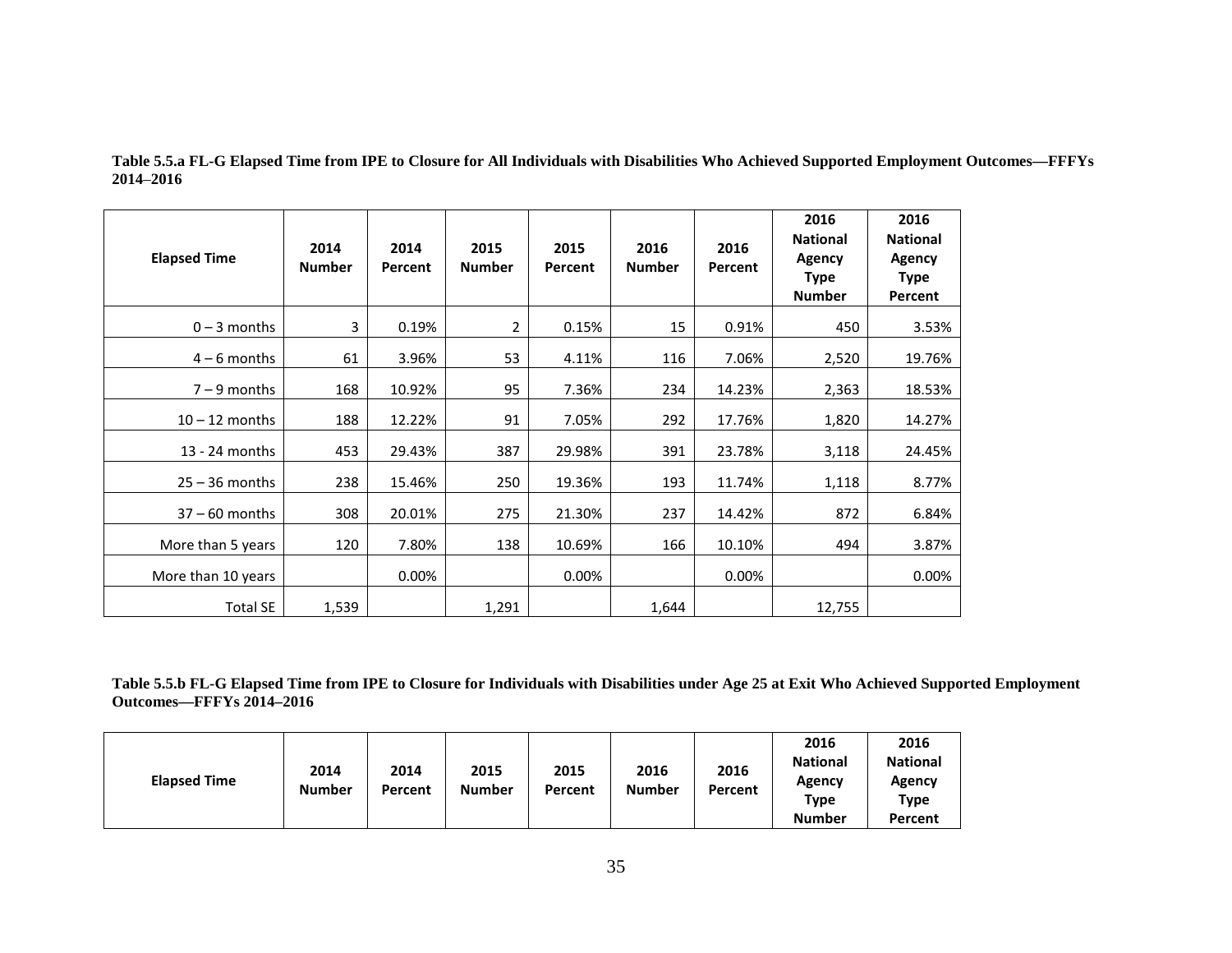| <b>Elapsed Time</b> | 2014<br><b>Number</b> | 2014<br>Percent | 2015<br><b>Number</b> | 2015<br>Percent | 2016<br><b>Number</b> | 2016<br>Percent | 2016<br><b>National</b><br><b>Agency</b><br><b>Type</b><br><b>Number</b> | 2016<br><b>National</b><br><b>Agency</b><br><b>Type</b><br>Percent |
|---------------------|-----------------------|-----------------|-----------------------|-----------------|-----------------------|-----------------|--------------------------------------------------------------------------|--------------------------------------------------------------------|
| $0 - 3$ months      | 1                     | 0.17%           |                       | 0.00%           | 3                     | 0.43%           | 150                                                                      | 2.69%                                                              |
| $4-6$ months        | 5                     | 0.84%           | 13                    | 2.43%           | 30                    | 4.35%           | 871                                                                      | 15.64%                                                             |
| $7 - 9$ months      | 36                    | 6.08%           | 32                    | 5.99%           | 72                    | 10.43%          | 952                                                                      | 17.10%                                                             |
| $10 - 12$ months    | 61                    | 10.30%          | 32                    | 5.99%           | 130                   | 18.84%          | 831                                                                      | 14.92%                                                             |
| 13 - 24 months      | 170                   | 28.72%          | 146                   | 27.34%          | 190                   | 27.54%          | 1,511                                                                    | 27.14%                                                             |
| $25 - 36$ months    | 103                   | 17.40%          | 106                   | 19.85%          | 86                    | 12.46%          | 576                                                                      | 10.34%                                                             |
| $37 - 60$ months    | 167                   | 28.21%          | 139                   | 26.03%          | 110                   | 15.94%          | 469                                                                      | 8.42%                                                              |
| More than 5 years   | 49                    | 8.28%           | 66                    | 12.36%          | 69                    | 10.00%          | 208                                                                      | 3.74%                                                              |
| More than 10 years  |                       | 0.00%           |                       | 0.00%           |                       | 0.00%           |                                                                          | 0.00%                                                              |
| <b>Total SE</b>     | 592                   |                 | 534                   |                 | 690                   |                 | 5,568                                                                    |                                                                    |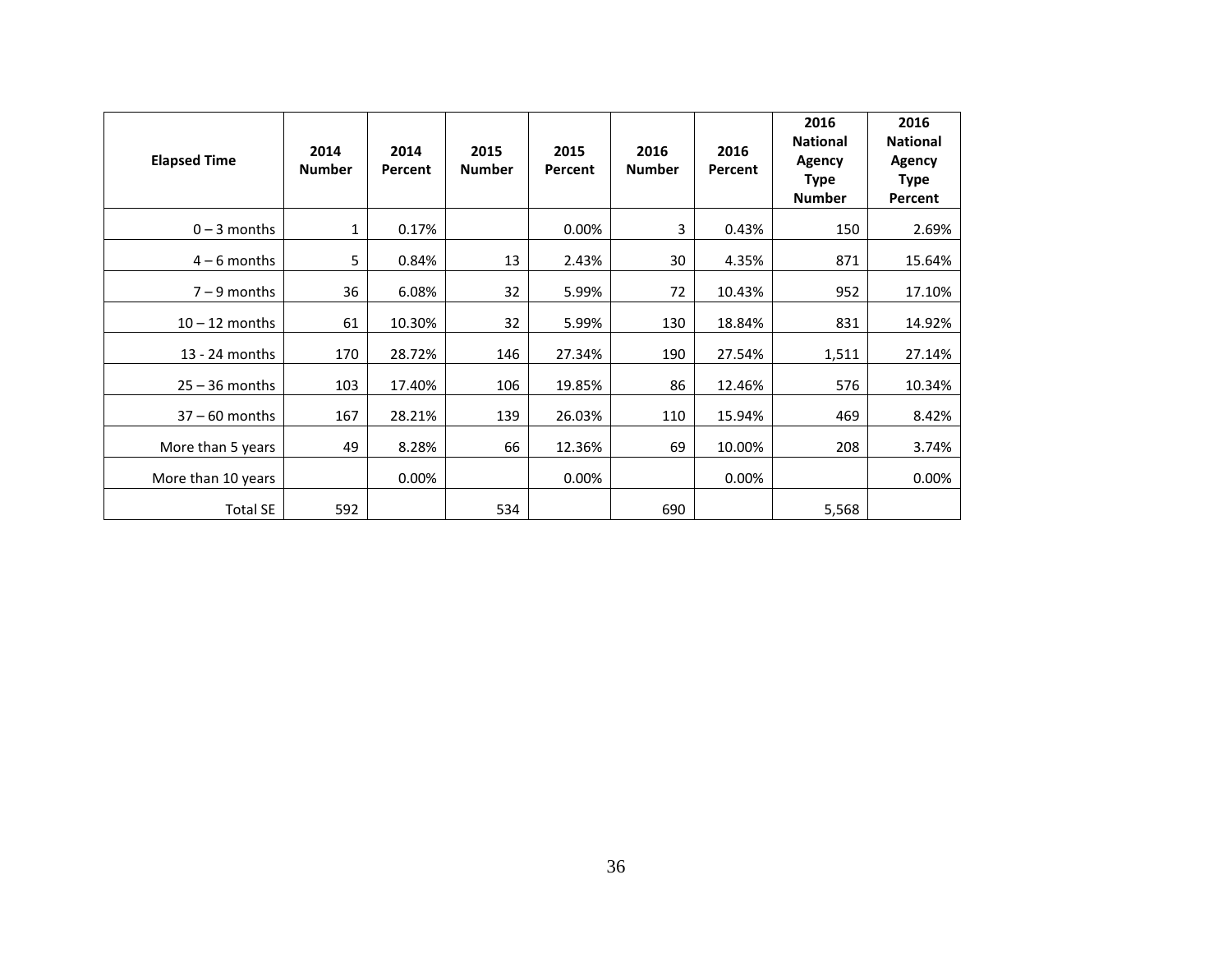## **Fiscal Data Tables for Focus Area VI**

**State Vocational Rehabilitation Services Program Federal Fiscal Year (FFY) 2017 Monitoring and Technical Assistance Guide**

### **Table 6.1 Florida-General (FL-G) VR Resources and Expenditures—FFFYs 2014–2016**

| <b>VR Resources and Expenditures</b>                 | 2014          | 2015          | 2016*         |
|------------------------------------------------------|---------------|---------------|---------------|
| Total program expenditures                           | \$180,562,568 | \$166,803,557 | \$119,545,617 |
| Federal expenditures                                 | \$142,102,741 | \$127,798,344 | \$78,419,033  |
| State agency expenditures $(4th$ quarter)            | \$38,459,827  | \$39,005,213  | \$41,126,584  |
| State agency expenditures (latest/final)             | \$38,459,827  | \$39,005,213  | \$41,126,584  |
| Federal formula award amount                         | \$142,142,422 | \$144,117,852 | \$151,955,969 |
| MOE penalty from prior year                          | \$4,339,681   | \$0           | \$0           |
| Federal award amount relinquished during reallotment | \$0           | \$0           | \$0           |
| Federal award amount received during reallotment     | \$4,300,000   | \$0           | \$0           |
| Federal funds transferred from State VR agency       | \$0           | \$0           | \$0           |
| Federal funds transferred to State VR agency         | \$0           | \$0           | \$0           |
| Federal award amount (net)                           | \$142,102,741 | \$144,117,852 | \$151,955,969 |
| Federal award funds deobligated                      | \$0           | \$16,319,508  | \$0           |
| Federal award funds used                             | \$142,102,741 | \$127,798,344 | \$151,955,969 |
| Percent of formula award amount used                 | 99.97%        | 88.68%        | 100.00%       |
| Federal award funds matched but not used             | \$0           | \$16,319,508  | \$0           |

\* Indicates the award is currently in an open status. Therefore, data is either not currently available or not final.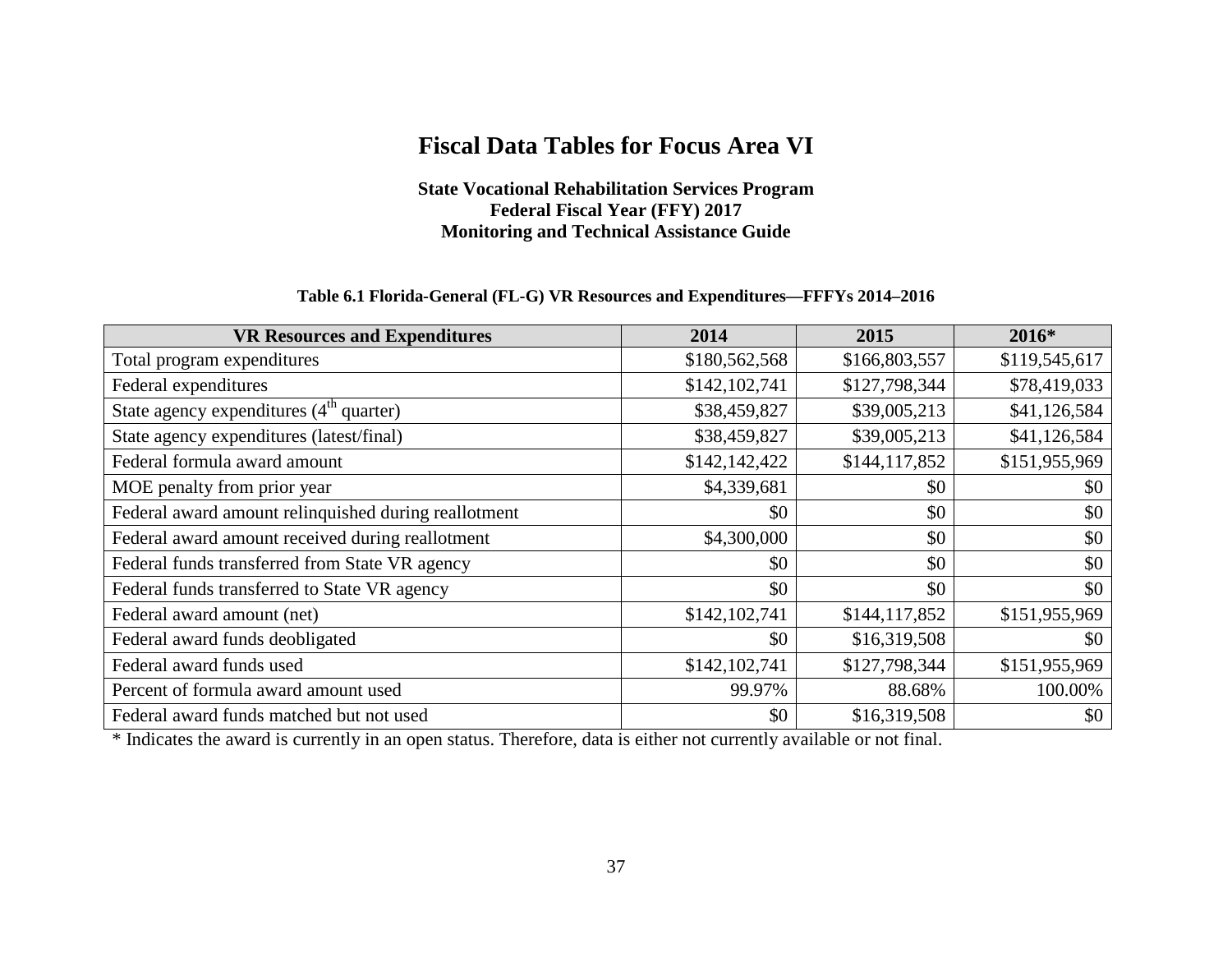| Table 6.1 Florida-General (FL-G) VR Resources and Expenditures-Descriptions, Sources and Formulas |  |
|---------------------------------------------------------------------------------------------------|--|
|---------------------------------------------------------------------------------------------------|--|

| <b>VR Resources and Expenditures</b> | Source/Formula                                                                                    |
|--------------------------------------|---------------------------------------------------------------------------------------------------|
|                                      | The sum of the Federal and non-Federal expenditures.                                              |
| Total program expenditures           | Source/Formula: Table 6.1: Federal expenditures plus State expenditures (latest/final)            |
| Federal expenditures                 | The cumulative amount of disbursements from Federal funds.                                        |
|                                      | <b>Source/Formula:</b> SF-425 line 10e from latest/final report                                   |
|                                      | The cumulative amount of disbursements and unliquidated obligations from State funds              |
| State expenditures $(4th$ quarter)   | through September $30th$ of the award period.                                                     |
|                                      | <b>Source/Formula:</b> SF-425 line 10j from $4th$ quarter report                                  |
|                                      | The cumulative amount of disbursements and unliquidated obligations from State funds as           |
| State expenditures (latest/final)    | reported on the agency's latest or final SF-425 report. Final reports do not include unliquidated |
|                                      | obligations.                                                                                      |
|                                      | Source/Formula: SF-425 line 10j from latest/final report                                          |
| Federal formula award amount         | The amount of the Federal funds available to the agency based on the formula mandated in the      |
|                                      | Rehabilitation Act.                                                                               |
|                                      | Formula/Source: Federal formula award calculation                                                 |
|                                      | The amount of the Maintenance of Effort (MOE) deficit from the previous FFY which resulted        |
| MOE penalty from prior year          | in a MOE penalty against the current FFY.                                                         |
|                                      | Source/Formula: Table 6.2: MOE difference from prior year                                         |
| Federal award amount                 | Amount of Federal award voluntarily relinquished through the reallotment process.                 |
| relinquished during reallotment      | Formula/Source: RSA-692                                                                           |
| Federal award received during        | Amount of funds received through the reallotment process.                                         |
| reallotment                          | Source/Formula: RSA-692                                                                           |
| Federal funds transferred from       | Amount of award funds transferred from State VR agencies (Blind to General or General to          |
| State VR agency                      | Blind).                                                                                           |
|                                      | Formula/Source: Agency transfer request documentation                                             |
| Federal funds transferred to State   | Amount of award funds transferred to State VR agencies (Blind to General or General to            |
| VR agency                            | Blind).                                                                                           |
|                                      | Formula/Source: Agency transfer request documentation                                             |
|                                      | Federal award amount available after accounting for adjustments to award (e.g., MOE               |
| Federal award amount (net)           | penalties, relinquishment, reallotment and transfers).                                            |
|                                      | Formula/Source: Federal formula award calculation, RSA-692, agency documentation, SF-             |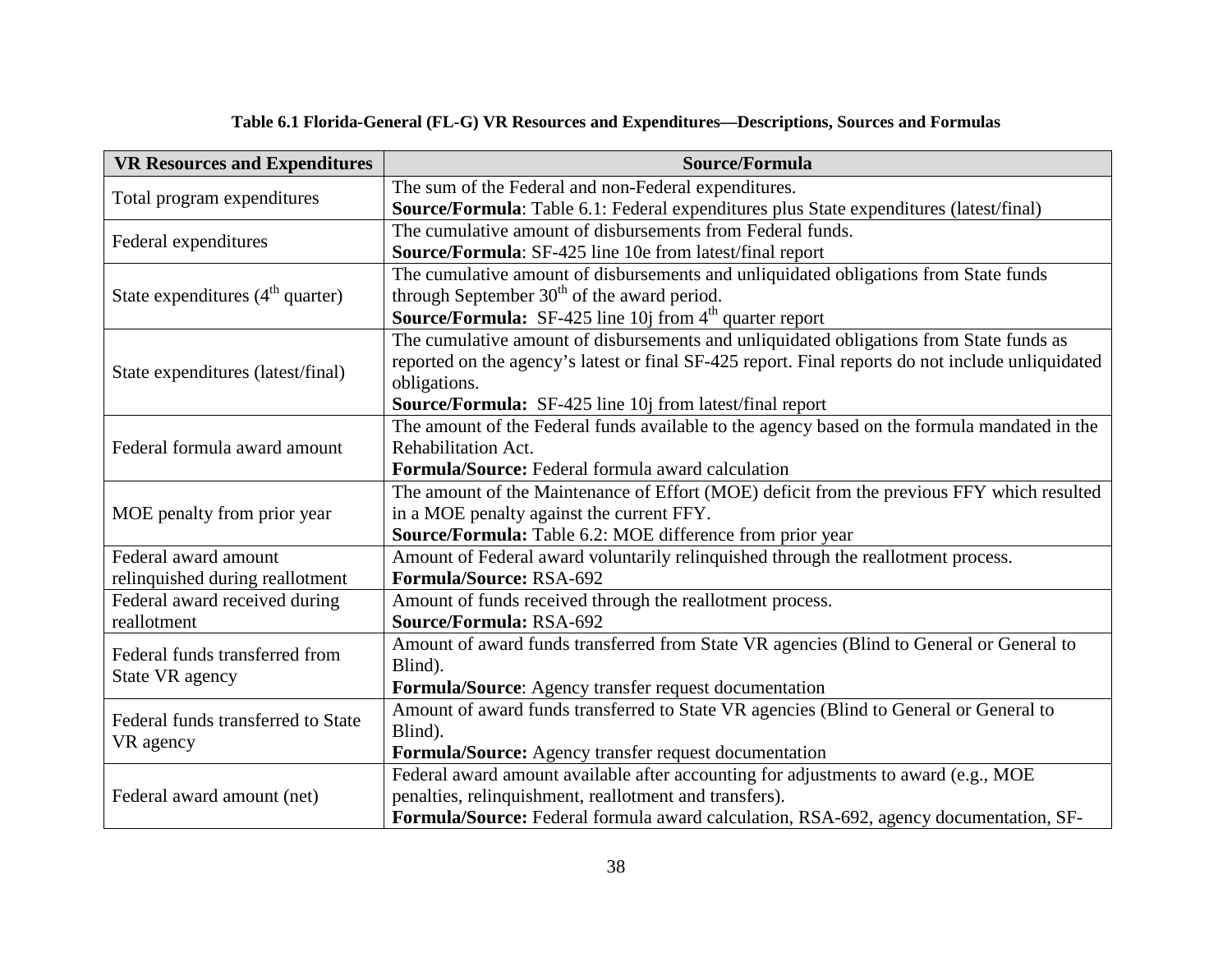| <b>VR Resources and Expenditures</b> | Source/Formula                                                                                    |
|--------------------------------------|---------------------------------------------------------------------------------------------------|
|                                      | 425 : Federal formula calculation minus MOE penalty minus funds relinquished in reallotment       |
|                                      | plus funds received in reallotment plus funds transferred from agency minus funds transferred     |
|                                      | to agency                                                                                         |
|                                      | Federal award funds deobligated at the request of the agency or as part of the award closeout     |
| Federal award funds deobligated      | process. These funds may include matched or unmatched Federal funds.                              |
|                                      | <b>Source/Formula:</b> Agency deobligation request documentation, G5 closeout reports             |
|                                      | Amount of Federal award funds expended.                                                           |
| Federal award funds used             | Source/Formula: Federal formula calculation, RSA-692, agency documentation, SF-425                |
|                                      | lesser of the $4th$ quarter or latest/final: Federal award amount (net) (calculation above) minus |
|                                      | Federal award funds deobligated                                                                   |
| Percent Federal formula award        | Percent of Federal formula award funds used.                                                      |
|                                      | Source/Formula: Federal award funds used (calculation above) divided by Federal formula           |
| used                                 | award amount                                                                                      |
| Federal award funds matched but      | This represents unused Federal award funds for which the agency provided match.                   |
|                                      | Source/Formula: Table 6.2 Federal award funds matched (actual) minus Table 6.1 Federal            |
| not used                             | award funds used                                                                                  |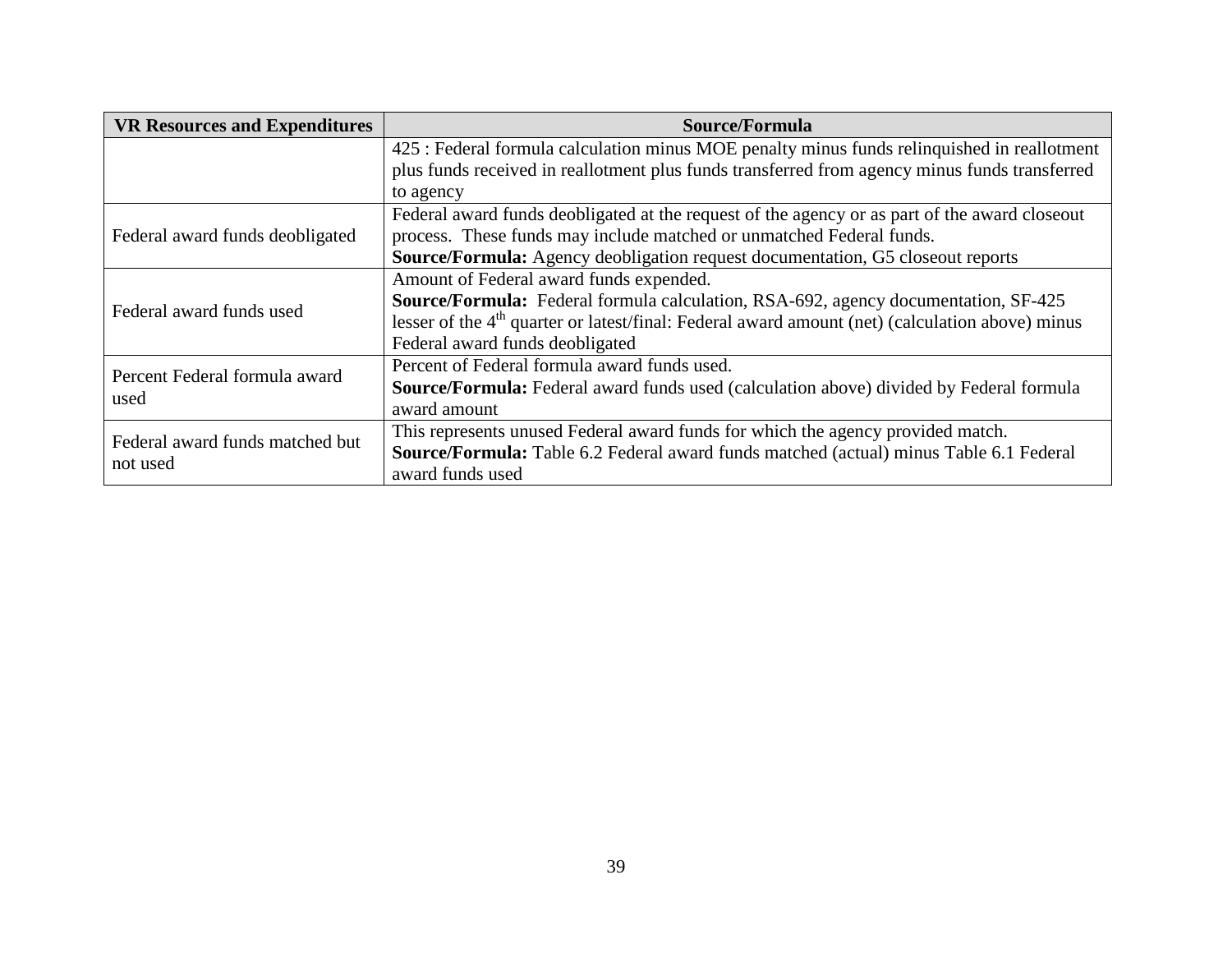| <b>Non-Federal Share (Match) and Maintenance</b><br>of Effort (MOE) | 2014            | 2015            | 2016*           |
|---------------------------------------------------------------------|-----------------|-----------------|-----------------|
| Match required per net award amount                                 | \$38,459,827    | \$34,588,370    | \$41,126,584    |
| Match provided (actual)                                             | \$38,459,827    | \$39,005,213    | \$41,126,584    |
| Match difference**                                                  | \$0             | $-$ \$4,416,843 | \$0             |
| Federal funds matched (actual)                                      | \$142,102,741   | \$144,117,852   | \$151,955,969   |
| Percent Federal funds matched                                       | 100.00%         | 100.00%         | 100.00%         |
| Match from State appropriation                                      | 38,238,867      | 38,766,191      | 40,879,024      |
| Percent match from State appropriation                              | 99.43%          | 99.39%          | 99.40%          |
| Match from Third-Party Cooperative                                  | 195,960         | 214,040         | 222,560         |
| Arrangements (TPCA)                                                 |                 |                 |                 |
| Percent match from TPCAs                                            | 0.51%           | 0.55%           | 0.54%           |
| Match from Randolph-Sheppard program                                |                 |                 |                 |
| Percent match from Randolph-Sheppard Program                        | 0.00%           | 0.00%           | 0.00%           |
| Match from interagency transfers                                    |                 |                 |                 |
| Percent match from interagency transfers                            | 0.00%           | 0.00%           | $0.00\%$        |
| Match from other sources                                            | 25,000          | 25,000          | 25,000          |
| Percent match from other sources                                    | 0.06%           | 0.06%           | 0.06%           |
| MOE required                                                        | \$29,971,437    | \$30,127,473    | \$38,459,827    |
| MOE: Establishment/construction expenditures                        | \$0             | \$0             | \$0             |
| <b>MOE</b> actual                                                   | \$38,459,827    | \$39,005,213    | \$41,126,584    |
| MOE difference**                                                    | $-$ \$8,488,390 | $-$ \$8,877,740 | $-$ \$2,666,757 |

### **Table 6.2 Florida-General (FL-G) Non-Federal Share and Maintenance of Effort—FFFYs 2014–2016**

\* Indicates the award is currently in an open status. Therefore, data is either not currently available or not final.

\*\* A positive amount indicates a deficit. A negative amount indicates a surplus.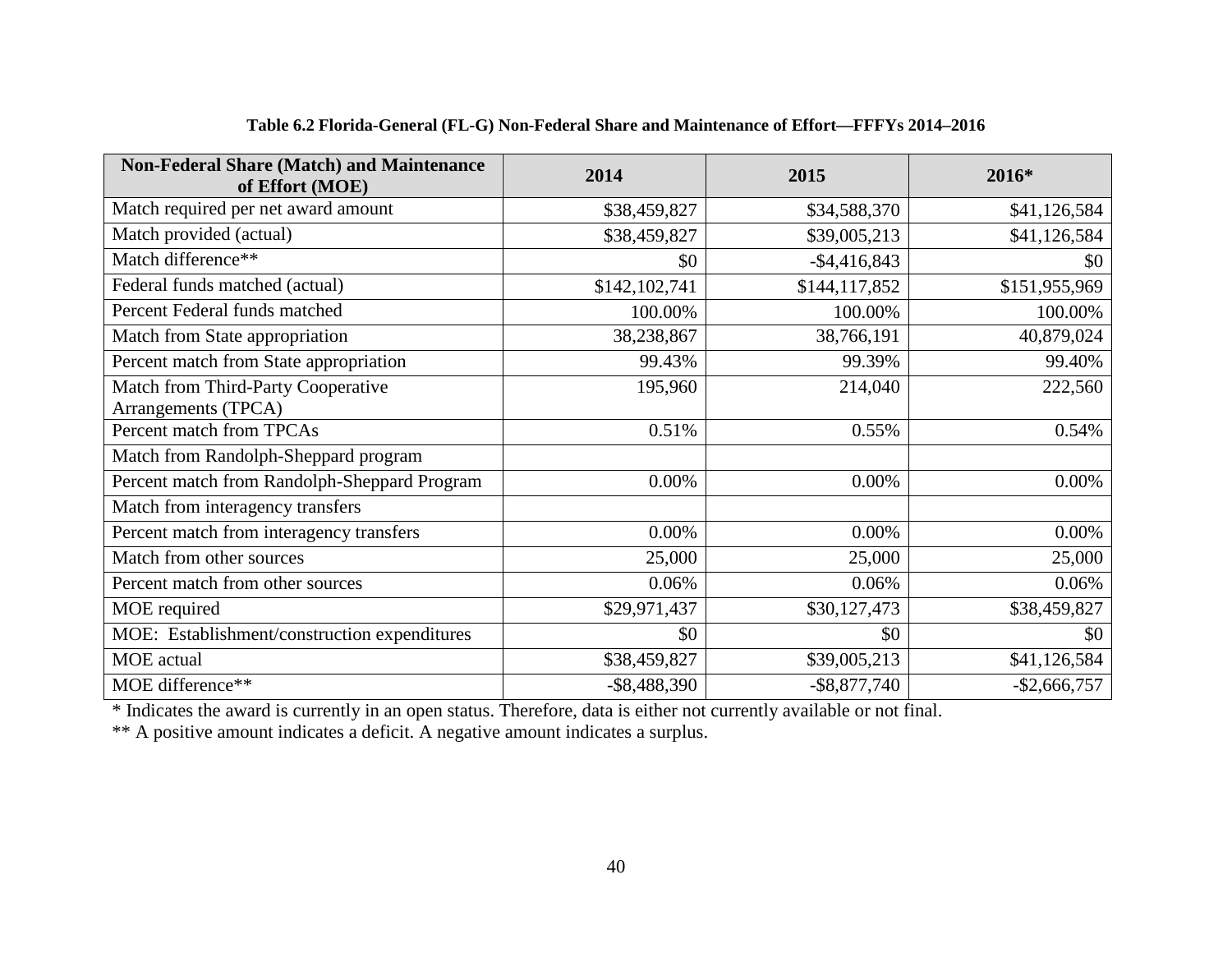| <b>Non-Federal Share (Match) and</b><br><b>Maintenance of Effort (MOE)</b> | Source/Formula                                                                                                                                                                                                                                                                                                            |  |  |
|----------------------------------------------------------------------------|---------------------------------------------------------------------------------------------------------------------------------------------------------------------------------------------------------------------------------------------------------------------------------------------------------------------------|--|--|
| Match required per net award amount                                        | Non-Federal funds required based upon the net amount of the Federal award.<br>Source/Formula: (Table 6.1 Federal award amount net divided by 0.787) multiplied<br>by 0.213                                                                                                                                                |  |  |
| Match provided (actual)                                                    | Amount of match (non-Federal share) provided, by the agency.<br><b>Source/Formula:</b> SF-425 line 10j lesser of the $4th$ quarter or latest/final                                                                                                                                                                        |  |  |
| Match difference**                                                         | The difference between match required to access the net Federal award funds and the<br>actual amount of match provided by agency.<br><b>Source/Formula:</b> SF-425 lesser of the 4 <sup>th</sup> quarter or latest/final: ((Federal formula<br>award amount divided by 0.787 ) multiplied by 0.213) minus SF-425 line 10j |  |  |
| Federal funds matched (actual)                                             | Total amount of Federal funds the agency was able to match based upon the non-<br>Federal share reported. The maximum amount of Federal funds the agency can access<br>is limited to the Federal grant award amount.<br>Source/Formula: (Match provided actual divided by .213) multiplied by .787                        |  |  |
| Percent of Federal funds matched                                           | Percent of Federal funds matched.<br>Source/Formula: Federal funds matched divided by Federal award amount net                                                                                                                                                                                                            |  |  |
| Match from State appropriation                                             | Match amount from State appropriation.<br>Source/Formula: Data provided by State                                                                                                                                                                                                                                          |  |  |
| Percent match from State appropriation                                     | Match amount from State appropriation expressed as a percentage of total match<br>provided.<br>Source/Formula: Match from State appropriation divided by SF-425 line 10j                                                                                                                                                  |  |  |
| <b>Match from TPCAs</b>                                                    | Match amount from Third-Party Cooperative Arrangements (TPCAs).<br>Source/Formula: Data provided by State                                                                                                                                                                                                                 |  |  |
| Percent match from TPCAs                                                   | Match amount from Third-Party Cooperative Arrangements (TPCAs) expressed as a<br>percentage of total match provided.<br>Source/Formula: Match from TPCAs divided by SF-425 line 10j                                                                                                                                       |  |  |
| Match from Randolph-Sheppard program                                       | Match amount from Randolph-Sheppard program.<br>Source/Formula: Data provided by State                                                                                                                                                                                                                                    |  |  |

## **Table 6.2 Florida-General (FL-G) Non-Federal Share and Maintenance of Effort—Descriptions, Sources and Formulas**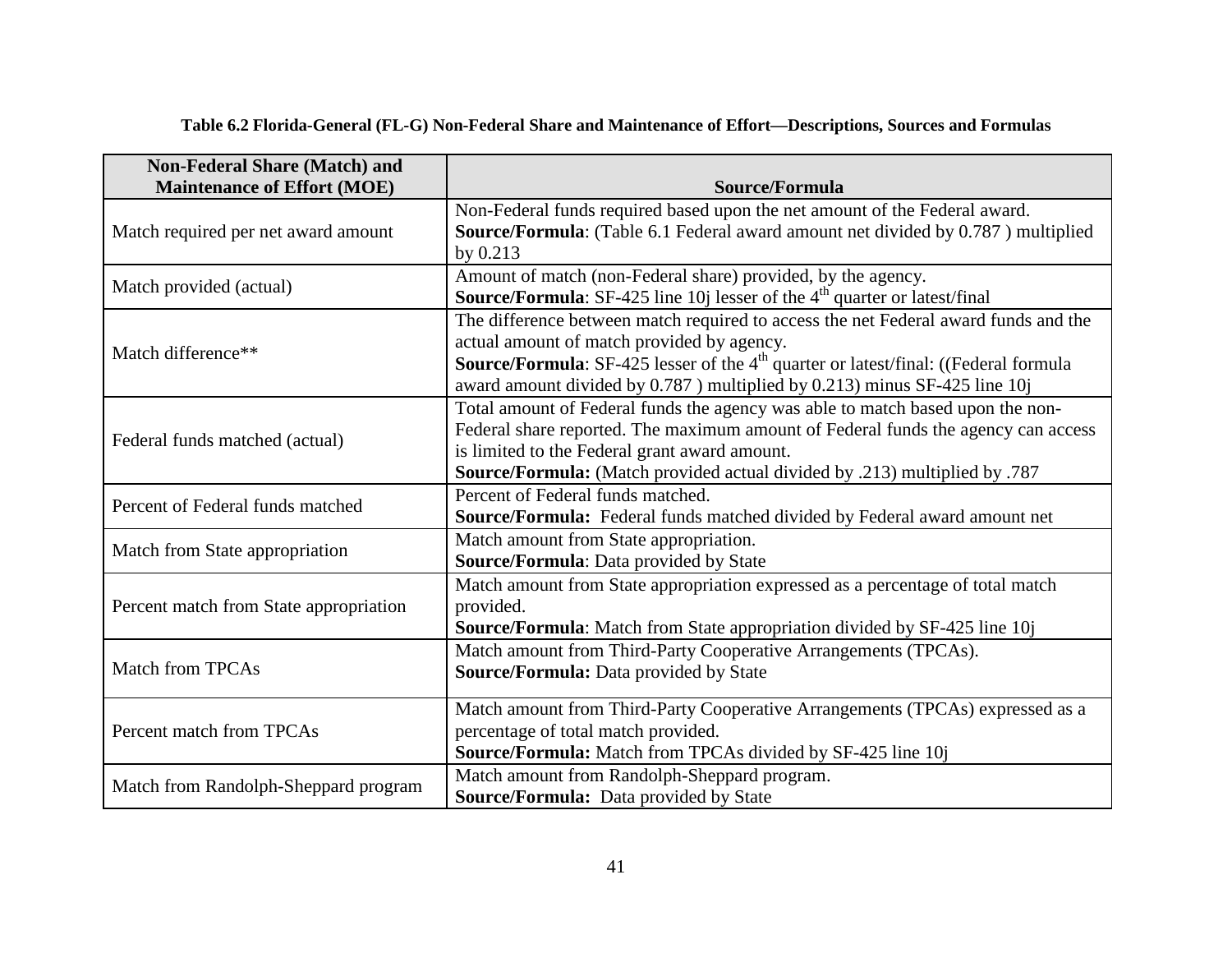| <b>Non-Federal Share (Match) and</b><br><b>Maintenance of Effort (MOE)</b> | Source/Formula                                                                                         |  |
|----------------------------------------------------------------------------|--------------------------------------------------------------------------------------------------------|--|
|                                                                            |                                                                                                        |  |
| Percent match from Randolph-Sheppard                                       | Match amount from Randolph-Sheppard program expressed as a percentage of total<br>match provided.      |  |
| Program                                                                    | Source/Formula: Match from Randolph-Sheppard Program divided by SF-425 line                            |  |
|                                                                            | 10i                                                                                                    |  |
|                                                                            | Match amount from interagency transfers.                                                               |  |
| Match from interagency transfers                                           | Source/Formula: Data provided by State                                                                 |  |
|                                                                            |                                                                                                        |  |
|                                                                            | Match amount from interagency transfers expressed as a percentage of total match                       |  |
| Percent match from interagency transfers                                   | provided.                                                                                              |  |
|                                                                            | Source/Formula: Match from interagency transfers divided by SF-425 line 10j                            |  |
| Match from other sources                                                   | Match amount from all sources of match not previously listed.                                          |  |
|                                                                            | Source/Formula: Data provided by State                                                                 |  |
|                                                                            | Match amount from all other sources expressed as a percentage of total match                           |  |
| Percent match from other sources                                           | provided.                                                                                              |  |
|                                                                            | Source/Formula: Match from other sources divided by SF-425 line 10j                                    |  |
|                                                                            | Maintenance of effort (MOE) is the level of non-Federal expenditures, minus                            |  |
|                                                                            | establishment/construction expenditures for CRPs, established by the State's non-                      |  |
|                                                                            | Federal expenditures two years prior, i.e. Recipient Share of Expenditures.                            |  |
| Maintenance of Effort (MOE) required                                       | <b>Source/Formula:</b> (For FFY two year prior) SF-425 4 <sup>th</sup> quarter or latest/final report: |  |
|                                                                            | line 10 <i>j</i> minus line 12a. If non-Federal share is added in the prior carryover year, the        |  |
|                                                                            | additional amount is added to the MOE required. If an agency increases their                           |  |
|                                                                            | Establishment/Construction expenditures in the prior carryover year, the increase is                   |  |
|                                                                            | deducted from the FFY's total non-Federal share for MOE purposes.                                      |  |
|                                                                            | Non-Federal share of expenditures for construction of facilities for community                         |  |
| MOE: Establishment / construction                                          | rehabilitation program (CRP) purposes and the establishment of facilities for                          |  |
| expenditures                                                               | community rehabilitation purposes.                                                                     |  |
|                                                                            | <b>Source/Formula:</b> SF-425 latest/final report: line 12a                                            |  |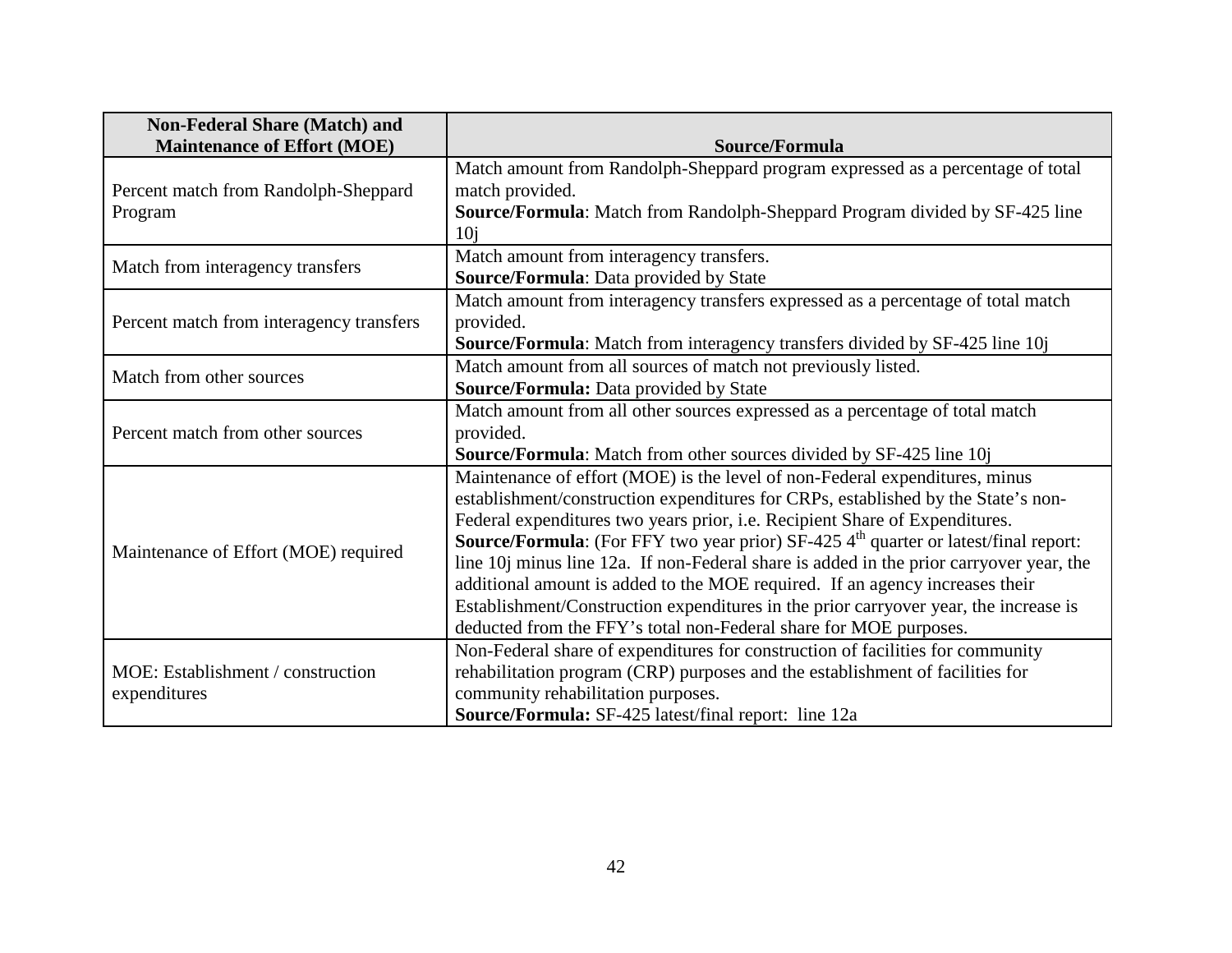| <b>Non-Federal Share (Match) and</b> |                                                                                       |  |  |
|--------------------------------------|---------------------------------------------------------------------------------------|--|--|
| <b>Maintenance of Effort (MOE)</b>   | Source/Formula                                                                        |  |  |
|                                      | Non-Federal share provided by agency minus establishment/construction expenditures    |  |  |
|                                      | for CRPs.                                                                             |  |  |
|                                      | <b>Source/Formula:</b> SF-425: Match provided actual minus establishment/construction |  |  |
| MOE actual                           | expenditures. NOTE: If non-Federal share is added in the prior carryover year, the    |  |  |
|                                      | additional amount is added to the MOE actual. If an agency increases their            |  |  |
|                                      | Establishment/Construction expenditures in the prior carryover year, the increase is  |  |  |
|                                      | deducted from the FFY's total non-Federal share for MOE purposes.                     |  |  |
| MOE difference**                     | The difference between MOE required and the actual MOE provided.                      |  |  |
|                                      | Source/Formula: MOE required minus MOE actual                                         |  |  |

\*\* A positive amount indicates a deficit. A negative amount indicates a surplus.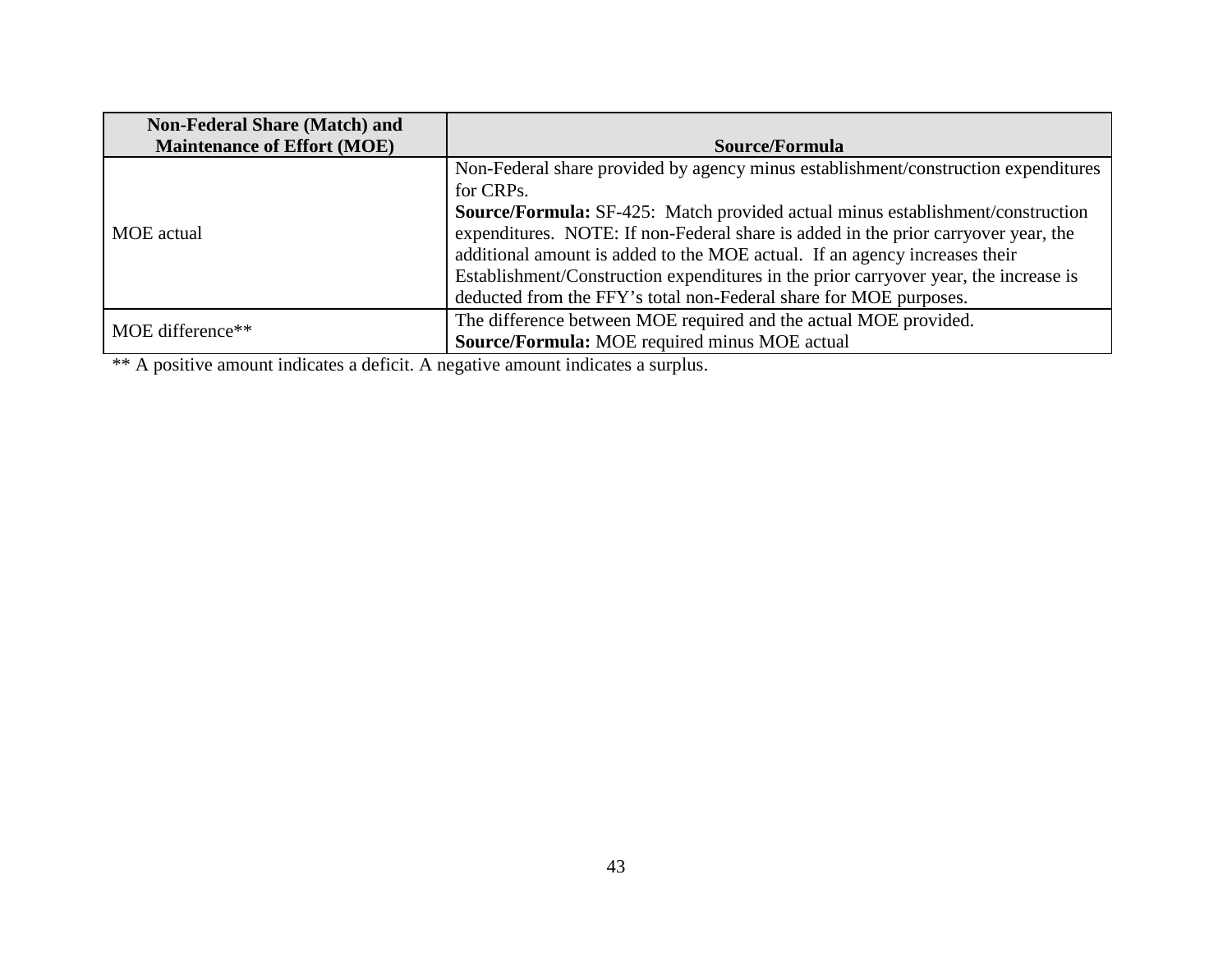| <b>Program Income and Carryover</b> | 2014          | 2015          | 2016*         |
|-------------------------------------|---------------|---------------|---------------|
| Program income received             | \$8,972,800   | \$6,889,709   | \$9,484,539   |
| Program income disbursed            | \$8,972,800   | \$6,889,709   | \$9,484,539   |
| Program income transferred          | \$2,615,183   | \$2,735,475   | \$3,169,815   |
| Program income used for VR program  | \$6,357,617   | \$4,154,234   | \$6,314,724   |
| Federal grant amount matched        | \$142,102,741 | \$144,117,852 | \$151,955,969 |
| Federal expenditures 9/30           | \$112,368,054 | \$79,881,868  | \$78,419,033  |
| Carryover amount                    | \$8,817,070   | \$41,029,788  | \$44,397,580  |
| Carryover as percent of award       | 6.20%         | 28.47%        | 29.22%        |

**Table 6.3 Florida-General (FL-G) Program Income and Carryover—FFFYs 2014–2016**

\* Indicates the award is currently in an open status. Therefore, data is either not currently available or not final.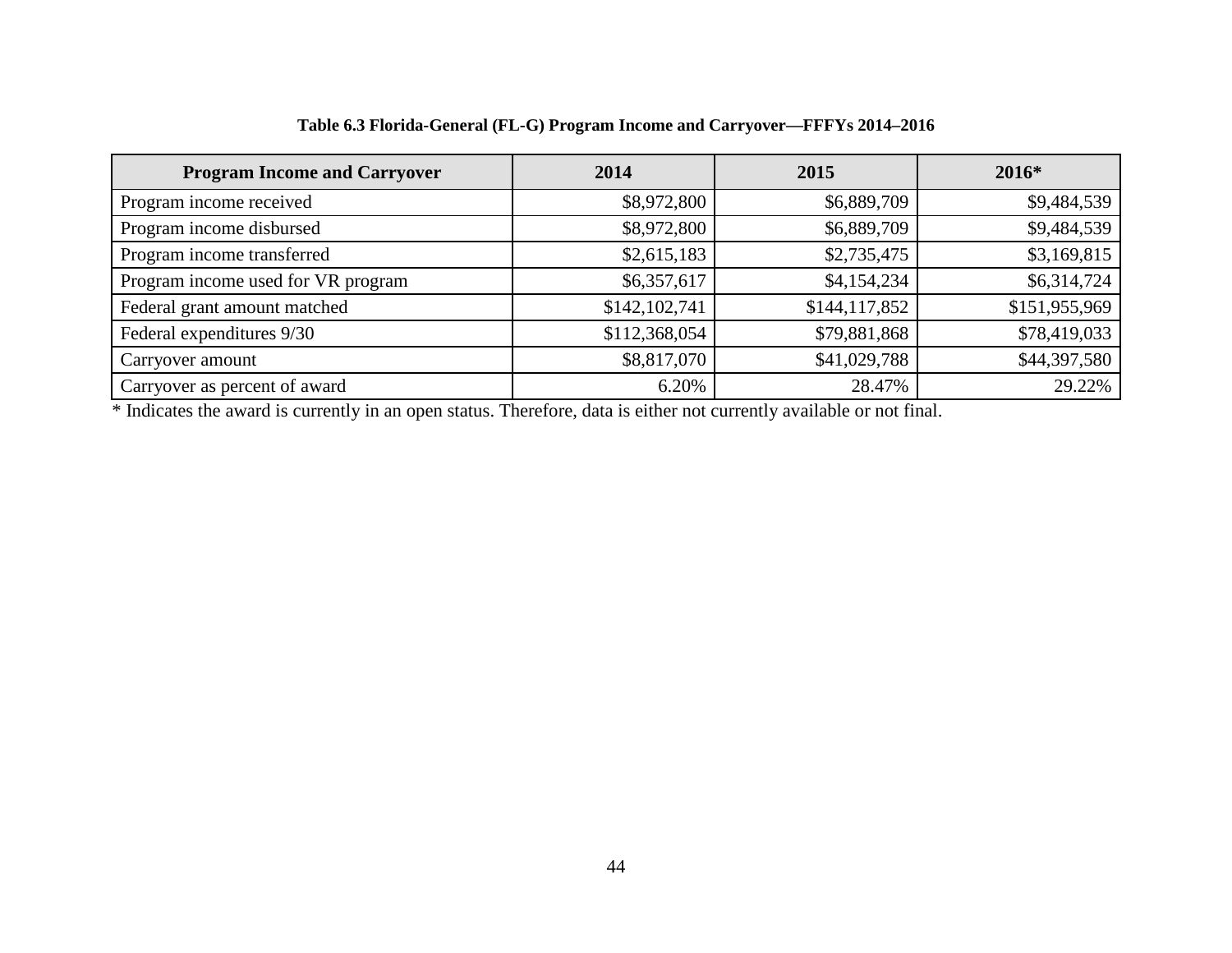| <b>Program Income and Carryover</b> | Source/Formula                                                                                 |
|-------------------------------------|------------------------------------------------------------------------------------------------|
|                                     | Total amount of Federal program income received by the grantee.                                |
| Program income received             | <b>Source/Formula:</b> SF-425 latest/final line 101                                            |
| Program income disbursed            | Amount of Federal program income disbursed, including transfers.                               |
|                                     | <b>Source/Formula:</b> SF-425 latest/final: line 10m plus line 10n                             |
| Program income transferred          | Amount of Federal program income transferred to other allowable programs.                      |
|                                     | <b>Source/Formula:</b> SF-425 latest/final: line 12e plus line 12f plus line 12g plus line 12h |
| Program income used for VR          | Amount of Federal program income utilized for the VR program.                                  |
|                                     | Source/Formula: SF-425 latest/final: Program income expended minus program income              |
| program                             | transferred                                                                                    |
|                                     | Federal funds an agency is able to draw down based upon on reported non-Federal share not      |
| Federal grant amount matched        | to exceed net award amount.                                                                    |
|                                     | <b>Source/Formula:</b> Table 6.2 Federal funds matched actual                                  |
|                                     | Federal funds expended by 9/30 of the FFY of appropriation. This does not include              |
| Federal expenditures 9/30           | unliquidated obligations.                                                                      |
|                                     | <b>Source/Formula:</b> SF-425 $4th$ quarter: line 10e                                          |
|                                     | The amount of Federal funds matched that the grantee did not liquidate, by 9/30 of the FFY of  |
| Carryover amount                    | appropriation. This includes any unliquidated Federal obligations as of 9/30.                  |
|                                     | <b>Source/Formula:</b> G5 Reports run as of 9/30 of the FFY of appropriation.                  |
|                                     | Amount of carryover expressed as a percentage of total Federal funds available.                |
| Carryover as percent of award       | Source//Formula: G5, SF-425 latest/final: Carryover amount divided by Federal net award        |
|                                     | amount.                                                                                        |

## **Table 6.3 Florida-General (FL-G) Program Income and Carryover—Descriptions, Sources and Formulas**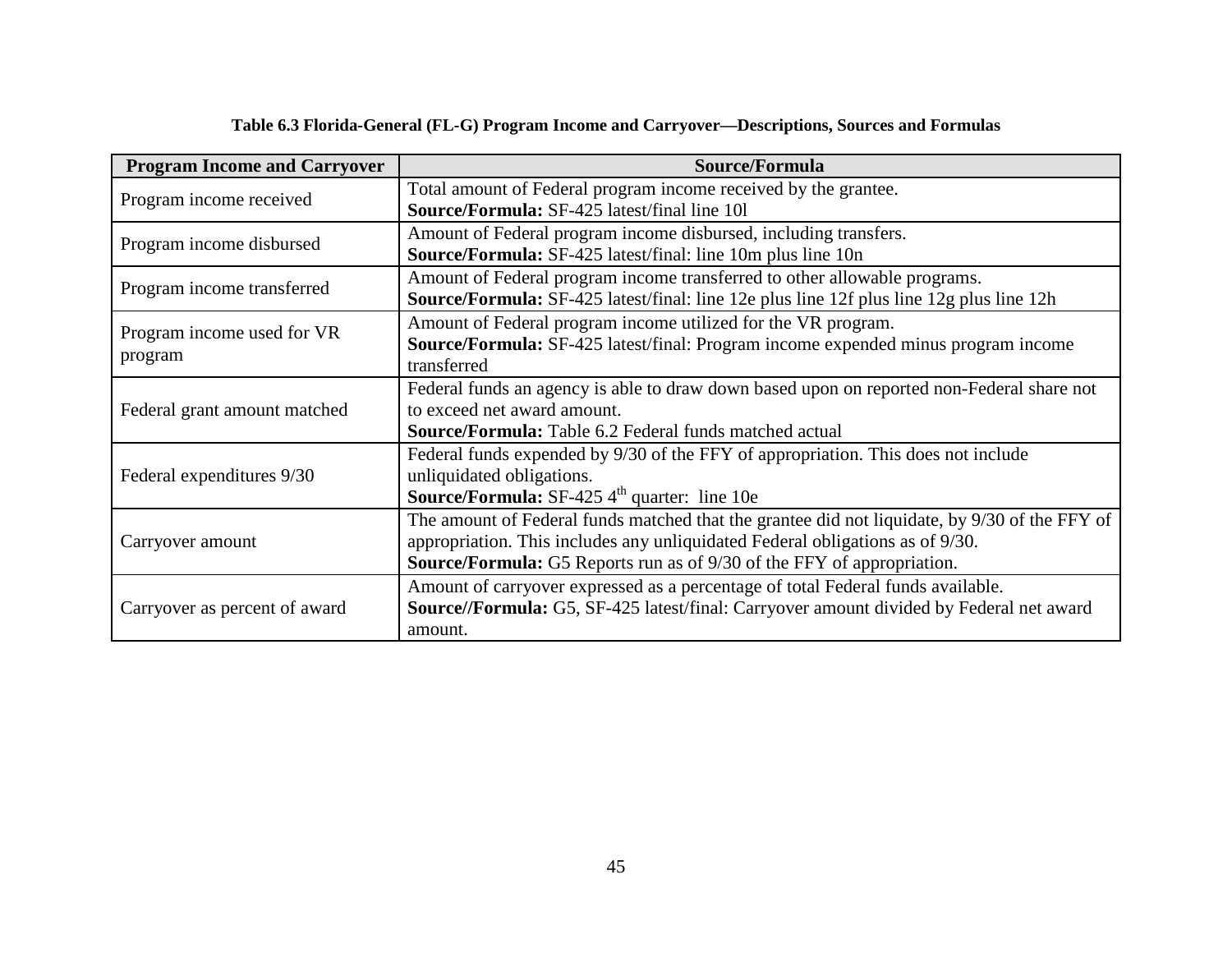| <b>RSA-2 Expenditures</b>                    | 2014          | 2015          | 2016          |
|----------------------------------------------|---------------|---------------|---------------|
| Total expenditures                           | \$158,262,664 | \$154,039,707 | \$180,906,009 |
| Administrative costs                         | \$12,803,286  | \$15,696,112  | \$15,872,997  |
| Administration as Percent expenditures       | 8.09%         | 10.19%        | 8.77%         |
| Purchased services expenditures              | \$98,899,758  | \$90,408,782  | \$99,572,286  |
| Purchased services as a Percent expenditures | 62.49%        | 58.69%        | 55.04%        |
| Services to groups                           | \$0           | \$0           | \$0           |
| Services to groups percentage                | 0.00%         | 0.00%         | $0.00\%$      |

**Table 6.4 Florida-General (FL-G) RSA-2 Expenditures—FFFYs 2014–2016\***

\*Expenditures for RSA-2 data represent current FFY expenditures and carryover from prior FFY. Therefore, these figures may differ from the expenditures in Tables 6.1, 6.2, and 6.3 which are from SF-425 reports.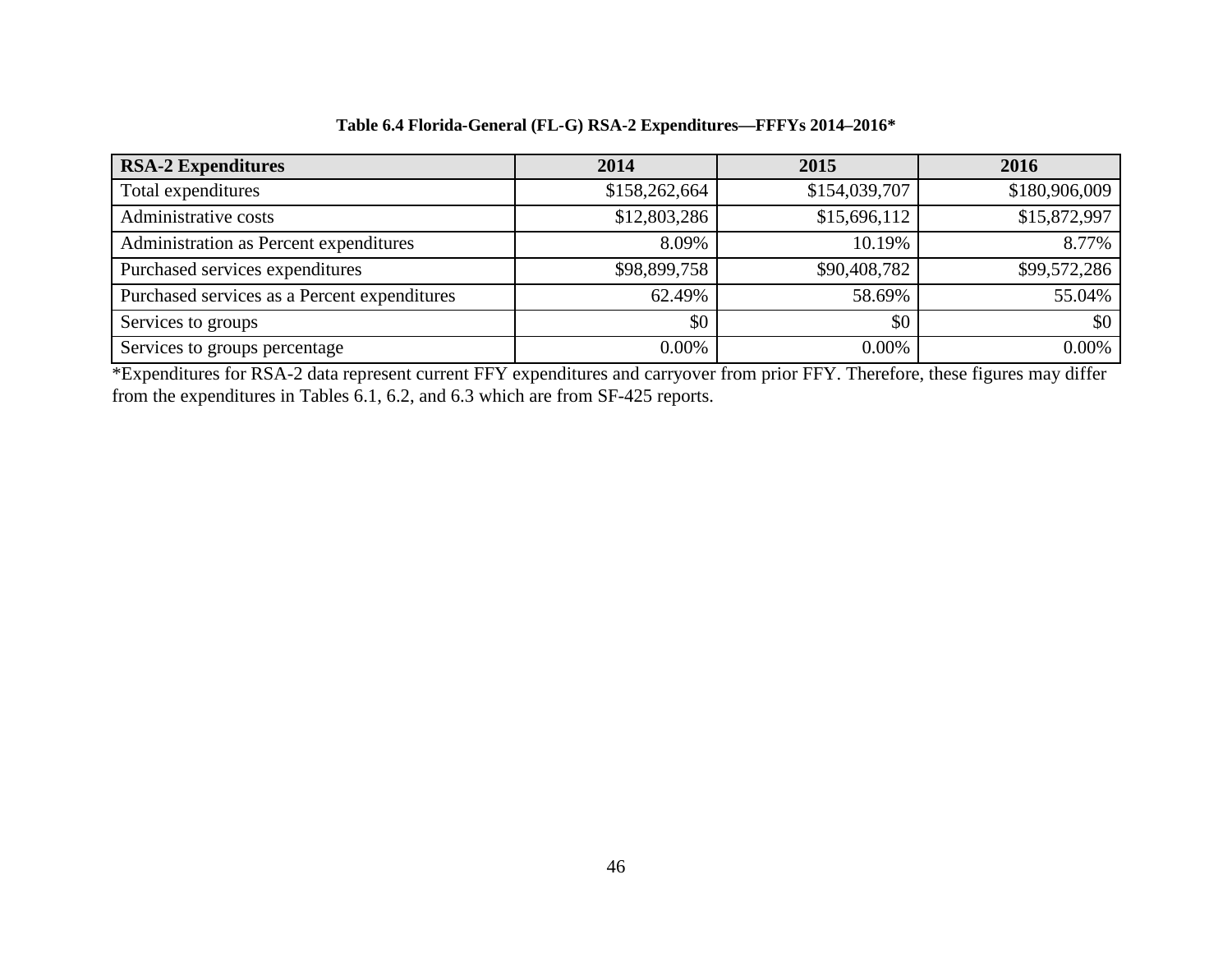| Table 6.4 Florida-General (FL-G) - RSA-2 Expenditures—Descriptions, Sources and Formulas* |  |
|-------------------------------------------------------------------------------------------|--|
|-------------------------------------------------------------------------------------------|--|

| <b>RSA-2 Expenditures</b>                          | Sources/Formula                                                                                                                                                                                                                         |
|----------------------------------------------------|-----------------------------------------------------------------------------------------------------------------------------------------------------------------------------------------------------------------------------------------|
| Total expenditures                                 | All expenditures from Federal, State and other rehabilitation funds (including VR, supported<br>employment, program income, and carryover from previous FFY). This includes unliquidated<br>obligations.<br>Source: RSA-2: Schedule 1.4 |
| Administrative costs                               | Total amount expended on administrative costs under the VR program.<br>Source/Formula: RSA-2: Schedule 1.1                                                                                                                              |
| Administration as percent of<br>expenditures       | Administrative costs expressed as a percentage of all expenditures.<br>Source/Formula: Administrative costs divided by total expenditures                                                                                               |
| Purchased services expenditures                    | Expenditures made for services purchased by the agency.<br><b>Source/Formula: RSA-2: Schedule 1.2.B</b>                                                                                                                                 |
| Purchased services as a percent of<br>expenditures | Purchased services expressed as a percentage of total expenditures.<br>Source/Formula: Purchased services expenditures divided by total expenditures                                                                                    |
| Services to groups                                 | Expenditures made by the agency for the provision of VR services for the benefit of groups of<br>individuals with disabilities.<br><b>Source/Formula: RSA-2: Schedule 1.3</b>                                                           |
| Services to groups percentage                      | Services to groups expressed as a percentage of total expenditures.<br><b>Source/Formula:</b> Services to groups divided by total expenditures                                                                                          |

\*Expenditures for RSA-2 data represent current FFY expenditures and carryover from prior FFY. Therefore, these figures may differ from the expenditures in Tables 6.1, 6.2, and 6.3 which are from SF-425 reports.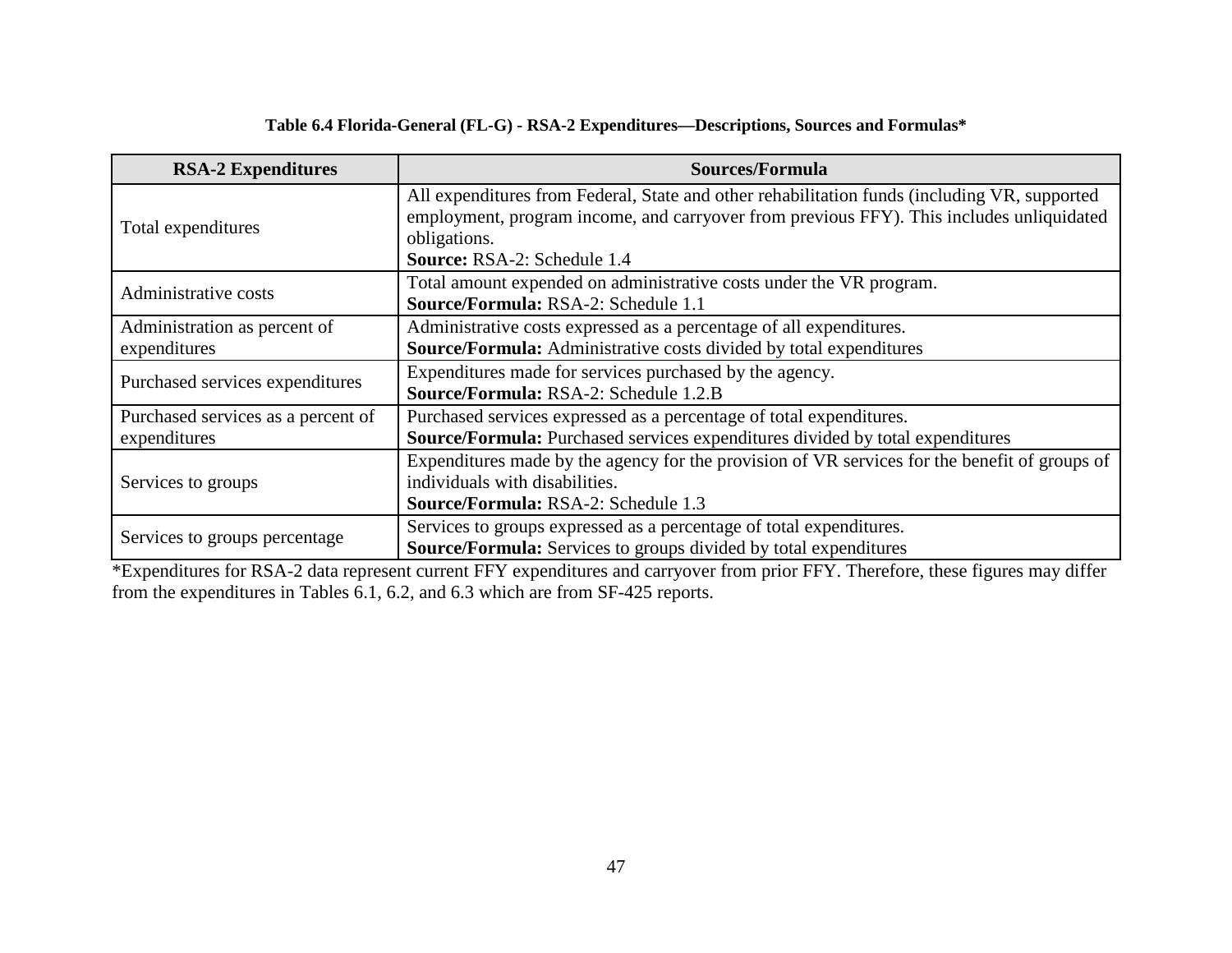# **APPENDIX B: DOCUMENTATION REVIEW RESULTS**

| <b>Data Element</b>                                                  | Number with<br>required<br>documentation | <b>Number without</b><br>required<br>documentation | <b>Percent with</b><br>required<br>documentation | <b>Percent without</b><br>required<br>documentation |
|----------------------------------------------------------------------|------------------------------------------|----------------------------------------------------|--------------------------------------------------|-----------------------------------------------------|
| Date of Application                                                  | 25                                       | 5                                                  | 83%                                              | 17%                                                 |
| Date of Eligibility Determination                                    | 14                                       | 16                                                 | 47%                                              | 53%                                                 |
| Date of IPE                                                          | 3                                        | 27                                                 | 10%                                              | 90%                                                 |
| Start Date of Employment in Primary<br>Occupation at Exit or Closure | 6                                        | $8\,$                                              | 43%                                              | 57%                                                 |
| Weekly Earnings at Exit or Closure                                   | 11                                       | 3                                                  | 79%                                              | 21%                                                 |
| <b>Employment Status at Exit or Closure</b>                          | 11                                       | 3                                                  | 79%                                              | 21%                                                 |
| Type of Exit or Closure                                              | 26                                       | 4                                                  | 87%                                              | 13%                                                 |
| Date of Exit or Closure                                              | 13                                       | 17                                                 | 43%                                              | 57%                                                 |

| <b>Summary</b>                                                 | Number (of 30) | Percent (of 30) |
|----------------------------------------------------------------|----------------|-----------------|
| Files with all required documentation                          | $\Omega$       | $0\%$           |
| Files with documentation for four or<br>data elements examined | 14             | 47%             |
| Files with no required documentation                           | $\Omega$       |                 |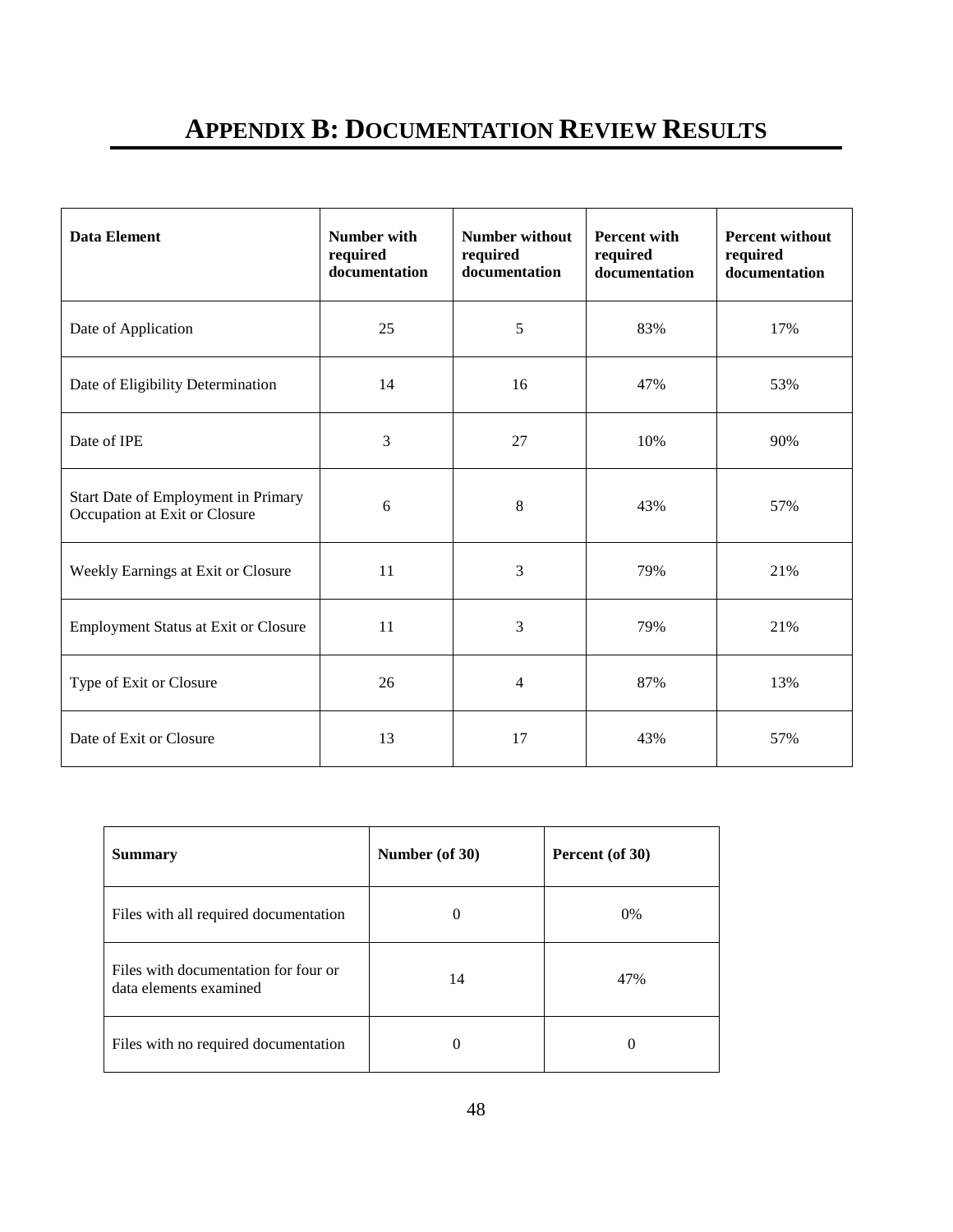## **A. Overview**

This appendix contains FDVR's responses to recommendations and corrective actions identified in the monitoring, along with FDVR's requests for technical assistance to address them, and RSA's responses, as appropriate.

For corrective actions to improve program and fiscal performance, as well as to improve administration of the VR program, FDVR must develop a corrective action plan for RSA's review and approval that includes specific steps the agency will take to complete each corrective action, the timetable for completing those steps, and the methods the agency will use to evaluate whether the corrective action has been resolved. RSA anticipates that the corrective action plan can be developed and submitted online using the RSA website at [rsa.ed.gov](http://rsa.ed.gov/) within 45 days from the issuance of this report. RSA is available to provide technical assistance to enable FDVR to develop the plan and undertake the corrective actions.

For recommendations to improve program and fiscal performance as well as to improve administration of the VR program, FDVR will report to the review team, on a quarterly basis, progress on the implementation of recommendations.

### **B. Agency Responses**

## **Recommendations**

### **2.1 Data Accuracy**

- 2.1.1 Develop internal control processes to ensure the accuracy and validity of data reported through the RSA-911 prior to submitting the data to RSA;
- 2.1.2 Review the outcomes of the available case management reports involving VR services provided to all individuals to identify common coding errors; and
- 2.1.3 Once FDVR has identified possible coding issues, train all staff tasked with entering information into the case management system on the appropriate definitions in accordance with PD 16-04.

**Agency Response:** FDVR will continue to develop a system to validate data and data definitions to improve consistency across the agency. FDVR is in the process of completing development of an edit check tool, which will run monthly for internal review. In addition, FDVR is developing a change log that reflects changes in the RIMS case management system that effect the RSA-911. An analysis to identify services that are not accurately tracked in data collection systems will be incorporated and appropriate action (training, system modifications) will be taken to address common errors. Training for staff responsible for entering information in the case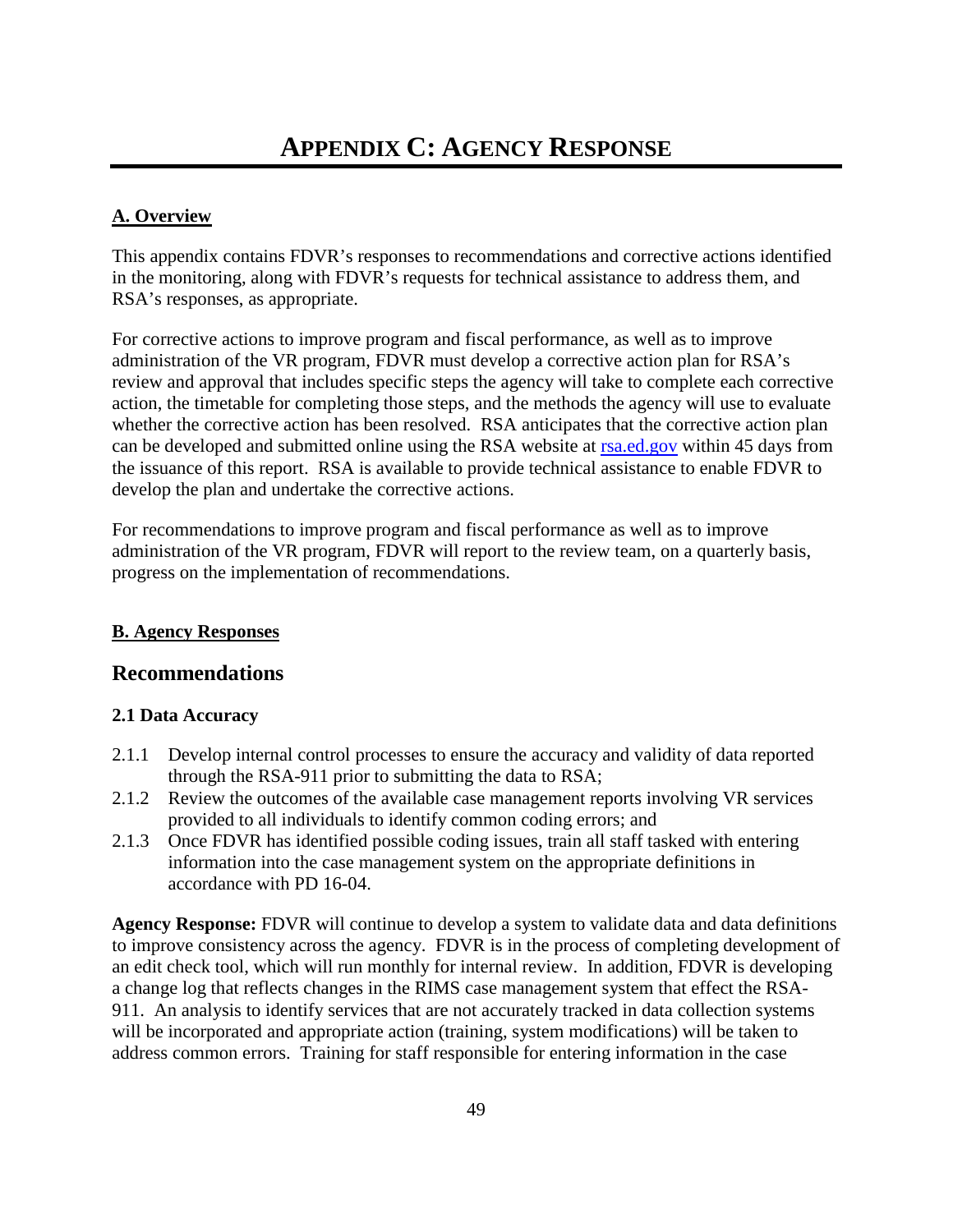management system on the appropriate definitions in accordance with PD 16-04 will be provided through a web-based approach to allow access as needed for existing and new staff during onboarding.

**Technical Assistance:** FDVR does not request technical assistance.

### **2.2 Exiting the VR System**

- 2.2.1 Develop strategies to maintain contact with and provide information and referral services for eligible individuals on the waiting list;
- 2.2.2 Develop information and resources for individuals on the waiting list that would provide available services through the State's one-stop system and other resources that may be available to individuals with disabilities throughout the State; and
- 2.2.3 Provide a system for assessing the approximate time eligible individuals may be on a waiting list, and provide updates and available resources to keep the individuals engaged in the VR system.

**Agency Response:** FDVR has developed a process with several strategies to maintain contact with individuals on the waiting list and to assist them with resources to address employment barriers while waiting to be released. Strategies include: "Information and Referral Resource Guide," direct contact (phone calls using a script), and/or letters. Additionally, the agency will be investigating the ability to auto-populate local resources on template letters sent to individuals when informed of placement on the waiting list.

FDVR has a tool to permit estimates of how many individuals will be on the waiting list into the future. Enhancements for projecting time on waiting lists will be explored.

**Technical Assistance:** FDVR does not request Technical Assistance.

### **2.3 Internal Controls**

- 2.3.1 Expand written internal control policies and procedures for the accuracy and validity of data reported through the RSA-911, specifically for maintaining verifying documentation in an individual's case file regarding eligibility determination, development of the IPE, services provided, and service record closure;
- 2.3.2 Evaluate the piloted internal control procedures for each regional area after implementation to assess compliance; and
- 2.3.3 After evaluating the effectiveness of the new process in each regional area, provide additional training to staff based on areas identified as needed.

**Agency Response:** FDVR is in the process of redesigning the casework quality assurance process. The process will include case and data verification at the local and state levels. FDVR will evaluate the effectiveness of the piloted internal control procedures and develop training for FDVR based on a review of internal management reports and compliance reviews.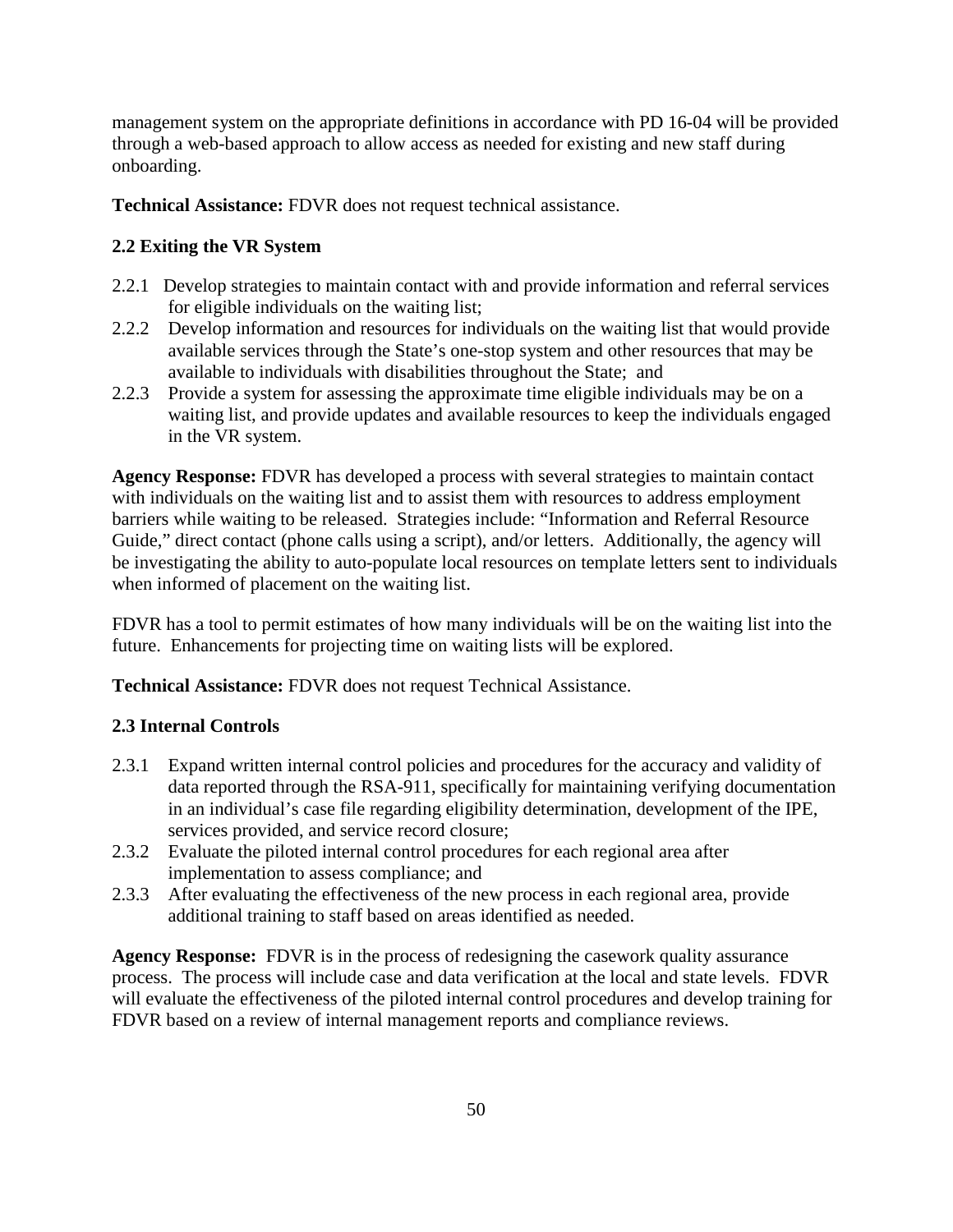**RSA Response:** RSA appreciates the efforts underway to improve the agency's internal controls.

**Technical Assistance:** FDVR does not request technical assistance.

### **2.4 Employment Outcomes**

- 2.4.1 Develop measurable goals and strategies to improve the agency's employment rate; and
- 2.4.2 Evaluate the decline in services and determine if necessary services are being provided to assist individuals with achieving quality employment, including job search and placement services.

**Agency Response:** FDVR implemented VRWorks, which strengthens the agency's focus on employment and career pathways. The agency will explore opportunities to collaborate with local workforce boards to increase employment opportunities for individuals with disabilities.

FDVR has also initiated a business relations program, which is consistent with improving the agency's employment rate using measurable goals and strategies by:

- a) Increasing the number of employers engaged as business partners
- b) Increasing referrals of qualified applicants to business partners
- c) Preparing ready-to-work applicants for in-demand careers and jobs currently available

FDVR also implemented a strategy for tracking and reviewing cases identified as statistical outliers, including those where significant time has passed without the provision of services.

**Technical Assistance:** FDVR is currently in a Technical Assistance Agreement with WINTAC to expand the depth of training staff to utilize the Career Index Plus.

### **3.1 Youth with Disabilities:**

- 3.1.1 Analyze the provision of services and employment outcomes achieved by youth with disabilities, and determine if VR services provided are aligned with labor market demands in the State of Florida;
- 3.1.2 Identify career pathways available for youth with disabilities through participation in work-based learning experiences while they are still enrolled in an educational program; and
- 3.1.3 Explore relevant education and training programs, as well as training and employment opportunities with employers, including customized employment.

**Agency Response:** FDVR will track the service mix over time and complete statistical analysis of what services worked and changes over time. The results will compare service delivery to indemand skills and occupations.

FDVR is collaborating with LEAs to assure work-based learning experiences (WBLE) supplement, but do not supplant student transition services available under IDEA. VR uses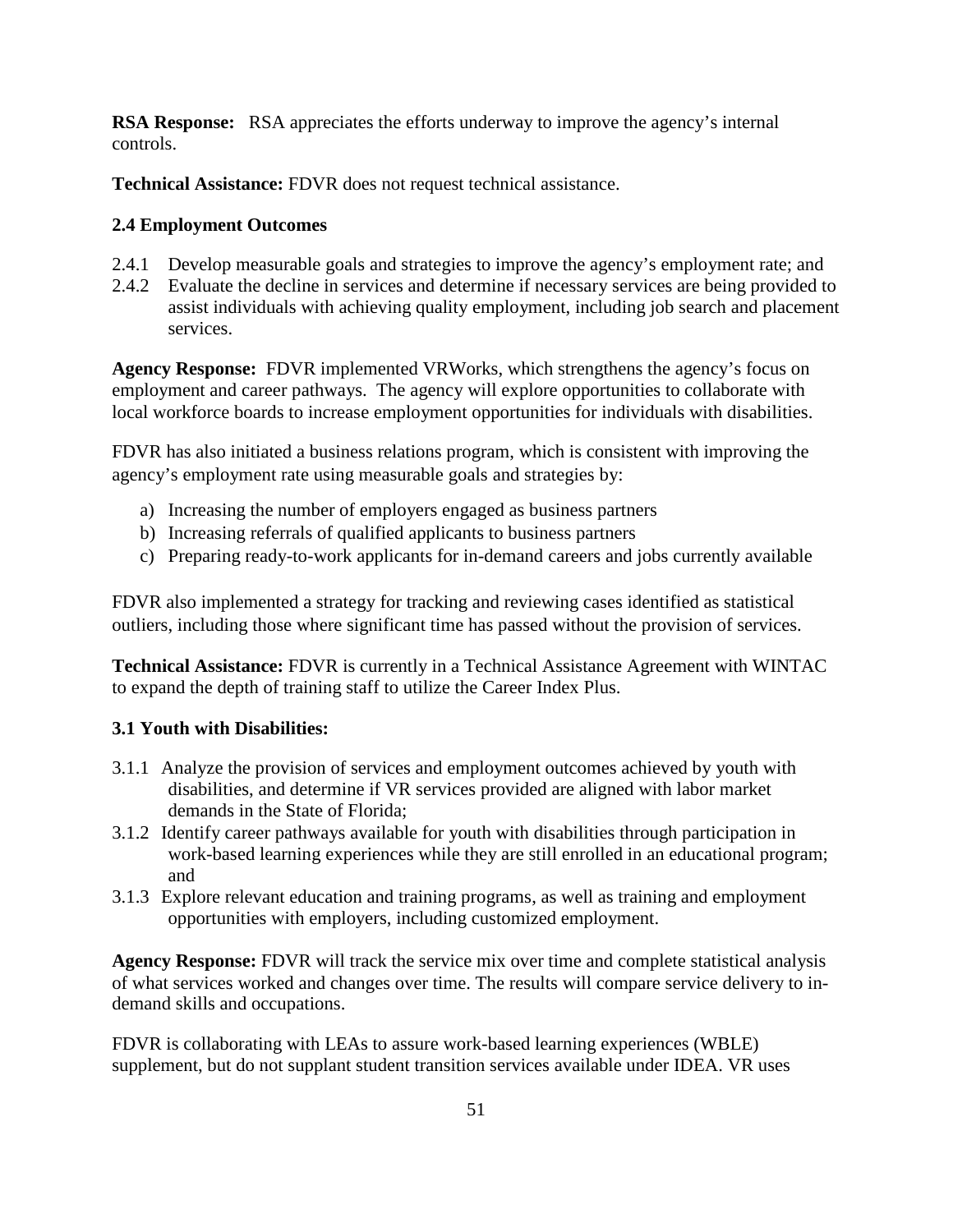evidence-informed models, like Project SEARCH, to enhance student outcomes. FDVR is collaborating with Institutions of Higher Education (IHEs) to provide WBLE to students with the most significant disabilities through Inclusive Postsecondary Education (IPSE) Programs. Many VR and IPSE collaborations meet the requirements to become a Comprehensive Transition Program, specifically designed to serve students with intellectual disabilities.

FDVR is participating on the IPSE Credential Workgroup and Steering Committee, which will explore career pathways and related credentialing requirements that lead to employment and to identify enhancements for IPSE programming.

FDVR collaborates with Department of Economic Opportunity and local CareerSource Centers to support participation in certificate programs that enhance employability, and is developing targeted industry entry-level opportunities for students with disabilities who are enrolled in educational programs.

In addition, FDVR has worked with national leaders to develop ongoing training on customized employment for VR providers and has implemented customized employment services, including discovery. FDVR continues to build capacity for these sustainable services.

**RSA Response:** RSA appreciates FDVR's continued efforts to collaborate with other local and State agencies and community providers to increase the number and quality of employment outcomes for youth with disabilities.

**Technical Assistance:** FDVR continues to work with WINTAC on these initiatives through the Intensive Technical Assistance Agreement.

#### **4.1 Absence of Finalized Policies and Procedures Reflecting the Changes from WIOA**

- 4.1.1 Revise policies governing supported employment services to be consistent with WIOA;
- 4.1.2 Continue to receive technical assistance from the WINTAC and RSA regarding the revision of outdated supported employment policies;
- 4.1.3 Develop a plan for the provision of training on the new policies and procedures to all agency staff and management; and
- 4.1.4 Develop and implement a protocol by which FDVR can review the new policies to track the effect of service delivery policies on agency performance.

**Agency Response:** FDVR is revising existing Supported Employment policies to ensure that all requirements contained in WIOA are reflected therein. FDVR's Field Service Operating Procedures will be updated to provide guidance on the new Supported Employment policy.

The WINTAC provided informal technical assistance and guidance during the development of the new Supported Employment policies. WINTAC will be asked to review before the policies are submitted to RSA. FDVR's Supported Employment policies will be submitted to RSA for a final review upon completion of the internal review process.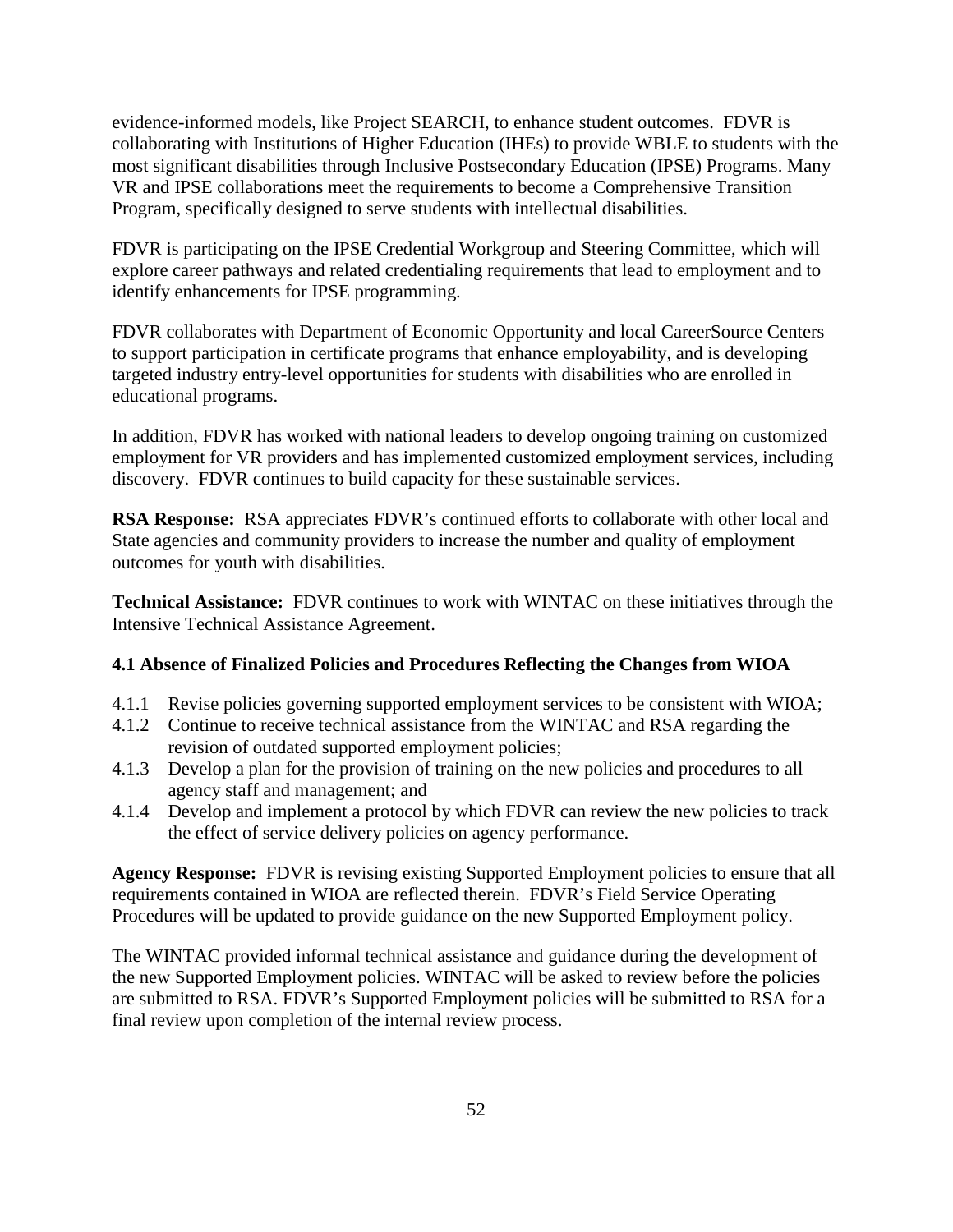FDVR will develop a plan to deliver training on all policies and procedures to staff, and has formed a workgroup composed of subject matter experts to review the new policies and develop a system to track the effect of those policies and the agency's performance.

**RSA Response:** RSA appreciates the steps the agency has taken to implement its policies and train staff.

**Technical Assistance:** FDVR will continue to work with WINTAC through the Technical Assistance Agreement.

# **4.2 Lack of Supported Employment Service Consideration for Those with Severe and Persistent Mental Illness**

- 4.2.1 Revise policies governing supported employment services to be consistent with WIOA, to include taking applications for, and providing supported employment services to, appropriate individuals with severe and persistent mental illness, regardless of long-term funding arrangements; and
- 4.2.2 Develop a plan for the provision of training for management and field staff regarding new policies to include serving those with severe and persistent mental illness regardless of the arrangements for long-term funding.

**Agency Response:** FDVR revised existing Supported Employment policies to be inclusive of individuals with severe and persistent mental illness when Supported Employment services are appropriate. FDVR's updated policy clarifies the assumption that funding for extended services will be available for individuals who require Supported Employment.

FDVR will revise existing Field Service Operating Procedures to include the presumption for the availability of extended services (e.g. natural resources, employer supports, SSI/SSDI benefits, private pay, etc.) so that supported employment cases may advance for individuals even if at time of application there is not a specific extended service known.

Additionally, FDVR is piloting an innovative program called Individual Placement and Support in the South Florida area, which utilizes employment as a treatment modality for individuals with severe and persistent mental illness. This program is a partnership between FDVR and community mental health centers. It has proved successful in working with this population.

FDVR will develop a plan to deliver training on all policies and procedures to staff.

**RSA Response:** RSA appreciates the actions underway to address these recommendations.

**Technical Assistance:** FDVR does not request technical assistance.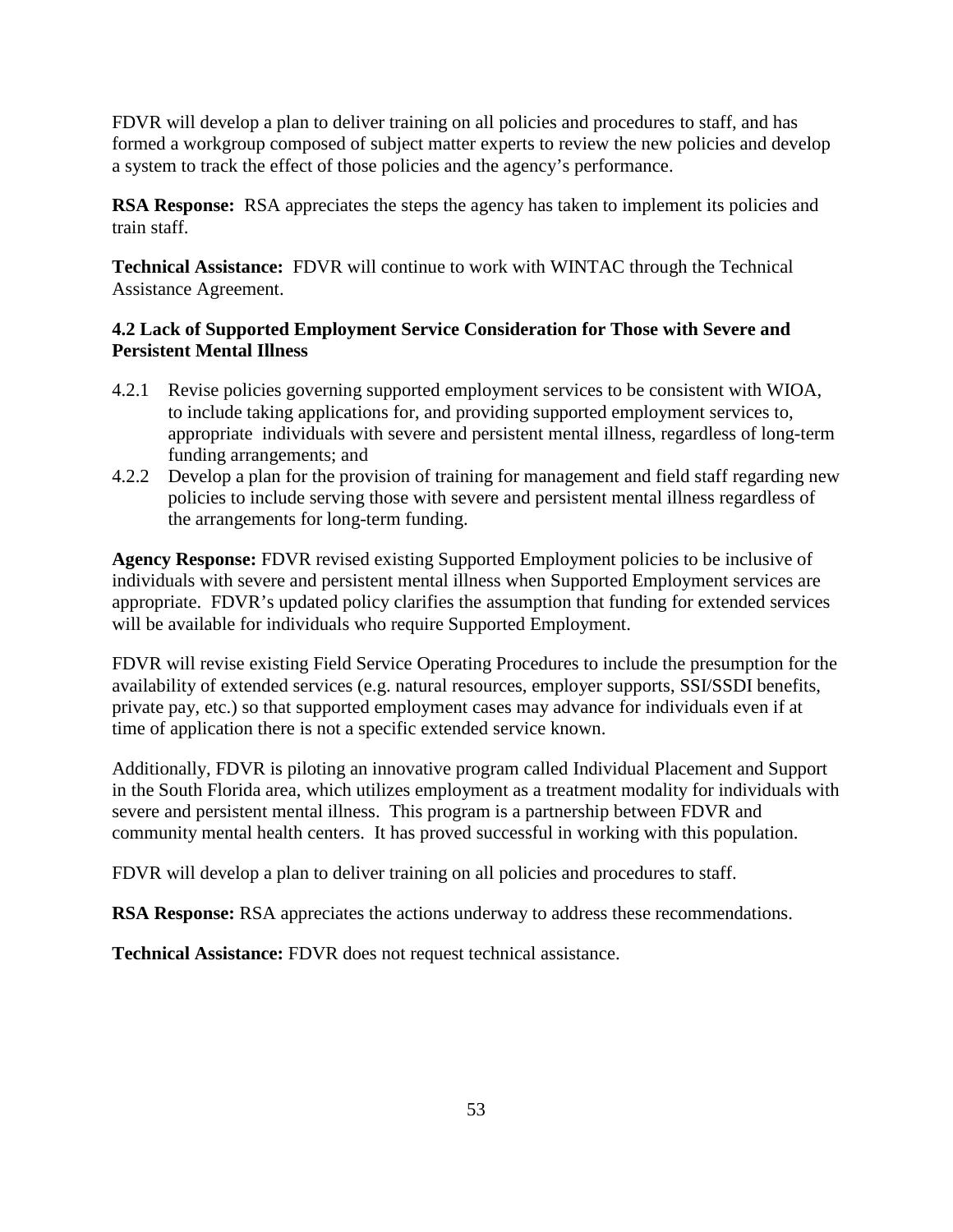## **Corrective Actions to Improve Performance**

### **2.1 Untimely Eligibility Determination**

- 2.1.1 Assess and evaluate VR counselor performance and identify effective practices that ensure timely eligibility determinations are made within 60 days from the date of application, including the use of case management tools for, and supervisory review of, timely eligibility determinations, tracking and monitoring; and
- 2.1.2 Develop procedures for VR counselors and supervisors to track and monitor timely and untimely eligibility determinations.

**Agency Response:** FDVR enhanced system controls in the RIMS case management system by changing the timing of when counselors and supervisors receive the eligibility determination alert in RIMS. RIMS generates an alert for counselors and supervisors notifying them an eligibility determination is required. This alert is now generated at 30 days from the application signature date, rather than 50 days. The Division amended its referral and application policy to reflect a separation in referral and application forms. In addition, the updated policy addresses application completion during the initial appointment with the counselor. FDVR updated existing Field Service Operating Procedure (FSOP) related to eligibility determination. The procedural change outlines required steps to request and document additional eligibility determination extensions.

FVDR has implemented a revised monthly coaching report for counselors and support staff to address timely case process with a focus on compliance with federal mandates. Current data for FFY 17 indicates a 9.5% increase in eligibility determinations within the required 60 days and a 95.2% compliance rate for the current FFY.

**RSA Response:** RSA appreciates FDVR's efforts to ensure that all applicants meet the mandatory 60-day eligibility determination requirement.

**Technical Assistance:** FDVR does not request technical assistance.

#### **2.2 Untimely Development of the IPE**

- 2.2.1 Assess and evaluate current procedures for tracking and monitoring counselor performance and efficient practices used by high performing VR counselors and supervisors to ensure timely IPE development, including the use of case management tools for, and supervisory review of, timely IPE development; and
- 2.2.2 Develop goals and strategies to improve VR counselor performance specific to timely IPE development.

**Agency Response:** FVDR has implemented a revised monthly coaching report for counselors and support staff to address timely case process with a focus on compliance with federal mandates. In addition, FDVR is investigating opportunities for training on rapid engagement from Susan Foley at University of Massachusetts - Boston.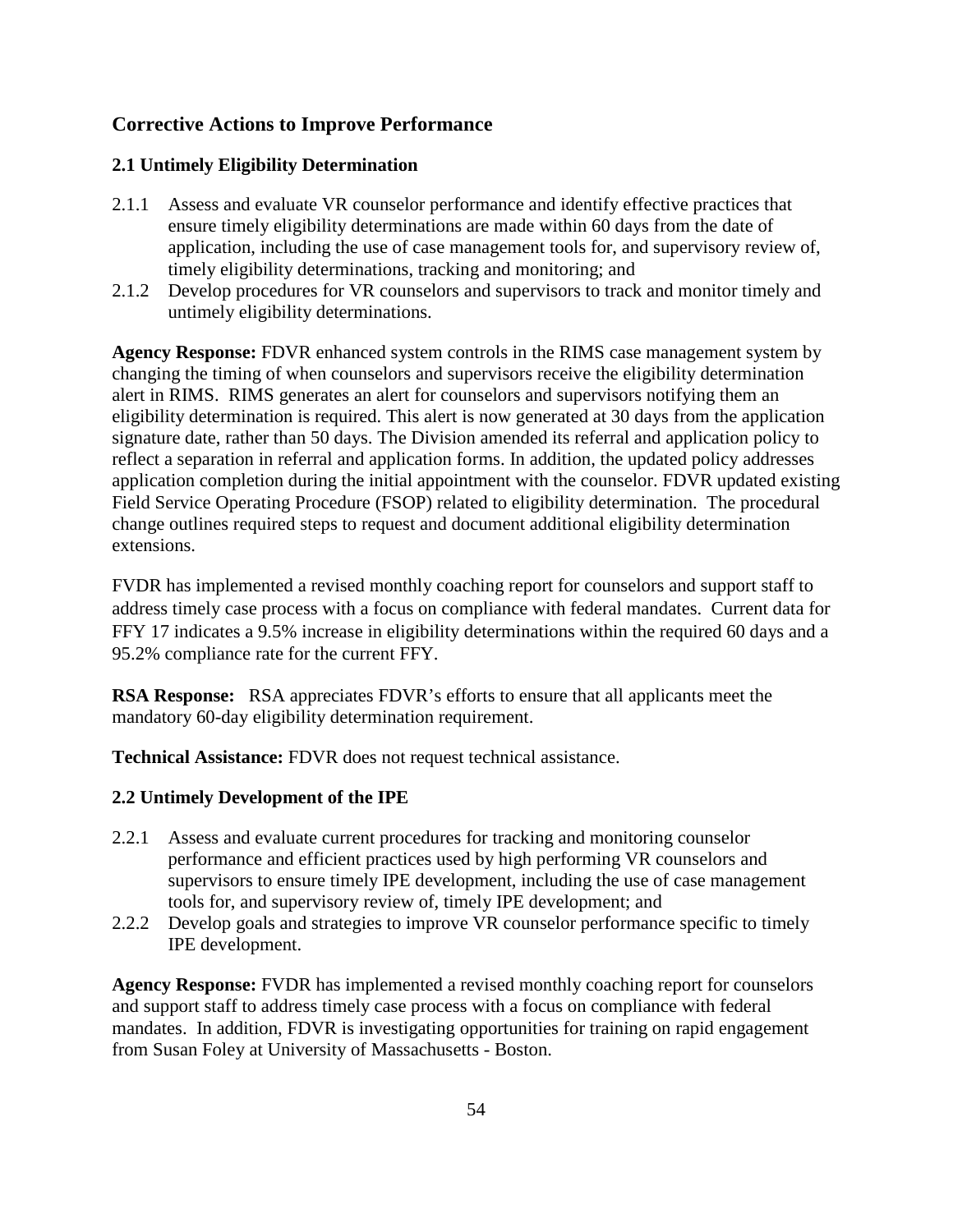The agency's focus on improving quality case management is evidenced with an overall 91.6% compliance of the 90-day IPE development in FFY 2017, which demonstrates a 10.5% increase from FFY 2016.

**RSA Response:** RSA appreciates FDVR's efforts to ensure that all eligible individuals have an IPE developed within the mandatory 90-day time frame.

**Technical Assistance:** FDVR does not request technical assistance.

### **2.3 Internal Controls and Monitoring**

- 2.3.1 Develop policies and procedures to obtain and maintain supporting documentation in an individual's case service record pursuant to the requirements of 34 CFR §361.47 and PD-16-04;
- 2.3.2 Implement internal controls to ensure all supporting documentation is maintained within each case service record, in accordance with 2 CFR §200.303; and
- 2.3.3 Develop and implement internal control procedures to ensure that case service records contain the required supporting documentation for data elements submitted through the RSA-911 report.

**Agency Response:** FDVR is in the process of reviewing all promulgated administrative rules. As part of this process, the rules are being simplified, related sections of the policy manual are being rewritten, and Field Services Operating Procedures (FSOPs) are being written. The goal of the policy changes and the FSOPs in particular, is to give FDVR staff clear instructions on how to fulfill their responsibilities, including documentation and data collection.

FDVR is in the process of redesigning the casework quality assurance process. The process will include case and data verification at the local and state levels.

FDVR will research policies used by other VR and similar agencies to develop internal policies and procedures.

**Technical Assistance:** FDVR does not request technical assistance.

### **5.1 Personnel Cost Allocation and Reconciliation Not Consistent with Requirements**

- 5.1.1 Cease charging personnel and fringe expenditures to the VR award based upon budget estimates, and ensure interim accounting of budget estimates are reconciled with after-thefact personnel allocation data; and
- 5.1.2 Revise and implement managerial Personnel Activity Reporting System instructions to correctly allocate personnel costs, including fringe, to the correct funding source based upon an after-the-fact reconciliation of budget estimates consistent with Uniform Guidance.

**Agency Response:** FDVR complies with the Florida Department of Education's Substitute Time Distribution System, approved by US Department of Education (USDOE) and implemented July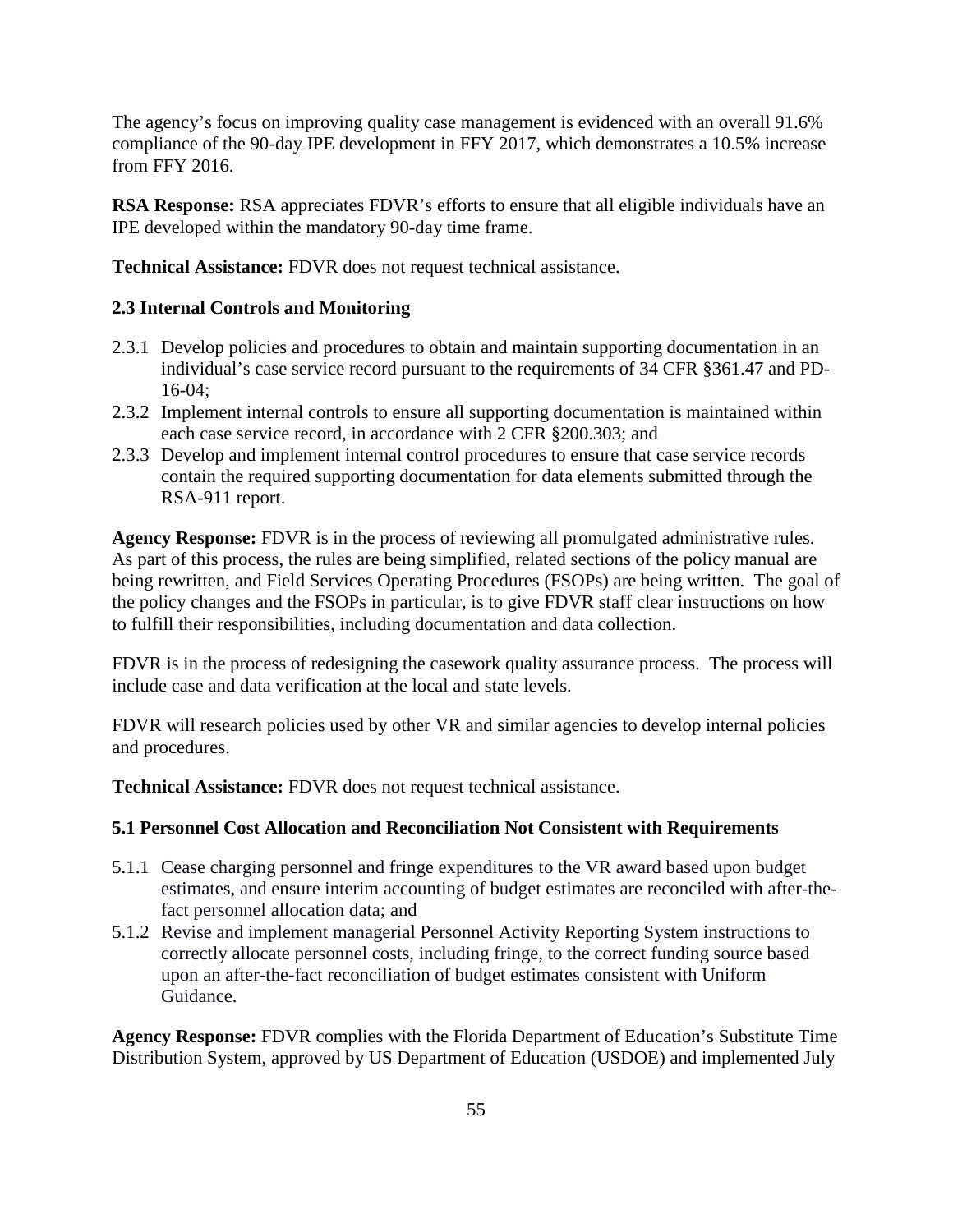1, 2013. FDVR defers to the Florida Department of Education to assist in developing a corrective action plan for findings 5.1.1 and 5.1.2. The Florida Department of Education will consult with USDOE to identify a resolution.

**RSA Response:** RSA will work with Florida and the Department's indirect cost group, as appropriate, to assist FDVR in the resolution of these corrective actions.

**Technical Assistance:** Florida Department of Education is seeking technical assistance through USDOE.

# **5.2 Prior Approval Not Obtained**

5.2.1 RSA requires that FDVR develop and implement policies and procedures, as well as a written internal control process, including a monitoring component, to ensure ongoing compliance with the prior approval requirements.

**Agency Response:** FDVR developed and implemented a process to ensure ongoing compliance with the prior approval requirements. FDVR has submitted approval requests using this process for capital expenditures on equipment and travel for SRC members. The FDVR process appears to be accepted by RSA as approvals have been granted on requested prior approvals.

**RSA Response:** RSA thanks FDVR for its response and its efforts made thus far related to prior approval requirements.

**Technical Assistance:** FDVR does not request technical assistance.

# **5.3 Obligations and Expenditures Not Properly Assigned to Correct Period of Performance**

- 5.3.1 Make requisite changes to its financial data collection and analysis process to bring it into compliance so that FDVR can:
	- Ensure all Federal and non-Federal obligations (including contracts and contracts with CRPs maintained in the case management and electronic billing systems) are properly accounted for and obligated to the correct FFY award in the agency's financial management system;
	- Account for and accurately liquidate all expenditures from the correct FFY award, commensurate with the period of performance for the corresponding obligations based on when they were assigned;
	- Accurately report obligations and liquidations on the SF-425 report for the corresponding period of performance for Federal awards;
- 5.3.2 Update and implement policies and procedures to accurately account for and report all obligations and expenditures to the correct period of performance, ensuring the policies address:
	- The assignment of obligations to the appropriate FFY award and the liquidation of such funds based upon the assignment of the obligation;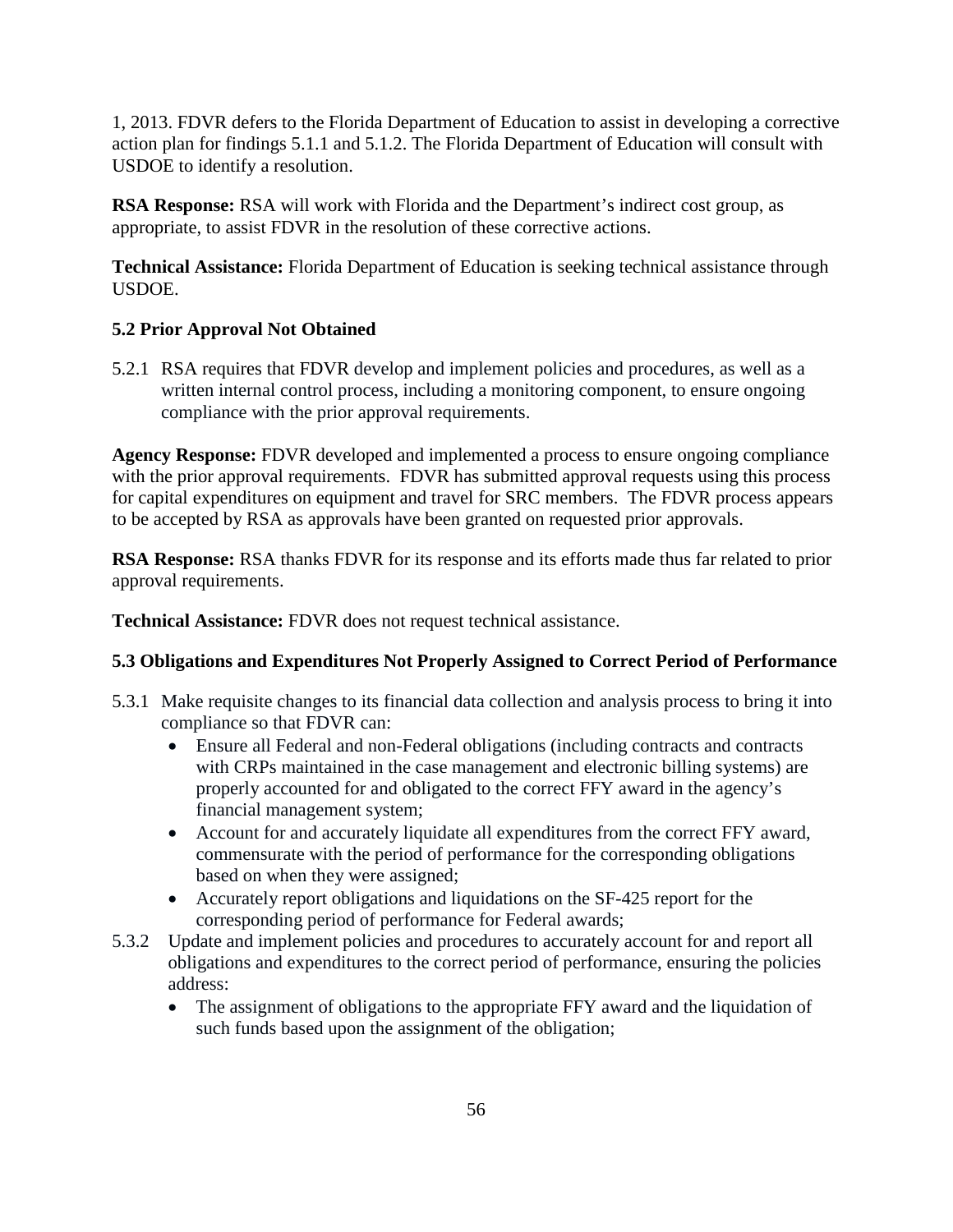- The obligation of contract services in the financial management system to ensure liquidations are based upon the FFY in which the contracts were obligated; and
- 5.3.3 Develop and implement a written internal control process, including a monitoring component, to ensure ongoing compliance with Federal requirements for the areas mentioned in corrective actions 5.3.1 and 5.3.2.

**Agency Response:** FDVR agrees with the findings related to financial data collection, reporting of obligations and expenditures and internal control processes. Due to the complexities of this specific finding as related to Florida financial system requirements as well as Federal requirements, the FDVR is requesting intensive technical assistance through an on-site visit by RSA.

**RSA Response:** RSA will provide technical assistance to the extent that it can to assist FDVR in completing these corrective actions. RSA will also work with FDVR to identify additional technical assistance resources to assist the agency.

**Technical Assistance:** FDVR requests on-site technical assistance from RSA to assist in the development of corrective action plan for findings 5.3.1, 5.3.2 and 5.3.

## **5.4 Third-Party Cooperative Arrangements – Unallowable Match**

- 5.4.1 Cease disbursing Federal VR funds under TPCAs and reporting as match under the VR program any non-Federal funds that do not meet the requirements of 34 CFR §361.28, §361.60, or Uniform Guidance requirements at 2 CFR §200.302 and EDGAR provisions at 34 CFR §76.702 that require FDVR to use fiscal control and fund accounting procedures that ensure proper disbursement of and accounting for Federal funds; and
- 5.4.2 Develop and implement internal controls to ensure that FDVR has fiscal control and fund accounting procedures that ensure proper disbursement of and accounting for Federal funds, in accordance with 34 CFR §76.702 and 2 CFR §200.302(b).

**Agency Response:** FDVR's Third Party Cooperative Arrangements (TPCAs) for the 2017-2018 school year expire on June 30, 2018. Beginning July 1, 2018, FDVR will implement a fee for service contract, which will require School Boards to create and/or expand Work-Based Learning Experiences for students. FDVR will establish fees payments for each completed benchmark per student receiving services under the Contract. The TPCA approach will no longer be utilized by FDVR after July 1, 2018.

FDVR provided our fiscal control procedures during the on-site monitoring visit that were already developed and implemented.

**Technical Assistance:** FDVR does not request technical assistance.